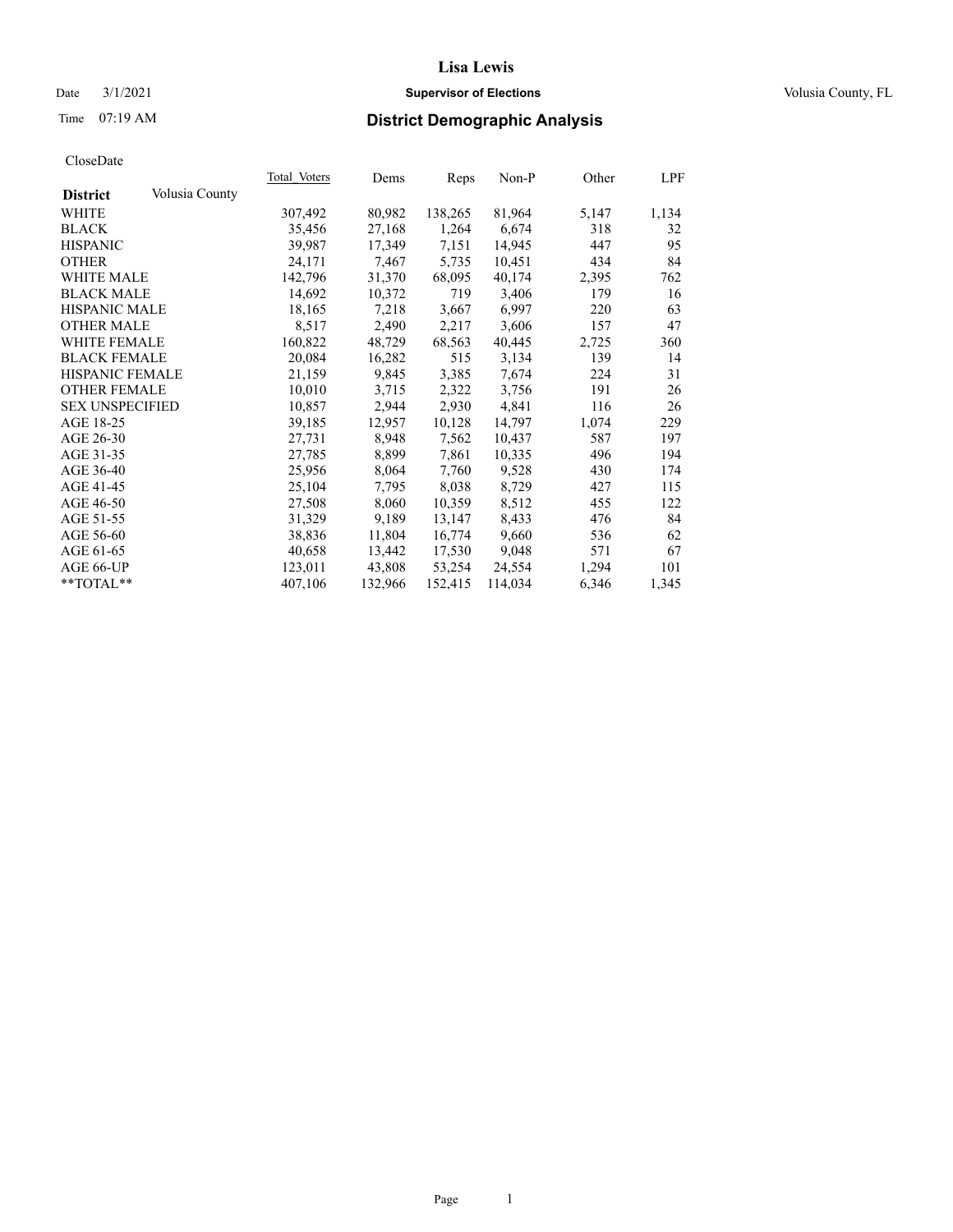# Date  $3/1/2021$  **Supervisor of Elections Supervisor of Elections** Volusia County, FL

|                                              | Total Voters | Dems   | Reps   | $Non-P$ | Other | LPF            |
|----------------------------------------------|--------------|--------|--------|---------|-------|----------------|
| County Council District 1<br><b>District</b> |              |        |        |         |       |                |
| WHITE                                        | 61,746       | 16,013 | 29,016 | 15,521  | 947   | 249            |
| <b>BLACK</b>                                 | 6,068        | 4,722  | 221    | 1,068   | 50    | 7              |
| <b>HISPANIC</b>                              | 8,827        | 3,688  | 1,629  | 3,373   | 116   | 21             |
| <b>OTHER</b>                                 | 4,729        | 1,482  | 1,139  | 2,028   | 60    | 20             |
| <b>WHITE MALE</b>                            | 28,160       | 6,074  | 13,985 | 7,507   | 432   | 162            |
| <b>BLACK MALE</b>                            | 2,476        | 1,791  | 115    | 539     | 27    | $\overline{4}$ |
| <b>HISPANIC MALE</b>                         | 3,830        | 1,447  | 806    | 1,510   | 52    | 15             |
| <b>OTHER MALE</b>                            | 1,619        | 485    | 437    | 671     | 17    | 9              |
| <b>WHITE FEMALE</b>                          | 32,838       | 9,777  | 14,707 | 7,764   | 506   | 84             |
| <b>BLACK FEMALE</b>                          | 3,476        | 2,843  | 98     | 509     | 23    | 3              |
| HISPANIC FEMALE                              | 4,837        | 2,165  | 800    | 1,803   | 63    | 6              |
| <b>OTHER FEMALE</b>                          | 1,943        | 735    | 436    | 736     | 30    | 6              |
| <b>SEX UNSPECIFIED</b>                       | 2,190        | 588    | 620    | 951     | 23    | 8              |
| AGE 18-25                                    | 8,058        | 2,574  | 2,235  | 3,001   | 195   | 53             |
| AGE 26-30                                    | 5,632        | 1,692  | 1,710  | 2,062   | 124   | 44             |
| AGE 31-35                                    | 5,724        | 1,734  | 1,734  | 2,128   | 92    | 36             |
| AGE 36-40                                    | 5,394        | 1,558  | 1,774  | 1,935   | 81    | 46             |
| AGE 41-45                                    | 5,159        | 1,510  | 1,839  | 1,713   | 78    | 19             |
| AGE 46-50                                    | 5,547        | 1,592  | 2,156  | 1,684   | 94    | 21             |
| AGE 51-55                                    | 6,160        | 1,747  | 2,746  | 1,566   | 80    | 21             |
| AGE 56-60                                    | 7,331        | 2,176  | 3,313  | 1,739   | 85    | 18             |
| AGE 61-65                                    | 7,519        | 2,418  | 3,446  | 1,544   | 97    | 14             |
| AGE 66-UP                                    | 24,846       | 8,904  | 11,052 | 4,618   | 247   | 25             |
| **TOTAL**                                    | 81,370       | 25,905 | 32,005 | 21,990  | 1,173 | 297            |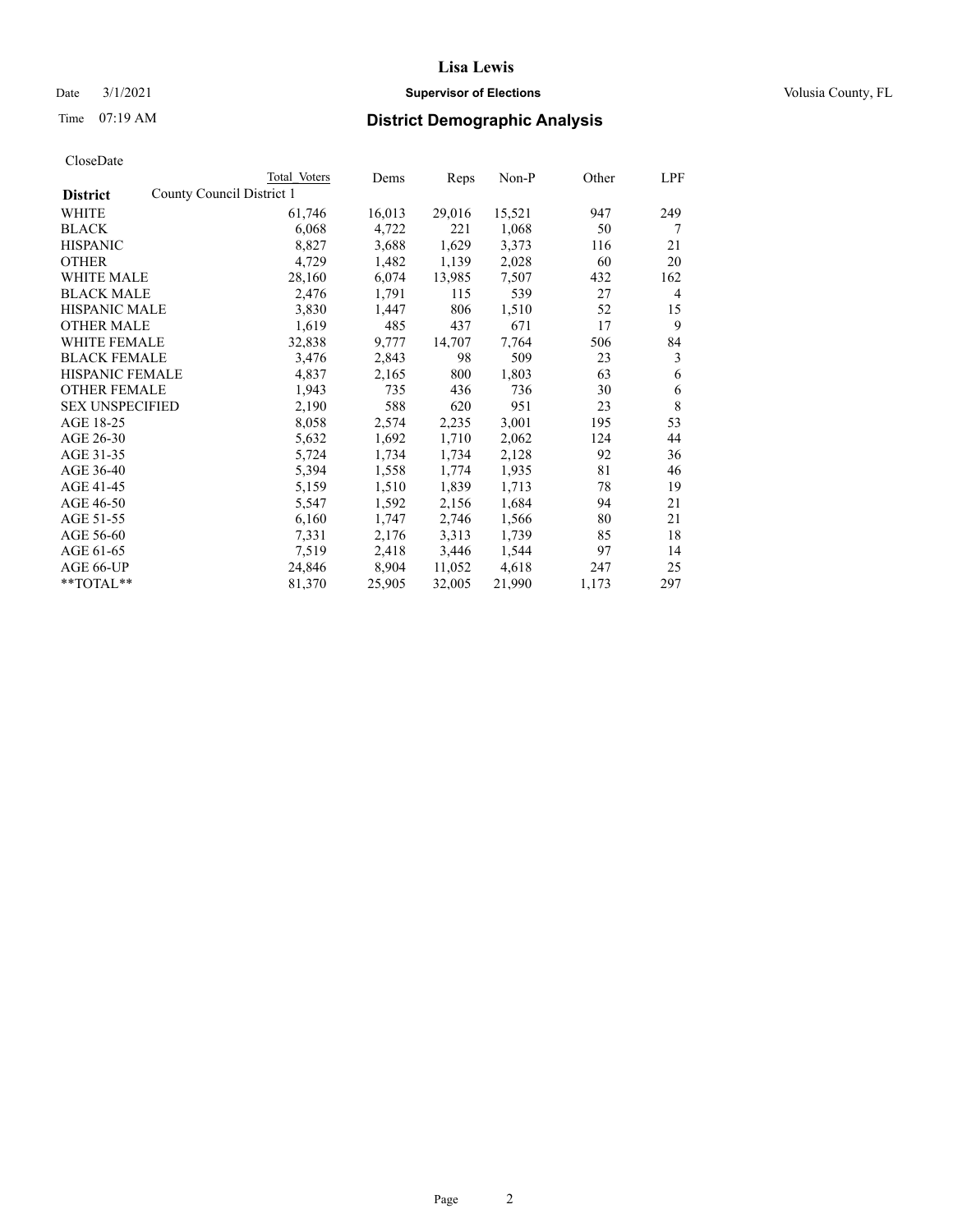# Date  $3/1/2021$  **Supervisor of Elections Supervisor of Elections** Volusia County, FL

|                        | Total Voters              | Dems   | Reps   | Non-P  | Other | LPF            |
|------------------------|---------------------------|--------|--------|--------|-------|----------------|
| <b>District</b>        | County Council District 2 |        |        |        |       |                |
| WHITE                  | 58,095                    | 16,049 | 24,817 | 15,932 | 1,083 | 214            |
| <b>BLACK</b>           | 11,743                    | 9,222  | 333    | 2,091  | 92    | 5              |
| <b>HISPANIC</b>        | 3,309                     | 1,383  | 707    | 1,158  | 46    | 15             |
| <b>OTHER</b>           | 5,023                     | 1,610  | 1,085  | 2,198  | 111   | 19             |
| WHITE MALE             | 27,148                    | 6,266  | 12,363 | 7,857  | 525   | 137            |
| <b>BLACK MALE</b>      | 4,663                     | 3,421  | 181    | 1,008  | 52    | 1              |
| <b>HISPANIC MALE</b>   | 1,525                     | 573    | 375    | 537    | 29    | 11             |
| <b>OTHER MALE</b>      | 1,749                     | 533    | 431    | 734    | 40    | 11             |
| <b>WHITE FEMALE</b>    | 30,167                    | 9,576  | 12,157 | 7,806  | 553   | 75             |
| <b>BLACK FEMALE</b>    | 6,815                     | 5,596  | 144    | 1,032  | 40    | 3              |
| <b>HISPANIC FEMALE</b> | 1,719                     | 787    | 323    | 588    | 17    | $\overline{4}$ |
| <b>OTHER FEMALE</b>    | 2,103                     | 791    | 457    | 799    | 50    | 6              |
| <b>SEX UNSPECIFIED</b> | 2,281                     | 721    | 511    | 1,018  | 26    | 5              |
| AGE 18-25              | 8,299                     | 3,393  | 1,649  | 2,990  | 221   | 46             |
| AGE 26-30              | 5,450                     | 2,031  | 1,248  | 1,983  | 147   | 41             |
| AGE 31-35              | 5,149                     | 1,892  | 1,290  | 1,824  | 105   | 38             |
| AGE 36-40              | 4,463                     | 1,639  | 1,200  | 1,509  | 87    | 28             |
| AGE 41-45              | 4,149                     | 1,520  | 1,149  | 1,392  | 68    | 20             |
| AGE 46-50              | 4,561                     | 1,538  | 1,555  | 1,365  | 80    | 23             |
| AGE 51-55              | 5,587                     | 1,853  | 2,109  | 1,521  | 90    | 14             |
| AGE 56-60              | 7,402                     | 2,476  | 2,979  | 1,830  | 107   | 10             |
| AGE 61-65              | 8,021                     | 2,882  | 3,261  | 1,748  | 119   | 11             |
| AGE 66-UP              | 25,089                    | 9,040  | 10,502 | 5,217  | 308   | 22             |
| **TOTAL**              | 78,170                    | 28,264 | 26,942 | 21,379 | 1,332 | 253            |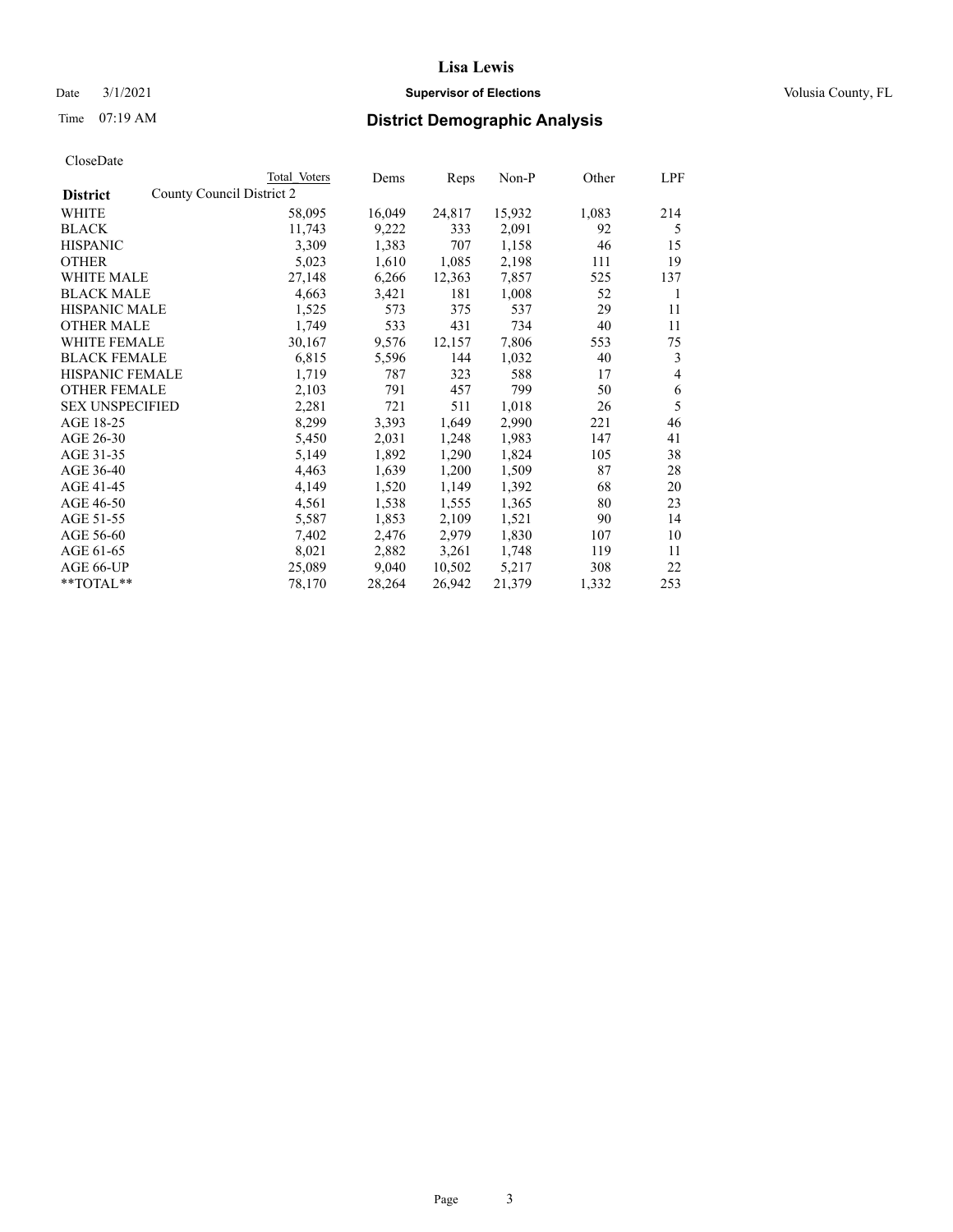# Date  $3/1/2021$  **Supervisor of Elections Supervisor of Elections** Volusia County, FL

# Time 07:19 AM **District Demographic Analysis**

|                        | Total Voters              | Dems   | Reps   | Non-P  | Other | LPF            |
|------------------------|---------------------------|--------|--------|--------|-------|----------------|
| <b>District</b>        | County Council District 3 |        |        |        |       |                |
| WHITE                  | 78,212                    | 19,996 | 36,082 | 20,496 | 1,390 | 248            |
| <b>BLACK</b>           | 2,287                     | 1,725  | 111    | 422    | 24    | 5              |
| <b>HISPANIC</b>        | 2,302                     | 808    | 625    | 817    | 46    | 6              |
| <b>OTHER</b>           | 3,969                     | 1,100  | 1,150  | 1,634  | 69    | 16             |
| <b>WHITE MALE</b>      | 36,652                    | 7,835  | 17,947 | 10,060 | 644   | 166            |
| <b>BLACK MALE</b>      | 1,062                     | 746    | 62     | 237    | 14    | 3              |
| <b>HISPANIC MALE</b>   | 1,034                     | 328    | 304    | 375    | 23    | 4              |
| <b>OTHER MALE</b>      | 1,390                     | 371    | 418    | 563    | 30    | $\,$ 8 $\,$    |
| <b>WHITE FEMALE</b>    | 40,644                    | 11,953 | 17,736 | 10,136 | 741   | 78             |
| <b>BLACK FEMALE</b>    | 1,185                     | 944    | 48     | 181    | 10    | $\overline{2}$ |
| <b>HISPANIC FEMALE</b> | 1,220                     | 461    | 308    | 426    | 23    | $\overline{2}$ |
| <b>OTHER FEMALE</b>    | 1,620                     | 556    | 474    | 557    | 27    | 6              |
| <b>SEX UNSPECIFIED</b> | 1,962                     | 435    | 671    | 833    | 17    | 6              |
| AGE 18-25              | 6,698                     | 1,723  | 2,298  | 2,398  | 244   | 35             |
| AGE 26-30              | 4,899                     | 1,238  | 1,663  | 1,842  | 118   | 38             |
| AGE 31-35              | 4,951                     | 1,296  | 1,678  | 1,826  | 102   | 49             |
| AGE 36-40              | 4,875                     | 1,218  | 1,768  | 1,763  | 93    | 33             |
| AGE 41-45              | 5,008                     | 1,136  | 1,956  | 1,790  | 106   | 20             |
| AGE 46-50              | 5,827                     | 1,311  | 2,619  | 1,760  | 107   | 30             |
| AGE 51-55              | 6,669                     | 1,491  | 3,291  | 1,742  | 123   | 22             |
| AGE 56-60              | 8,789                     | 2,156  | 4,315  | 2,167  | 135   | 16             |
| AGE 61-65              | 9,400                     | 2,671  | 4,411  | 2,152  | 153   | 13             |
| AGE 66-UP              | 29,651                    | 9,389  | 13,967 | 5,928  | 348   | 19             |
| $*$ $TOTAL**$          | 86,770                    | 23,629 | 37,968 | 23,369 | 1,529 | 275            |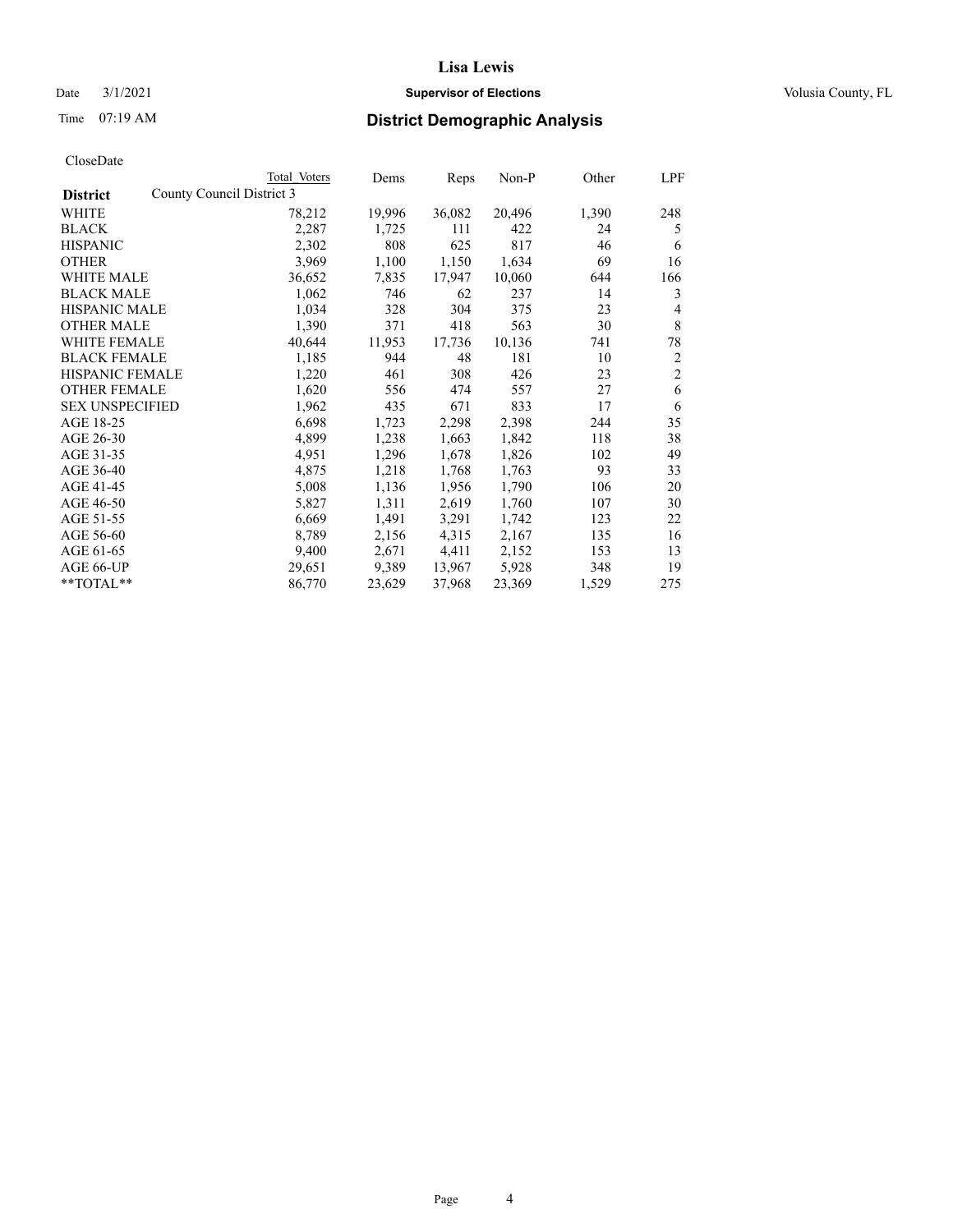# Date  $3/1/2021$  **Supervisor of Elections Supervisor of Elections** Volusia County, FL

|                        |                           | Total Voters | Dems   | Reps   | Non-P  | Other | LPF            |
|------------------------|---------------------------|--------------|--------|--------|--------|-------|----------------|
| <b>District</b>        | County Council District 4 |              |        |        |        |       |                |
| WHITE                  |                           | 65,108       | 17,846 | 28,942 | 17,006 | 1,083 | 231            |
| <b>BLACK</b>           |                           | 7,971        | 6,111  | 266    | 1,504  | 81    | 9              |
| <b>HISPANIC</b>        |                           | 3,018        | 1,200  | 696    | 1,051  | 53    | 18             |
| <b>OTHER</b>           |                           | 5,006        | 1,522  | 1,231  | 2,147  | 94    | 12             |
| <b>WHITE MALE</b>      |                           | 30,061       | 6,842  | 14,216 | 8,334  | 502   | 167            |
| <b>BLACK MALE</b>      |                           | 3,186        | 2,210  | 157    | 769    | 44    | 6              |
| <b>HISPANIC MALE</b>   |                           | 1,324        | 462    | 332    | 489    | 30    | 11             |
| <b>OTHER MALE</b>      |                           | 1,833        | 533    | 480    | 774    | 39    | $\tau$         |
| <b>WHITE FEMALE</b>    |                           | 34,279       | 10,850 | 14,412 | 8,376  | 578   | 63             |
| <b>BLACK FEMALE</b>    |                           | 4,636        | 3,789  | 102    | 705    | 37    | 3              |
| <b>HISPANIC FEMALE</b> |                           | 1,629        | 717    | 351    | 532    | 22    | 7              |
| <b>OTHER FEMALE</b>    |                           | 2,041        | 729    | 502    | 766    | 40    | 4              |
| <b>SEX UNSPECIFIED</b> |                           | 2,113        | 547    | 582    | 963    | 19    | $\overline{2}$ |
| AGE 18-25              |                           | 7,556        | 2,470  | 2,148  | 2,683  | 205   | 50             |
| AGE 26-30              |                           | 5,118        | 1,805  | 1,387  | 1,798  | 94    | 34             |
| AGE 31-35              |                           | 4,951        | 1,685  | 1,394  | 1,745  | 93    | 34             |
| AGE 36-40              |                           | 4,638        | 1,511  | 1,369  | 1,663  | 66    | 29             |
| AGE 41-45              |                           | 4,478        | 1,404  | 1,449  | 1,512  | 83    | 30             |
| AGE 46-50              |                           | 5,087        | 1,474  | 1,989  | 1,503  | 95    | 26             |
| AGE 51-55              |                           | 6,167        | 1,795  | 2,626  | 1,631  | 101   | 14             |
| AGE 56-60              |                           | 7,881        | 2,381  | 3,425  | 1,932  | 134   | 9              |
| AGE 61-65              |                           | 8,707        | 2,896  | 3,722  | 1,915  | 155   | 19             |
| AGE 66-UP              |                           | 26,520       | 9,258  | 11,626 | 5,326  | 285   | 25             |
| **TOTAL**              |                           | 81,103       | 26,679 | 31,135 | 21,708 | 1,311 | 270            |
|                        |                           |              |        |        |        |       |                |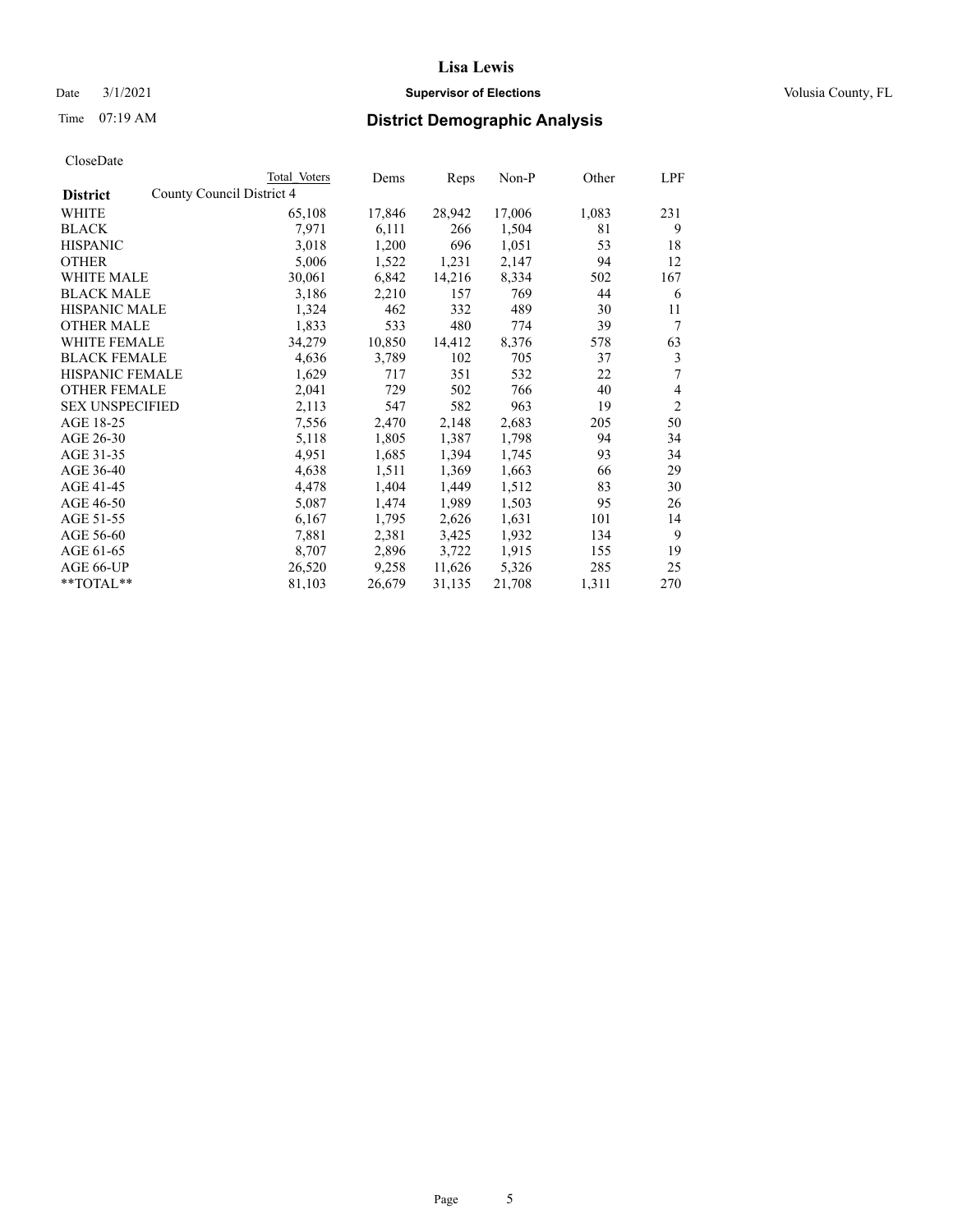# Date  $3/1/2021$  **Supervisor of Elections Supervisor of Elections** Volusia County, FL

|                        |                           | Total Voters | Dems   | Reps   | Non-P  | Other | LPF |
|------------------------|---------------------------|--------------|--------|--------|--------|-------|-----|
| <b>District</b>        | County Council District 5 |              |        |        |        |       |     |
| WHITE                  |                           | 44,331       | 11,078 | 19,408 | 13,009 | 644   | 192 |
| <b>BLACK</b>           |                           | 7,387        | 5,388  | 333    | 1,589  | 71    | 6   |
| <b>HISPANIC</b>        |                           | 22,531       | 10,270 | 3,494  | 8,546  | 186   | 35  |
| <b>OTHER</b>           |                           | 5,444        | 1,753  | 1,130  | 2,444  | 100   | 17  |
| WHITE MALE             |                           | 20,775       | 4,353  | 9,584  | 6,416  | 292   | 130 |
| <b>BLACK MALE</b>      |                           | 3,305        | 2,204  | 204    | 853    | 42    | 2   |
| <b>HISPANIC MALE</b>   |                           | 10,452       | 4,408  | 1,850  | 4,086  | 86    | 22  |
| <b>OTHER MALE</b>      |                           | 1,926        | 568    | 451    | 864    | 31    | 12  |
| <b>WHITE FEMALE</b>    |                           | 22,894       | 6,573  | 9,551  | 6,363  | 347   | 60  |
| <b>BLACK FEMALE</b>    |                           | 3,972        | 3,110  | 123    | 707    | 29    | 3   |
| <b>HISPANIC FEMALE</b> |                           | 11,754       | 5,715  | 1,603  | 4,325  | 99    | 12  |
| <b>OTHER FEMALE</b>    |                           | 2,303        | 904    | 453    | 898    | 44    | 4   |
| <b>SEX UNSPECIFIED</b> |                           | 2,311        | 653    | 546    | 1,076  | 31    | 5   |
| AGE 18-25              |                           | 8,574        | 2,797  | 1,798  | 3,725  | 209   | 45  |
| AGE 26-30              |                           | 6,632        | 2,182  | 1,554  | 2,752  | 104   | 40  |
| AGE 31-35              |                           | 7,010        | 2,292  | 1,765  | 2,812  | 104   | 37  |
| AGE 36-40              |                           | 6,586        | 2,138  | 1,649  | 2,658  | 103   | 38  |
| AGE 41-45              |                           | 6,310        | 2,225  | 1,645  | 2,322  | 92    | 26  |
| AGE 46-50              |                           | 6,486        | 2,145  | 2,040  | 2,200  | 79    | 22  |
| AGE 51-55              |                           | 6,746        | 2,303  | 2,375  | 1,973  | 82    | 13  |
| AGE 56-60              |                           | 7,433        | 2,615  | 2,742  | 1,992  | 75    | 9   |
| AGE 61-65              |                           | 7,011        | 2,575  | 2,690  | 1,689  | 47    | 10  |
| AGE 66-UP              |                           | 16,905       | 7,217  | 6,107  | 3,465  | 106   | 10  |
| **TOTAL**              |                           | 79,693       | 28,489 | 24,365 | 25,588 | 1,001 | 250 |
|                        |                           |              |        |        |        |       |     |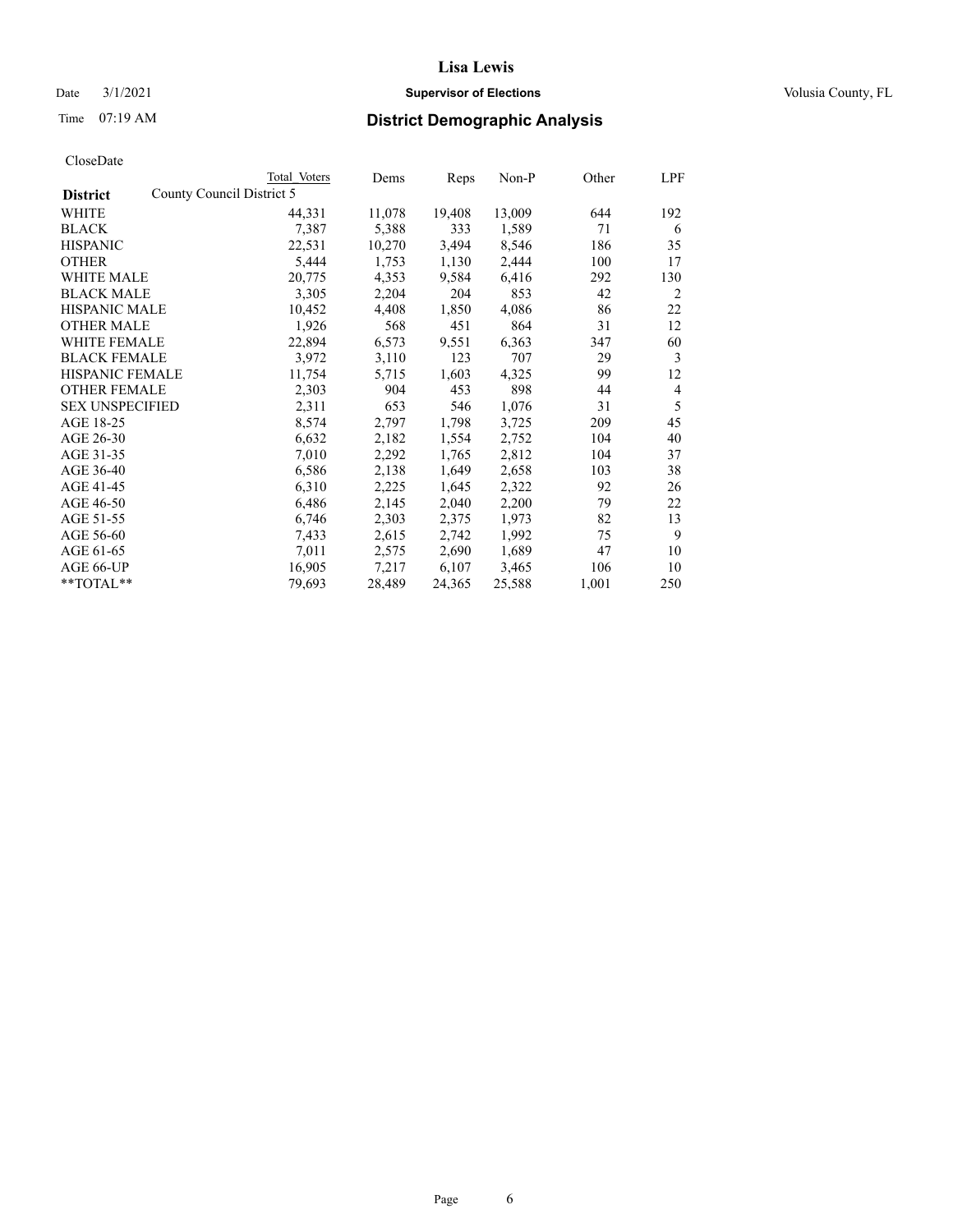# Date  $3/1/2021$  **Supervisor of Elections Supervisor of Elections** Volusia County, FL

# Time 07:19 AM **District Demographic Analysis**

|                        | Total Voters                 | Dems | Reps           | Non-P | Other          | LPF            |
|------------------------|------------------------------|------|----------------|-------|----------------|----------------|
| <b>District</b>        | Indigo Community Development |      |                |       |                |                |
| WHITE                  | 1,487                        | 334  | 729            | 385   | 31             | 8              |
| <b>BLACK</b>           | 201                          | 133  | 17             | 47    | 4              | $\theta$       |
| <b>HISPANIC</b>        | 101                          | 29   | 35             | 35    | 2              | 0              |
| <b>OTHER</b>           | 163                          | 43   | 38             | 78    | 3              | 1              |
| <b>WHITE MALE</b>      | 734                          | 129  | 367            | 210   | 20             | 8              |
| <b>BLACK MALE</b>      | 106                          | 56   | 13             | 33    | 4              | $\theta$       |
| <b>HISPANIC MALE</b>   | 43                           | 11   | 16             | 16    | 0              | 0              |
| <b>OTHER MALE</b>      | 71                           | 16   | 15             | 39    | $\theta$       |                |
| <b>WHITE FEMALE</b>    | 740                          | 203  | 353            | 173   | 11             | 0              |
| <b>BLACK FEMALE</b>    | 90                           | 73   | $\overline{4}$ | 13    | $\theta$       | $\theta$       |
| <b>HISPANIC FEMALE</b> | 57                           | 17   | 19             | 19    | $\overline{c}$ | $\theta$       |
| <b>OTHER FEMALE</b>    | 68                           | 23   | 15             | 28    | $\overline{c}$ | $\theta$       |
| <b>SEX UNSPECIFIED</b> | 42                           | 11   | 16             | 14    | 1              | $\mathbf{0}$   |
| AGE 18-25              | 179                          | 59   | 52             | 65    |                | $\overline{2}$ |
| AGE 26-30              | 124                          | 40   | 47             | 34    | 2              |                |
| AGE 31-35              | 150                          | 36   | 55             | 54    | 4              | 1              |
| AGE 36-40              | 125                          | 38   | 40             | 47    | $\mathbf{0}$   | $\theta$       |
| AGE 41-45              | 119                          | 41   | 43             | 32    | 3              | 0              |
| AGE 46-50              | 157                          | 36   | 67             | 47    | 5              | 2              |
| AGE 51-55              | 141                          | 39   | 53             | 46    | $\overline{c}$ | 1              |
| AGE 56-60              | 188                          | 40   | 86             | 56    | 5              |                |
| AGE 61-65              | 210                          | 67   | 99             | 38    | 5              | 1              |
| AGE 66-UP              | 559                          | 143  | 277            | 126   | 13             | $\mathbf{0}$   |
| **TOTAL**              | 1,952                        | 539  | 819            | 545   | 40             | 9              |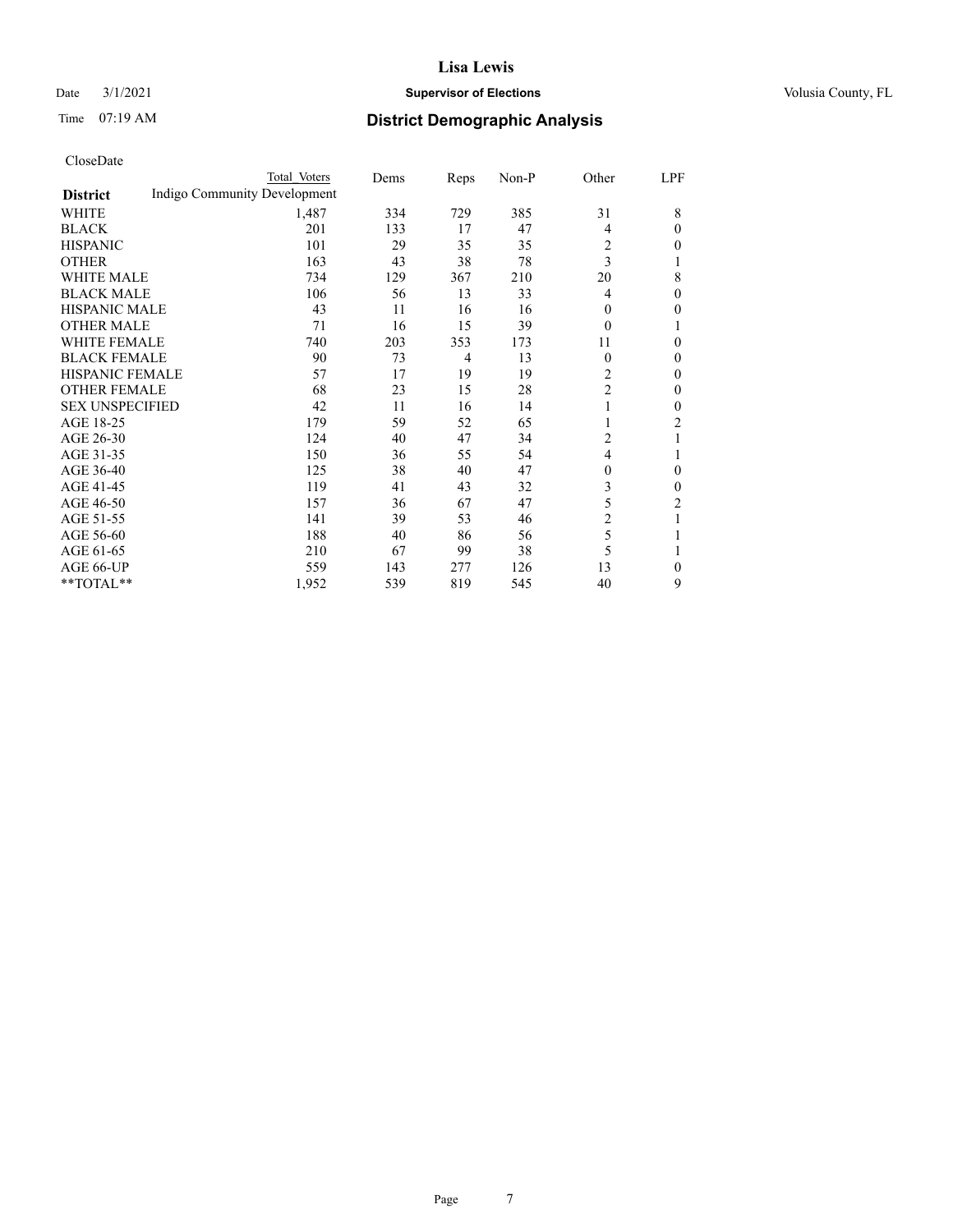# Date  $3/1/2021$  **Supervisor of Elections Supervisor of Elections** Volusia County, FL

# Time 07:19 AM **District Demographic Analysis**

|                        |                  | Total Voters | Dems           | Reps           | Non-P | Other    | LPF |
|------------------------|------------------|--------------|----------------|----------------|-------|----------|-----|
| <b>District</b>        | Orlandia Heights |              |                |                |       |          |     |
| WHITE                  |                  | 735          | 180            | 363            | 186   | 5        |     |
| <b>BLACK</b>           |                  | 13           | 7              | $\overline{2}$ | 4     | 0        | 0   |
| <b>HISPANIC</b>        |                  | 39           | 7              | 13             | 18    | $_{0}$   |     |
| <b>OTHER</b>           |                  | 42           | 9              | 10             | 23    | $\theta$ | 0   |
| WHITE MALE             |                  | 373          | 84             | 181            | 103   | 4        |     |
| <b>BLACK MALE</b>      |                  | 6            | 4              | 1              |       | $_{0}$   | 0   |
| <b>HISPANIC MALE</b>   |                  | 17           | 2              | 7              |       | 0        |     |
| <b>OTHER MALE</b>      |                  | 14           | $\overline{c}$ | 5              | 7     | 0        | 0   |
| WHITE FEMALE           |                  | 350          | 94             | 177            | 78    |          | 0   |
| <b>BLACK FEMALE</b>    |                  | 6            | 3              | 1              | 2     | 0        | 0   |
| <b>HISPANIC FEMALE</b> |                  | 20           | 5              | 5              | 10    | 0        | 0   |
| <b>OTHER FEMALE</b>    |                  | 19           | 7              | 4              | 8     | $_{0}$   | 0   |
| <b>SEX UNSPECIFIED</b> |                  | 24           | $\overline{c}$ | 7              | 15    | 0        | 0   |
| AGE 18-25              |                  | 78           | 16             | 25             | 35    |          |     |
| AGE 26-30              |                  | 48           | 9              | 20             | 19    | 0        | 0   |
| AGE 31-35              |                  | 65           | 17             | 32             | 16    | 0        | 0   |
| AGE 36-40              |                  | 54           | 6              | 27             | 21    | 0        | 0   |
| AGE 41-45              |                  | 52           | 8              | 23             | 21    | 0        | 0   |
| AGE 46-50              |                  | 65           | 11             | 26             | 27    | $_{0}$   |     |
| AGE 51-55              |                  | 73           | 13             | 47             | 13    | $_{0}$   | 0   |
| AGE 56-60              |                  | 109          | 23             | 54             | 30    | 2        | 0   |
| AGE 61-65              |                  | 99           | 25             | 55             | 18    |          | 0   |
| AGE 66-UP              |                  | 186          | 75             | 79             | 31    |          | 0   |
| **TOTAL**              |                  | 829          | 203            | 388            | 231   | 5        | 2   |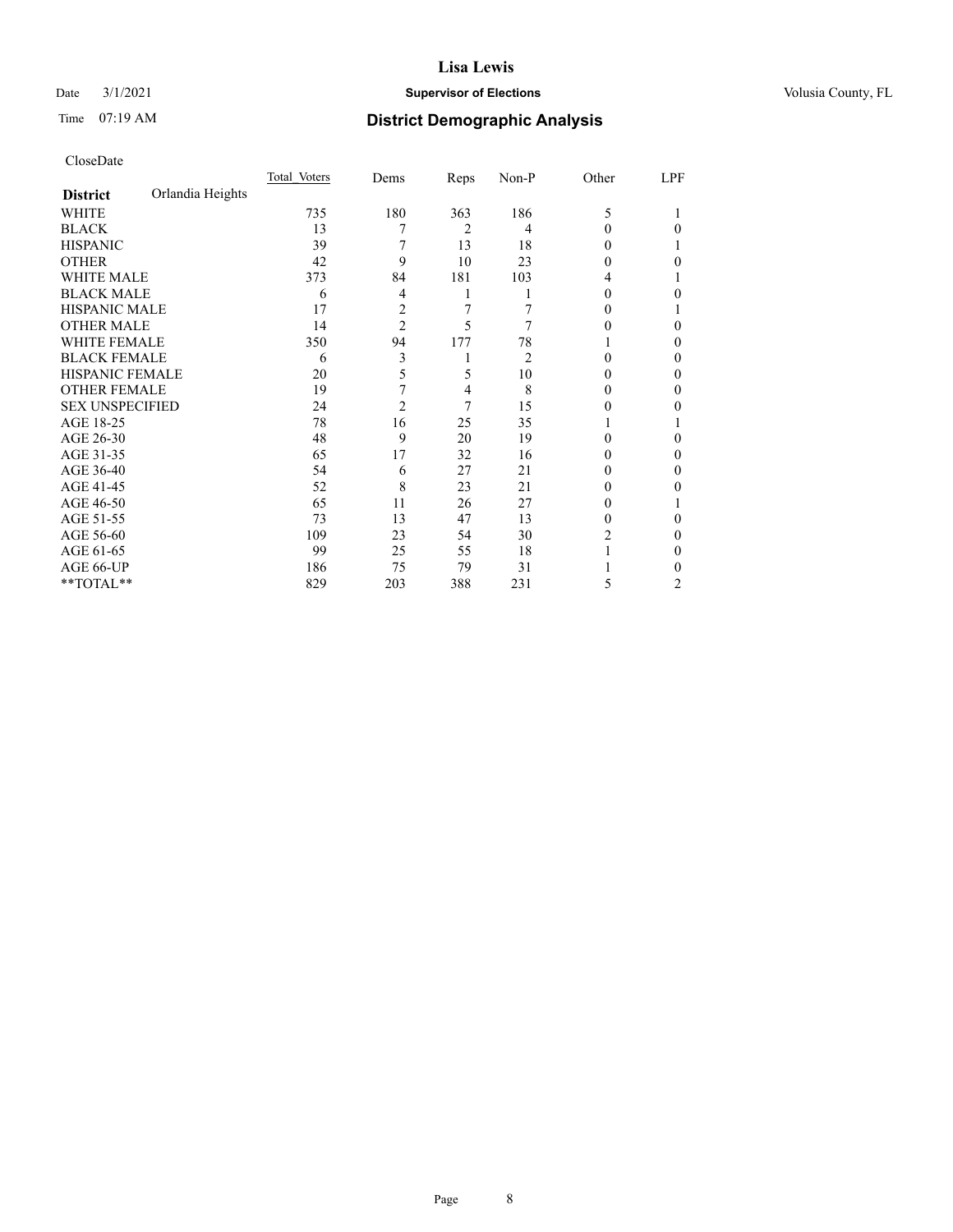# Date  $3/1/2021$  **Supervisor of Elections Supervisor of Elections** Volusia County, FL

# Time 07:19 AM **District Demographic Analysis**

|                        | Total Voters             | Dems    | Reps    | Non-P   | Other | LPF   |
|------------------------|--------------------------|---------|---------|---------|-------|-------|
| <b>District</b>        | Congressional District 6 |         |         |         |       |       |
| WHITE                  | 307,492                  | 80,982  | 138,265 | 81,964  | 5,147 | 1,134 |
| <b>BLACK</b>           | 35,456                   | 27,168  | 1,264   | 6,674   | 318   | 32    |
| <b>HISPANIC</b>        | 39,987                   | 17,349  | 7,151   | 14,945  | 447   | 95    |
| <b>OTHER</b>           | 24,171                   | 7,467   | 5,735   | 10,451  | 434   | 84    |
| WHITE MALE             | 142,796                  | 31,370  | 68,095  | 40,174  | 2,395 | 762   |
| <b>BLACK MALE</b>      | 14,692                   | 10,372  | 719     | 3,406   | 179   | 16    |
| <b>HISPANIC MALE</b>   | 18,165                   | 7,218   | 3,667   | 6,997   | 220   | 63    |
| <b>OTHER MALE</b>      | 8,517                    | 2,490   | 2,217   | 3,606   | 157   | 47    |
| <b>WHITE FEMALE</b>    | 160,822                  | 48,729  | 68,563  | 40,445  | 2,725 | 360   |
| <b>BLACK FEMALE</b>    | 20.084                   | 16,282  | 515     | 3,134   | 139   | 14    |
| <b>HISPANIC FEMALE</b> | 21,159                   | 9,845   | 3,385   | 7,674   | 224   | 31    |
| <b>OTHER FEMALE</b>    | 10,010                   | 3,715   | 2,322   | 3,756   | 191   | 26    |
| <b>SEX UNSPECIFIED</b> | 10,857                   | 2,944   | 2,930   | 4,841   | 116   | 26    |
| AGE 18-25              | 39,185                   | 12,957  | 10,128  | 14,797  | 1,074 | 229   |
| AGE 26-30              | 27,731                   | 8,948   | 7,562   | 10,437  | 587   | 197   |
| AGE 31-35              | 27,785                   | 8,899   | 7,861   | 10,335  | 496   | 194   |
| AGE 36-40              | 25,956                   | 8,064   | 7,760   | 9,528   | 430   | 174   |
| AGE 41-45              | 25,104                   | 7,795   | 8,038   | 8,729   | 427   | 115   |
| AGE 46-50              | 27,508                   | 8,060   | 10,359  | 8,512   | 455   | 122   |
| AGE 51-55              | 31,329                   | 9,189   | 13,147  | 8,433   | 476   | 84    |
| AGE 56-60              | 38,836                   | 11,804  | 16,774  | 9,660   | 536   | 62    |
| AGE 61-65              | 40,658                   | 13,442  | 17,530  | 9,048   | 571   | 67    |
| AGE 66-UP              | 123,011                  | 43,808  | 53,254  | 24,554  | 1,294 | 101   |
| $*$ $TOTAL**$          | 407,106                  | 132,966 | 152,415 | 114,034 | 6,346 | 1,345 |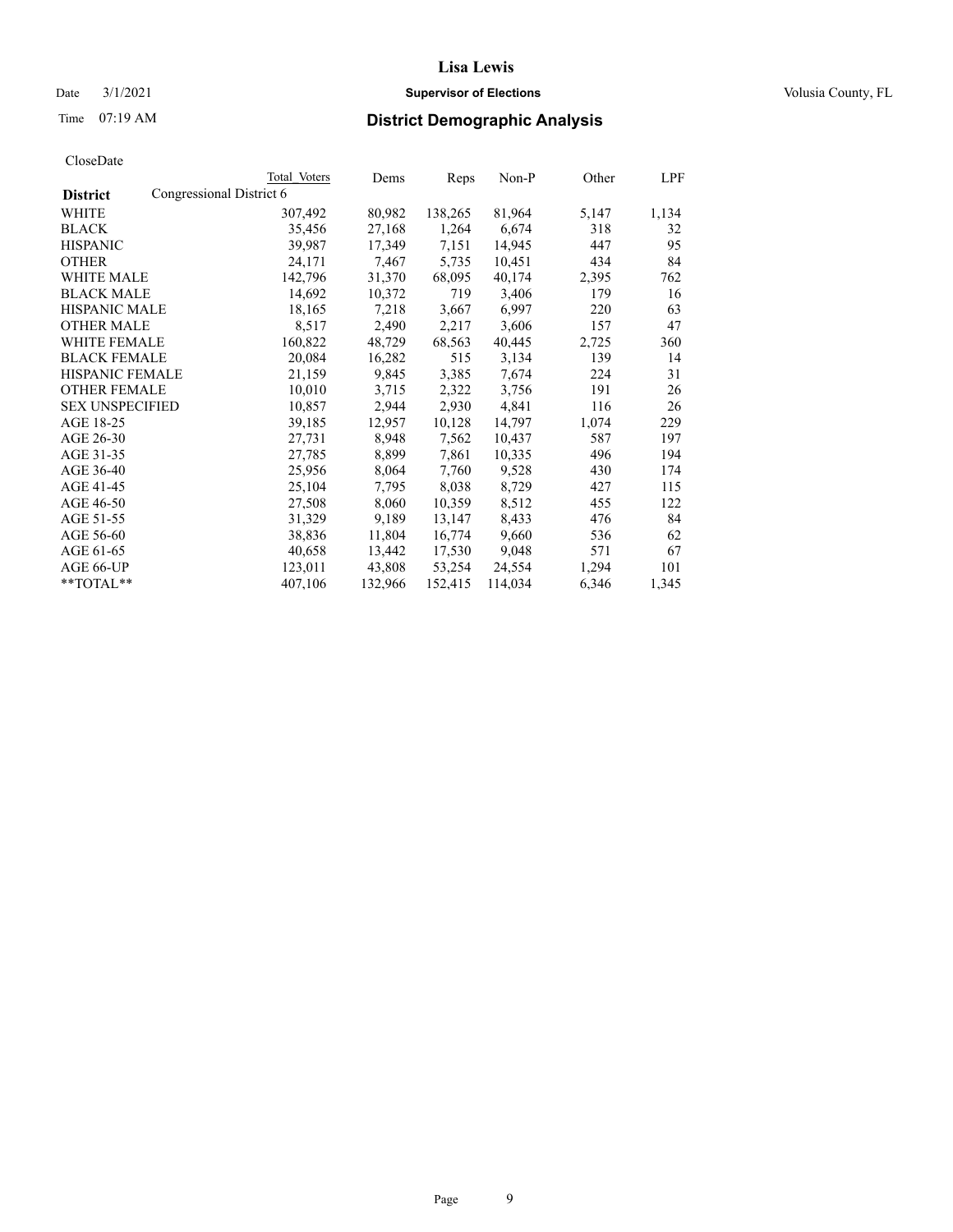# Date  $3/1/2021$  **Supervisor of Elections Supervisor of Elections** Volusia County, FL

# Time 07:19 AM **District Demographic Analysis**

|                        | Total Voters        | Dems   | Reps   | Non-P  | Other | LPF |
|------------------------|---------------------|--------|--------|--------|-------|-----|
| <b>District</b>        | Unincorporated Area |        |        |        |       |     |
| WHITE                  | 74,573              | 18,206 | 35,735 | 19,212 | 1,139 | 281 |
| <b>BLACK</b>           | 3,235               | 2,450  | 136    | 611    | 33    | 5   |
| <b>HISPANIC</b>        | 5,054               | 2,020  | 1,074  | 1,879  | 64    | 17  |
| <b>OTHER</b>           | 4,347               | 1,121  | 1,302  | 1,842  | 67    | 15  |
| WHITE MALE             | 35,348              | 7,261  | 17,871 | 9,491  | 543   | 182 |
| <b>BLACK MALE</b>      | 1,410               | 986    | 74     | 331    | 17    | 2   |
| <b>HISPANIC MALE</b>   | 2,294               | 809    | 539    | 903    | 32    | 11  |
| <b>OTHER MALE</b>      | 1,500               | 356    | 499    | 611    | 25    | 9   |
| <b>WHITE FEMALE</b>    | 38,257              | 10,765 | 17,420 | 9,387  | 590   | 95  |
| <b>BLACK FEMALE</b>    | 1,759               | 1,410  | 57     | 273    | 16    | 3   |
| <b>HISPANIC FEMALE</b> | 2,649               | 1,163  | 515    | 933    | 32    | 6   |
| <b>OTHER FEMALE</b>    | 1,705               | 560    | 490    | 625    | 26    | 4   |
| <b>SEX UNSPECIFIED</b> | 2,286               | 487    | 782    | 989    | 22    | 6   |
| AGE 18-25              | 7,617               | 1,931  | 2,626  | 2,793  | 222   | 45  |
| AGE 26-30              | 5,332               | 1,312  | 1,884  | 1,990  | 112   | 34  |
| AGE 31-35              | 5,468               | 1,428  | 1,882  | 2,019  | 94    | 45  |
| AGE 36-40              | 5,047               | 1,211  | 1,868  | 1,840  | 88    | 40  |
| AGE 41-45              | 5,029               | 1,195  | 1,982  | 1,745  | 73    | 34  |
| AGE 46-50              | 5,831               | 1,329  | 2,576  | 1,794  | 108   | 24  |
| AGE 51-55              | 6,954               | 1,585  | 3,422  | 1,842  | 85    | 20  |
| AGE 56-60              | 9,096               | 2,244  | 4,490  | 2,213  | 134   | 15  |
| AGE 61-65              | 9,447               | 2,684  | 4,557  | 2,044  | 140   | 22  |
| AGE 66-UP              | 27,388              | 8,878  | 12,960 | 5,264  | 247   | 39  |
| **TOTAL**              | 87,209              | 23,797 | 38,247 | 23,544 | 1,303 | 318 |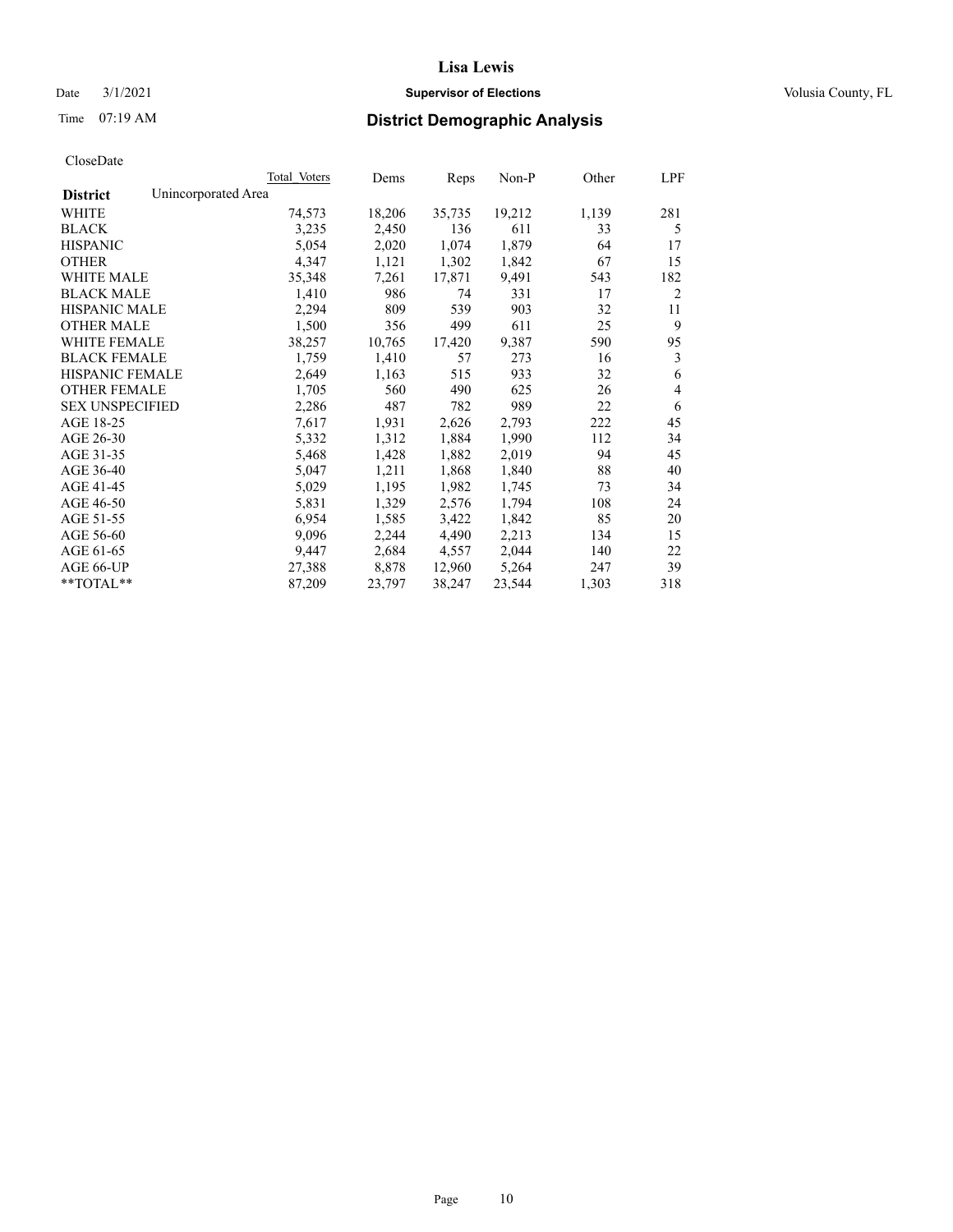# Date  $3/1/2021$  **Supervisor of Elections Supervisor of Elections** Volusia County, FL

# Time 07:19 AM **District Demographic Analysis**

|                        |               | Total Voters | Dems   | Reps   | Non-P  | Other | LPF |
|------------------------|---------------|--------------|--------|--------|--------|-------|-----|
| <b>District</b>        | Daytona Beach |              |        |        |        |       |     |
| WHITE                  |               | 27,368       | 7,722  | 11,302 | 7,626  | 582   | 136 |
| <b>BLACK</b>           |               | 14,488       | 11,488 | 375    | 2,502  | 119   | 4   |
| <b>HISPANIC</b>        |               | 2,368        | 1,043  | 433    | 838    | 45    | 9   |
| <b>OTHER</b>           |               | 3,615        | 1,265  | 628    | 1,636  | 75    | 11  |
| WHITE MALE             |               | 13,188       | 3,087  | 5,808  | 3,922  | 279   | 92  |
| <b>BLACK MALE</b>      |               | 5,690        | 4,197  | 212    | 1,211  | 69    | 1   |
| <b>HISPANIC MALE</b>   |               | 1,076        | 431    | 223    | 391    | 25    | 6   |
| <b>OTHER MALE</b>      |               | 1,254        | 428    | 261    | 532    | 27    | 6   |
| WHITE FEMALE           |               | 13,829       | 4,535  | 5,373  | 3,575  | 303   | 43  |
| <b>BLACK FEMALE</b>    |               | 8,464        | 7,029  | 153    | 1,229  | 50    | 3   |
| <b>HISPANIC FEMALE</b> |               | 1,243        | 592    | 204    | 424    | 20    | 3   |
| <b>OTHER FEMALE</b>    |               | 1,469        | 598    | 244    | 585    | 37    | 5   |
| <b>SEX UNSPECIFIED</b> |               | 1,625        | 621    | 259    | 733    | 11    | 1   |
| AGE 18-25              |               | 6,923        | 3,317  | 1,023  | 2,394  | 151   | 38  |
| AGE 26-30              |               | 3,967        | 1,878  | 667    | 1,301  | 92    | 29  |
| AGE 31-35              |               | 3,494        | 1,592  | 631    | 1,175  | 75    | 21  |
| AGE 36-40              |               | 2,879        | 1,364  | 555    | 898    | 49    | 13  |
| AGE 41-45              |               | 2,650        | 1,267  | 501    | 837    | 36    | 9   |
| AGE 46-50              |               | 2,958        | 1,278  | 803    | 801    | 58    | 18  |
| AGE 51-55              |               | 3,351        | 1,436  | 1,017  | 829    | 64    | 5   |
| AGE 56-60              |               | 4,336        | 1,830  | 1,416  | 1,024  | 60    | 6   |
| AGE 61-65              |               | 4,674        | 2,053  | 1,599  | 943    | 68    | 11  |
| AGE 66-UP              |               | 12,607       | 5,503  | 4,526  | 2,400  | 168   | 10  |
| $*$ TOTAL $*$          |               | 47,839       | 21,518 | 12,738 | 12,602 | 821   | 160 |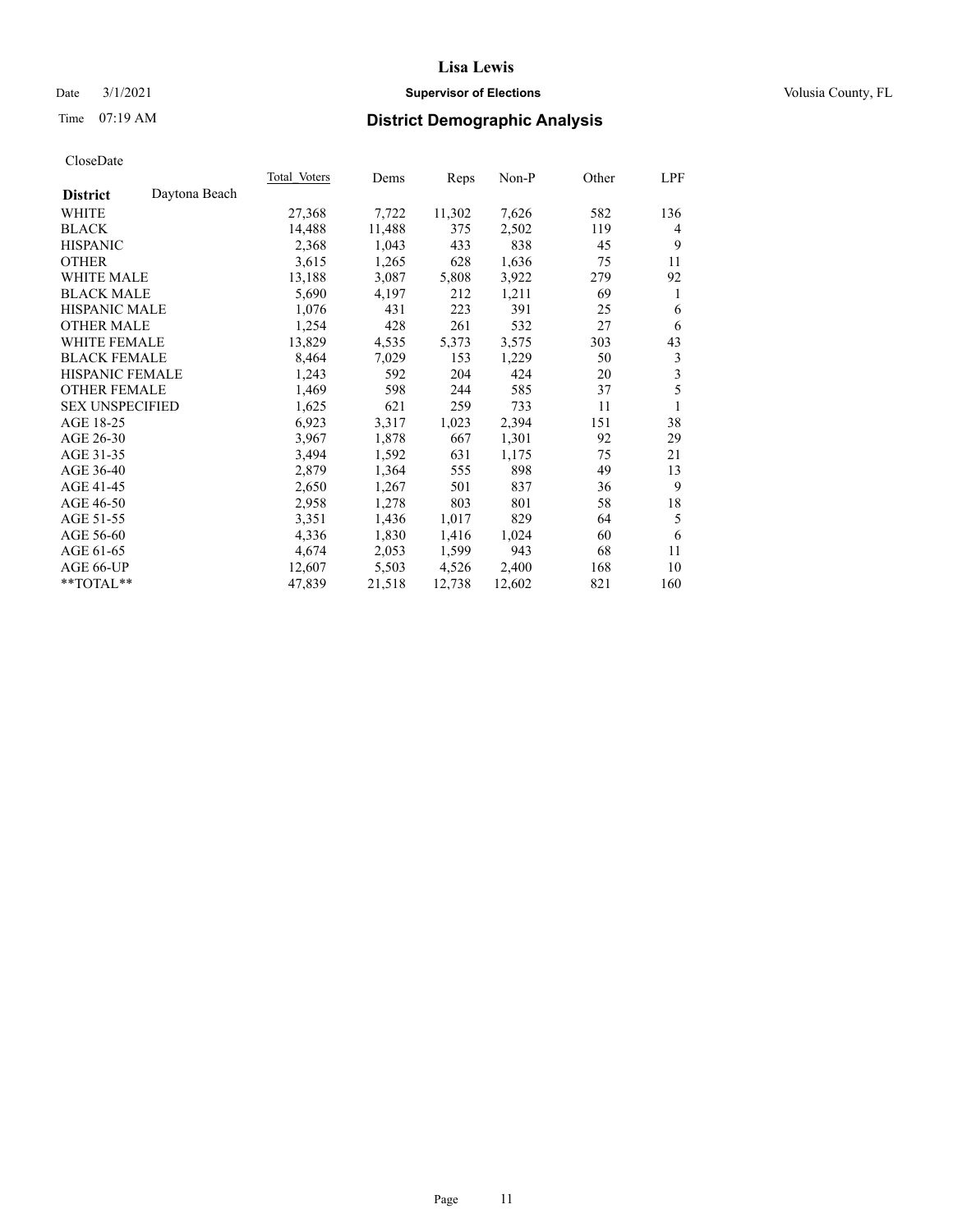# Date  $3/1/2021$  **Supervisor of Elections Supervisor of Elections** Volusia County, FL

# Time 07:19 AM **District Demographic Analysis**

|                        |                      | Total Voters | Dems  | Reps  | Non-P | Other          | LPF |
|------------------------|----------------------|--------------|-------|-------|-------|----------------|-----|
| <b>District</b>        | Daytona Beach Shores |              |       |       |       |                |     |
| WHITE                  |                      | 4,232        | 960   | 2,142 | 1,049 | 72             | 9   |
| <b>BLACK</b>           |                      | 68           | 46    | 5     | 16    |                | 0   |
| <b>HISPANIC</b>        |                      | 122          | 37    | 51    | 33    |                | 0   |
| <b>OTHER</b>           |                      | 305          | 88    | 97    | 114   | 5              |     |
| WHITE MALE             |                      | 1,983        | 389   | 1,027 | 524   | 38             | 5   |
| <b>BLACK MALE</b>      |                      | 30           | 18    | 2     | 9     |                | 0   |
| <b>HISPANIC MALE</b>   |                      | 57           | 12    | 25    | 19    |                | 0   |
| <b>OTHER MALE</b>      |                      | 120          | 33    | 42    | 43    | $\overline{2}$ | 0   |
| WHITE FEMALE           |                      | 2,201        | 559   | 1,091 | 514   | 33             | 4   |
| <b>BLACK FEMALE</b>    |                      | 37           | 28    | 3     | 6     | $\Omega$       | 0   |
| <b>HISPANIC FEMALE</b> |                      | 63           | 24    | 25    | 14    | 0              | 0   |
| <b>OTHER FEMALE</b>    |                      | 142          | 46    | 39    | 54    | 2              |     |
| <b>SEX UNSPECIFIED</b> |                      | 94           | 22    | 41    | 29    | $\overline{c}$ | 0   |
| AGE 18-25              |                      | 148          | 41    | 51    | 50    | 5              |     |
| AGE 26-30              |                      | 94           | 26    | 34    | 31    | $\overline{2}$ |     |
| AGE 31-35              |                      | 108          | 24    | 39    | 37    | 4              | 4   |
| AGE 36-40              |                      | 114          | 26    | 46    | 41    |                | 0   |
| AGE 41-45              |                      | 127          | 31    | 48    | 44    | 3              |     |
| AGE 46-50              |                      | 160          | 30    | 71    | 56    | 3              | 0   |
| AGE 51-55              |                      | 275          | 63    | 117   | 91    | 3              |     |
| AGE 56-60              |                      | 470          | 94    | 244   | 121   | 11             | 0   |
| AGE 61-65              |                      | 614          | 125   | 318   | 155   | 15             |     |
| AGE 66-UP              |                      | 2,617        | 671   | 1,327 | 586   | 32             |     |
| **TOTAL**              |                      | 4,727        | 1,131 | 2,295 | 1,212 | 79             | 10  |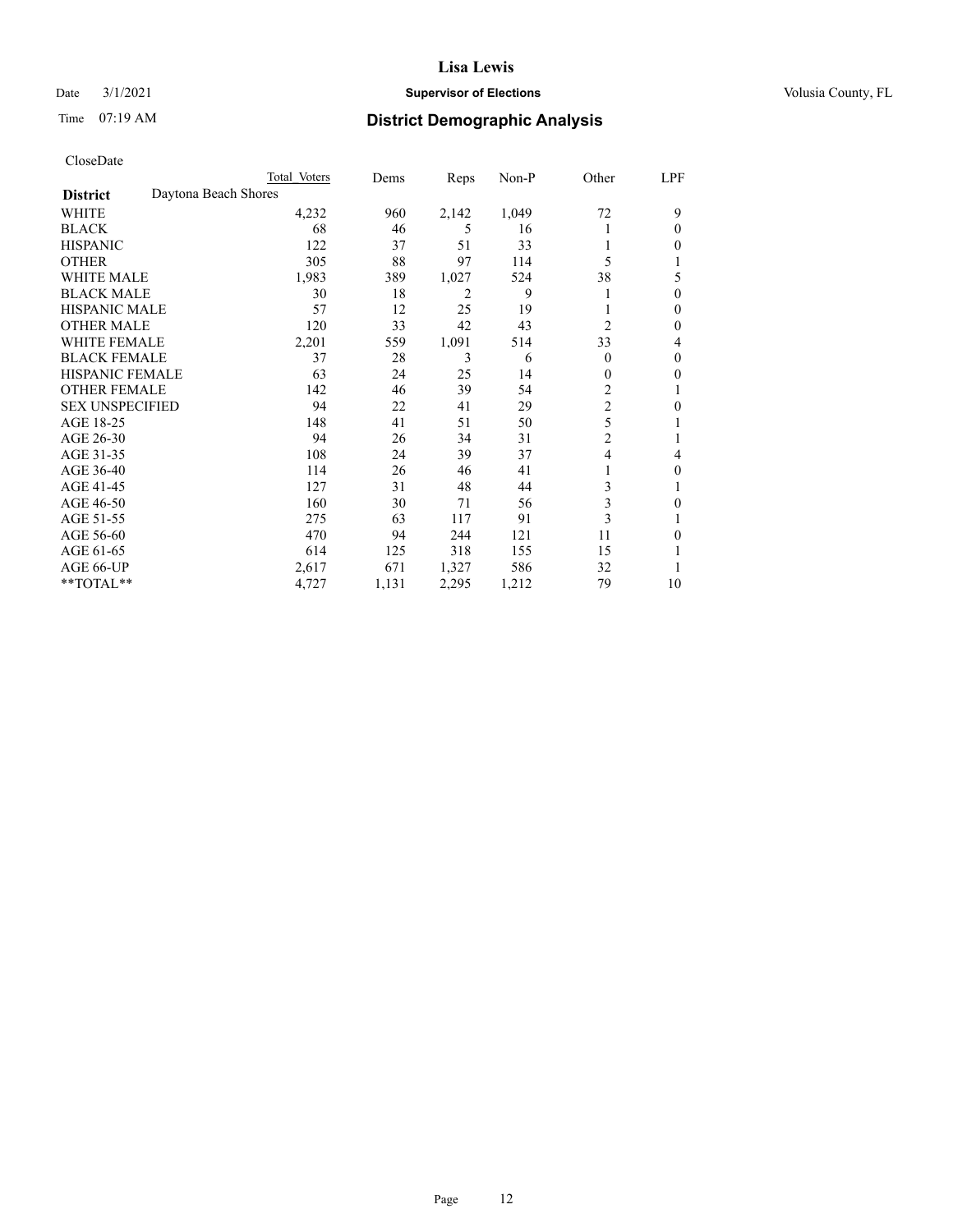# Date  $3/1/2021$  **Supervisor of Elections Supervisor of Elections** Volusia County, FL

# Time 07:19 AM **District Demographic Analysis**

|                        |        | Total Voters | Dems  | Reps  | Non-P | Other | LPF            |
|------------------------|--------|--------------|-------|-------|-------|-------|----------------|
| <b>District</b>        | DeBary |              |       |       |       |       |                |
| WHITE                  |        | 13,651       | 3,010 | 6,834 | 3,547 | 199   | 61             |
| <b>BLACK</b>           |        | 815          | 581   | 36    | 188   | 9     | 1              |
| <b>HISPANIC</b>        |        | 1,799        | 747   | 432   | 590   | 26    | $\overline{4}$ |
| <b>OTHER</b>           |        | 1,092        | 278   | 289   | 503   | 20    | $\overline{2}$ |
| WHITE MALE             |        | 6,376        | 1,166 | 3,344 | 1,736 | 89    | 41             |
| <b>BLACK MALE</b>      |        | 382          | 244   | 18    | 113   | 6     | 1              |
| <b>HISPANIC MALE</b>   |        | 800          | 306   | 213   | 265   | 13    | 3              |
| <b>OTHER MALE</b>      |        | 368          | 86    | 107   | 168   | 6     | 1              |
| <b>WHITE FEMALE</b>    |        | 7,087        | 1,812 | 3,409 | 1,741 | 106   | 19             |
| <b>BLACK FEMALE</b>    |        | 421          | 328   | 18    | 72    | 3     | $\overline{0}$ |
| <b>HISPANIC FEMALE</b> |        | 971          | 428   | 213   | 316   | 13    | 1              |
| <b>OTHER FEMALE</b>    |        | 480          | 153   | 122   | 193   | 11    | 1              |
| <b>SEX UNSPECIFIED</b> |        | 472          | 93    | 147   | 224   | 7     | 1              |
| AGE 18-25              |        | 1,465        | 362   | 462   | 578   | 50    | 13             |
| AGE 26-30              |        | 1,085        | 272   | 384   | 401   | 19    | 9              |
| AGE 31-35              |        | 1,239        | 344   | 432   | 438   | 19    | 6              |
| AGE 36-40              |        | 1,186        | 268   | 463   | 427   | 14    | 14             |
| AGE 41-45              |        | 1,163        | 301   | 446   | 386   | 22    | 8              |
| AGE 46-50              |        | 1,277        | 294   | 559   | 393   | 20    | 11             |
| AGE 51-55              |        | 1,429        | 352   | 672   | 383   | 20    | $\overline{2}$ |
| AGE 56-60              |        | 1,617        | 405   | 799   | 394   | 16    | $\mathfrak{Z}$ |
| AGE 61-65              |        | 1,725        | 449   | 835   | 409   | 30    | $\overline{2}$ |
| AGE 66-UP              |        | 5,171        | 1,569 | 2,539 | 1,019 | 44    | $\overline{0}$ |
| **TOTAL**              |        | 17,357       | 4,616 | 7,591 | 4,828 | 254   | 68             |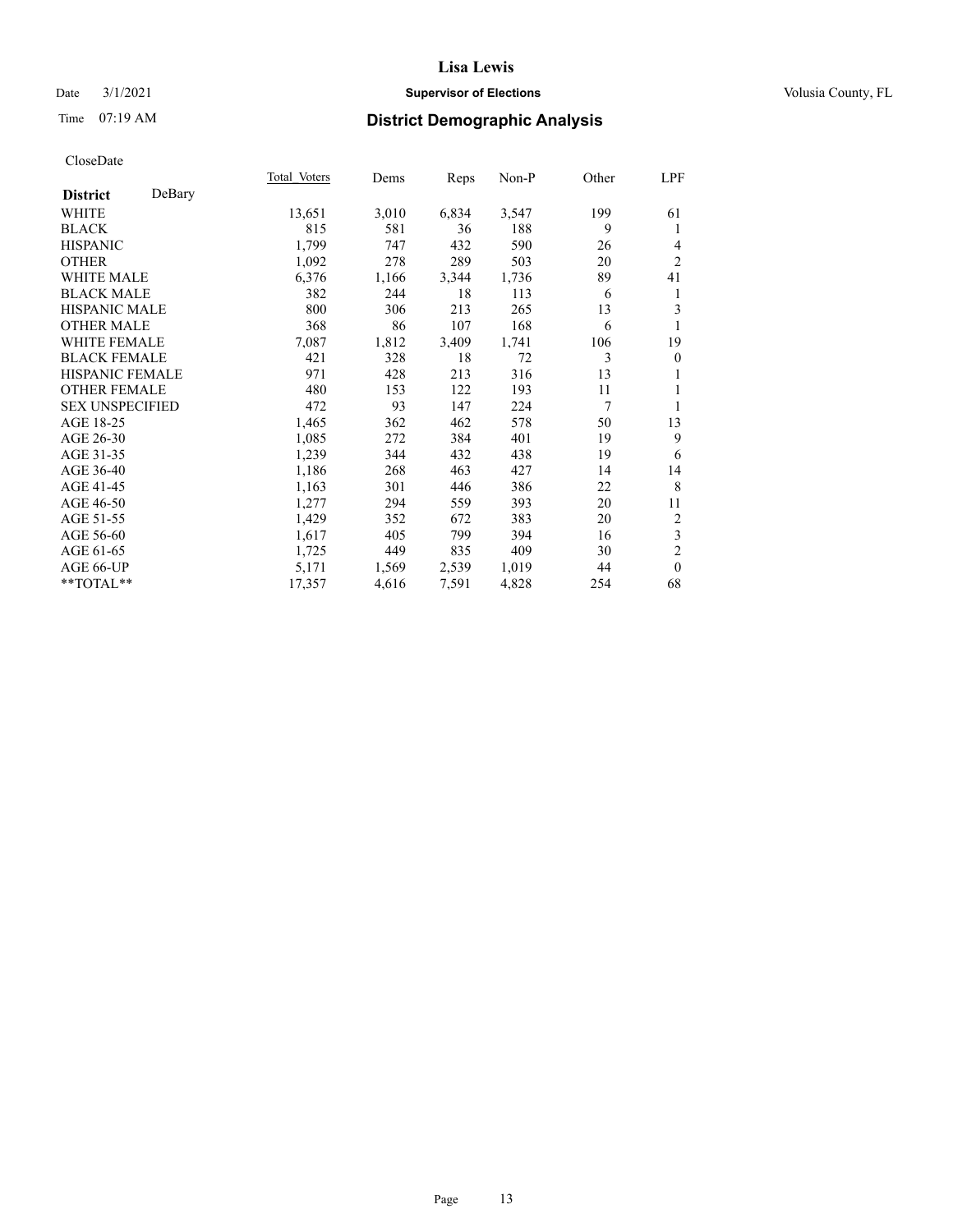# Date  $3/1/2021$  **Supervisor of Elections Supervisor of Elections** Volusia County, FL

# Time 07:19 AM **District Demographic Analysis**

|                        |        | Total Voters | Dems  | Reps  | Non-P | Other | <u>LPF</u>     |
|------------------------|--------|--------------|-------|-------|-------|-------|----------------|
| <b>District</b>        | DeLand |              |       |       |       |       |                |
| WHITE                  |        | 16,929       | 5,055 | 7,336 | 4,175 | 291   | 72             |
| <b>BLACK</b>           |        | 3,159        | 2,468 | 111   | 558   | 20    | 2              |
| <b>HISPANIC</b>        |        | 2,800        | 1,172 | 531   | 1,046 | 42    | 9              |
| <b>OTHER</b>           |        | 1,614        | 605   | 296   | 687   | 18    | 8              |
| <b>WHITE MALE</b>      |        | 7,404        | 1,843 | 3,399 | 1,979 | 132   | 51             |
| <b>BLACK MALE</b>      |        | 1,245        | 900   | 56    | 277   | 11    | 1              |
| <b>HISPANIC MALE</b>   |        | 1,167        | 430   | 260   | 449   | 21    | $\tau$         |
| <b>OTHER MALE</b>      |        | 572          | 203   | 120   | 240   | 7     | $\overline{2}$ |
| <b>WHITE FEMALE</b>    |        | 9,341        | 3,150 | 3,876 | 2,138 | 157   | 20             |
| <b>BLACK FEMALE</b>    |        | 1,853        | 1,521 | 51    | 271   | 9     | 1              |
| <b>HISPANIC FEMALE</b> |        | 1,593        | 722   | 263   | 586   | 20    | $\overline{2}$ |
| <b>OTHER FEMALE</b>    |        | 676          | 290   | 113   | 260   | 9     | $\overline{4}$ |
| <b>SEX UNSPECIFIED</b> |        | 651          | 241   | 136   | 266   | 5     | 3              |
| AGE 18-25              |        | 2,664        | 1,083 | 568   | 936   | 59    | 18             |
| AGE 26-30              |        | 1,736        | 648   | 432   | 607   | 30    | 19             |
| AGE 31-35              |        | 1,857        | 669   | 479   | 669   | 27    | 13             |
| AGE 36-40              |        | 1,715        | 636   | 452   | 588   | 28    | 11             |
| AGE 41-45              |        | 1,656        | 598   | 507   | 517   | 30    | $\overline{4}$ |
| AGE 46-50              |        | 1,676        | 601   | 529   | 517   | 25    | $\overline{4}$ |
| AGE 51-55              |        | 1,716        | 588   | 674   | 423   | 24    | 7              |
| AGE 56-60              |        | 1,947        | 735   | 748   | 435   | 23    | 6              |
| AGE 61-65              |        | 2,004        | 768   | 802   | 404   | 27    | 3              |
| AGE 66-UP              |        | 7,531        | 2,974 | 3,083 | 1,370 | 98    | 6              |
| $**TOTAL**$            |        | 24,502       | 9,300 | 8,274 | 6,466 | 371   | 91             |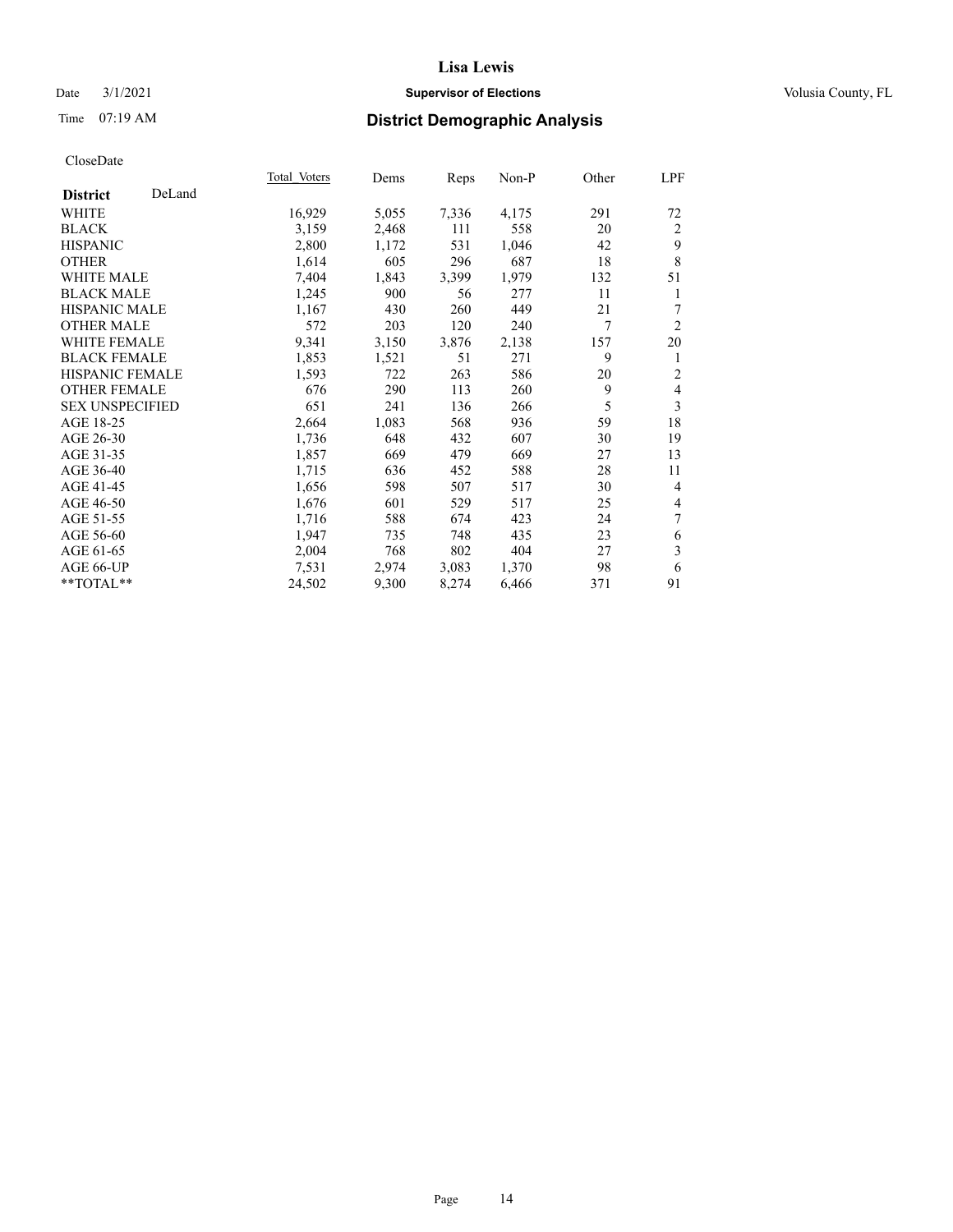# Date  $3/1/2021$  **Supervisor of Elections Supervisor of Elections** Volusia County, FL

# Time 07:19 AM **District Demographic Analysis**

|                        |         | Total Voters | Dems   | Reps   | Non-P  | Other | LPF            |
|------------------------|---------|--------------|--------|--------|--------|-------|----------------|
| <b>District</b>        | Deltona |              |        |        |        |       |                |
| <b>WHITE</b>           |         | 34,024       | 8,881  | 14,268 | 10,235 | 492   | 148            |
| <b>BLACK</b>           |         | 6,756        | 4,949  | 303    | 1,435  | 63    | 6              |
| <b>HISPANIC</b>        |         | 21,119       | 9,709  | 3,143  | 8,068  | 167   | 32             |
| <b>OTHER</b>           |         | 4,671        | 1,560  | 905    | 2,101  | 90    | 15             |
| WHITE MALE             |         | 15,849       | 3,481  | 7,026  | 5,019  | 223   | 100            |
| <b>BLACK MALE</b>      |         | 3,016        | 2,020  | 189    | 768    | 37    | $\overline{2}$ |
| <b>HISPANIC MALE</b>   |         | 9,781        | 4,161  | 1,671  | 3,855  | 74    | 20             |
| <b>OTHER MALE</b>      |         | 1,665        | 508    | 368    | 750    | 28    | 11             |
| <b>WHITE FEMALE</b>    |         | 17,678       | 5,282  | 7,038  | 5,045  | 266   | 47             |
| <b>BLACK FEMALE</b>    |         | 3,638        | 2,861  | 108    | 640    | 26    | 3              |
| <b>HISPANIC FEMALE</b> |         | 11,030       | 5,406  | 1,439  | 4,082  | 92    | 11             |
| <b>OTHER FEMALE</b>    |         | 1,968        | 798    | 358    | 769    | 40    | 3              |
| <b>SEX UNSPECIFIED</b> |         | 1,944        | 581    | 422    | 911    | 26    | $\overline{4}$ |
| AGE 18-25              |         | 7,345        | 2,509  | 1,397  | 3,234  | 170   | 35             |
| AGE 26-30              |         | 5,714        | 1,980  | 1,204  | 2,404  | 91    | 35             |
| AGE 31-35              |         | 5,910        | 1,996  | 1,365  | 2,429  | 88    | 32             |
| AGE 36-40              |         | 5,582        | 1,903  | 1,265  | 2,294  | 92    | 28             |
| AGE 41-45              |         | 5,354        | 1,983  | 1,283  | 1,999  | 70    | 19             |
| AGE 46-50              |         | 5,436        | 1,918  | 1,574  | 1,866  | 63    | 15             |
| AGE 51-55              |         | 5,595        | 2,036  | 1,815  | 1,668  | 64    | 12             |
| AGE 56-60              |         | 6,125        | 2,314  | 2,076  | 1,666  | 62    | $\tau$         |
| AGE 61-65              |         | 5,720        | 2,219  | 2,055  | 1,402  | 34    | 10             |
| AGE 66-UP              |         | 13,789       | 6,241  | 4,585  | 2,877  | 78    | 8              |
| $*$ TOTAL $*$          |         | 66,570       | 25,099 | 18,619 | 21,839 | 812   | 201            |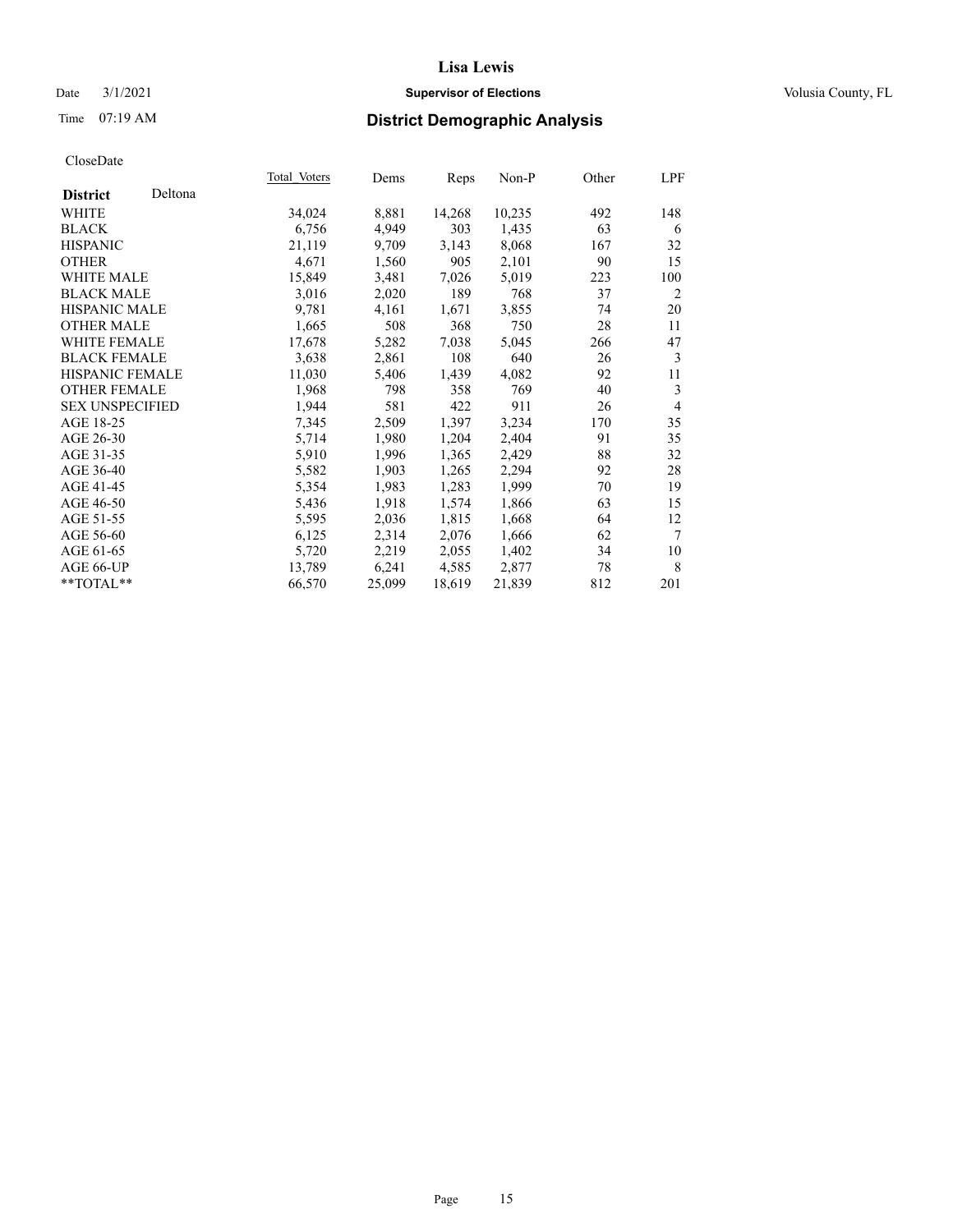# Date  $3/1/2021$  **Supervisor of Elections Supervisor of Elections** Volusia County, FL

# Time 07:19 AM **District Demographic Analysis**

|                        |           | Total Voters | Dems  | Reps  | Non-P | Other | LPF              |
|------------------------|-----------|--------------|-------|-------|-------|-------|------------------|
| <b>District</b>        | Edgewater |              |       |       |       |       |                  |
| WHITE                  |           | 16,161       | 4,362 | 6,855 | 4,611 | 285   | 48               |
| <b>BLACK</b>           |           | 406          | 296   | 25    | 76    | 9     | $\theta$         |
| <b>HISPANIC</b>        |           | 379          | 144   | 88    | 134   | 12    |                  |
| <b>OTHER</b>           |           | 720          | 200   | 205   | 299   | 12    | $\overline{4}$   |
| <b>WHITE MALE</b>      |           | 7,422        | 1,662 | 3,399 | 2,203 | 124   | 34               |
| <b>BLACK MALE</b>      |           | 197          | 129   | 16    | 44    | 8     | $\mathbf{0}$     |
| <b>HISPANIC MALE</b>   |           | 164          | 51    | 41    | 66    | 6     | $\mathbf{0}$     |
| <b>OTHER MALE</b>      |           | 246          | 71    | 71    | 99    | 4     | 1                |
| <b>WHITE FEMALE</b>    |           | 8,546        | 2,661 | 3,366 | 2,344 | 161   | 14               |
| <b>BLACK FEMALE</b>    |           | 200          | 160   | 9     | 30    |       | $\boldsymbol{0}$ |
| HISPANIC FEMALE        |           | 204          | 86    | 45    | 66    | 6     | 1                |
| <b>OTHER FEMALE</b>    |           | 255          | 84    | 73    | 91    | 5     | $\overline{2}$   |
| <b>SEX UNSPECIFIED</b> |           | 432          | 98    | 153   | 177   | 3     | 1                |
| AGE 18-25              |           | 1,256        | 309   | 400   | 484   | 53    | 10               |
| AGE 26-30              |           | 1,120        | 287   | 366   | 437   | 24    | 6                |
| AGE 31-35              |           | 1,117        | 279   | 371   | 433   | 21    | 13               |
| AGE 36-40              |           | 1,024        | 274   | 332   | 391   | 18    | 9                |
| AGE 41-45              |           | 1,026        | 247   | 379   | 380   | 18    | $\sqrt{2}$       |
| AGE 46-50              |           | 1,149        | 254   | 483   | 392   | 13    | 7                |
| AGE 51-55              |           | 1,270        | 314   | 591   | 334   | 30    | 1                |
| AGE 56-60              |           | 1,739        | 465   | 785   | 458   | 29    | $\overline{c}$   |
| AGE 61-65              |           | 1,862        | 531   | 816   | 486   | 29    | $\boldsymbol{0}$ |
| AGE 66-UP              |           | 6,103        | 2,042 | 2,650 | 1,325 | 83    | 3                |
| **TOTAL**              |           | 17,666       | 5,002 | 7,173 | 5,120 | 318   | 53               |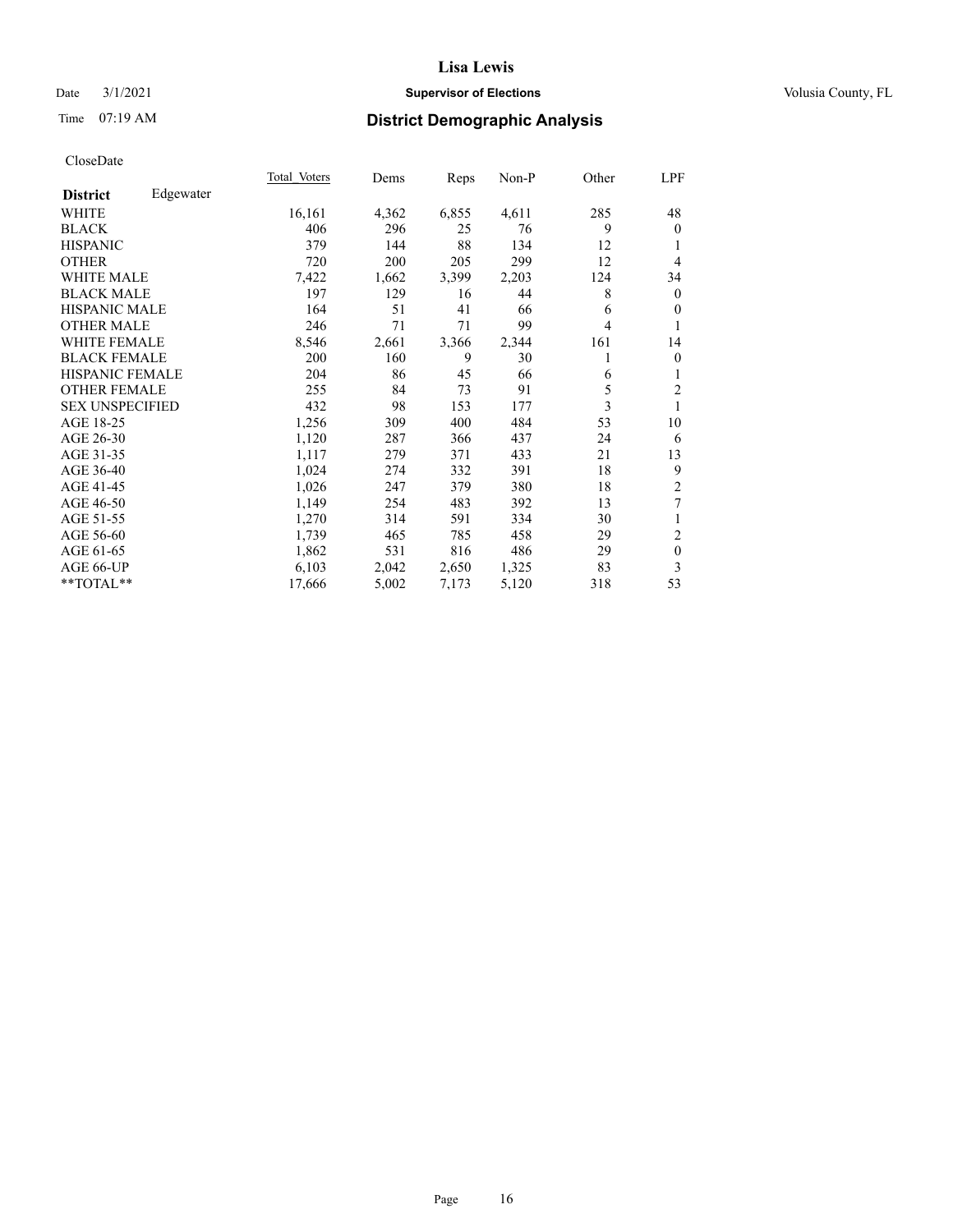# Date  $3/1/2021$  **Supervisor of Elections Supervisor of Elections** Volusia County, FL

# Time 07:19 AM **District Demographic Analysis**

|                               | Total Voters | Dems  | Reps  | Non-P | Other          | LPF                      |
|-------------------------------|--------------|-------|-------|-------|----------------|--------------------------|
| Holly Hill<br><b>District</b> |              |       |       |       |                |                          |
| WHITE                         | 6,366        | 1,899 | 2,441 | 1,891 | 109            | 26                       |
| <b>BLACK</b>                  | 1,184        | 884   | 34    | 257   | 7              | 2                        |
| <b>HISPANIC</b>               | 377          | 169   | 62    | 141   | 4              | 1                        |
| <b>OTHER</b>                  | 521          | 185   | 106   | 222   | 7              | 1                        |
| <b>WHITE MALE</b>             | 2,923        | 721   | 1,218 | 918   | 49             | 17                       |
| <b>BLACK MALE</b>             | 452          | 303   | 18    | 127   | $\overline{c}$ | $\overline{c}$           |
| <b>HISPANIC MALE</b>          | 188          | 77    | 34    | 73    | 3              | 1                        |
| <b>OTHER MALE</b>             | 180          | 60    | 48    | 70    |                | 1                        |
| <b>WHITE FEMALE</b>           | 3,358        | 1,161 | 1,189 | 939   | 60             | 9                        |
| <b>BLACK FEMALE</b>           | 713          | 567   | 16    | 125   | 5              | $\mathbf{0}$             |
| HISPANIC FEMALE               | 181          | 89    | 27    | 64    | 1              | $\boldsymbol{0}$         |
| <b>OTHER FEMALE</b>           | 210          | 99    | 36    | 73    | $\overline{2}$ | $\boldsymbol{0}$         |
| <b>SEX UNSPECIFIED</b>        | 243          | 60    | 57    | 122   | 4              | $\boldsymbol{0}$         |
| AGE 18-25                     | 711          | 240   | 162   | 288   | 18             | 3                        |
| AGE 26-30                     | 627          | 259   | 118   | 240   | 6              | $\overline{\mathbf{4}}$  |
| AGE 31-35                     | 621          | 233   | 136   | 237   | 10             | 5                        |
| AGE 36-40                     | 548          | 209   | 109   | 219   | 7              | $\overline{\mathcal{L}}$ |
| AGE 41-45                     | 536          | 192   | 140   | 184   | 18             | 2                        |
| AGE 46-50                     | 551          | 185   | 155   | 200   | 10             | 1                        |
| AGE 51-55                     | 687          | 233   | 238   | 204   | 7              | 5                        |
| AGE 56-60                     | 916          | 320   | 338   | 244   | 12             | $\overline{c}$           |
| AGE 61-65                     | 875          | 344   | 307   | 208   | 13             | 3                        |
| AGE 66-UP                     | 2,376        | 922   | 940   | 487   | 26             | 1                        |
| **TOTAL**                     | 8,448        | 3,137 | 2,643 | 2,511 | 127            | 30                       |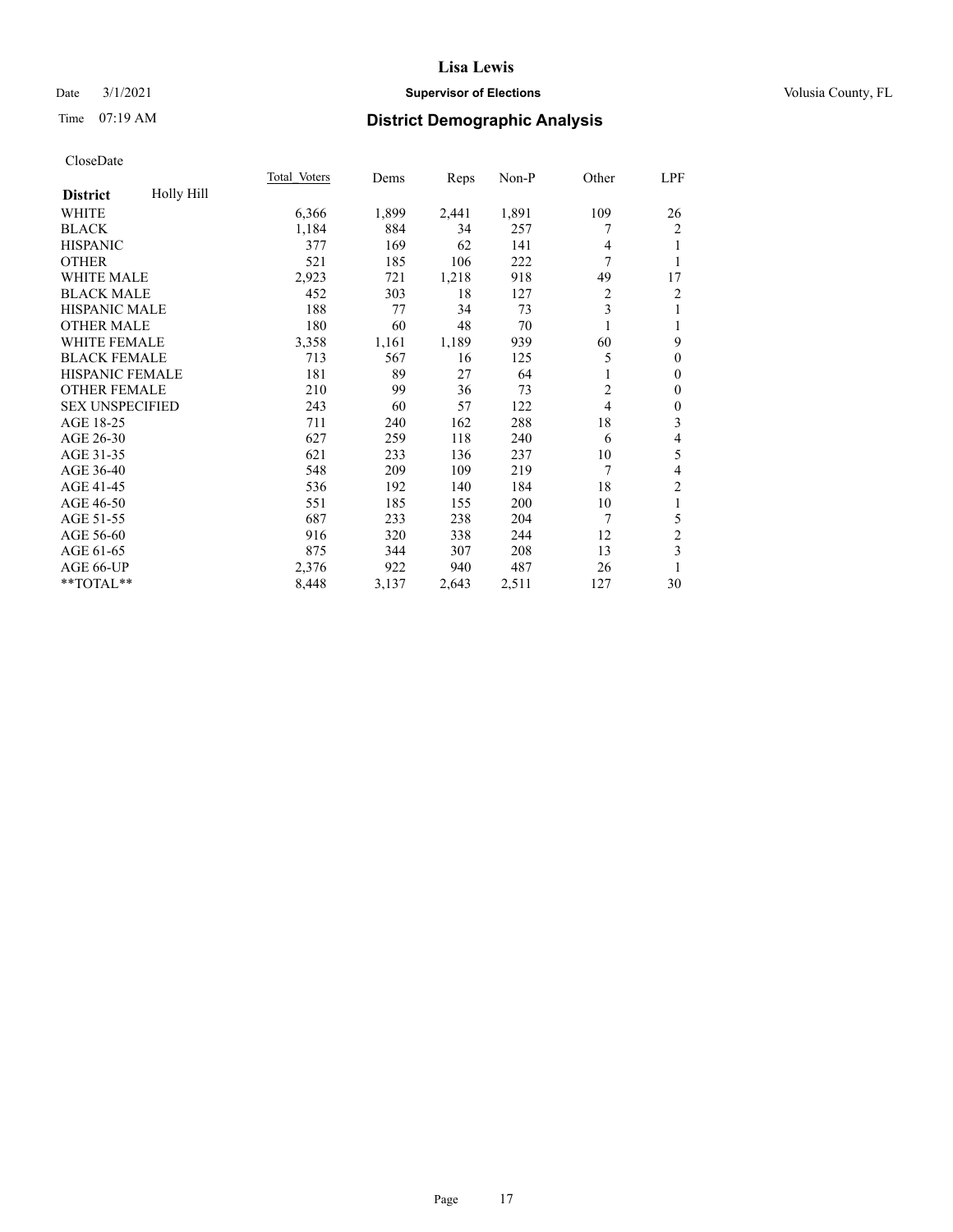# Date  $3/1/2021$  **Supervisor of Elections Supervisor of Elections** Volusia County, FL

# Time 07:19 AM **District Demographic Analysis**

|                        |            | Total Voters | Dems | Reps           | Non-P | Other          | LPF            |
|------------------------|------------|--------------|------|----------------|-------|----------------|----------------|
| <b>District</b>        | Lake Helen |              |      |                |       |                |                |
| WHITE                  |            | 1,947        | 493  | 893            | 528   | 29             | 4              |
| <b>BLACK</b>           |            | 168          | 139  | 7              | 21    |                | $\Omega$       |
| <b>HISPANIC</b>        |            | 99           | 36   | 28             | 32    | 2              |                |
| <b>OTHER</b>           |            | 82           | 31   | 20             | 29    | $\theta$       | 2              |
| <b>WHITE MALE</b>      |            | 879          | 187  | 419            | 260   | 9              | $\overline{4}$ |
| <b>BLACK MALE</b>      |            | 76           | 63   | 5              | 8     | 0              | $\theta$       |
| HISPANIC MALE          |            | 43           | 17   | 10             | 14    |                |                |
| <b>OTHER MALE</b>      |            | 24           | 12   | $\overline{4}$ | 7     | $\Omega$       |                |
| <b>WHITE FEMALE</b>    |            | 1,046        | 303  | 462            | 261   | 20             | $\Omega$       |
| <b>BLACK FEMALE</b>    |            | 88           | 75   | 1              | 11    |                | $\theta$       |
| <b>HISPANIC FEMALE</b> |            | 53           | 18   | 17             | 17    |                | $\Omega$       |
| <b>OTHER FEMALE</b>    |            | 35           | 17   | 6              | 12    | 0              | $\Omega$       |
| <b>SEX UNSPECIFIED</b> |            | 52           | 7    | 24             | 20    | 0              |                |
| AGE 18-25              |            | 174          | 39   | 66             | 65    | 3              |                |
| AGE 26-30              |            | 164          | 36   | 66             | 57    | 4              |                |
| AGE 31-35              |            | 151          | 50   | 45             | 51    | 5              | $\Omega$       |
| AGE 36-40              |            | 148          | 36   | 51             | 59    | 2              | $\theta$       |
| AGE 41-45              |            | 154          | 30   | 52             | 69    | $\overline{c}$ |                |
| AGE 46-50              |            | 149          | 37   | 60             | 46    | 3              | 3              |
| AGE 51-55              |            | 191          | 48   | 90             | 50    | 3              | $\overline{0}$ |
| AGE 56-60              |            | 233          | 69   | 111            | 49    | 4              | $\mathbf{0}$   |
| AGE 61-65              |            | 260          | 86   | 124            | 48    | 2              | $\Omega$       |
| AGE 66-UP              |            | 672          | 268  | 283            | 116   | 4              |                |
| $**TOTAL**$            |            | 2,296        | 699  | 948            | 610   | 32             | 7              |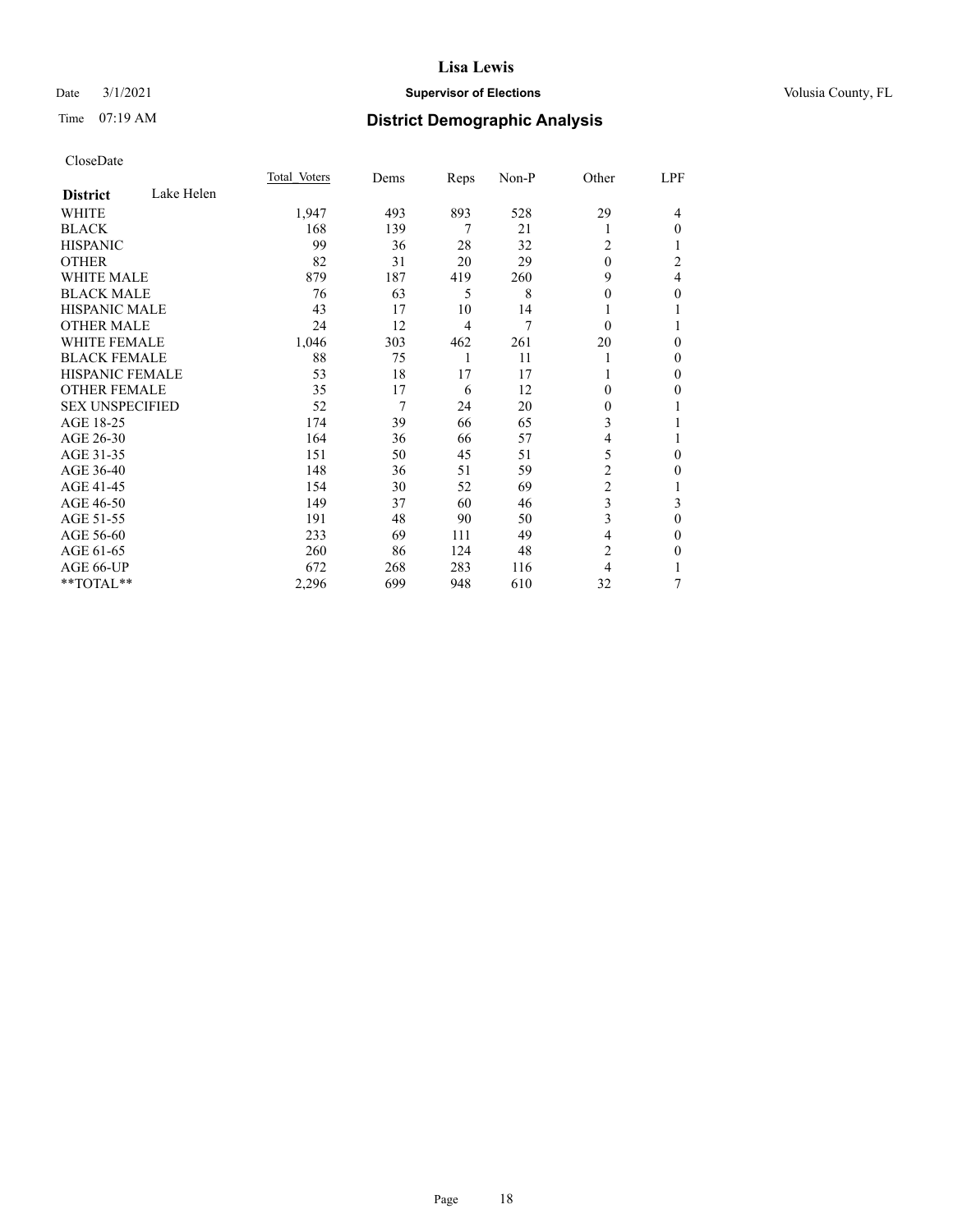# Date  $3/1/2021$  **Supervisor of Elections Supervisor of Elections** Volusia County, FL

# Time 07:19 AM **District Demographic Analysis**

| Total Voters     | Dems  | Reps   | Non-P | Other | LPF            |
|------------------|-------|--------|-------|-------|----------------|
| New Smyrna Beach |       |        |       |       |                |
| 22,615           | 5,993 | 10,621 | 5,449 | 488   | 64             |
| 820              | 641   | 30     | 139   | 8     | 2              |
| 559              | 190   | 182    | 172   | 13    | $\overline{2}$ |
| 962              | 263   | 287    | 393   | 15    | $\overline{4}$ |
| 10,434           | 2,293 | 5,172  | 2,697 | 228   | 44             |
| 357              | 261   | 14     | 76    | 4     | $\overline{2}$ |
| 259              | 85    | 86     | 81    | 6     | 1              |
| 329              | 86    | 103    | 133   | 5     | $\overline{2}$ |
| 11,967           | 3,635 | 5,362  | 2,692 | 259   | 19             |
| 447              | 366   | 15     | 62    | 4     | $\mathbf{0}$   |
| 286              | 102   | 91     | 85    | 7     | 1              |
| 403              | 137   | 128    | 131   | 6     | 1              |
| 474              | 122   | 149    | 196   | 5     | 2              |
| 1,557            | 428   | 547    | 511   | 65    | 6              |
| 1,230            | 320   | 398    | 467   | 34    | 11             |
| 1,237            | 343   | 403    | 446   | 34    | 11             |
| 1,217            | 340   | 438    | 406   | 25    | 8              |
| 1,239            | 296   | 473    | 426   | 38    | 6              |
| 1,449            | 345   | 657    | 397   | 45    | 5              |
| 1,840            | 438   | 898    | 455   | 42    | 7              |
| 2,497            | 595   | 1,286  | 566   | 45    | 5              |
| 2,953            | 834   | 1,418  | 642   | 53    | 6              |
| 9.737            | 3,148 | 4,602  | 1,837 | 143   | 7              |
| 24,956           | 7,087 | 11,120 | 6,153 | 524   | 72             |
|                  |       |        |       |       |                |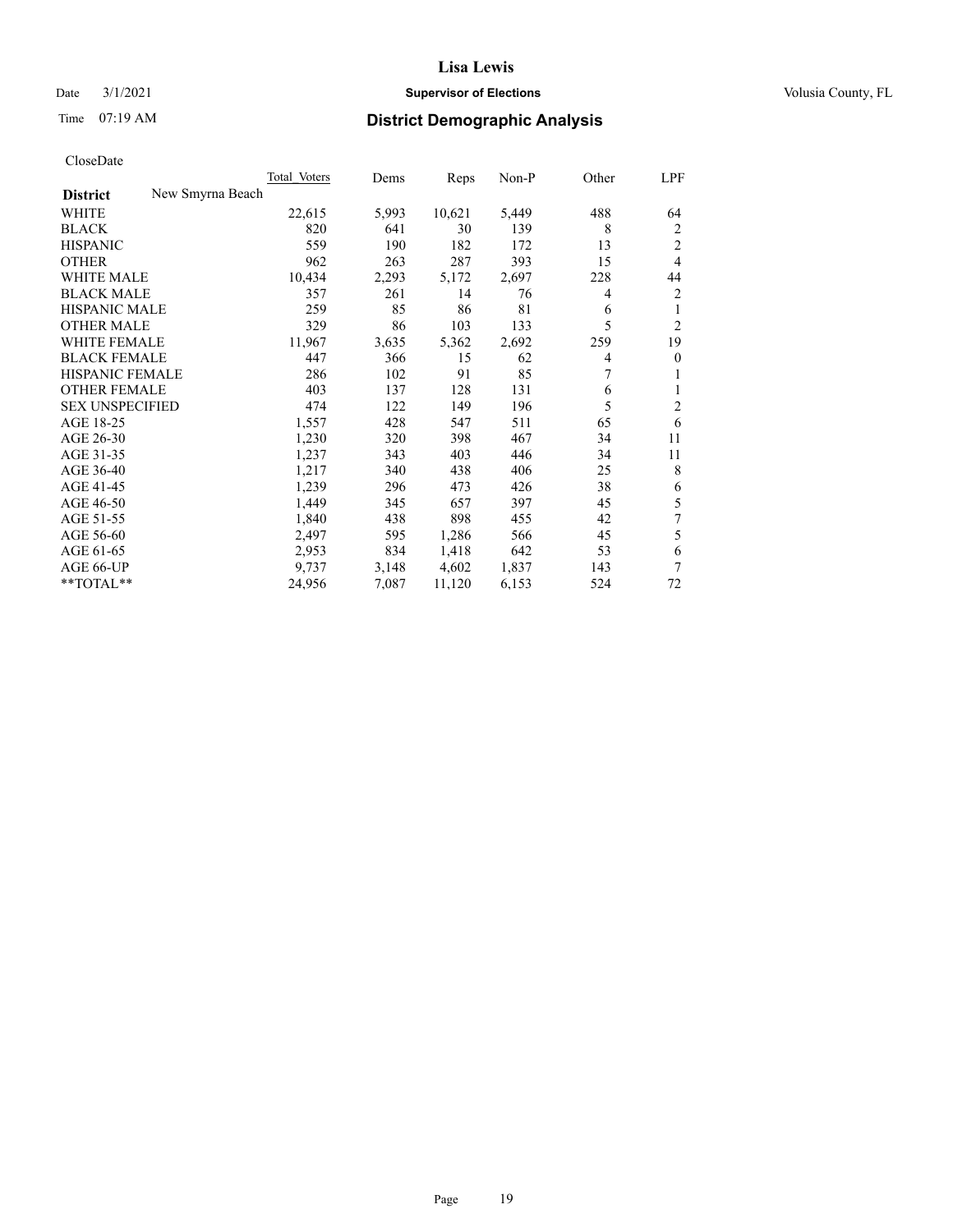# Date  $3/1/2021$  **Supervisor of Elections Supervisor of Elections** Volusia County, FL

# Time 07:19 AM **District Demographic Analysis**

|                        |          | Total Voters | Dems | Reps           | Non-P | Other    | LPF |
|------------------------|----------|--------------|------|----------------|-------|----------|-----|
| <b>District</b>        | Oak Hill |              |      |                |       |          |     |
| WHITE                  |          | 1,485        | 333  | 742            | 379   | 27       | 4   |
| <b>BLACK</b>           |          | 158          | 131  | 5              | 22    | 0        | 0   |
| <b>HISPANIC</b>        |          | 17           | 6    | $\overline{c}$ | 8     |          | 0   |
| <b>OTHER</b>           |          | 53           | 16   | 21             | 15    |          | 0   |
| <b>WHITE MALE</b>      |          | 739          | 146  | 383            | 198   | 9        | 3   |
| <b>BLACK MALE</b>      |          | 78           | 60   | 4              | 14    | 0        | 0   |
| <b>HISPANIC MALE</b>   |          | 6            |      | 1              | 4     | $_{0}$   | 0   |
| <b>OTHER MALE</b>      |          | 21           | 6    | 8              | 6     |          | 0   |
| <b>WHITE FEMALE</b>    |          | 729          | 184  | 349            | 177   | 18       |     |
| <b>BLACK FEMALE</b>    |          | 80           | 71   | 1              | 8     | $\theta$ | 0   |
| <b>HISPANIC FEMALE</b> |          | 11           | 5    | 1              | 4     |          | 0   |
| <b>OTHER FEMALE</b>    |          | 19           | 8    | 8              | 3     | 0        | 0   |
| <b>SEX UNSPECIFIED</b> |          | 30           | 5    | 15             | 10    | 0        | 0   |
| AGE 18-25              |          | 118          | 33   | 39             | 42    | 4        | 0   |
| AGE 26-30              |          | 82           | 25   | 32             | 21    | 3        |     |
| AGE 31-35              |          | 74           | 21   | 27             | 25    |          | 0   |
| AGE 36-40              |          | 85           | 20   | 34             | 28    | 2        |     |
| AGE 41-45              |          | 85           | 25   | 30             | 30    | $\theta$ | 0   |
| AGE 46-50              |          | 97           | 27   | 40             | 27    | 3        | 0   |
| AGE 51-55              |          | 126          | 26   | 70             | 28    | 2        | 0   |
| AGE 56-60              |          | 182          | 55   | 78             | 44    | 5        | 0   |
| AGE 61-65              |          | 228          | 69   | 117            | 39    |          | 2   |
| AGE 66-UP              |          | 636          | 185  | 303            | 140   | 8        | 0   |
| **TOTAL**              |          | 1,713        | 486  | 770            | 424   | 29       | 4   |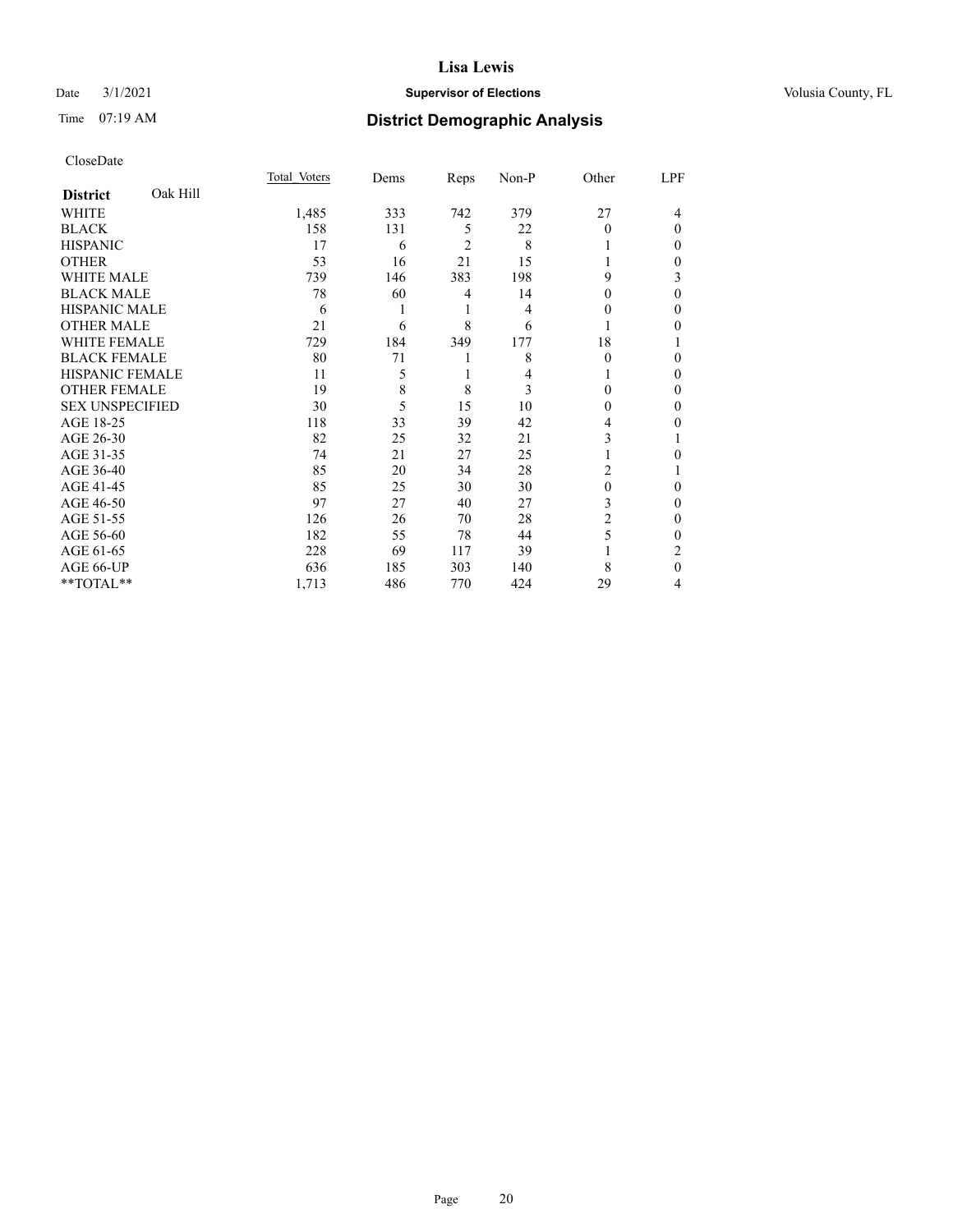# Date  $3/1/2021$  **Supervisor of Elections Supervisor of Elections** Volusia County, FL

# Time 07:19 AM **District Demographic Analysis**

|                        |             | <b>Total Voters</b> | Dems  | Reps  | Non-P | Other        | <u>LPF</u>     |
|------------------------|-------------|---------------------|-------|-------|-------|--------------|----------------|
| <b>District</b>        | Orange City |                     |       |       |       |              |                |
| WHITE                  |             | 6,142               | 1,634 | 2,744 | 1,643 | 99           | 22             |
| <b>BLACK</b>           |             | 558                 | 414   | 27    | 107   | 8            | 2              |
| <b>HISPANIC</b>        |             | 1,667               | 708   | 278   | 657   | 23           | 1              |
| <b>OTHER</b>           |             | 494                 | 142   | 113   | 230   | 7            | $\overline{2}$ |
| <b>WHITE MALE</b>      |             | 2,651               | 576   | 1,254 | 767   | 43           | 11             |
| <b>BLACK MALE</b>      |             | 209                 | 139   | 15    | 51    | 3            | 1              |
| <b>HISPANIC MALE</b>   |             | 704                 | 271   | 143   | 280   | 10           | $\mathbf{0}$   |
| <b>OTHER MALE</b>      |             | 168                 | 43    | 46    | 78    | $\mathbf{0}$ | 1              |
| <b>WHITE FEMALE</b>    |             | 3,425               | 1,049 | 1,459 | 851   | 55           | 11             |
| <b>BLACK FEMALE</b>    |             | 340                 | 269   | 12    | 53    | 5            | 1              |
| <b>HISPANIC FEMALE</b> |             | 941                 | 429   | 132   | 366   | 13           | 1              |
| <b>OTHER FEMALE</b>    |             | 221                 | 80    | 52    | 82    | 6            | 1              |
| <b>SEX UNSPECIFIED</b> |             | 201                 | 42    | 48    | 109   | 2            | $\mathbf{0}$   |
| AGE 18-25              |             | 753                 | 257   | 171   | 298   | 21           | 6              |
| AGE 26-30              |             | 605                 | 177   | 139   | 262   | 23           | $\overline{4}$ |
| AGE 31-35              |             | 585                 | 186   | 161   | 225   | 11           | $\sqrt{2}$     |
| AGE 36-40              |             | 551                 | 172   | 142   | 227   | 4            | 6              |
| AGE 41-45              |             | 543                 | 167   | 163   | 202   | 10           | 1              |
| AGE 46-50              |             | 632                 | 185   | 238   | 202   | 6            | 1              |
| AGE 51-55              |             | 635                 | 196   | 242   | 182   | 13           | $\overline{c}$ |
| AGE 56-60              |             | 675                 | 200   | 255   | 209   | 9            | $\sqrt{2}$     |
| AGE 61-65              |             | 755                 | 252   | 313   | 180   | 9            | $\mathbf{1}$   |
| AGE 66-UP              |             | 3,127               | 1,106 | 1,338 | 650   | 31           | $\overline{2}$ |
| $*$ $TOTAL**$          |             | 8,861               | 2,898 | 3,162 | 2,637 | 137          | 27             |
|                        |             |                     |       |       |       |              |                |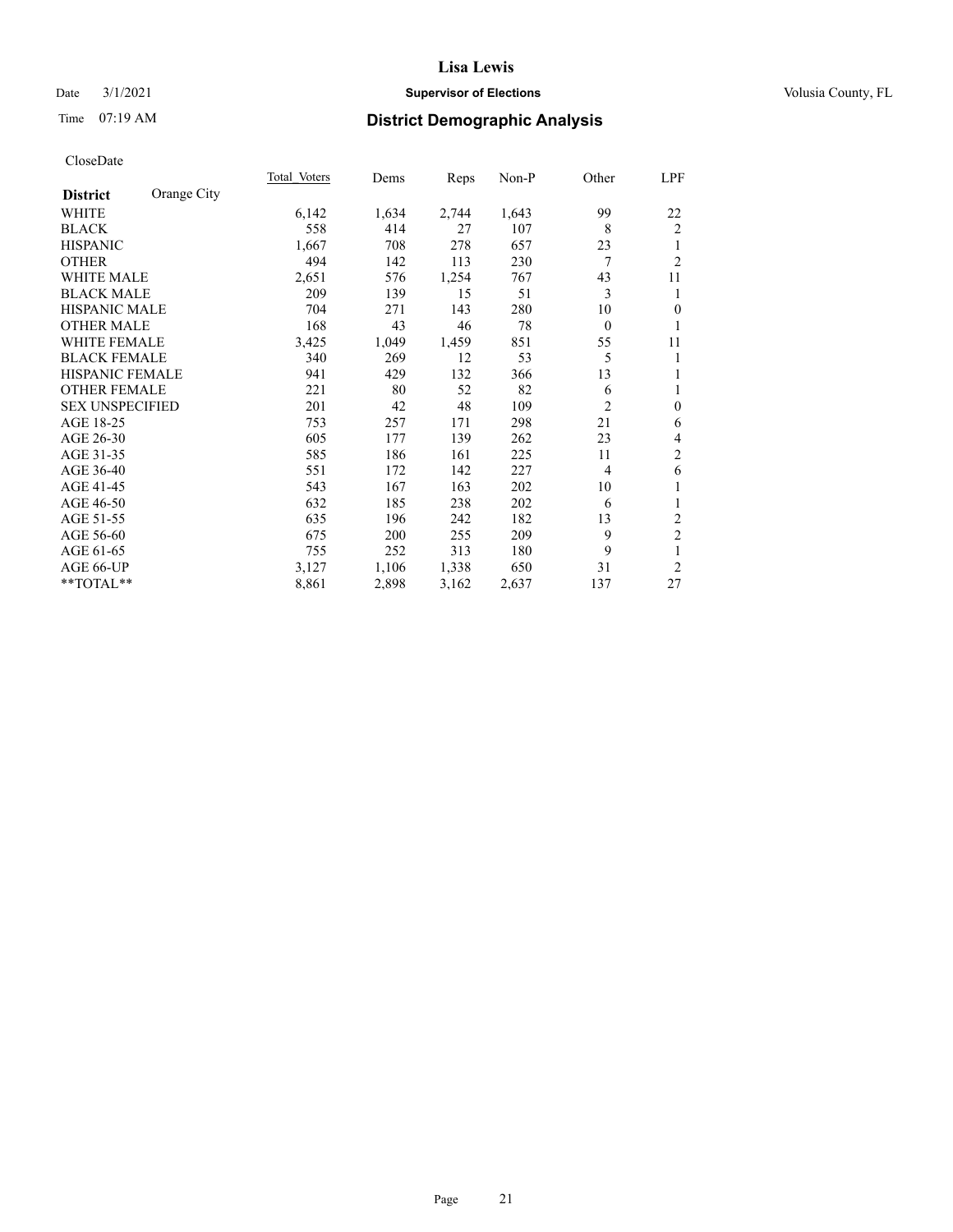# Date  $3/1/2021$  **Supervisor of Elections Supervisor of Elections** Volusia County, FL

# Time 07:19 AM **District Demographic Analysis**

| Total Voters | Dems   | Reps   | Non-P | Other | LPF            |
|--------------|--------|--------|-------|-------|----------------|
|              |        |        |       |       |                |
| 30,116       | 8,438  | 13,626 | 7,521 | 442   | 89             |
| 1,198        | 889    | 54     | 238   | 14    | 3              |
| 1,071        | 416    | 267    | 364   | 18    | 6              |
| 2,186        | 660    | 570    | 908   | 45    | 3              |
| 13,697       | 3,180  | 6,605  | 3,650 | 193   | 69             |
| 531          | 363    | 29     | 131   | 6     | $\overline{c}$ |
| 432          | 151    | 118    | 151   | 9     | 3              |
| 816          | 236    | 207    | 350   | 21    | $\overline{c}$ |
| 16,097       | 5,182  | 6,904  | 3,745 | 246   | 20             |
| 648          | 513    | 24     | 102   | 8     | 1              |
| 622          | 262    | 145    | 204   | 8     | 3              |
| 923          | 316    | 256    | 335   | 16    | $\mathbf{0}$   |
| 805          | 200    | 229    | 363   | 12    | 1              |
| 2,930        | 821    | 998    | 1,012 | 82    | 17             |
| 1,972        | 570    | 651    | 698   | 42    | 11             |
| 2,014        | 610    | 668    | 690   | 33    | 13             |
| 2,051        | 537    | 733    | 739   | 26    | 16             |
| 1,945        | 504    | 732    | 654   | 43    | 12             |
| 2,177        | 558    | 955    | 617   | 35    | 12             |
| 2,746        | 696    | 1,307  | 693   | 46    | 4              |
| 3,222        | 894    | 1,484  | 791   | 48    | 5              |
| 3,508        | 1,129  | 1,563  | 755   | 59    | $\mathfrak{2}$ |
| 12,006       | 4,084  | 5,426  | 2,382 | 105   | 9              |
| 34,571       | 10,403 | 14,517 | 9,031 | 519   | 101            |
|              |        |        |       |       |                |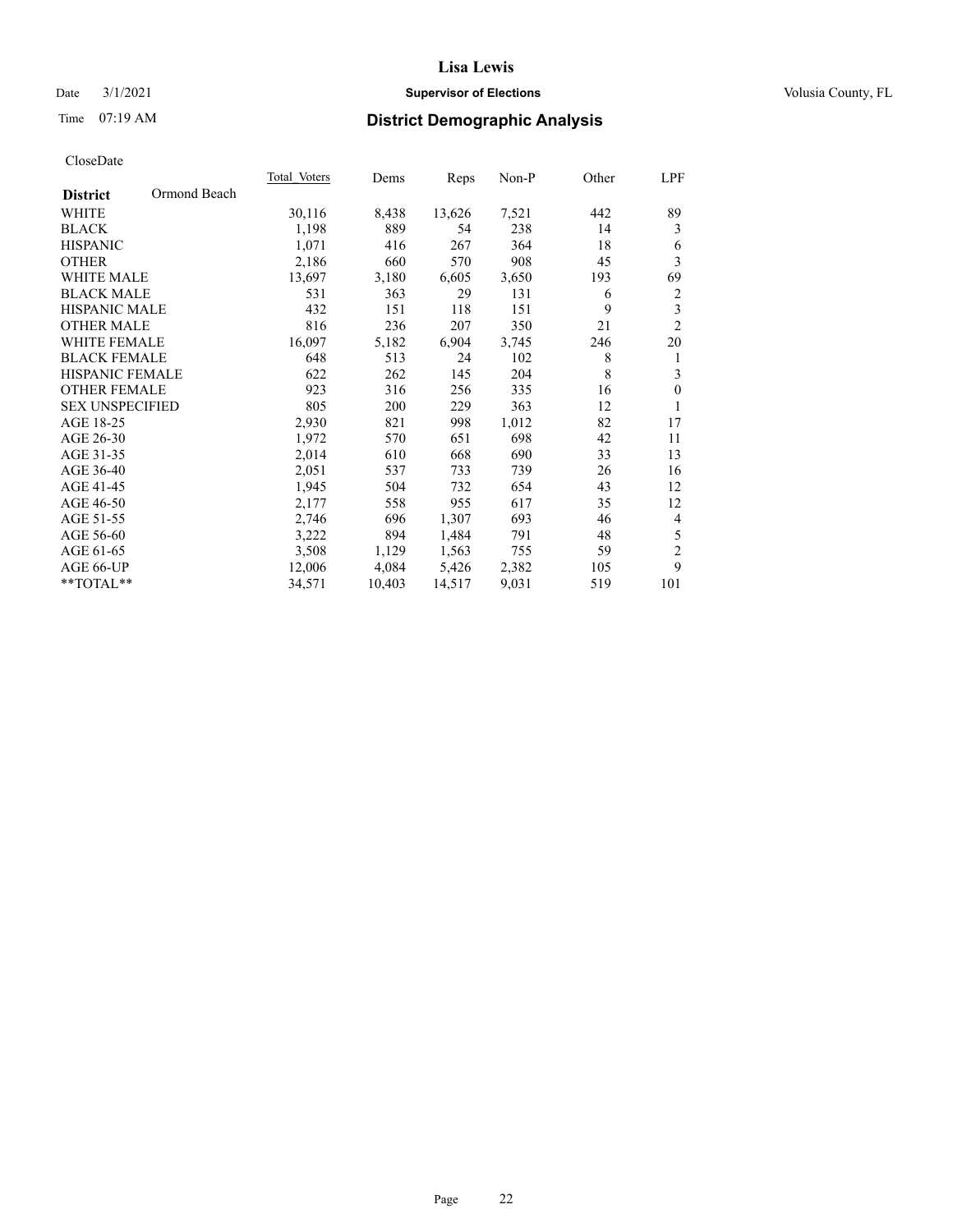# Date  $3/1/2021$  **Supervisor of Elections Supervisor of Elections** Volusia County, FL

# Time 07:19 AM **District Demographic Analysis**

|                        |         | Total Voters | Dems | Reps     | Non-P          | Other    | LPF              |
|------------------------|---------|--------------|------|----------|----------------|----------|------------------|
| <b>District</b>        | Pierson |              |      |          |                |          |                  |
| WHITE                  |         | 599          | 140  | 327      | 118            | 10       | 4                |
| <b>BLACK</b>           |         | 38           | 31   | 1        | 6              | 0        | $\Omega$         |
| <b>HISPANIC</b>        |         | 190          | 86   | 12       | 91             |          | $\mathbf{0}$     |
| <b>OTHER</b>           |         | 38           | 9    | 7        | 22             | 0        | 0                |
| <b>WHITE MALE</b>      |         | 296          | 66   | 164      | 59             | 4        | 3                |
| <b>BLACK MALE</b>      |         | 19           | 16   | 1        | $\overline{2}$ | 0        | $\theta$         |
| <b>HISPANIC MALE</b>   |         | 102          | 51   | 6        | 44             |          | $\mathbf{0}$     |
| <b>OTHER MALE</b>      |         | 15           | 3    | 5        | 7              | 0        | 0                |
| <b>WHITE FEMALE</b>    |         | 298          | 73   | 160      | 58             | 6        |                  |
| <b>BLACK FEMALE</b>    |         | 19           | 15   | $\theta$ | $\overline{4}$ | 0        | 0                |
| <b>HISPANIC FEMALE</b> |         | 85           | 33   | 6        | 46             | 0        | 0                |
| <b>OTHER FEMALE</b>    |         | 13           | 4    | 1        | 8              | 0        | 0                |
| <b>SEX UNSPECIFIED</b> |         | 18           | 5    | 4        | 9              | 0        | $\Omega$         |
| AGE 18-25              |         | 133          | 39   | 29       | 64             |          | $\mathbf{0}$     |
| AGE 26-30              |         | 78           | 31   | 20       | 24             |          | 2                |
| AGE 31-35              |         | 68           | 20   | 19       | 28             |          | $\boldsymbol{0}$ |
| AGE 36-40              |         | 62           | 11   | 28       | 22             | $\Omega$ |                  |
| AGE 41-45              |         | 46           | 8    | 19       | 19             | 0        | 0                |
| AGE 46-50              |         | 56           | 13   | 25       | 16             |          |                  |
| AGE 51-55              |         | 53           | 18   | 23       | 11             |          | 0                |
| AGE 56-60              |         | 77           | 24   | 38       | 14             |          | $\Omega$         |
| AGE 61-65              |         | 95           | 29   | 44       | 21             |          | $\mathbf{0}$     |
| AGE 66-UP              |         | 197          | 73   | 102      | 18             | 4        | 0                |
| **TOTAL**              |         | 865          | 266  | 347      | 237            | 11       | 4                |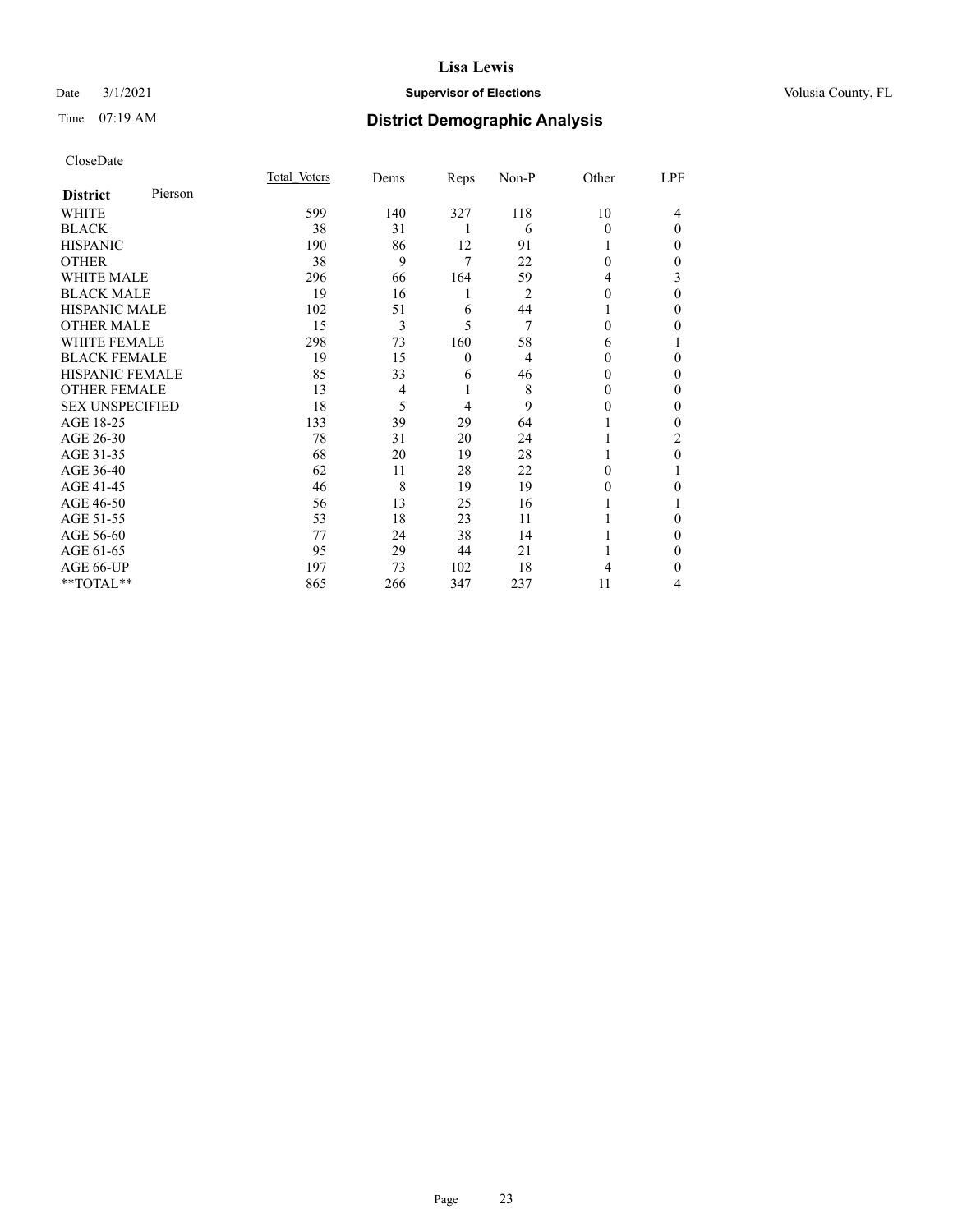# Date  $3/1/2021$  **Supervisor of Elections Supervisor of Elections** Volusia County, FL

# Time 07:19 AM **District Demographic Analysis**

|                        |             | Total Voters | Dems | Reps     | Non-P | Other    | LPF          |
|------------------------|-------------|--------------|------|----------|-------|----------|--------------|
| <b>District</b>        | Ponce Inlet |              |      |          |       |          |              |
| WHITE                  |             | 3,158        | 716  | 1,670    | 710   | 54       | 8            |
| <b>BLACK</b>           |             | 15           | 5    | 3        | 7     | $\theta$ | $\theta$     |
| <b>HISPANIC</b>        |             | 63           | 12   | 29       | 21    | 0        |              |
| <b>OTHER</b>           |             | 127          | 37   | 47       | 43    | 0        | $\theta$     |
| WHITE MALE             |             | 1,510        | 289  | 814      | 369   | 32       | 6            |
| <b>BLACK MALE</b>      |             | 10           | 3    | 3        | 4     | $\theta$ | $\mathbf{0}$ |
| <b>HISPANIC MALE</b>   |             | 24           | 5    | 11       | 8     | $_{0}$   | $\theta$     |
| <b>OTHER MALE</b>      |             | 47           | 13   | 18       | 16    | $\theta$ | $\mathbf{0}$ |
| <b>WHITE FEMALE</b>    |             | 1,620        | 420  | 846      | 330   | 22       | 2            |
| <b>BLACK FEMALE</b>    |             | 5            | 2    | $\theta$ | 3     | $\theta$ | $\mathbf{0}$ |
| <b>HISPANIC FEMALE</b> |             | 38           | 7    | 18       | 12    | $_{0}$   | 1            |
| <b>OTHER FEMALE</b>    |             | 49           | 15   | 18       | 16    | 0        | $\theta$     |
| <b>SEX UNSPECIFIED</b> |             | 60           | 16   | 21       | 23    | 0        | $\theta$     |
| AGE 18-25              |             | 190          | 38   | 88       | 55    | 6        | 3            |
| AGE 26-30              |             | 99           | 26   | 35       | 35    | 2        | 1            |
| AGE 31-35              |             | 85           | 21   | 30       | 33    |          | $\theta$     |
| AGE 36-40              |             | 79           | 23   | 29       | 27    | 0        | 0            |
| AGE 41-45              |             | 101          | 16   | 49       | 33    | 2        |              |
| AGE 46-50              |             | 156          | 29   | 80       | 43    | 4        | $\mathbf{0}$ |
| AGE 51-55              |             | 216          | 32   | 123      | 56    | 3        | 2            |
| AGE 56-60              |             | 363          | 76   | 192      | 87    | 7        | 1            |
| AGE 61-65              |             | 469          | 100  | 272      | 89    | 8        | $\theta$     |
| AGE 66-UP              |             | 1,605        | 409  | 851      | 323   | 21       |              |
| **TOTAL**              |             | 3,363        | 770  | 1,749    | 781   | 54       | 9            |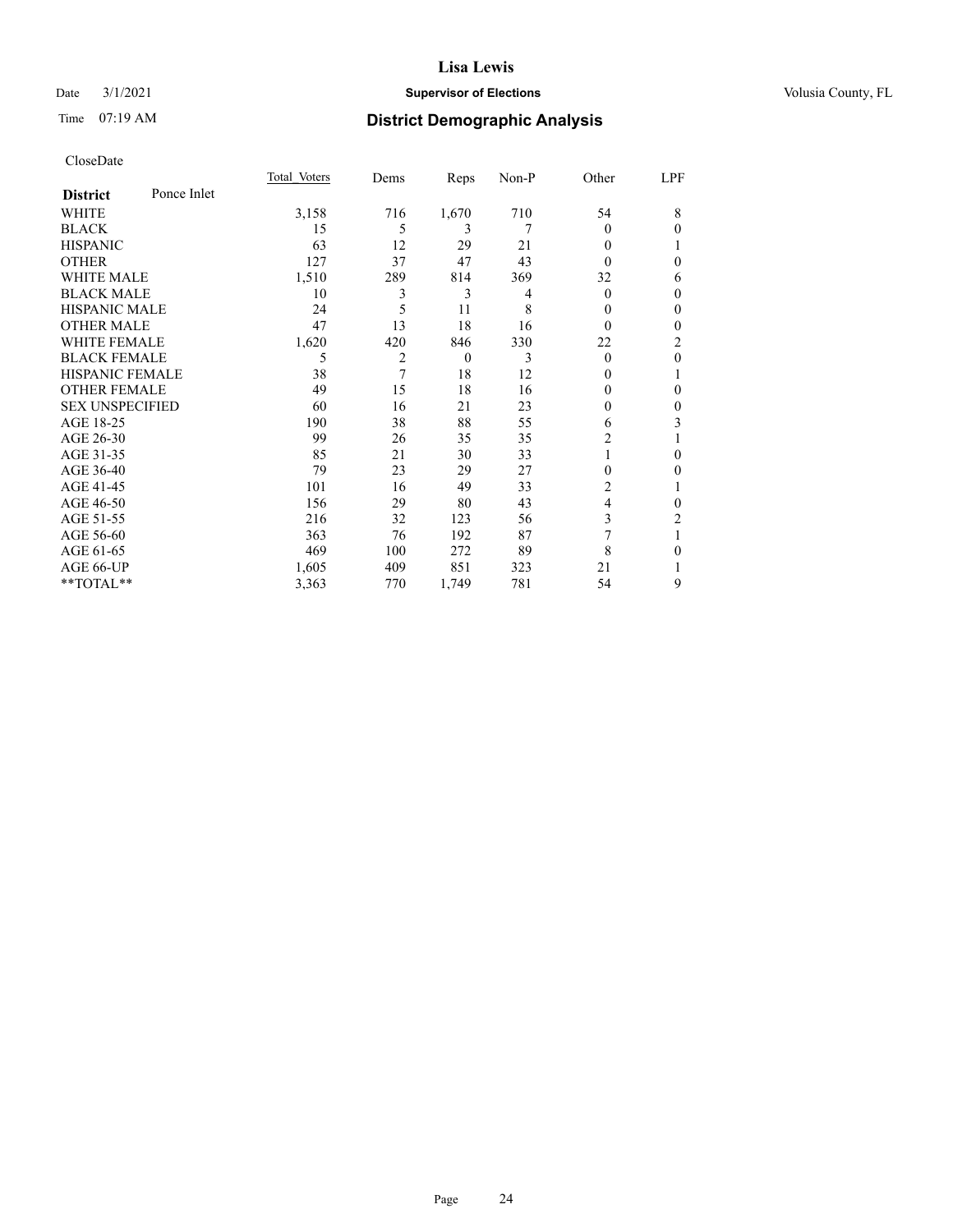# Date  $3/1/2021$  **Supervisor of Elections Supervisor of Elections** Volusia County, FL

# Time 07:19 AM **District Demographic Analysis**

| Total Voters | Dems   | Reps   | Non-P  | Other | LPF            |
|--------------|--------|--------|--------|-------|----------------|
|              |        |        |        |       |                |
| 40,634       | 10,929 | 17,665 | 11,219 | 685   | 136            |
| 1,642        | 1,191  | 88     | 343    | 16    | 4              |
| 1,944        | 704    | 453    | 755    | 25    | 7              |
| 2,859        | 849    | 731    | 1,207  | 60    | 12             |
| 18,673       | 4,193  | 8,673  | 5,391  | 329   | 87             |
| 707          | 467    | 50     | 178    | 10    | $\overline{2}$ |
| 901          | 299    | 239    | 340    | 17    | 6              |
| 1,029        | 294    | 269    | 435    | 23    | $\,8\,$        |
| 21,377       | 6,597  | 8,751  | 5,631  | 351   | 47             |
| 915          | 709    | 37     | 162    | 6     | 1              |
| 1,007        | 396    | 205    | 397    | 8     | 1              |
| 1,232        | 430    | 325    | 447    | 27    | 3              |
| 1,238        | 288    | 388    | 543    | 15    | 4              |
| 4,421        | 1,272  | 1,281  | 1,708  | 135   | 25             |
| 3,194        | 893    | 982    | 1,214  | 84    | 21             |
| 3,051        | 848    | 980    | 1,137  | 59    | 27             |
| 3,087        | 838    | 1,046  | 1,121  | 63    | 19             |
| 2,899        | 758    | 1,072  | 1,010  | 47    | 12             |
| 3,192        | 805    | 1,341  | 973    | 54    | 19             |
| 3,523        | 897    | 1,550  | 1,004  | 59    | 13             |
| 4,394        | 1,175  | 2,039  | 1,115  | 57    | 8              |
| 4,485        | 1,426  | 1,986  | 1,007  | 62    | $\overline{4}$ |
| 14,830       | 4,761  | 6,658  | 3,234  | 166   | 11             |
| 47,079       | 13,673 | 18,937 | 13,524 | 786   | 159            |
|              |        |        |        |       |                |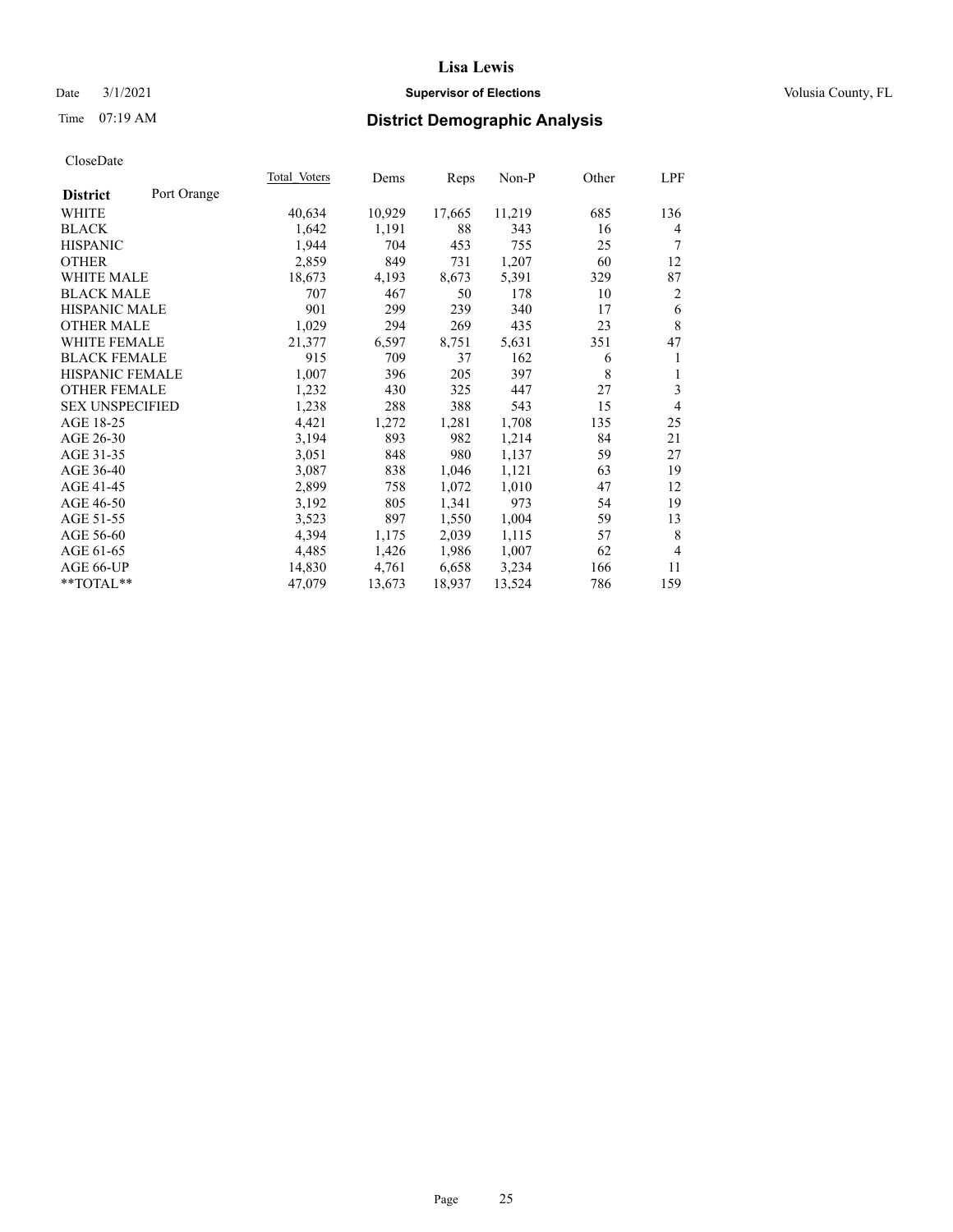# Date  $3/1/2021$  **Supervisor of Elections Supervisor of Elections** Volusia County, FL

# Time 07:19 AM **District Demographic Analysis**

|                        |               | <b>Total Voters</b> | Dems  | Reps  | $Non-P$ | Other          | LPF            |
|------------------------|---------------|---------------------|-------|-------|---------|----------------|----------------|
| <b>District</b>        | South Daytona |                     |       |       |         |                |                |
| WHITE                  |               | 7,424               | 2,182 | 3,037 | 2,040   | 143            | 22             |
| <b>BLACK</b>           |               | 747                 | 565   | 24    | 148     | 9              | 1              |
| <b>HISPANIC</b>        |               | 359                 | 150   | 86    | 116     | 3              | 4              |
| <b>OTHER</b>           |               | 484                 | 157   | 111   | 200     | 12             | 4              |
| <b>WHITE MALE</b>      |               | 3,396               | 820   | 1,505 | 988     | 70             | 13             |
| <b>BLACK MALE</b>      |               | 282                 | 203   | 13    | 62      | 4              | $\overline{0}$ |
| <b>HISPANIC MALE</b>   |               | 167                 | 61    | 47    | 54      | 1              | 4              |
| <b>OTHER MALE</b>      |               | 162                 | 51    | 41    | 61      | 7              | 2              |
| WHITE FEMALE           |               | 3,927               | 1,342 | 1,495 | 1,010   | 72             | 8              |
| <b>BLACK FEMALE</b>    |               | 457                 | 358   | 10    | 83      | 5              | 1              |
| <b>HISPANIC FEMALE</b> |               | 182                 | 83    | 39    | 58      | $\overline{2}$ | $\mathbf{0}$   |
| <b>OTHER FEMALE</b>    |               | 210                 | 80    | 53    | 72      | 4              | 1              |
| <b>SEX UNSPECIFIED</b> |               | 231                 | 56    | 55    | 116     | 2              | $\overline{c}$ |
| AGE 18-25              |               | 779                 | 238   | 220   | 285     | 28             | 8              |
| AGE 26-30              |               | 632                 | 208   | 150   | 248     | 18             | 8              |
| AGE 31-35              |               | 706                 | 235   | 193   | 263     | 13             | $\overline{c}$ |
| AGE 36-40              |               | 581                 | 196   | 169   | 201     | 11             | 4              |
| AGE 41-45              |               | 551                 | 177   | 162   | 194     | 15             | 3              |
| AGE 46-50              |               | 562                 | 172   | 213   | 172     | $\overline{4}$ |                |
| AGE 51-55              |               | 721                 | 230   | 298   | 180     | 10             | 3              |
| AGE 56-60              |               | 934                 | 305   | 391   | 226     | 12             | $\mathbf{0}$   |
| AGE 61-65              |               | 976                 | 343   | 398   | 215     | 20             | $\theta$       |
| AGE 66-UP              |               | 2,572               | 950   | 1,064 | 520     | 36             | $\overline{2}$ |
| **TOTAL**              |               | 9,014               | 3,054 | 3,258 | 2,504   | 167            | 31             |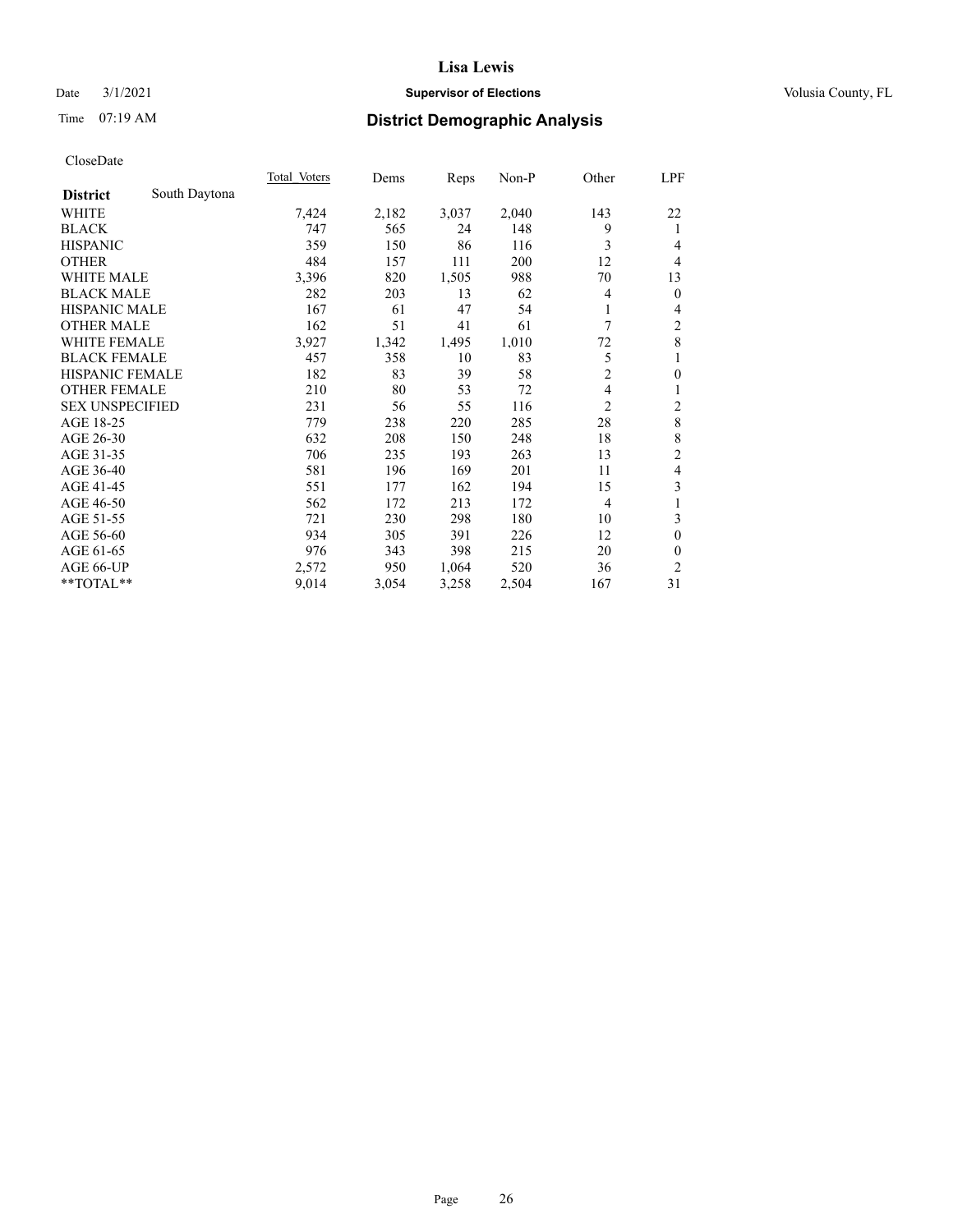# Date  $3/1/2021$  **Supervisor of Elections Supervisor of Elections** Volusia County, FL

# Time 07:19 AM **District Demographic Analysis**

|                        |               | Total Voters | Dems | Reps     | Non-P    | Other | LPF |
|------------------------|---------------|--------------|------|----------|----------|-------|-----|
| <b>District</b>        | Flagler Beach |              |      |          |          |       |     |
| WHITE                  |               | 68           | 29   | 27       | 11       |       | 0   |
| <b>BLACK</b>           |               |              | 0    | $\Omega$ | $\Omega$ |       |     |
| <b>HISPANIC</b>        |               |              |      | 0        | $_{0}$   |       |     |
| <b>OTHER</b>           |               |              |      | 0        |          |       |     |
| WHITE MALE             |               | 28           | 10   | 14       |          |       |     |
| <b>BLACK MALE</b>      |               |              | 0    | 0        |          |       |     |
| <b>HISPANIC MALE</b>   |               |              |      | 0        |          |       |     |
| <b>OTHER MALE</b>      |               |              |      | 0        |          |       | 0   |
| WHITE FEMALE           |               | 39           | 19   | 13       |          |       |     |
| <b>BLACK FEMALE</b>    |               | $\mathbf{0}$ | 0    | $\Omega$ |          |       |     |
| HISPANIC FEMALE        |               |              |      |          |          |       |     |
| <b>OTHER FEMALE</b>    |               |              |      | 0        |          |       |     |
| <b>SEX UNSPECIFIED</b> |               |              |      |          |          |       |     |
| AGE 18-25              |               |              |      |          |          |       |     |
| AGE 26-30              |               |              |      |          |          |       |     |
| AGE 31-35              |               |              |      |          |          |       |     |
| AGE 36-40              |               |              |      | 0        |          |       |     |
| AGE 41-45              |               |              |      |          |          |       |     |
| AGE 46-50              |               |              |      | $\theta$ | $\theta$ |       |     |
| AGE 51-55              |               |              |      |          |          |       |     |
| AGE 56-60              |               | 13           |      |          |          |       |     |
| AGE 61-65              |               | 8            |      | 6        |          |       |     |
| AGE 66-UP              |               | 47           | 24   | 17       | 6        |       |     |
| **TOTAL**              |               | 70           | 30   | 27       | 11       | 2     | 0   |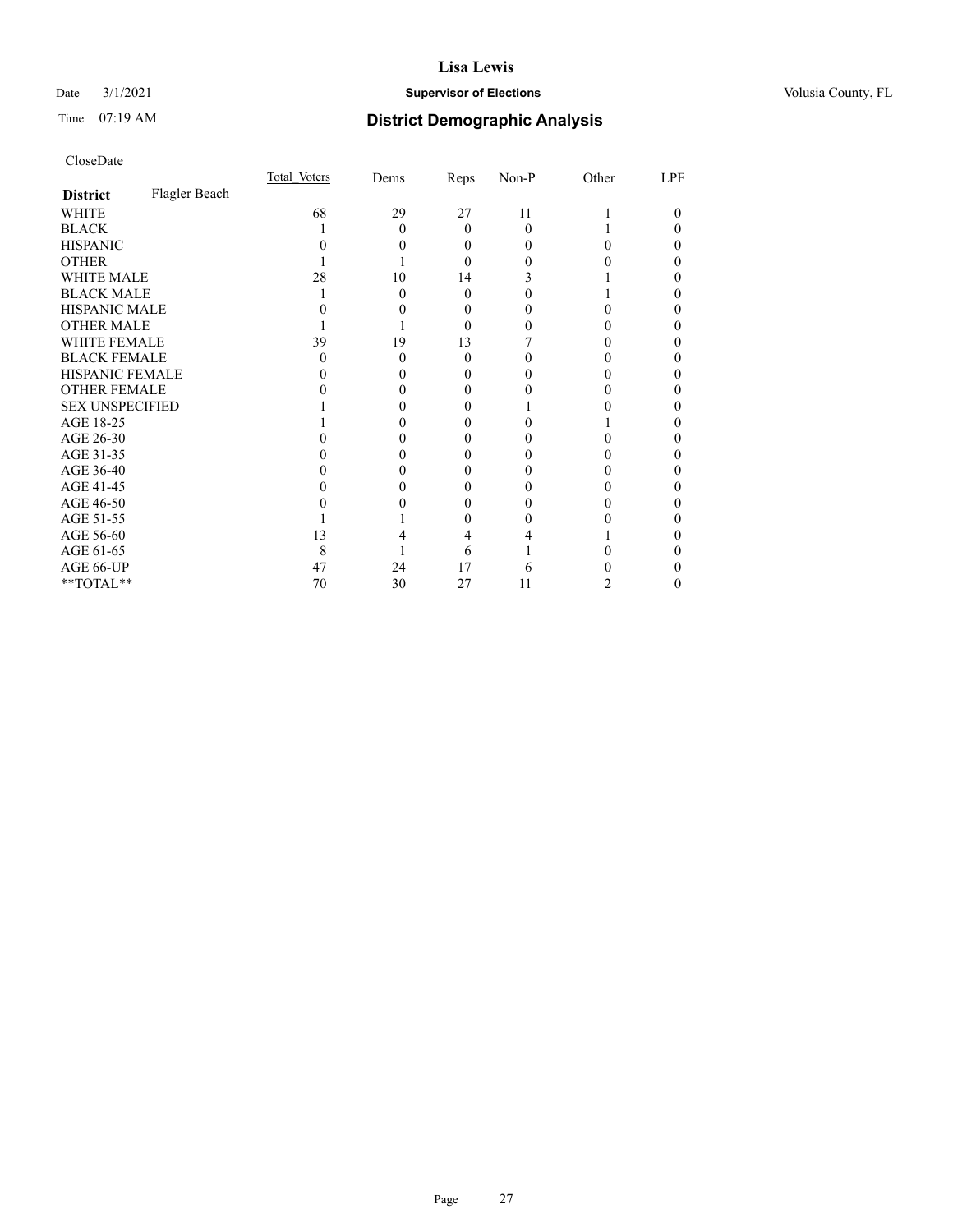# Date  $3/1/2021$  **Supervisor of Elections Supervisor of Elections** Volusia County, FL

# Time 07:19 AM **District Demographic Analysis**

|                        |                           | Total Voters | Dems   | Reps   | Non-P  | Other | LPF |
|------------------------|---------------------------|--------------|--------|--------|--------|-------|-----|
| <b>District</b>        | <b>Hospital Authority</b> |              |        |        |        |       |     |
| WHITE                  |                           | 111,776      | 28,194 | 51,358 | 30,076 | 1,677 | 471 |
| <b>BLACK</b>           |                           | 13,627       | 10,224 | 561    | 2,704  | 123   | 15  |
| <b>HISPANIC</b>        |                           | 31,753       | 14,124 | 5,204  | 12,060 | 307   | 58  |
| <b>OTHER</b>           |                           | 10,536       | 3,317  | 2,382  | 4,636  | 164   | 37  |
| WHITE MALE             |                           | 51,673       | 10,880 | 25,059 | 14,667 | 758   | 309 |
| <b>BLACK MALE</b>      |                           | 5,852        | 4,036  | 324    | 1,416  | 70    | 6   |
| <b>HISPANIC MALE</b>   |                           | 14,466       | 5,924  | 2,703  | 5,659  | 142   | 38  |
| <b>OTHER MALE</b>      |                           | 3,669        | 1,080  | 933    | 1,584  | 51    | 21  |
| <b>WHITE FEMALE</b>    |                           | 58,625       | 16,993 | 25,665 | 14,906 | 905   | 156 |
| <b>BLACK FEMALE</b>    |                           | 7,546        | 6,023  | 223    | 1,239  | 53    | 8   |
| <b>HISPANIC FEMALE</b> |                           | 16,794       | 7,974  | 2,436  | 6,202  | 163   | 19  |
| <b>OTHER FEMALE</b>    |                           | 4,390        | 1,683  | 930    | 1,692  | 75    | 10  |
| <b>SEX UNSPECIFIED</b> |                           | 4,675        | 1,265  | 1,231  | 2,111  | 54    | 14  |
| AGE 18-25              |                           | 17,328       | 5,507  | 4,321  | 6,968  | 427   | 105 |
| AGE 26-30              |                           | 12,809       | 3,981  | 3,488  | 5,005  | 243   | 92  |
| AGE 31-35              |                           | 13,263       | 4,136  | 3,707  | 5,132  | 210   | 78  |
| AGE 36-40              |                           | 12,436       | 3,785  | 3,619  | 4,754  | 188   | 90  |
| AGE 41-45              |                           | 11,950       | 3,818  | 3,684  | 4,223  | 178   | 47  |
| AGE 46-50              |                           | 12,584       | 3,830  | 4,485  | 4,045  | 180   | 44  |
| AGE 51-55              |                           | 13,493       | 4,173  | 5,433  | 3,687  | 164   | 36  |
| AGE 56-60              |                           | 15,506       | 4,950  | 6,444  | 3,916  | 168   | 28  |
| AGE 61-65              |                           | 15,183       | 5,150  | 6,463  | 3,394  | 152   | 24  |
| AGE 66-UP              |                           | 43,140       | 16,529 | 17,861 | 8,352  | 361   | 37  |
| $*$ TOTAL $*$          |                           | 167,692      | 55,859 | 59,505 | 49,476 | 2,271 | 581 |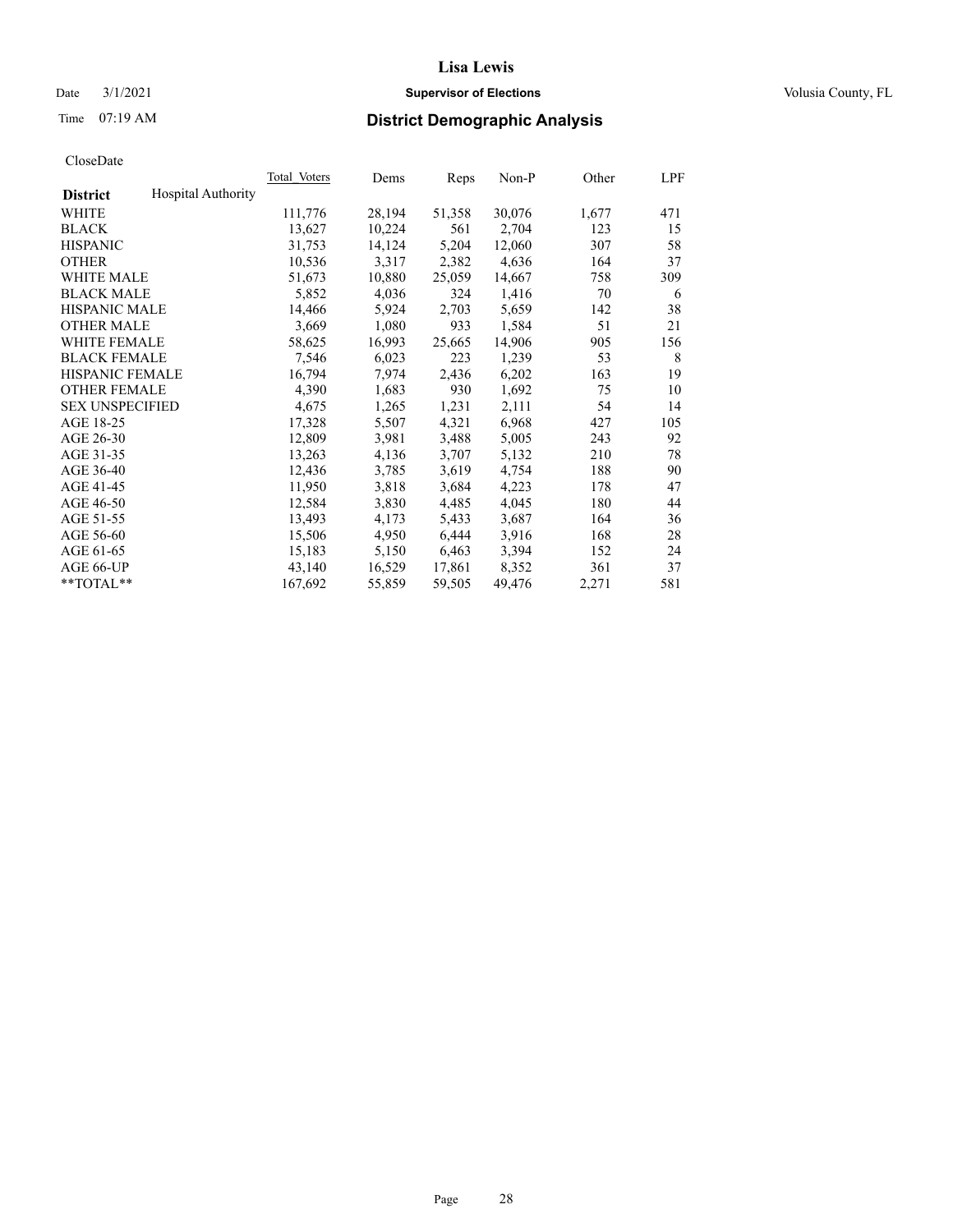# Date  $3/1/2021$  **Supervisor of Elections Supervisor of Elections** Volusia County, FL

|                        | Total Voters              | Dems  | Reps   | $Non-P$ | Other | LPF              |
|------------------------|---------------------------|-------|--------|---------|-------|------------------|
| <b>District</b>        | Florida House District 24 |       |        |         |       |                  |
| WHITE                  | 20,990                    | 5,111 | 10,455 | 5,051   | 302   | 71               |
| <b>BLACK</b>           | 582                       | 443   | 25     | 105     | 7     | $\overline{2}$   |
| <b>HISPANIC</b>        | 1,662                     | 652   | 314    | 681     | 14    | 1                |
| <b>OTHER</b>           | 1,128                     | 275   | 355    | 472     | 22    | 4                |
| <b>WHITE MALE</b>      | 9,823                     | 2,004 | 5,127  | 2,497   | 150   | 45               |
| <b>BLACK MALE</b>      | 265                       | 185   | 17     | 57      | 5     | 1                |
| <b>HISPANIC MALE</b>   | 735                       | 272   | 144    | 313     | 6     | $\boldsymbol{0}$ |
| <b>OTHER MALE</b>      | 360                       | 76    | 127    | 149     | 5     | 3                |
| <b>WHITE FEMALE</b>    | 10,946                    | 3,074 | 5,227  | 2,469   | 150   | 26               |
| <b>BLACK FEMALE</b>    | 308                       | 250   | 7      | 48      | 2     | 1                |
| HISPANIC FEMALE        | 888                       | 364   | 164    | 351     | 8     | 1                |
| <b>OTHER FEMALE</b>    | 462                       | 136   | 147    | 167     | 12    | $\mathbf{0}$     |
| <b>SEX UNSPECIFIED</b> | 575                       | 120   | 189    | 258     | 7     | 1                |
| AGE 18-25              | 1,938                     | 493   | 663    | 728     | 44    | 10               |
| AGE 26-30              | 1,250                     | 321   | 441    | 454     | 26    | 8                |
| AGE 31-35              | 1,203                     | 297   | 442    | 439     | 20    | 5                |
| AGE 36-40              | 1,124                     | 275   | 446    | 373     | 21    | 9                |
| AGE 41-45              | 1,162                     | 261   | 481    | 402     | 11    | 7                |
| AGE 46-50              | 1,327                     | 253   | 640    | 399     | 27    | $\,$ $\,$        |
| AGE 51-55              | 1,681                     | 344   | 877    | 435     | 20    | 5                |
| AGE 56-60              | 2,412                     | 560   | 1,254  | 554     | 39    | 5                |
| AGE 61-65              | 2,869                     | 777   | 1,426  | 616     | 44    | 6                |
| AGE 66-UP              | 9,396                     | 2,900 | 4,479  | 1,909   | 93    | 15               |
| $**TOTAL**$            | 24,362                    | 6,481 | 11,149 | 6,309   | 345   | 78               |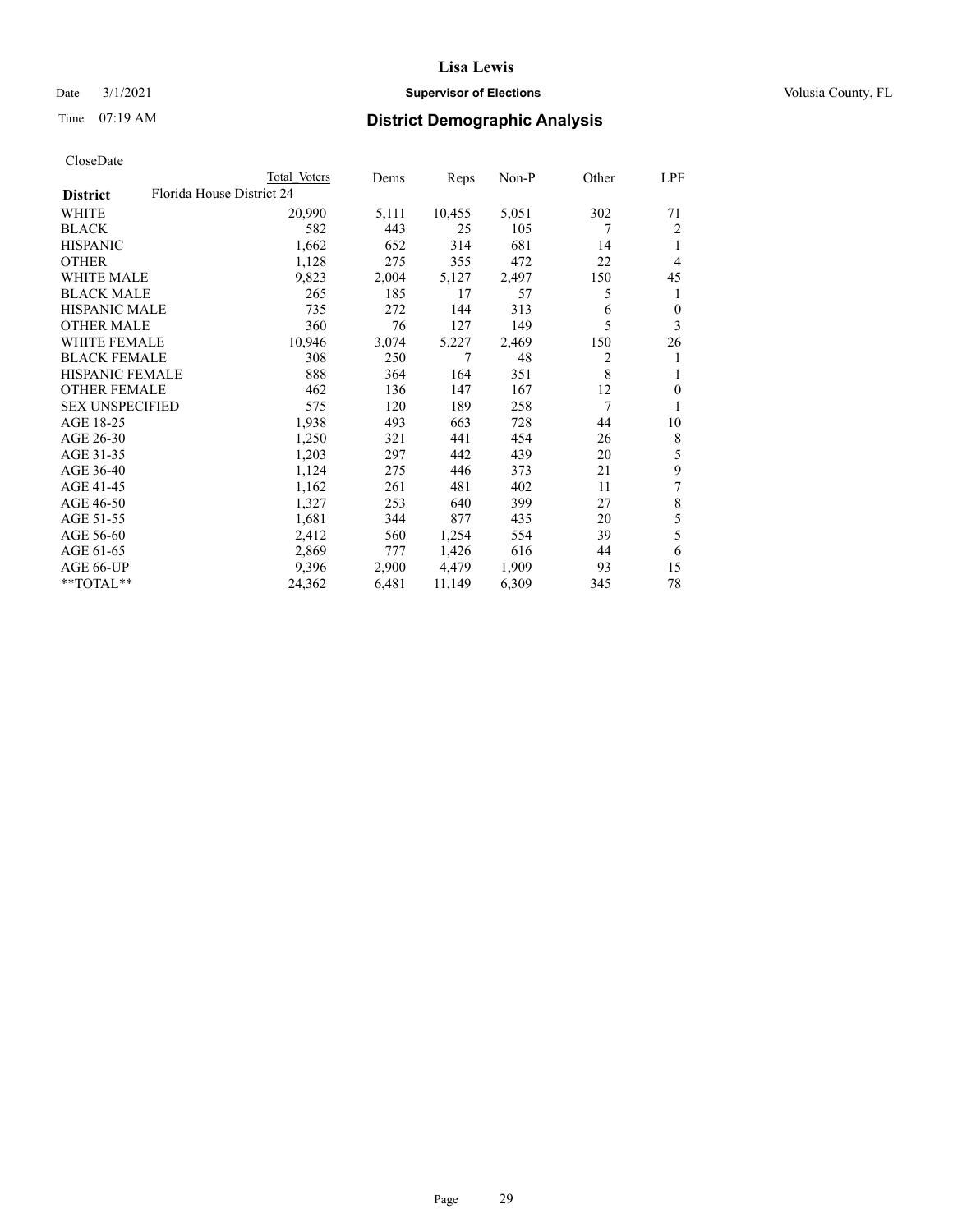# Date  $3/1/2021$  **Supervisor of Elections Supervisor of Elections** Volusia County, FL

|                        |                           | Total Voters | Dems   | Reps   | Non-P  | Other | LPF         |
|------------------------|---------------------------|--------------|--------|--------|--------|-------|-------------|
| <b>District</b>        | Florida House District 25 |              |        |        |        |       |             |
| WHITE                  |                           | 121,913      | 32,628 | 55,427 | 31,352 | 2,110 | 396         |
| BLACK                  |                           | 4,030        | 2,941  | 203    | 830    | 48    | 8           |
| <b>HISPANIC</b>        |                           | 4,337        | 1,568  | 1,151  | 1,527  | 72    | 19          |
| OTHER                  |                           | 7,580        | 2,180  | 2,065  | 3,160  | 153   | 22          |
| <b>WHITE MALE</b>      |                           | 56,643       | 12,707 | 27,248 | 15,414 | 1,005 | 269         |
| BLACK MALE             |                           | 1,804        | 1,198  | 110    | 460    | 30    | 6           |
| <b>HISPANIC MALE</b>   |                           | 1,936        | 643    | 562    | 677    | 42    | 12          |
| OTHER MALE             |                           | 2,771        | 764    | 775    | 1,155  | 64    | 13          |
| WHITE FEMALE           |                           | 63,816       | 19,562 | 27,585 | 15,451 | 1,095 | 123         |
| <b>BLACK FEMALE</b>    |                           | 2,166        | 1,697  | 88     | 362    | 18    | 1           |
| <b>HISPANIC FEMALE</b> |                           | 2,321        | 902    | 567    | 815    | 30    | 7           |
| <b>OTHER FEMALE</b>    |                           | 3,196        | 1,089  | 888    | 1,150  | 63    | 6           |
| <b>SEX UNSPECIFIED</b> |                           | 3,207        | 755    | 1,023  | 1,385  | 36    | $\,$ 8 $\,$ |
| AGE 18-25              |                           | 10,826       | 2,962  | 3,541  | 3,909  | 354   | 60          |
| AGE 26-30              |                           | 7,770        | 2,119  | 2,514  | 2,888  | 192   | 57          |
| AGE 31-35              |                           | 7,765        | 2,184  | 2,537  | 2,807  | 163   | 74          |
| AGE 36-40              |                           | 7,696        | 2,035  | 2,701  | 2,762  | 145   | 53          |
| AGE 41-45              |                           | 7,476        | 1,890  | 2,832  | 2,560  | 152   | 42          |
| AGE 46-50              |                           | 8,688        | 2,123  | 3,749  | 2,583  | 183   | 50          |
| AGE 51-55              |                           | 10,589       | 2,568  | 4,938  | 2,862  | 192   | 29          |
| AGE 56-60              |                           | 13,599       | 3,477  | 6,547  | 3,344  | 208   | 23          |
| AGE 61-65              |                           | 14,752       | 4,370  | 6,854  | 3,269  | 240   | 19          |
| AGE 66-UP              |                           | 48,696       | 15,589 | 22,631 | 9,884  | 554   | 38          |
| $*$ $TOTAL**$          |                           | 137,860      | 39,317 | 58,846 | 36,869 | 2,383 | 445         |
|                        |                           |              |        |        |        |       |             |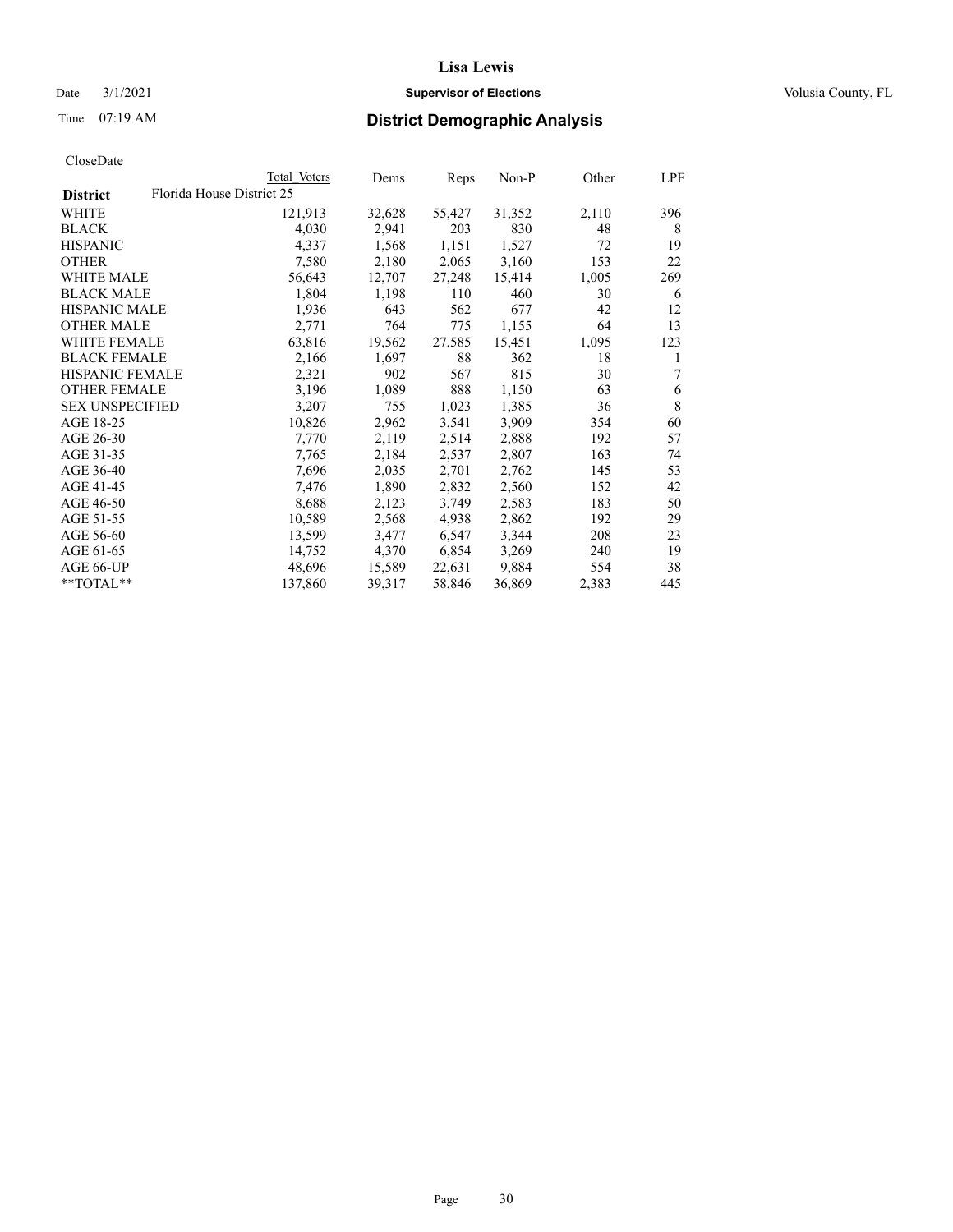# Date  $3/1/2021$  **Supervisor of Elections Supervisor of Elections** Volusia County, FL

|                        | Total Voters              | Dems   | Reps   | Non-P  | Other | LPF |
|------------------------|---------------------------|--------|--------|--------|-------|-----|
| <b>District</b>        | Florida House District 26 |        |        |        |       |     |
| WHITE                  | 81,217                    | 22,513 | 34,744 | 22,151 | 1,464 | 345 |
| <b>BLACK</b>           | 21,906                    | 17,239 | 634    | 3,843  | 178   | 12  |
| <b>HISPANIC</b>        | 8,252                     | 3,504  | 1,541  | 3,057  | 118   | 32  |
| <b>OTHER</b>           | 7,805                     | 2,660  | 1,563  | 3,435  | 118   | 29  |
| WHITE MALE             | 37,516                    | 8,555  | 17,165 | 10,880 | 685   | 231 |
| <b>BLACK MALE</b>      | 8,620                     | 6,313  | 346    | 1,864  | 92    | 5   |
| <b>HISPANIC MALE</b>   | 3,670                     | 1,384  | 779    | 1,420  | 63    | 24  |
| <b>OTHER MALE</b>      | 2,689                     | 884    | 633    | 1,116  | 43    | 13  |
| <b>WHITE FEMALE</b>    | 42,625                    | 13,703 | 17,163 | 10,876 | 774   | 109 |
| <b>BLACK FEMALE</b>    | 12,808                    | 10,559 | 270    | 1,886  | 86    | 7   |
| <b>HISPANIC FEMALE</b> | 4,420                     | 2,052  | 738    | 1,569  | 53    | 8   |
| <b>OTHER FEMALE</b>    | 3,159                     | 1,278  | 599    | 1,216  | 54    | 12  |
| <b>SEX UNSPECIFIED</b> | 3,671                     | 1,188  | 787    | 1,659  | 28    | 9   |
| AGE 18-25              | 14,403                    | 5,808  | 3,011  | 5,148  | 345   | 91  |
| AGE 26-30              | 9,305                     | 3,627  | 2,112  | 3,289  | 206   | 71  |
| AGE 31-35              | 9,047                     | 3,418  | 2,186  | 3,225  | 164   | 54  |
| AGE 36-40              | 7,953                     | 3,004  | 2,007  | 2,772  | 121   | 49  |
| AGE 41-45              | 7,476                     | 2,784  | 2,061  | 2,474  | 130   | 27  |
| AGE 46-50              | 7,901                     | 2,834  | 2,574  | 2,350  | 120   | 23  |
| AGE 51-55              | 8,809                     | 3,135  | 3,294  | 2,234  | 117   | 29  |
| AGE 56-60              | 10,945                    | 3,980  | 4,142  | 2,661  | 141   | 21  |
| AGE 61-65              | 11,263                    | 4,388  | 4,339  | 2,351  | 161   | 24  |
| AGE 66-UP              | 32,078                    | 12,938 | 12,756 | 5,982  | 373   | 29  |
| $*$ TOTAL $*$          | 119,180                   | 45,916 | 38,482 | 32,486 | 1,878 | 418 |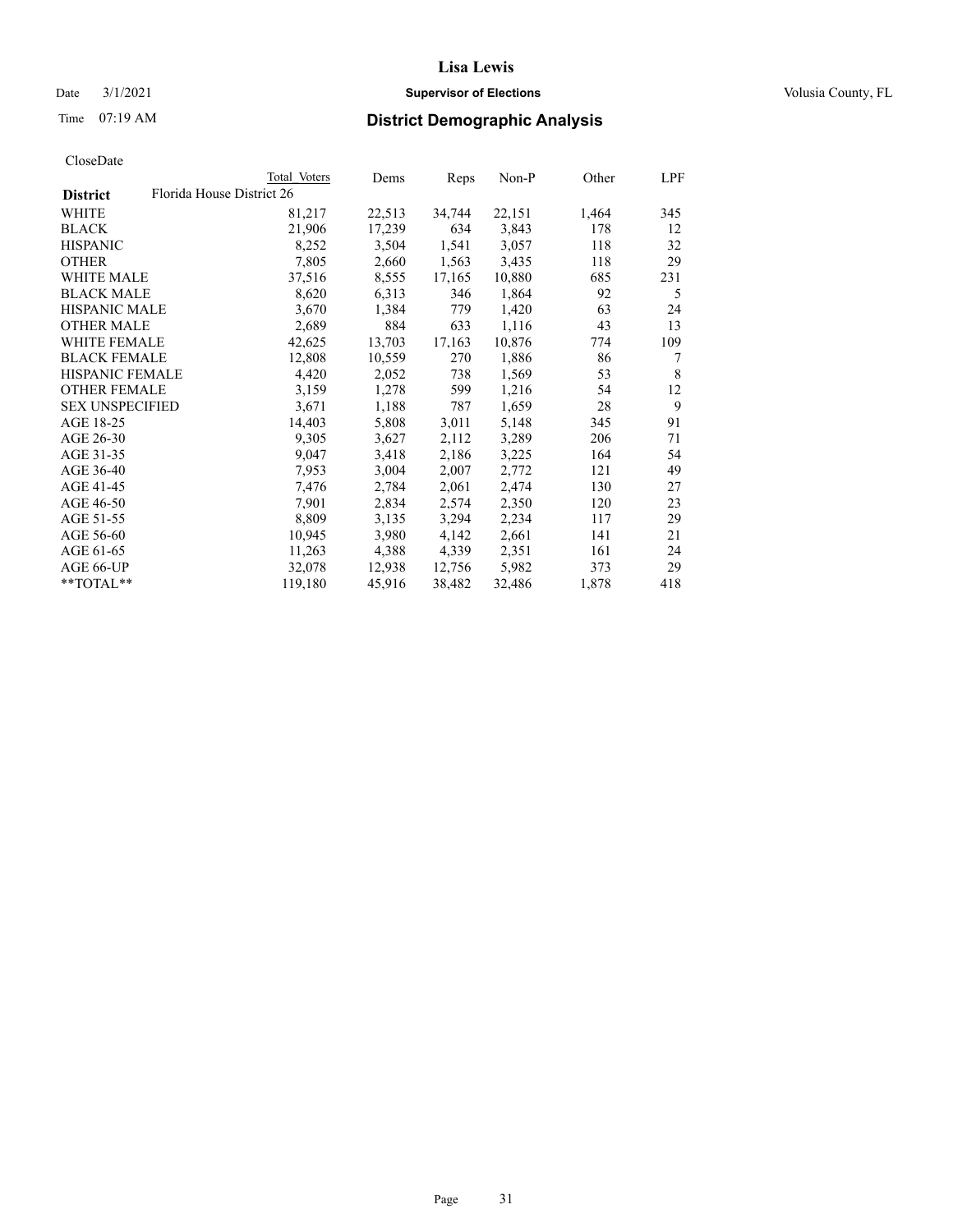# Date  $3/1/2021$  **Supervisor of Elections Supervisor of Elections** Volusia County, FL

|                                              | Total Voters | Dems   | Reps   | Non-P  | Other | <u>LPF</u> |
|----------------------------------------------|--------------|--------|--------|--------|-------|------------|
| Florida House District 27<br><b>District</b> |              |        |        |        |       |            |
| WHITE                                        | 83,372       | 20,730 | 37,639 | 23,410 | 1,271 | 322        |
| BLACK                                        | 8,938        | 6,545  | 402    | 1,896  | 85    | 10         |
| <b>HISPANIC</b>                              | 25,736       | 11,625 | 4,145  | 9,680  | 243   | 43         |
| <b>OTHER</b>                                 | 7,658        | 2,352  | 1,752  | 3,384  | 141   | 29         |
| WHITE MALE                                   | 38,814       | 8,104  | 18,555 | 11,383 | 555   | 217        |
| <b>BLACK MALE</b>                            | 4,003        | 2,676  | 246    | 1,025  | 52    | 4          |
| <b>HISPANIC MALE</b>                         | 11,824       | 4,919  | 2,182  | 4,587  | 109   | 27         |
| OTHER MALE                                   | 2,697        | 766    | 682    | 1,186  | 45    | 18         |
| WHITE FEMALE                                 | 43,435       | 12,390 | 18,588 | 11,649 | 706   | 102        |
| <b>BLACK FEMALE</b>                          | 4,802        | 3,776  | 150    | 838    | 33    | 5          |
| <b>HISPANIC FEMALE</b>                       | 13,530       | 6,527  | 1,916  | 4,939  | 133   | 15         |
| <b>OTHER FEMALE</b>                          | 3,193        | 1,212  | 688    | 1,223  | 62    | 8          |
| <b>SEX UNSPECIFIED</b>                       | 3,404        | 881    | 931    | 1,539  | 45    | 8          |
| AGE 18-25                                    | 12,018       | 3,694  | 2,913  | 5,012  | 331   | 68         |
| AGE 26-30                                    | 9,406        | 2,881  | 2,495  | 3,806  | 163   | 61         |
| AGE 31-35                                    | 9,770        | 3,000  | 2,696  | 3,864  | 149   | 61         |
| AGE 36-40                                    | 9,183        | 2,750  | 2,606  | 3,621  | 143   | 63         |
| AGE 41-45                                    | 8,990        | 2,860  | 2,664  | 3,293  | 134   | 39         |
| AGE 46-50                                    | 9,592        | 2,850  | 3,396  | 3,180  | 125   | 41         |
| AGE 51-55                                    | 10,250       | 3,142  | 4,038  | 2,902  | 147   | 21         |
| AGE 56-60                                    | 11,880       | 3,787  | 4,831  | 3,101  | 148   | 13         |
| AGE 61-65                                    | 11,774       | 3,907  | 4,911  | 2,812  | 126   | 18         |
| AGE 66-UP                                    | 32,841       | 12,381 | 13,388 | 6,779  | 274   | 19         |
| **TOTAL**                                    | 125,704      | 41,252 | 43,938 | 38,370 | 1,740 | 404        |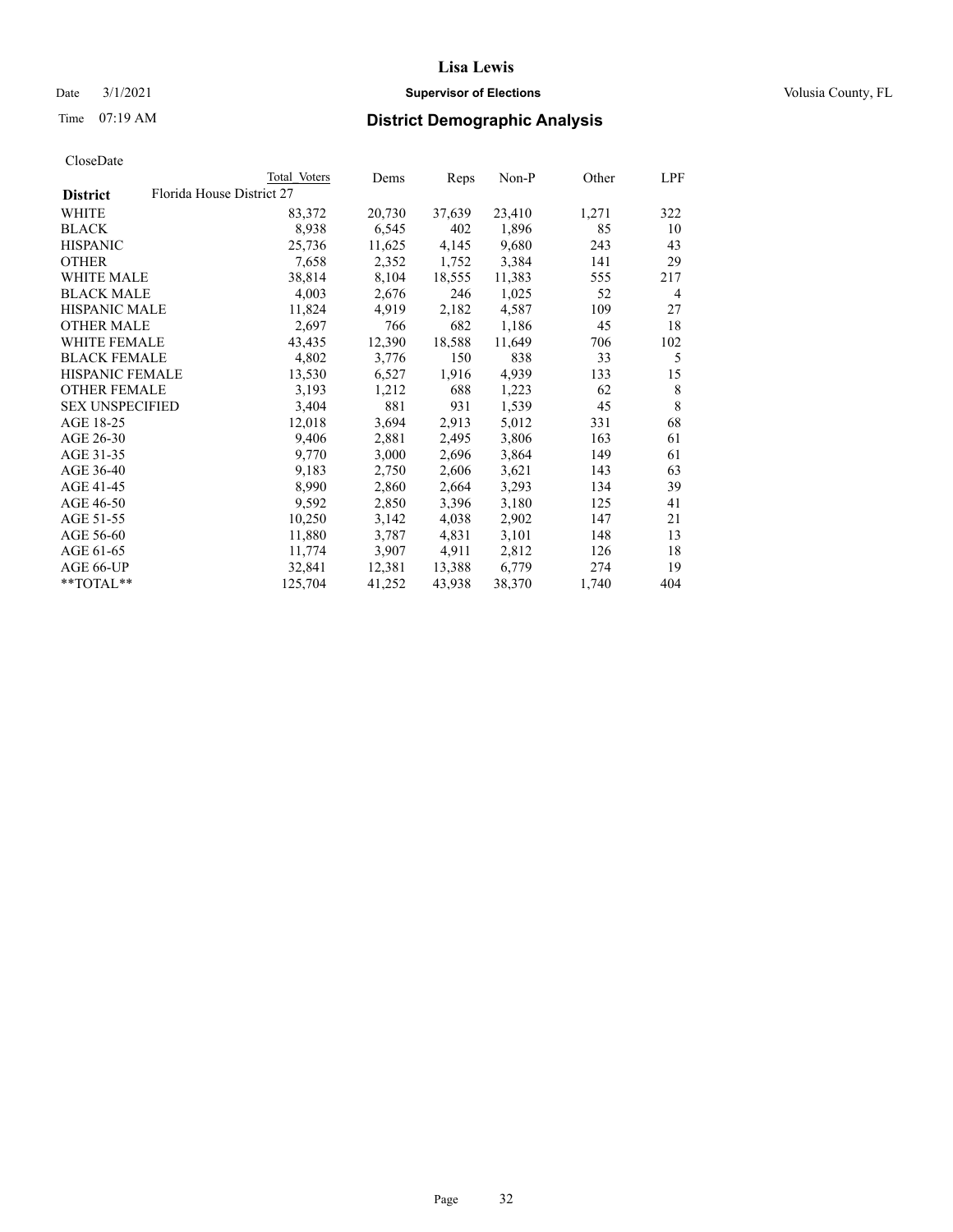# Date  $3/1/2021$  **Supervisor of Elections Supervisor of Elections** Volusia County, FL

| CloseDate |
|-----------|
|-----------|

|                        | Total Voters            | Dems   | Reps   | Non-P  | Other | LPF            |
|------------------------|-------------------------|--------|--------|--------|-------|----------------|
| <b>District</b>        | School Board District 1 |        |        |        |       |                |
| WHITE                  | 64,820                  | 16,578 | 30,449 | 16,514 | 1,007 | 272            |
| <b>BLACK</b>           | 6,299                   | 4,858  | 236    | 1,145  | 55    | 5              |
| <b>HISPANIC</b>        | 9,223                   | 3,823  | 1,793  | 3,458  | 126   | 23             |
| <b>OTHER</b>           | 5,025                   | 1,538  | 1,218  | 2,185  | 64    | 20             |
| WHITE MALE             | 29,648                  | 6,280  | 14,721 | 8,009  | 459   | 179            |
| <b>BLACK MALE</b>      | 2,588                   | 1,855  | 119    | 581    | 30    | 3              |
| <b>HISPANIC MALE</b>   | 4,035                   | 1,517  | 882    | 1,560  | 60    | 16             |
| <b>OTHER MALE</b>      | 1,720                   | 502    | 463    | 728    | 19    | 8              |
| WHITE FEMALE           | 34,358                  | 10,119 | 15,383 | 8,229  | 538   | 89             |
| <b>BLACK FEMALE</b>    | 3,593                   | 2,915  | 109    | 542    | 25    | $\overline{2}$ |
| <b>HISPANIC FEMALE</b> | 5,033                   | 2,233  | 884    | 1,844  | 65    | 7              |
| <b>OTHER FEMALE</b>    | 2,091                   | 768    | 480    | 804    | 32    | 7              |
| <b>SEX UNSPECIFIED</b> | 2,300                   | 608    | 654    | 1,005  | 24    | 9              |
| AGE 18-25              | 8,455                   | 2,651  | 2,360  | 3,167  | 218   | 59             |
| AGE 26-30              | 5,923                   | 1,747  | 1,824  | 2,176  | 129   | 47             |
| AGE 31-35              | 6,169                   | 1,871  | 1,890  | 2,270  | 100   | 38             |
| AGE 36-40              | 5,825                   | 1,675  | 1,912  | 2,104  | 84    | 50             |
| AGE 41-45              | 5,582                   | 1,623  | 1,984  | 1,861  | 91    | 23             |
| AGE 46-50              | 6,016                   | 1,695  | 2,338  | 1,854  | 102   | 27             |
| AGE 51-55              | 6,592                   | 1,828  | 2,949  | 1,709  | 86    | 20             |
| AGE 56-60              | 7,703                   | 2,268  | 3,487  | 1,843  | 86    | 19             |
| AGE 61-65              | 7,882                   | 2,509  | 3,601  | 1,655  | 103   | 14             |
| AGE 66-UP              | 25,220                  | 8,930  | 11,351 | 4,663  | 253   | 23             |
| $*$ TOTAL $*$          | 85,367                  | 26,797 | 33,696 | 23,302 | 1,252 | 320            |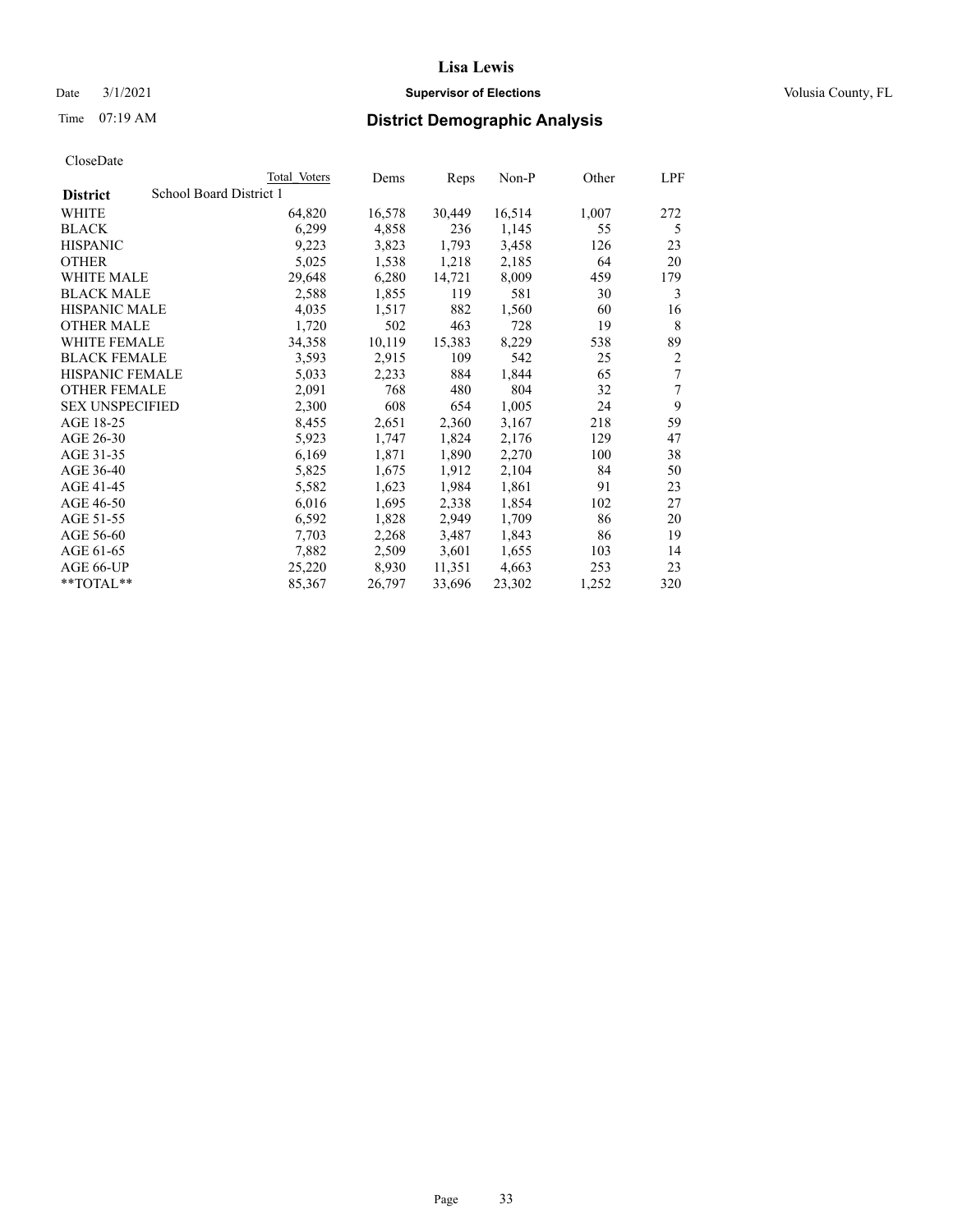# Date  $3/1/2021$  **Supervisor of Elections Supervisor of Elections** Volusia County, FL

# Time 07:19 AM **District Demographic Analysis**

|                        |                         | Total Voters | Dems   | Reps   | Non-P  | Other | LPF      |
|------------------------|-------------------------|--------------|--------|--------|--------|-------|----------|
| <b>District</b>        | School Board District 2 |              |        |        |        |       |          |
| WHITE                  |                         | 53,473       | 14,936 | 22,509 | 14,822 | 1,001 | 205      |
| <b>BLACK</b>           |                         | 13,246       | 10,418 | 366    | 2,347  | 109   | 6        |
| <b>HISPANIC</b>        |                         | 3,232        | 1,376  | 656    | 1,137  | 50    | 13       |
| <b>OTHER</b>           |                         | 4,973        | 1,634  | 1,026  | 2,187  | 107   | 19       |
| WHITE MALE             |                         | 25,148       | 5,865  | 11,343 | 7,335  | 477   | 128      |
| <b>BLACK MALE</b>      |                         | 5,173        | 3,796  | 203    | 1,115  | 59    | $\theta$ |
| <b>HISPANIC MALE</b>   |                         | 1,477        | 572    | 335    | 528    | 32    | 10       |
| <b>OTHER MALE</b>      |                         | 1,749        | 545    | 416    | 737    | 40    | 11       |
| <b>WHITE FEMALE</b>    |                         | 27,575       | 8,874  | 10,887 | 7,219  | 520   | 75       |
| <b>BLACK FEMALE</b>    |                         | 7,768        | 6,385  | 154    | 1,174  | 50    | 5        |
| <b>HISPANIC FEMALE</b> |                         | 1,686        | 776    | 312    | 577    | 18    | 3        |
| <b>OTHER FEMALE</b>    |                         | 2,033        | 789    | 411    | 778    | 49    | 6        |
| <b>SEX UNSPECIFIED</b> |                         | 2,315        | 762    | 496    | 1,030  | 22    | 5        |
| AGE 18-25              |                         | 8,760        | 3,698  | 1,645  | 3,140  | 228   | 49       |
| AGE 26-30              |                         | 5,435        | 2,179  | 1,133  | 1,940  | 142   | 41       |
| AGE 31-35              |                         | 5,042        | 1,955  | 1,154  | 1,792  | 106   | 35       |
| AGE 36-40              |                         | 4,302        | 1,686  | 1,061  | 1,446  | 81    | 28       |
| AGE 41-45              |                         | 3,962        | 1,531  | 1,015  | 1,333  | 65    | 18       |
| AGE 46-50              |                         | 4,370        | 1,551  | 1,428  | 1,298  | 71    | 22       |
| AGE 51-55              |                         | 5,386        | 1,885  | 1,953  | 1,448  | 87    | 13       |
| AGE 56-60              |                         | 7,158        | 2,503  | 2,759  | 1,784  | 103   | 9        |
| AGE 61-65              |                         | 7,616        | 2,851  | 3,017  | 1,629  | 110   | 9        |
| AGE 66-UP              |                         | 22,893       | 8,525  | 9,392  | 4,683  | 274   | 19       |
| $*$ TOTAL $*$          |                         | 74,924       | 28,364 | 24,557 | 20,493 | 1,267 | 243      |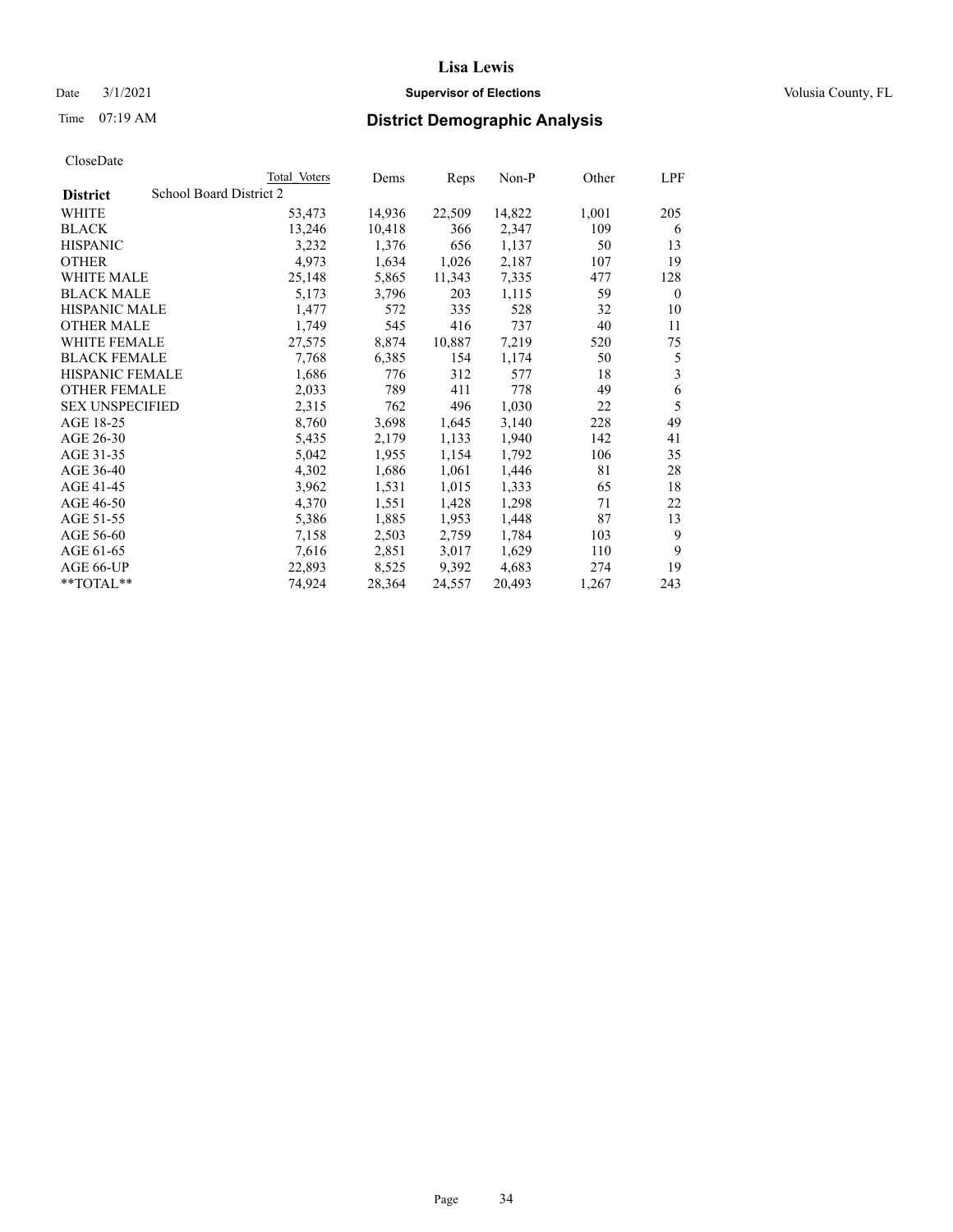# Date  $3/1/2021$  **Supervisor of Elections Supervisor of Elections** Volusia County, FL

# Time 07:19 AM **District Demographic Analysis**

|                                            | Total Voters | Dems   | Reps   | Non-P  | Other | LPF      |
|--------------------------------------------|--------------|--------|--------|--------|-------|----------|
| School Board District 3<br><b>District</b> |              |        |        |        |       |          |
| WHITE                                      | 79,875       | 20,721 | 36,637 | 20,846 | 1,428 | 243      |
| <b>BLACK</b>                               | 2,418        | 1,821  | 113    | 454    | 26    | 4        |
| <b>HISPANIC</b>                            | 2,345        | 796    | 651    | 847    | 42    | 9        |
| <b>OTHER</b>                               | 4,097        | 1,137  | 1,186  | 1,679  | 78    | 17       |
| WHITE MALE                                 | 37,284       | 8,093  | 18,114 | 10,233 | 675   | 169      |
| <b>BLACK MALE</b>                          | 1,118        | 784    | 62     | 251    | 17    | 4        |
| <b>HISPANIC MALE</b>                       | 1,064        | 330    | 324    | 384    | 20    | 6        |
| <b>OTHER MALE</b>                          | 1,436        | 387    | 427    | 581    | 32    | 9        |
| <b>WHITE FEMALE</b>                        | 41,647       | 12,407 | 18,123 | 10,300 | 747   | 70       |
| <b>BLACK FEMALE</b>                        | 1,257        | 1,000  | 50     | 198    | 9     | $\theta$ |
| <b>HISPANIC FEMALE</b>                     | 1,229        | 448    | 313    | 443    | 22    | 3        |
| <b>OTHER FEMALE</b>                        | 1,693        | 573    | 509    | 574    | 31    | 6        |
| <b>SEX UNSPECIFIED</b>                     | 2,006        | 453    | 665    | 861    | 21    | 6        |
| AGE 18-25                                  | 6,754        | 1,774  | 2,264  | 2,438  | 243   | 35       |
| AGE 26-30                                  | 4,951        | 1,279  | 1,661  | 1,858  | 118   | 35       |
| AGE 31-35                                  | 4,988        | 1,318  | 1,684  | 1,838  | 98    | 50       |
| AGE 36-40                                  | 4,948        | 1,254  | 1,785  | 1,783  | 99    | 27       |
| AGE 41-45                                  | 5,023        | 1,182  | 1,956  | 1,760  | 102   | 23       |
| AGE 46-50                                  | 5,773        | 1,354  | 2,544  | 1,731  | 114   | 30       |
| AGE 51-55                                  | 6,656        | 1,508  | 3,247  | 1,751  | 129   | 21       |
| AGE 56-60                                  | 8,734        | 2,177  | 4,285  | 2,121  | 135   | 16       |
| AGE 61-65                                  | 9,557        | 2,732  | 4,466  | 2,186  | 158   | 15       |
| AGE 66-UP                                  | 31,348       | 9,897  | 14,693 | 6,359  | 378   | 21       |
| $**TOTAL**$                                | 88,735       | 24,475 | 38,587 | 23,826 | 1,574 | 273      |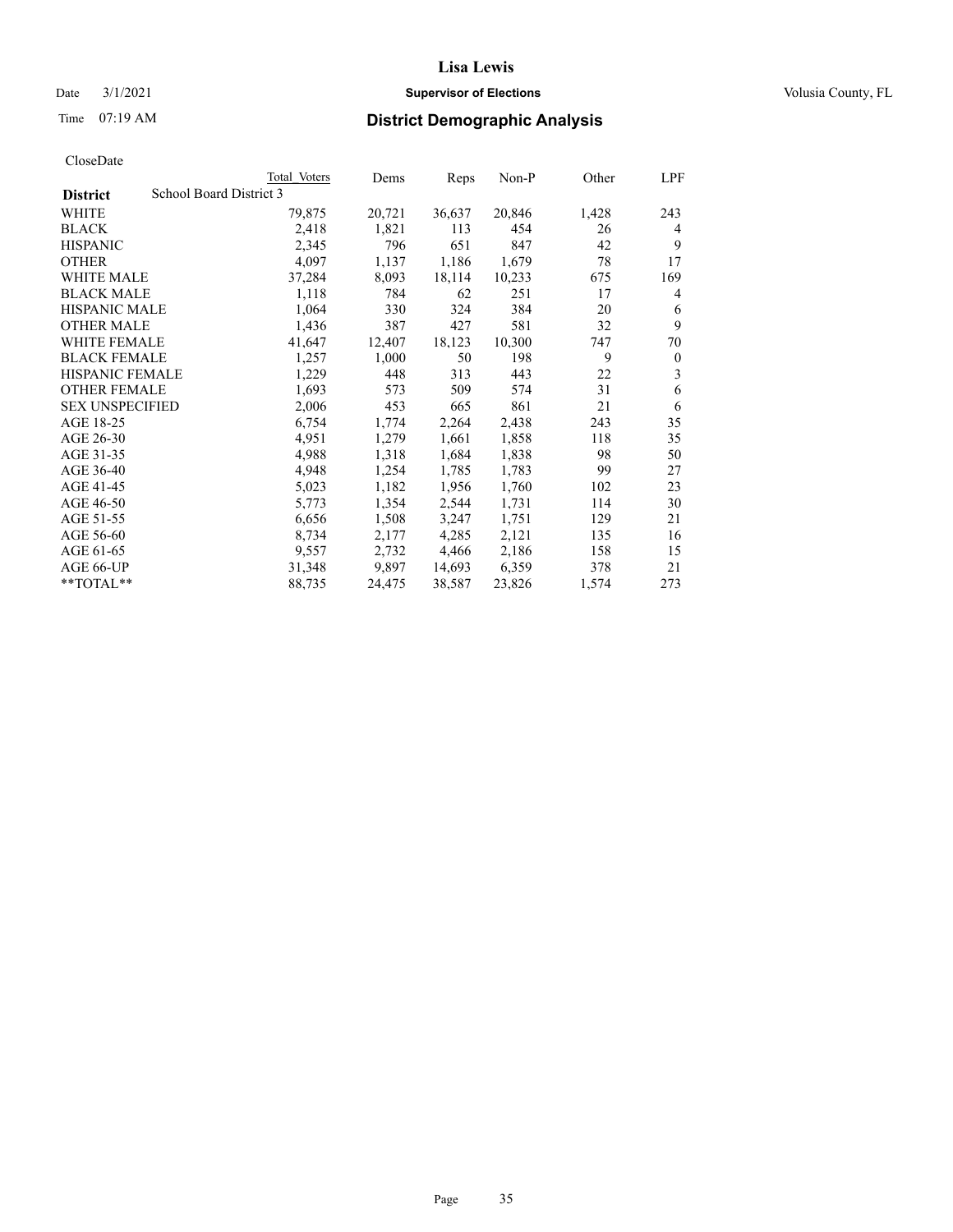# Date  $3/1/2021$  **Supervisor of Elections Supervisor of Elections** Volusia County, FL

|                                            | Total Voters | Dems   | Reps   | $Non-P$ | Other | LPF |
|--------------------------------------------|--------------|--------|--------|---------|-------|-----|
| School Board District 4<br><b>District</b> |              |        |        |         |       |     |
| WHITE                                      | 67,183       | 18,289 | 30,145 | 17,425  | 1,095 | 229 |
| <b>BLACK</b>                               | 6,356        | 4,856  | 231    | 1,199   | 61    | 9   |
| <b>HISPANIC</b>                            | 3,308        | 1,320  | 728    | 1,191   | 53    | 16  |
| <b>OTHER</b>                               | 4,852        | 1,455  | 1,226  | 2,069   | 90    | 12  |
| <b>WHITE MALE</b>                          | 30,959       | 7,002  | 14,749 | 8,538   | 507   | 163 |
| <b>BLACK MALE</b>                          | 2,628        | 1,811  | 136    | 640     | 34    | 7   |
| <b>HISPANIC MALE</b>                       | 1,446        | 506    | 352    | 550     | 29    | 9   |
| <b>OTHER MALE</b>                          | 1,757        | 500    | 476    | 739     | 35    | 7   |
| <b>WHITE FEMALE</b>                        | 35,468       | 11,136 | 15,079 | 8,603   | 584   | 66  |
| <b>BLACK FEMALE</b>                        | 3,620        | 2,965  | 89     | 537     | 27    | 2   |
| HISPANIC FEMALE                            | 1,796        | 794    | 363    | 609     | 23    | 7   |
| <b>OTHER FEMALE</b>                        | 2,009        | 711    | 503    | 752     | 39    | 4   |
| <b>SEX UNSPECIFIED</b>                     | 2,015        | 495    | 582    | 916     | 21    | 1   |
| AGE 18-25                                  | 6,913        | 2,120  | 2,088  | 2,473   | 189   | 43  |
| AGE 26-30                                  | 4,971        | 1,624  | 1,437  | 1,786   | 92    | 32  |
| AGE 31-35                                  | 4,897        | 1,574  | 1,462  | 1,736   | 91    | 34  |
| AGE 36-40                                  | 4,614        | 1,427  | 1,423  | 1,667   | 66    | 31  |
| AGE 41-45                                  | 4,494        | 1,335  | 1,511  | 1,534   | 85    | 29  |
| AGE 46-50                                  | 5,102        | 1,394  | 2,067  | 1,522   | 93    | 26  |
| AGE 51-55                                  | 6,239        | 1,744  | 2,732  | 1,649   | 99    | 15  |
| AGE 56-60                                  | 8,039        | 2,316  | 3,589  | 1,987   | 137   | 10  |
| AGE 61-65                                  | 8,928        | 2,888  | 3,896  | 1,969   | 156   | 19  |
| AGE 66-UP                                  | 27,502       | 9,498  | 12,125 | 5,561   | 291   | 27  |
| $*$ $TOTAL**$                              | 81,699       | 25,920 | 32,330 | 21,884  | 1,299 | 266 |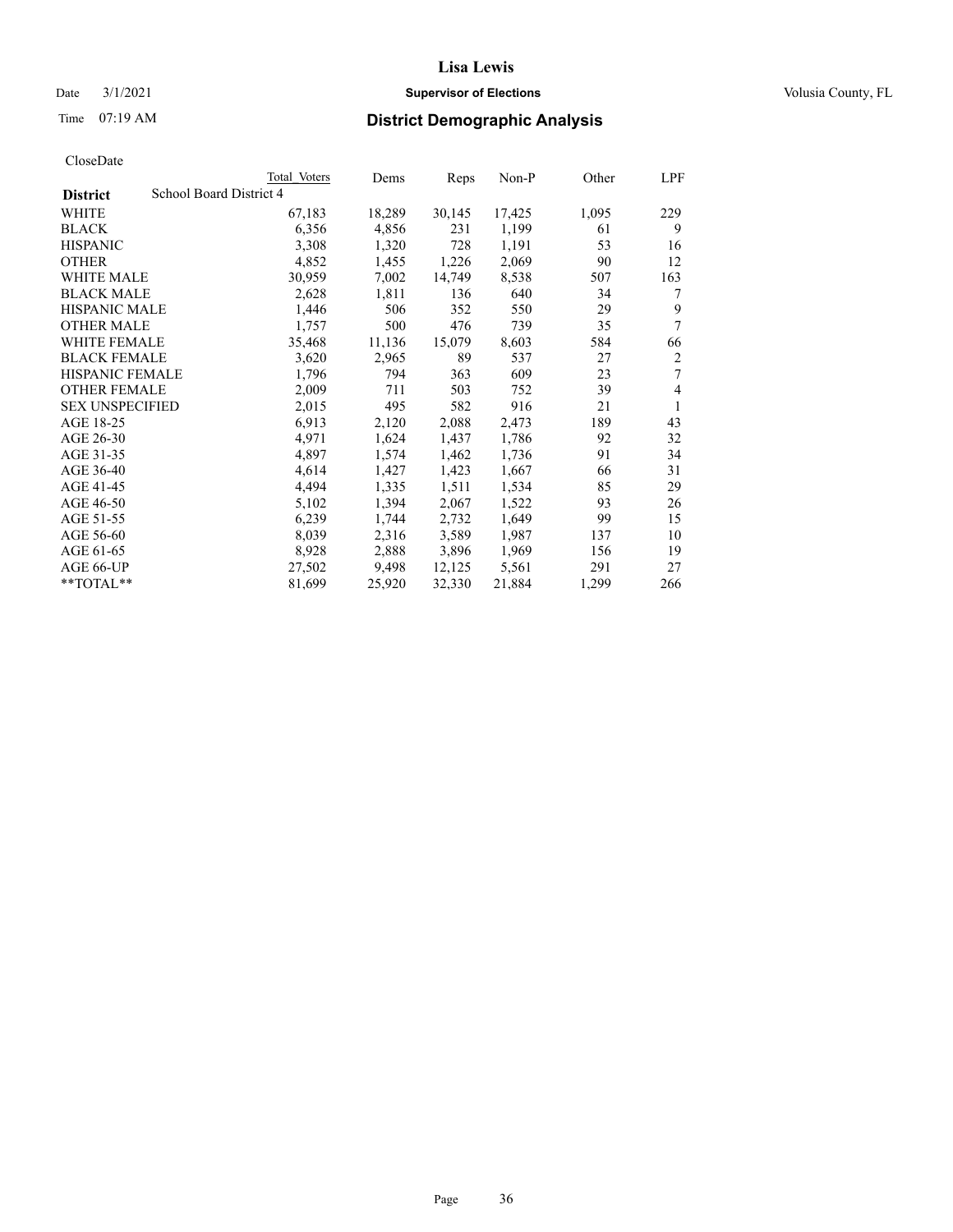Date  $3/1/2021$  **Supervisor of Elections Supervisor of Elections** Volusia County, FL

|                        | Total Voters            | Dems   | Reps   | Non-P  | Other | LPF |
|------------------------|-------------------------|--------|--------|--------|-------|-----|
| <b>District</b>        | School Board District 5 |        |        |        |       |     |
| WHITE                  | 42,141                  | 10,458 | 18,525 | 12,357 | 616   | 185 |
| BLACK                  | 7,137                   | 5,215  | 318    | 1,529  | 67    | 8   |
| HISPANIC               | 21,879                  | 10,034 | 3,323  | 8,312  | 176   | 34  |
| OTHER                  | 5,224                   | 1,703  | 1,079  | 2,331  | 95    | 16  |
| WHITE MALE             | 19,757                  | 4,130  | 9,168  | 6,059  | 277   | 123 |
| BLACK MALE             | 3,185                   | 2,126  | 199    | 819    | 39    | 2   |
| HISPANIC MALE          | 10,143                  | 4,293  | 1,774  | 3,975  | 79    | 22  |
| OTHER MALE             | 1,855                   | 556    | 435    | 821    | 31    | 12  |
| WHITE FEMALE           | 21,774                  | 6,193  | 9,091  | 6,094  | 336   | 60  |
| BLACK FEMALE           | 3,846                   | 3,017  | 113    | 683    | 28    | 5   |
| HISPANIC FEMALE        | 11,415                  | 5,594  | 1,513  | 4,201  | 96    | 11  |
| OTHER FEMALE           | 2,184                   | 874    | 419    | 848    | 40    | 3   |
| <b>SEX UNSPECIFIED</b> | 2,221                   | 626    | 533    | 1,029  | 28    | 5   |
| AGE 18-25              | 8,303                   | 2,714  | 1,771  | 3,579  | 196   | 43  |
| AGE 26-30              | 6,451                   | 2,119  | 1,507  | 2,677  | 106   | 42  |
| AGE 31-35              | 6,689                   | 2,181  | 1,671  | 2,699  | 101   | 37  |
| AGE 36-40              | 6,267                   | 2,022  | 1,579  | 2,528  | 100   | 38  |
| AGE 41-45              | 6,043                   | 2,124  | 1,572  | 2,241  | 84    | 22  |
| AGE 46-50              | 6,247                   | 2,066  | 1,982  | 2,107  | 75    | 17  |
| AGE 51-55              | 6,456                   | 2,224  | 2,266  | 1,876  | 75    | 15  |
| AGE 56-60              | 7,202                   | 2,540  | 2,654  | 1,925  | 75    | 8   |
| AGE 61-65              | 6,675                   | 2,462  | 2,550  | 1,609  | 44    | 10  |
| AGE 66-UP              | 16,048                  | 6,958  | 5,693  | 3,288  | 98    | 11  |
| $*$ $TOTAL**$          | 76,381                  | 27,410 | 23,245 | 24,529 | 954   | 243 |
|                        |                         |        |        |        |       |     |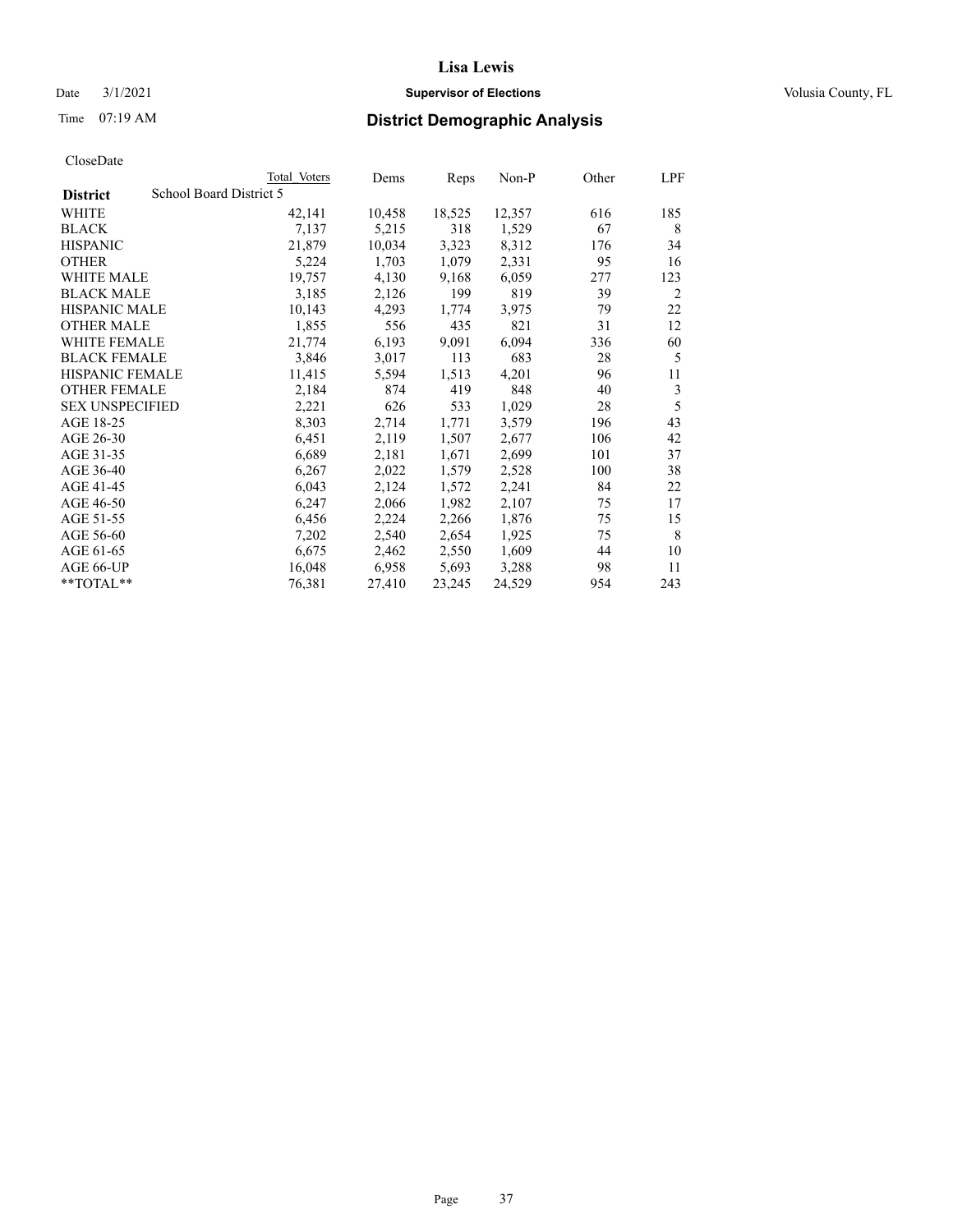## Date  $3/1/2021$  **Supervisor of Elections Supervisor of Elections** Volusia County, FL

# Time 07:19 AM **District Demographic Analysis**

|                        |                           | Total Voters | Dems   | Reps   | Non-P  | Other | LPF |
|------------------------|---------------------------|--------------|--------|--------|--------|-------|-----|
| <b>District</b>        | Florida Senate District 7 |              |        |        |        |       |     |
| WHITE                  |                           | 111,657      | 30,448 | 49,630 | 29,259 | 1,910 | 410 |
| <b>BLACK</b>           |                           | 19,034       | 14,863 | 556    | 3,438  | 164   | 13  |
| <b>HISPANIC</b>        |                           | 6,705        | 2,764  | 1,369  | 2,448  | 97    | 27  |
| <b>OTHER</b>           |                           | 9,151        | 2,869  | 2,113  | 3,960  | 183   | 26  |
| <b>WHITE MALE</b>      |                           | 52,065       | 11,806 | 24,593 | 14,482 | 900   | 284 |
| <b>BLACK MALE</b>      |                           | 7,584        | 5,479  | 316    | 1,693  | 89    | 7   |
| <b>HISPANIC MALE</b>   |                           | 2,987        | 1,115  | 662    | 1,141  | 52    | 17  |
| <b>OTHER MALE</b>      |                           | 3,226        | 962    | 830    | 1,351  | 69    | 14  |
| <b>WHITE FEMALE</b>    |                           | 58,253       | 18,344 | 24,508 | 14,275 | 1,002 | 124 |
| <b>BLACK FEMALE</b>    |                           | 11,043       | 9,070  | 225    | 1,667  | 75    | 6   |
| <b>HISPANIC FEMALE</b> |                           | 3,577        | 1,594  | 684    | 1,245  | 44    | 10  |
| <b>OTHER FEMALE</b>    |                           | 3,755        | 1,389  | 855    | 1,420  | 82    | 9   |
| <b>SEX UNSPECIFIED</b> |                           | 4,056        | 1,185  | 994    | 1,831  | 41    | 5   |
| AGE 18-25              |                           | 14,937       | 5,544  | 3,605  | 5,329  | 374   | 85  |
| AGE 26-30              |                           | 9,613        | 3,564  | 2,400  | 3,371  | 211   | 67  |
| AGE 31-35              |                           | 9,256        | 3,314  | 2,457  | 3,243  | 178   | 64  |
| AGE 36-40              |                           | 8,349        | 2,900  | 2,388  | 2,871  | 138   | 52  |
| AGE 41-45              |                           | 7,977        | 2,700  | 2,418  | 2,675  | 139   | 45  |
| AGE 46-50              |                           | 8,922        | 2,776  | 3,295  | 2,651  | 158   | 42  |
| AGE 51-55              |                           | 10,934       | 3,405  | 4,495  | 2,836  | 170   | 28  |
| AGE 56-60              |                           | 14,183       | 4,504  | 5,966  | 3,472  | 221   | 20  |
| AGE 61-65              |                           | 15,431       | 5,343  | 6,492  | 3,325  | 245   | 26  |
| AGE 66-UP              |                           | 46,945       | 16,894 | 20,152 | 9,332  | 520   | 47  |
| $*$ $TOTAL**$          |                           | 146,547      | 50,944 | 53,668 | 39,105 | 2,354 | 476 |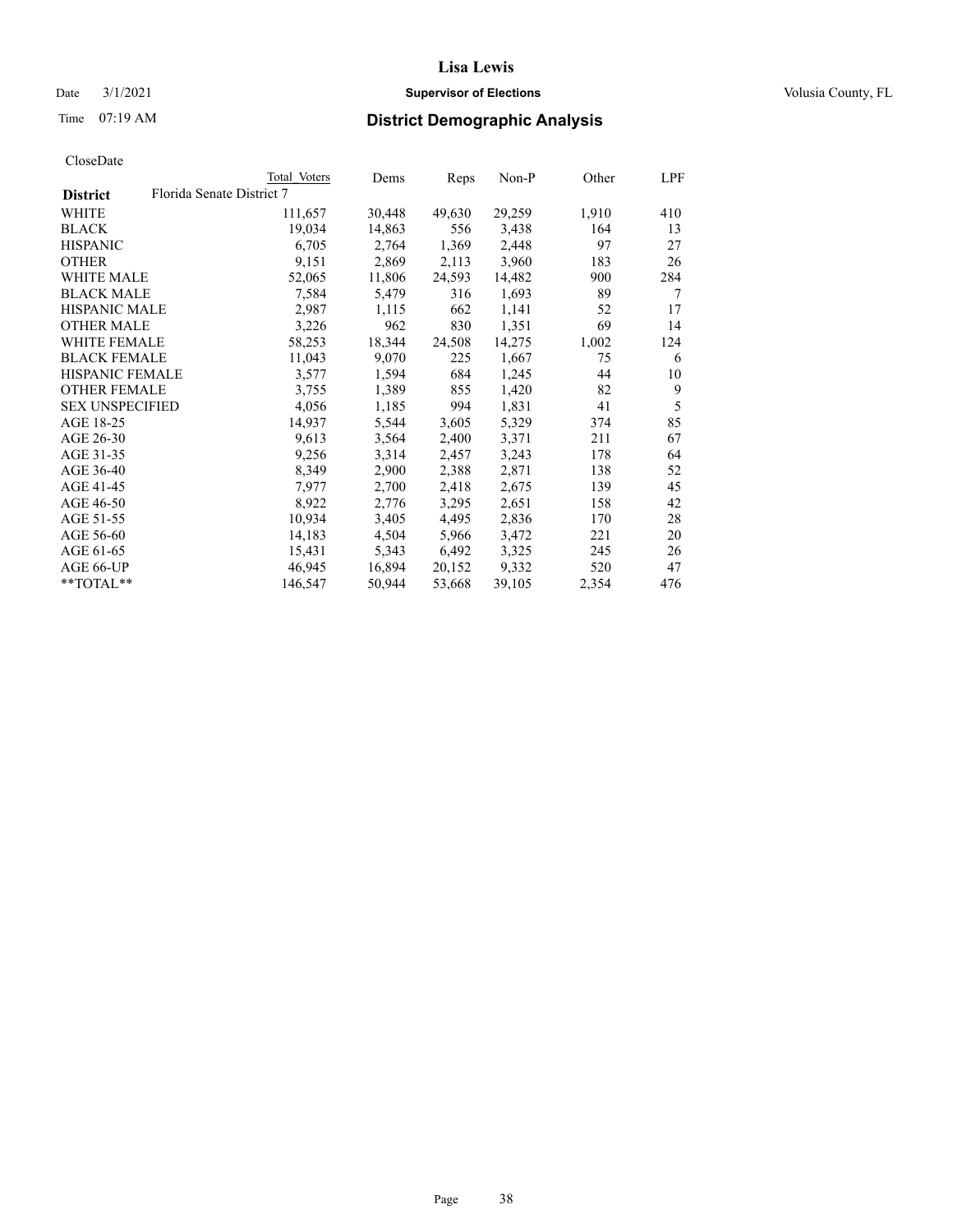## Date  $3/1/2021$  **Supervisor of Elections Supervisor of Elections** Volusia County, FL

# Time 07:19 AM **District Demographic Analysis**

| Total Voters              | Dems   | Reps   | Non-P  | Other | LPF            |
|---------------------------|--------|--------|--------|-------|----------------|
| Florida Senate District 9 |        |        |        |       |                |
| 29,030                    | 6,663  | 14,053 | 7,758  | 432   | 124            |
| 1,876                     | 1,360  | 82     | 409    | 22    | 3              |
| 4,916                     | 2,066  | 992    | 1,784  | 65    | 9              |
| 2,283                     | 607    | 613    | 1,021  | 35    | 7              |
| 13,420                    | 2,546  | 6,842  | 3,757  | 196   | 79             |
| 811                       | 531    | 42     | 223    | 13    | 2              |
| 2,195                     | 833    | 513    | 810    | 33    | 6              |
| 789                       | 204    | 234    | 339    | 8     | $\overline{4}$ |
| 15,205                    | 4,045  | 7,029  | 3,856  | 231   | 44             |
| 1,036                     | 809    | 39     | 178    | 9     | 1              |
| 2,644                     | 1,197  | 466    | 946    | 32    | 3              |
| 953                       | 324    | 244    | 364    | 19    | $\overline{2}$ |
| 1,051                     | 207    | 330    | 499    | 13    | $\overline{2}$ |
| 3,529                     | 929    | 1,069  | 1,396  | 108   | 27             |
| 2,632                     | 664    | 877    | 1,016  | 57    | 18             |
| 2,818                     | 787    | 915    | 1,063  | 41    | 12             |
| 2,663                     | 649    | 956    | 997    | 31    | 30             |
| 2,550                     | 667    | 942    | 879    | 49    | 13             |
| 2,863                     | 717    | 1,190  | 896    | 44    | 16             |
| 3,114                     | 812    | 1,415  | 831    | 47    | 9              |
| 3,551                     | 917    | 1,663  | 929    | 36    | 6              |
| 3,543                     | 1,008  | 1,677  | 803    | 49    | 6              |
| 10,842                    | 3,546  | 5,036  | 2,162  | 92    | 6              |
| 38,105                    | 10,696 | 15,740 | 10,972 | 554   | 143            |
|                           |        |        |        |       |                |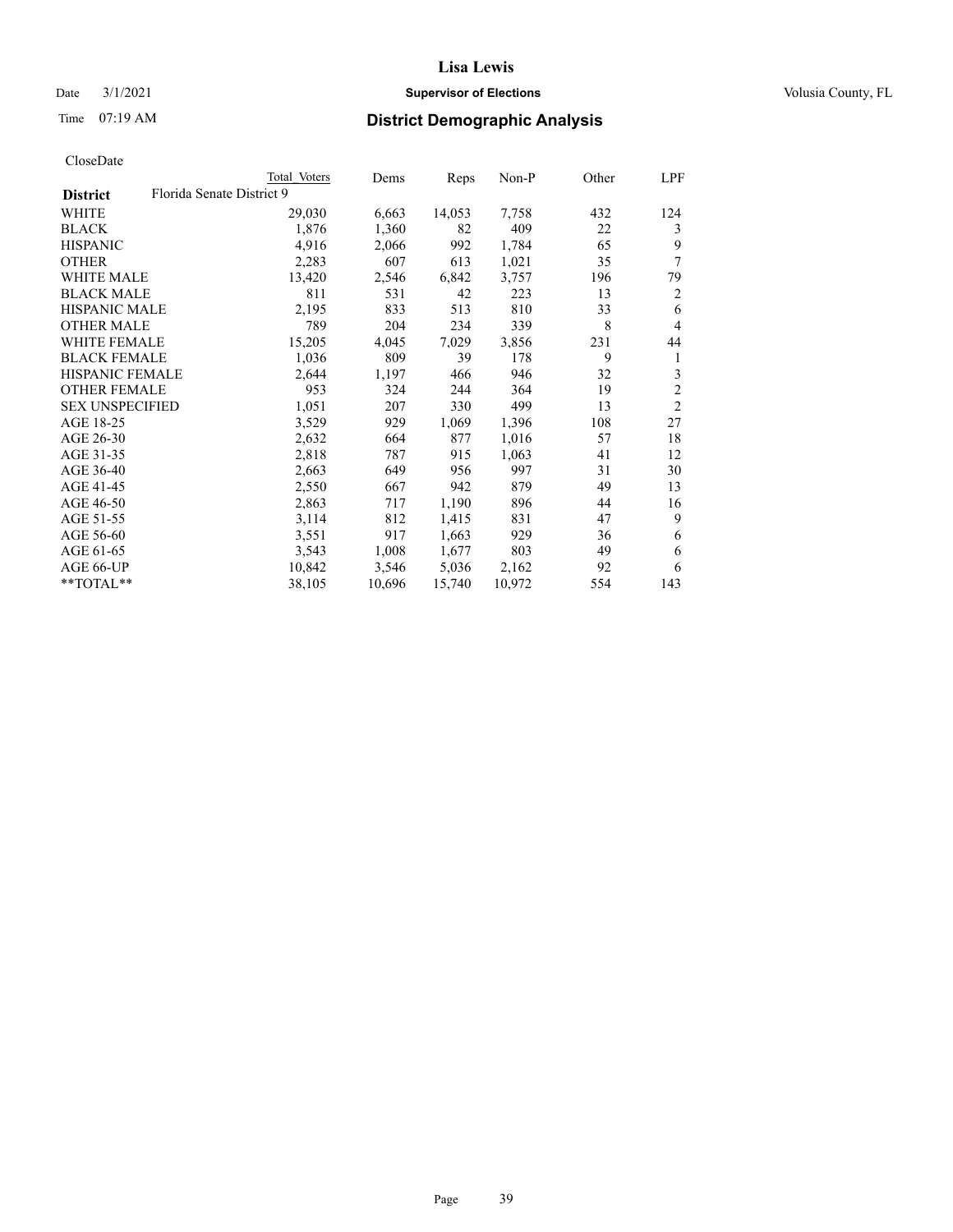## Date  $3/1/2021$  **Supervisor of Elections Supervisor of Elections** Volusia County, FL

|                                               | Total Voters | Dems   | Reps   | Non-P  | Other | LPF |
|-----------------------------------------------|--------------|--------|--------|--------|-------|-----|
| Florida Senate District 14<br><b>District</b> |              |        |        |        |       |     |
| WHITE                                         | 166,805      | 43,871 | 74,582 | 44,947 | 2,805 | 600 |
| <b>BLACK</b>                                  | 14,546       | 10,945 | 626    | 2,827  | 132   | 16  |
| <b>HISPANIC</b>                               | 28,366       | 12,519 | 4,790  | 10,713 | 285   | 59  |
| <b>OTHER</b>                                  | 12,737       | 3,991  | 3,009  | 5,470  | 216   | 51  |
| WHITE MALE                                    | 77,311       | 17,018 | 36,660 | 21,935 | 1,299 | 399 |
| <b>BLACK MALE</b>                             | 6,297        | 4,362  | 361    | 1,490  | 77    | 7   |
| <b>HISPANIC MALE</b>                          | 12,983       | 5,270  | 2,492  | 5,046  | 135   | 40  |
| <b>OTHER MALE</b>                             | 4,502        | 1,324  | 1,153  | 1,916  | 80    | 29  |
| <b>WHITE FEMALE</b>                           | 87,364       | 26,340 | 37,026 | 22,314 | 1,492 | 192 |
| <b>BLACK FEMALE</b>                           | 8,005        | 6,403  | 251    | 1,289  | 55    | 7   |
| HISPANIC FEMALE                               | 14,938       | 7,054  | 2,235  | 5,483  | 148   | 18  |
| <b>OTHER FEMALE</b>                           | 5,302        | 2,002  | 1,223  | 1,972  | 90    | 15  |
| <b>SEX UNSPECIFIED</b>                        | 5,750        | 1,552  | 1,606  | 2,511  | 62    | 19  |
| AGE 18-25                                     | 20,719       | 6,484  | 5,454  | 8,072  | 592   | 117 |
| AGE 26-30                                     | 15,486       | 4,720  | 4,285  | 6,050  | 319   | 112 |
| AGE 31-35                                     | 15,711       | 4,798  | 4,489  | 6,029  | 277   | 118 |
| AGE 36-40                                     | 14,944       | 4,515  | 4,416  | 5,660  | 261   | 92  |
| AGE 41-45                                     | 14,577       | 4,428  | 4,678  | 5,175  | 239   | 57  |
| AGE 46-50                                     | 15,723       | 4,567  | 5,874  | 4,965  | 253   | 64  |
| AGE 51-55                                     | 17,281       | 4,972  | 7,237  | 4,766  | 259   | 47  |
| AGE 56-60                                     | 21,102       | 6,383  | 9,145  | 5,259  | 279   | 36  |
| AGE 61-65                                     | 21,684       | 7,091  | 9,361  | 4,920  | 277   | 35  |
| AGE 66-UP                                     | 65,224       | 23,368 | 28,066 | 13,060 | 682   | 48  |
| $*$ $TOTAL**$                                 | 222,454      | 71,326 | 83,007 | 63,957 | 3,438 | 726 |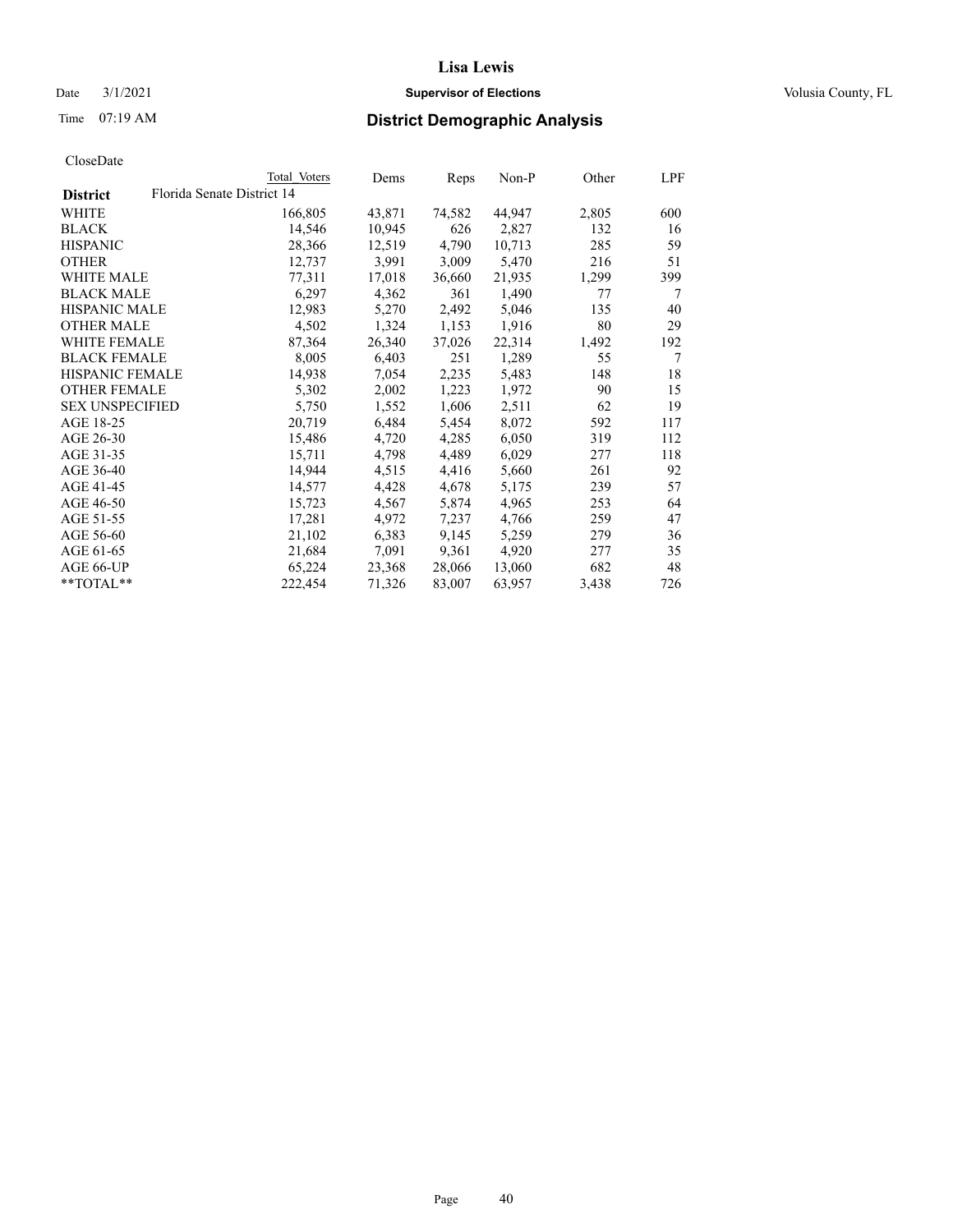## Date  $3/1/2021$  **Supervisor of Elections Supervisor of Elections** Volusia County, FL

# Time 07:19 AM **District Demographic Analysis**

|                        |                      | Total Voters | Dems  | Reps  | Non-P | Other | LPF              |
|------------------------|----------------------|--------------|-------|-------|-------|-------|------------------|
| <b>District</b>        | Daytona Beach Zone 1 |              |       |       |       |       |                  |
| WHITE                  |                      | 5,378        | 1,578 | 2,117 | 1,542 | 118   | 23               |
| <b>BLACK</b>           |                      | 1,262        | 968   | 39    | 242   | 12    | 1                |
| <b>HISPANIC</b>        |                      | 372          | 161   | 67    | 132   | 10    | 2                |
| <b>OTHER</b>           |                      | 568          | 181   | 117   | 253   | 14    | 3                |
| <b>WHITE MALE</b>      |                      | 2,620        | 638   | 1,109 | 801   | 58    | 14               |
| <b>BLACK MALE</b>      |                      | 504          | 357   | 18    | 124   | 5     | $\boldsymbol{0}$ |
| <b>HISPANIC MALE</b>   |                      | 165          | 58    | 35    | 61    | 9     | $\overline{2}$   |
| <b>OTHER MALE</b>      |                      | 204          | 63    | 41    | 96    | 3     | 1                |
| WHITE FEMALE           |                      | 2,677        | 913   | 980   | 715   | 60    | 9                |
| <b>BLACK FEMALE</b>    |                      | 735          | 594   | 19    | 114   | 7     | 1                |
| <b>HISPANIC FEMALE</b> |                      | 198          | 101   | 30    | 66    | 1     | $\theta$         |
| <b>OTHER FEMALE</b>    |                      | 242          | 92    | 52    | 89    | 7     | 2                |
| <b>SEX UNSPECIFIED</b> |                      | 235          | 72    | 56    | 103   | 4     | $\mathbf{0}$     |
| AGE 18-25              |                      | 956          | 363   | 183   | 381   | 24    | 5                |
| AGE 26-30              |                      | 647          | 285   | 119   | 218   | 19    | 6                |
| AGE 31-35              |                      | 522          | 197   | 111   | 198   | 13    | 3                |
| AGE 36-40              |                      | 390          | 162   | 97    | 120   | 9     | $\mathfrak{2}$   |
| AGE 41-45              |                      | 399          | 154   | 98    | 141   | 4     | $\overline{c}$   |
| AGE 46-50              |                      | 476          | 170   | 150   | 144   | 10    | $\overline{c}$   |
| AGE 51-55              |                      | 582          | 189   | 210   | 167   | 15    | 1                |
| AGE 56-60              |                      | 708          | 240   | 271   | 183   | 12    | $\overline{2}$   |
| AGE 61-65              |                      | 735          | 292   | 273   | 157   | 10    | 3                |
| AGE 66-UP              |                      | 2,165        | 836   | 828   | 460   | 38    | 3                |
| **TOTAL**              |                      | 7,580        | 2,888 | 2,340 | 2,169 | 154   | 29               |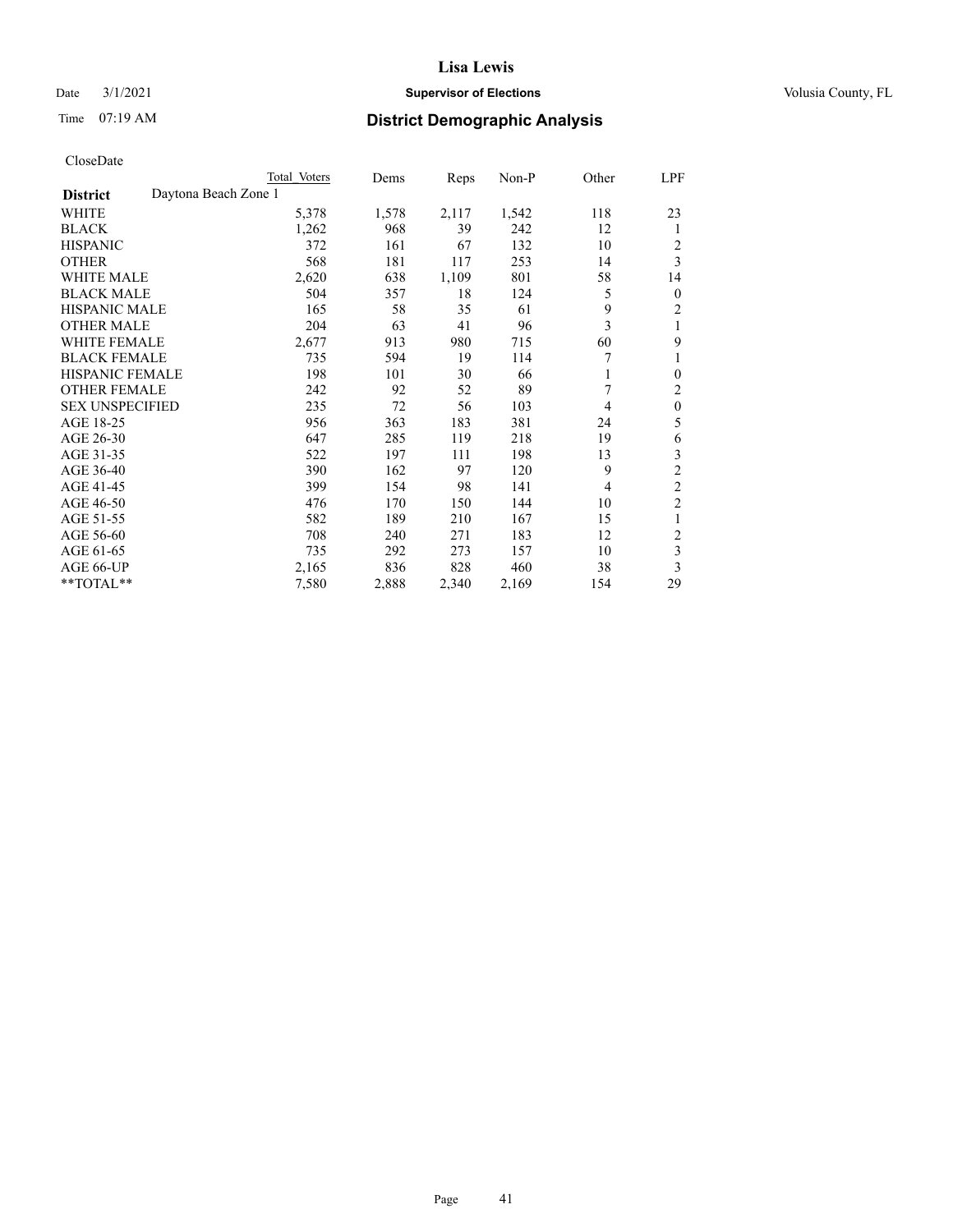## Date  $3/1/2021$  **Supervisor of Elections Supervisor of Elections** Volusia County, FL

| CloseDate |
|-----------|
|-----------|

|                                         | Total Voters | Dems  | Reps  | Non-P | Other | LPF              |
|-----------------------------------------|--------------|-------|-------|-------|-------|------------------|
| Daytona Beach Zone 2<br><b>District</b> |              |       |       |       |       |                  |
| WHITE                                   | 4,642        | 1,385 | 1,895 | 1,247 | 91    | 24               |
| <b>BLACK</b>                            | 1,466        | 1,160 | 38    | 258   | 10    | $\mathbf{0}$     |
| <b>HISPANIC</b>                         | 317          | 145   | 45    | 124   | 2     |                  |
| <b>OTHER</b>                            | 435          | 149   | 87    | 188   | 9     | $\overline{2}$   |
| <b>WHITE MALE</b>                       | 2,274        | 591   | 988   | 636   | 42    | 17               |
| <b>BLACK MALE</b>                       | 602          | 440   | 25    | 131   | 6     | $\mathbf{0}$     |
| <b>HISPANIC MALE</b>                    | 138          | 66    | 21    | 49    | 1     | 1                |
| <b>OTHER MALE</b>                       | 142          | 44    | 39    | 53    | 4     | 2                |
| <b>WHITE FEMALE</b>                     | 2,315        | 776   | 888   | 595   | 49    | 7                |
| <b>BLACK FEMALE</b>                     | 845          | 706   | 13    | 122   | 4     | $\theta$         |
| HISPANIC FEMALE                         | 173          | 76    | 22    | 74    | 1     | $\theta$         |
| <b>OTHER FEMALE</b>                     | 196          | 82    | 35    | 75    | 4     | $\mathbf{0}$     |
| <b>SEX UNSPECIFIED</b>                  | 175          | 58    | 34    | 82    | 1     | $\boldsymbol{0}$ |
| AGE 18-25                               | 580          | 228   | 109   | 226   | 14    | 3                |
| AGE 26-30                               | 463          | 202   | 83    | 166   | 10    | 2                |
| AGE 31-35                               | 434          | 193   | 79    | 142   | 14    | 6                |
| AGE 36-40                               | 383          | 175   | 85    | 114   | 6     | 3                |
| AGE 41-45                               | 368          | 166   | 74    | 121   | 5     | $\overline{c}$   |
| AGE 46-50                               | 465          | 178   | 130   | 140   | 12    | 5                |
| AGE 51-55                               | 571          | 205   | 189   | 168   | 9     | $\overline{0}$   |
| AGE 56-60                               | 788          | 301   | 287   | 190   | 10    | 0                |
| AGE 61-65                               | 761          | 323   | 283   | 146   | 6     | 3                |
| AGE 66-UP                               | 2,047        | 868   | 746   | 404   | 26    | 3                |
| **TOTAL**                               | 6,860        | 2,839 | 2,065 | 1,817 | 112   | 27               |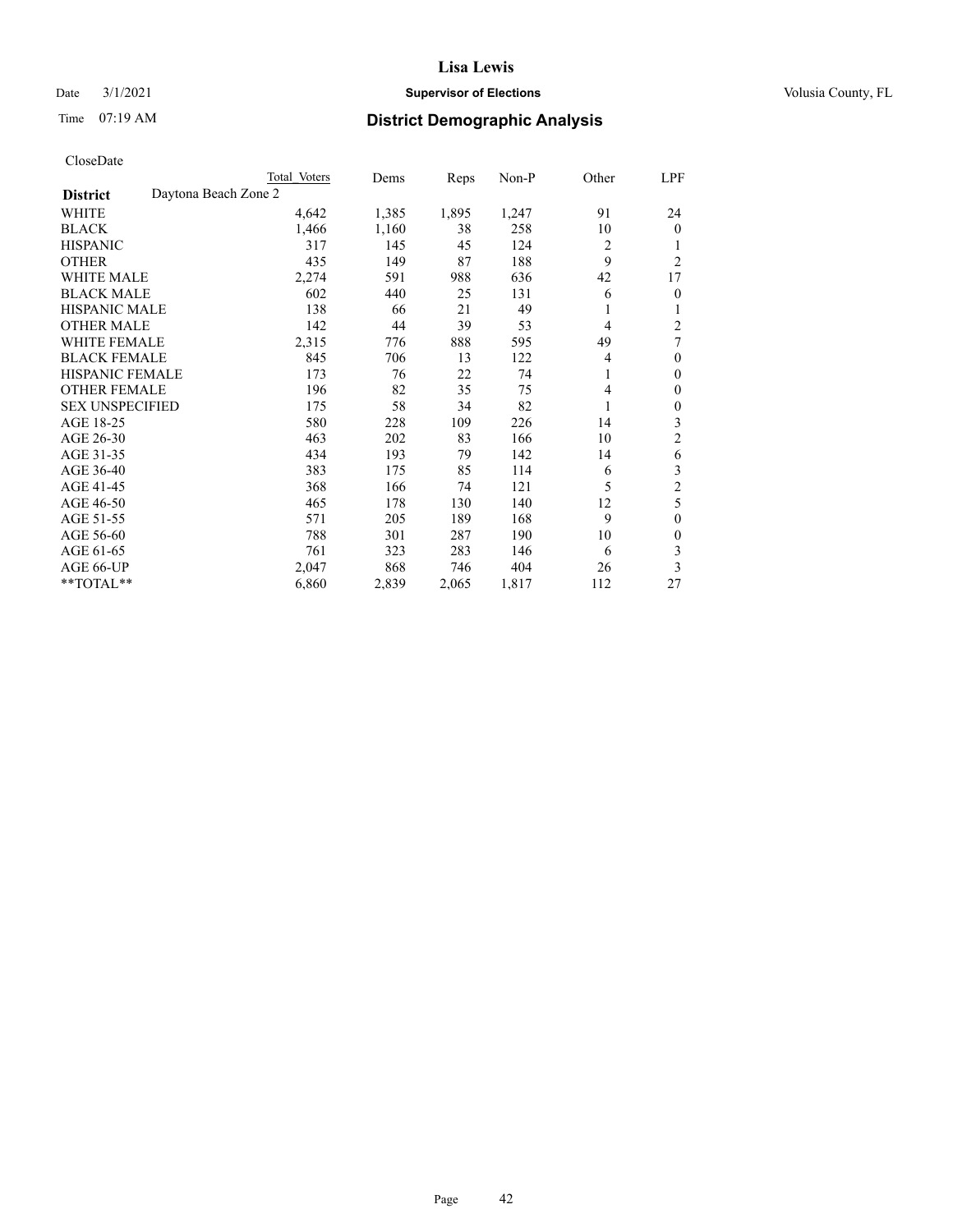## Date  $3/1/2021$  **Supervisor of Elections Supervisor of Elections** Volusia County, FL

| CloseDate |
|-----------|
|-----------|

|                                         | Total Voters | Dems  | Reps  | Non-P | Other | LPF              |
|-----------------------------------------|--------------|-------|-------|-------|-------|------------------|
| Daytona Beach Zone 3<br><b>District</b> |              |       |       |       |       |                  |
| WHITE                                   | 3,950        | 1,209 | 1,488 | 1,152 | 79    | 22               |
| <b>BLACK</b>                            | 1,953        | 1,508 | 40    | 392   | 13    | $\mathbf{0}$     |
| <b>HISPANIC</b>                         | 332          | 162   | 63    | 98    | 8     | 1                |
| <b>OTHER</b>                            | 665          | 230   | 76    | 348   | 10    | 1                |
| <b>WHITE MALE</b>                       | 2,004        | 511   | 823   | 620   | 36    | 14               |
| <b>BLACK MALE</b>                       | 775          | 576   | 23    | 169   | 7     | $\theta$         |
| HISPANIC MALE                           | 151          | 69    | 30    | 49    | 3     | 0                |
| <b>OTHER MALE</b>                       | 204          | 75    | 34    | 92    | 3     | 0                |
| <b>WHITE FEMALE</b>                     | 1,892        | 684   | 648   | 509   | 43    | 8                |
| <b>BLACK FEMALE</b>                     | 1,075        | 851   | 16    | 202   | 6     | $\boldsymbol{0}$ |
| <b>HISPANIC FEMALE</b>                  | 172          | 88    | 32    | 46    | 5     | 1                |
| <b>OTHER FEMALE</b>                     | 235          | 101   | 25    | 102   | 6     | 1                |
| <b>SEX UNSPECIFIED</b>                  | 392          | 154   | 36    | 201   | 1     | $\boldsymbol{0}$ |
| AGE 18-25                               | 1,684        | 1,032 | 99    | 533   | 18    | 2                |
| AGE 26-30                               | 444          | 188   | 79    | 165   | 9     | 3                |
| AGE 31-35                               | 393          | 163   | 76    | 142   | 7     | 5                |
| AGE 36-40                               | 344          | 122   | 82    | 125   | 12    | 3                |
| AGE 41-45                               | 303          | 120   | 64    | 107   | 11    | 1                |
| AGE 46-50                               | 358          | 128   | 105   | 114   | 7     | 4                |
| AGE 51-55                               | 425          | 152   | 151   | 111   | 10    | 1                |
| AGE 56-60                               | 563          | 193   | 188   | 178   | 3     |                  |
| AGE 61-65                               | 647          | 242   | 229   | 162   | 13    | 1                |
| AGE 66-UP                               | 1,739        | 769   | 594   | 353   | 20    | 3                |
| **TOTAL**                               | 6,900        | 3,109 | 1,667 | 1,990 | 110   | 24               |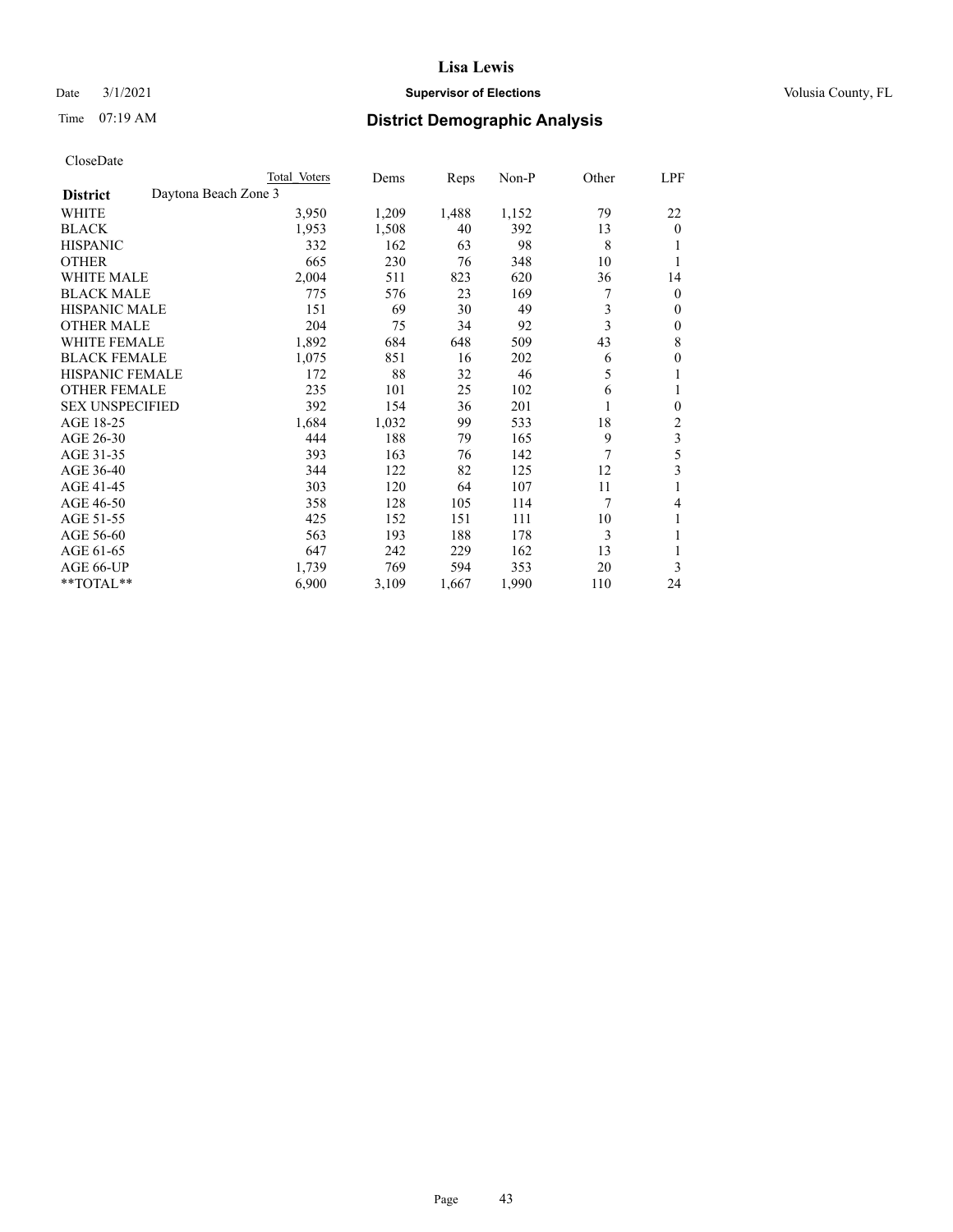## Date  $3/1/2021$  **Supervisor of Elections Supervisor of Elections** Volusia County, FL

# Time 07:19 AM **District Demographic Analysis**

|                        |                      | Total Voters | Dems  | Reps  | Non-P | Other | LPF            |
|------------------------|----------------------|--------------|-------|-------|-------|-------|----------------|
| <b>District</b>        | Daytona Beach Zone 4 |              |       |       |       |       |                |
| WHITE                  |                      | 9,134        | 2,242 | 4,292 | 2,361 | 200   | 39             |
| <b>BLACK</b>           |                      | 1,385        | 1,005 | 46    | 304   | 29    | 1              |
| <b>HISPANIC</b>        |                      | 547          | 202   | 145   | 186   | 13    | 1              |
| <b>OTHER</b>           |                      | 815          | 225   | 200   | 371   | 17    | $\overline{2}$ |
| <b>WHITE MALE</b>      |                      | 4,271        | 842   | 2,091 | 1,211 | 99    | 28             |
| <b>BLACK MALE</b>      |                      | 571          | 358   | 31    | 162   | 19    | 1              |
| <b>HISPANIC MALE</b>   |                      | 254          | 87    | 76    | 86    | 5     | $\mathbf{0}$   |
| <b>OTHER MALE</b>      |                      | 301          | 76    | 79    | 140   | 5     | 1              |
| <b>WHITE FEMALE</b>    |                      | 4,782        | 1,375 | 2,171 | 1,124 | 101   | 11             |
| <b>BLACK FEMALE</b>    |                      | 788          | 625   | 14    | 139   | 10    | $\mathbf{0}$   |
| HISPANIC FEMALE        |                      | 286          | 113   | 69    | 95    | 8     | 1              |
| <b>OTHER FEMALE</b>    |                      | 356          | 108   | 85    | 153   | 9     | 1              |
| <b>SEX UNSPECIFIED</b> |                      | 271          | 90    | 66    | 112   | 3     | $\mathbf{0}$   |
| AGE 18-25              |                      | 1,144        | 393   | 293   | 409   | 36    | 13             |
| AGE 26-30              |                      | 898          | 322   | 223   | 315   | 27    | 11             |
| AGE 31-35              |                      | 784          | 272   | 217   | 268   | 24    | 3              |
| AGE 36-40              |                      | 631          | 217   | 165   | 232   | 15    | 2              |
| AGE 41-45              |                      | 545          | 197   | 158   | 182   | 7     | 1              |
| AGE 46-50              |                      | 655          | 185   | 261   | 189   | 14    | 6              |
| AGE 51-55              |                      | 723          | 203   | 313   | 192   | 14    | 1              |
| AGE 56-60              |                      | 1,100        | 303   | 492   | 275   | 28    | $\overline{c}$ |
| AGE 61-65              |                      | 1,397        | 421   | 642   | 303   | 28    | 3              |
| AGE 66-UP              |                      | 4,004        | 1,161 | 1,919 | 857   | 66    |                |
| **TOTAL**              |                      | 11,881       | 3,674 | 4,683 | 3,222 | 259   | 43             |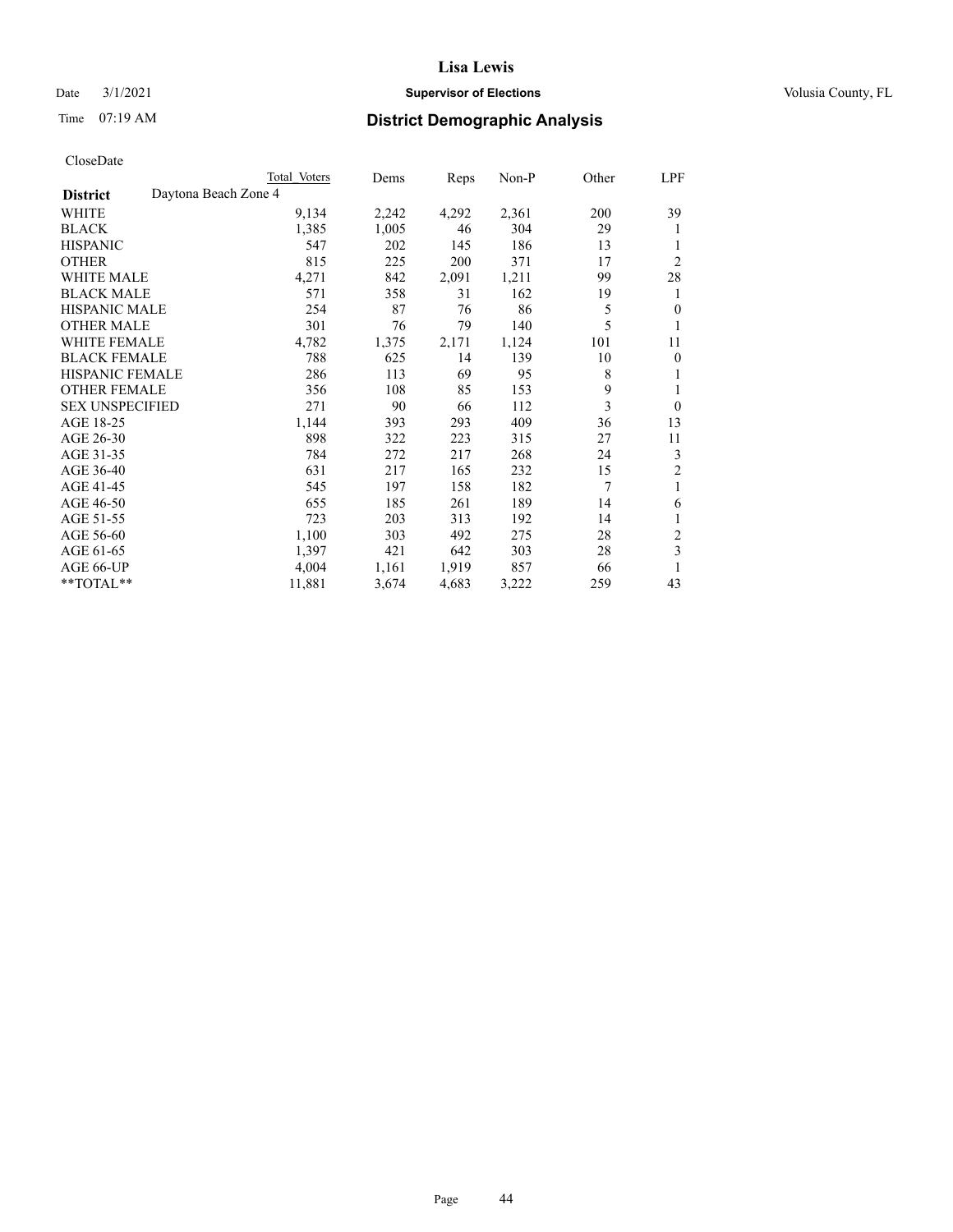## Date  $3/1/2021$  **Supervisor of Elections Supervisor of Elections** Volusia County, FL

| CloseDate |
|-----------|
|-----------|

|                                         | Total Voters | Dems  | Reps  | Non-P | Other    | LPF              |
|-----------------------------------------|--------------|-------|-------|-------|----------|------------------|
| Daytona Beach Zone 5<br><b>District</b> |              |       |       |       |          |                  |
| WHITE                                   | 2,772        | 837   | 1,019 | 835   | 64       | 17               |
| <b>BLACK</b>                            | 4,669        | 3,778 | 113   | 740   | 36       | 2                |
| <b>HISPANIC</b>                         | 468          | 204   | 78    | 175   | 7        | 4                |
| <b>OTHER</b>                            | 646          | 266   | 88    | 278   | 13       | 1                |
| <b>WHITE MALE</b>                       | 1,298        | 321   | 524   | 410   | 31       | 12               |
| <b>BLACK MALE</b>                       | 1,774        | 1,337 | 67    | 350   | 20       | $\boldsymbol{0}$ |
| <b>HISPANIC MALE</b>                    | 209          | 79    | 40    | 82    | 5        | 3                |
| <b>OTHER MALE</b>                       | 246          | 103   | 36    | 99    | 8        | $\theta$         |
| <b>WHITE FEMALE</b>                     | 1,443        | 507   | 487   | 411   | 33       | 5                |
| <b>BLACK FEMALE</b>                     | 2,814        | 2,379 | 42    | 375   | 16       | 2                |
| <b>HISPANIC FEMALE</b>                  | 253          | 122   | 38    | 90    | 2        | 1                |
| <b>OTHER FEMALE</b>                     | 260          | 117   | 31    | 106   | 5        |                  |
| <b>SEX UNSPECIFIED</b>                  | 258          | 120   | 33    | 105   | $\theta$ | $\theta$         |
| AGE 18-25                               | 1,448        | 743   | 196   | 467   | 31       | 11               |
| AGE 26-30                               | 919          | 502   | 130   | 264   | 16       | 7                |
| AGE 31-35                               | 794          | 421   | 87    | 270   | 14       | 2                |
| AGE 36-40                               | 665          | 397   | 79    | 183   | 6        | $\theta$         |
| AGE 41-45                               | 582          | 345   | 72    | 160   | 3        | $\overline{c}$   |
| AGE 46-50                               | 609          | 363   | 101   | 132   | 12       |                  |
| AGE 51-55                               | 586          | 377   | 89    | 109   | 11       | $\theta$         |
| AGE 56-60                               | 699          | 461   | 119   | 115   | 4        | $\theta$         |
| AGE 61-65                               | 645          | 422   | 109   | 103   | 10       |                  |
| AGE 66-UP                               | 1,608        | 1,054 | 316   | 225   | 13       | $\theta$         |
| **TOTAL**                               | 8,555        | 5,085 | 1,298 | 2,028 | 120      | 24               |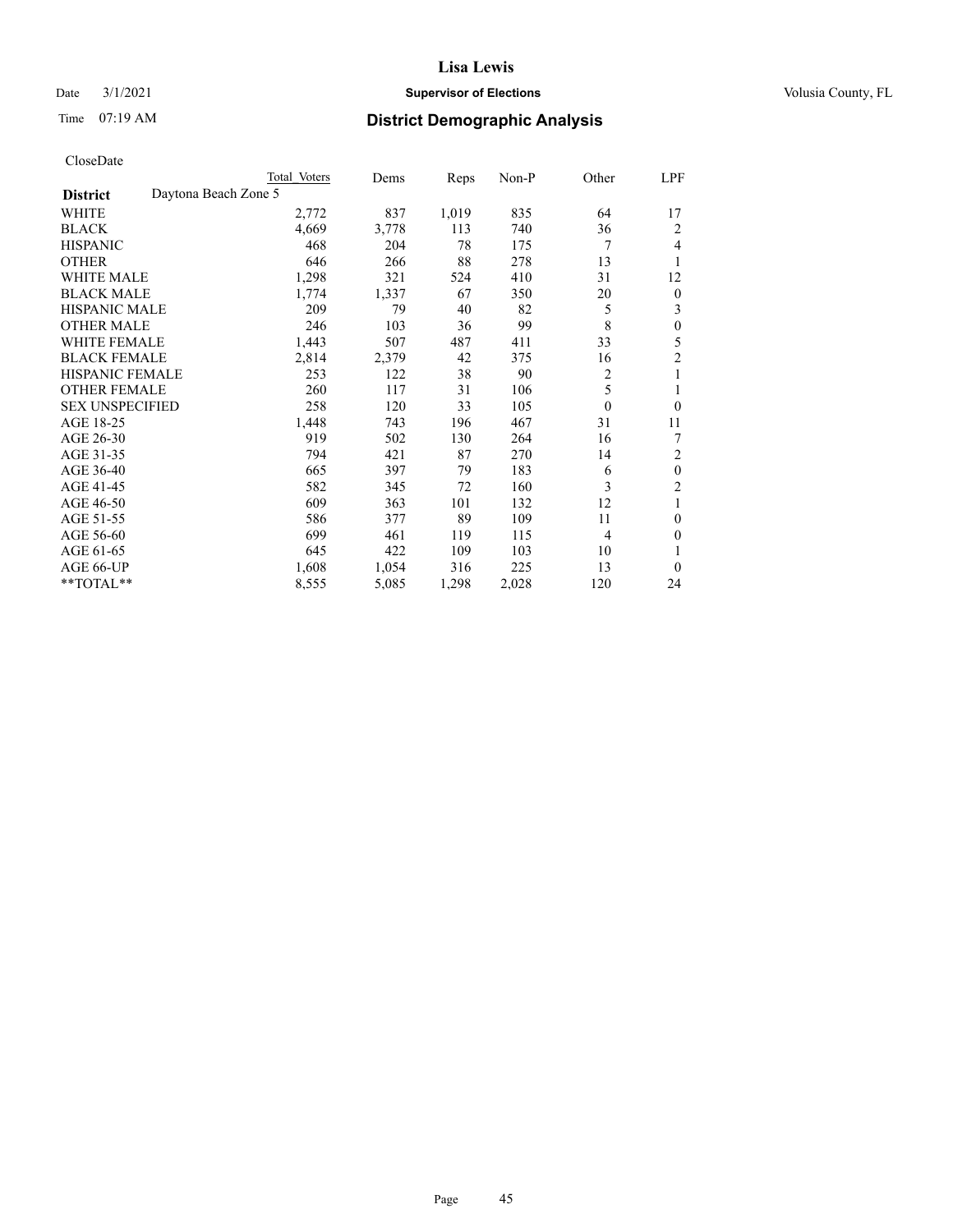## Date  $3/1/2021$  **Supervisor of Elections Supervisor of Elections** Volusia County, FL

| CloseDate |
|-----------|
|-----------|

|                                         | Total Voters | Dems  | Reps | Non-P | Other          | LPF            |
|-----------------------------------------|--------------|-------|------|-------|----------------|----------------|
| Daytona Beach Zone 6<br><b>District</b> |              |       |      |       |                |                |
| WHITE                                   | 1,492        | 471   | 491  | 489   | 30             | 11             |
| <b>BLACK</b>                            | 3,753        | 3,069 | 99   | 566   | 19             | $\mathbf{0}$   |
| <b>HISPANIC</b>                         | 332          | 169   | 35   | 123   | 5              | $\mathbf{0}$   |
| <b>OTHER</b>                            | 486          | 214   | 60   | 198   | 12             | $\overline{2}$ |
| <b>WHITE MALE</b>                       | 721          | 184   | 273  | 244   | 13             | 7              |
| <b>BLACK MALE</b>                       | 1,464        | 1,129 | 48   | 275   | 12             | $\theta$       |
| HISPANIC MALE                           | 159          | 72    | 21   | 64    | 2              | 0              |
| <b>OTHER MALE</b>                       | 157          | 67    | 32   | 52    | 4              | 2              |
| <b>WHITE FEMALE</b>                     | 720          | 280   | 199  | 221   | 17             | 3              |
| <b>BLACK FEMALE</b>                     | 2,207        | 1,874 | 49   | 277   |                | $\theta$       |
| <b>HISPANIC FEMALE</b>                  | 161          | 92    | 13   | 53    | 3              | $\theta$       |
| <b>OTHER FEMALE</b>                     | 180          | 98    | 16   | 60    | 6              | $\theta$       |
| <b>SEX UNSPECIFIED</b>                  | 294          | 127   | 34   | 130   | $\overline{c}$ | 1              |
| AGE 18-25                               | 1,111        | 558   | 143  | 378   | 28             | 4              |
| AGE 26-30                               | 596          | 379   | 33   | 173   | 11             | 0              |
| AGE 31-35                               | 567          | 346   | 61   | 155   | 3              | 2              |
| AGE 36-40                               | 466          | 291   | 47   | 124   |                | 3              |
| AGE 41-45                               | 453          | 285   | 35   | 126   | 6              | 1              |
| AGE 46-50                               | 395          | 254   | 56   | 82    | 3              | $\theta$       |
| AGE 51-55                               | 464          | 310   | 65   | 82    | 5              | $\overline{2}$ |
| AGE 56-60                               | 478          | 332   | 59   | 83    | 3              |                |
| AGE 61-65                               | 489          | 353   | 63   | 72    |                | 0              |
| AGE 66-UP                               | 1,044        | 815   | 123  | 101   | 5              | $\theta$       |
| **TOTAL**                               | 6,063        | 3,923 | 685  | 1,376 | 66             | 13             |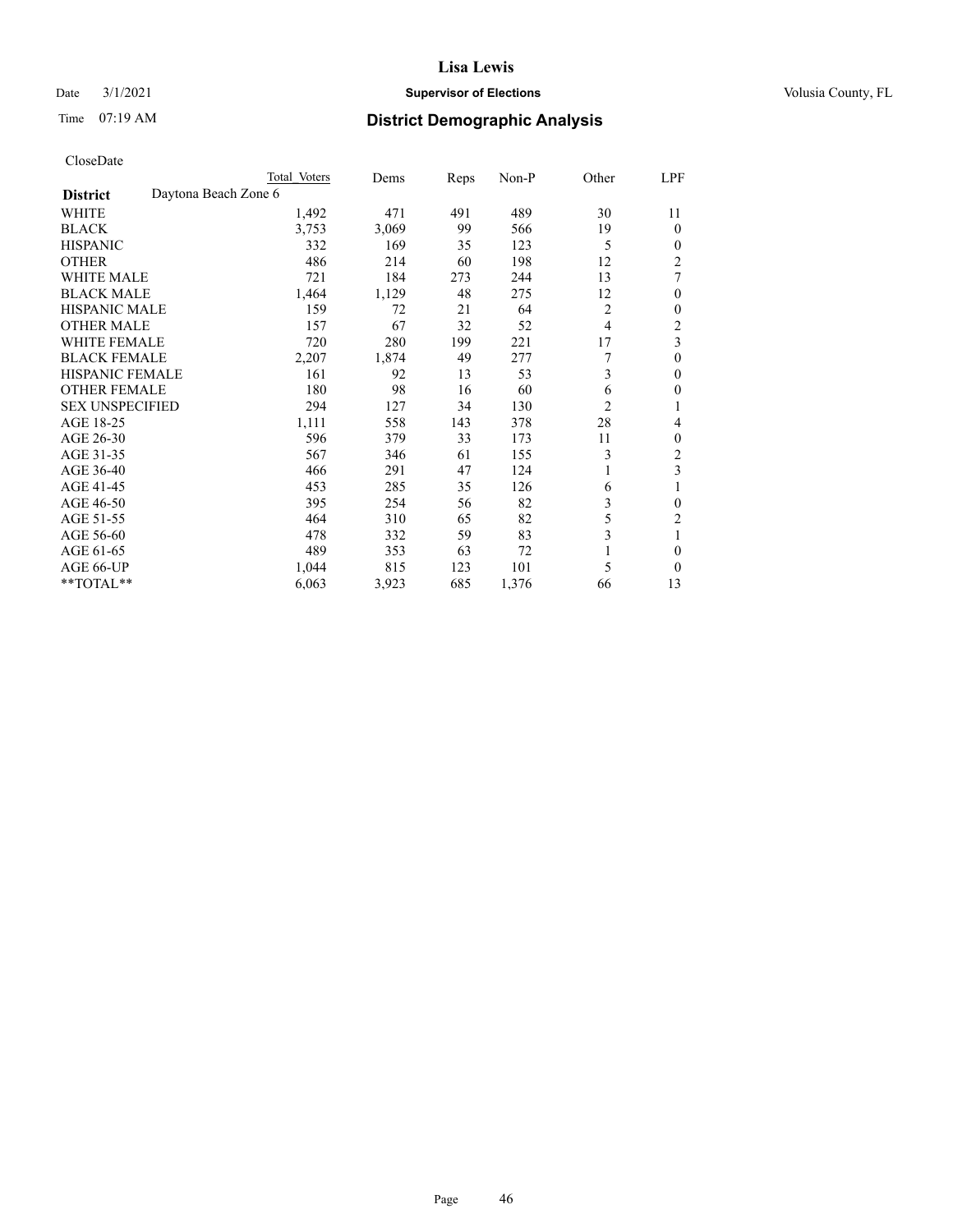## Date  $3/1/2021$  **Supervisor of Elections Supervisor of Elections** Volusia County, FL

# Time 07:19 AM **District Demographic Analysis**

|                        |                      | Total Voters | Dems  | Reps  | Non-P | Other          | LPF |
|------------------------|----------------------|--------------|-------|-------|-------|----------------|-----|
| <b>District</b>        | Daytona Beach Shores |              |       |       |       |                |     |
| WHITE                  |                      | 4,232        | 960   | 2,142 | 1,049 | 72             | 9   |
| <b>BLACK</b>           |                      | 68           | 46    | 5     | 16    |                | 0   |
| <b>HISPANIC</b>        |                      | 122          | 37    | 51    | 33    |                | 0   |
| <b>OTHER</b>           |                      | 305          | 88    | 97    | 114   | 5              |     |
| WHITE MALE             |                      | 1,983        | 389   | 1,027 | 524   | 38             | 5   |
| <b>BLACK MALE</b>      |                      | 30           | 18    | 2     | 9     |                | 0   |
| <b>HISPANIC MALE</b>   |                      | 57           | 12    | 25    | 19    |                | 0   |
| <b>OTHER MALE</b>      |                      | 120          | 33    | 42    | 43    | $\overline{2}$ | 0   |
| WHITE FEMALE           |                      | 2,201        | 559   | 1,091 | 514   | 33             | 4   |
| <b>BLACK FEMALE</b>    |                      | 37           | 28    | 3     | 6     | $\Omega$       | 0   |
| <b>HISPANIC FEMALE</b> |                      | 63           | 24    | 25    | 14    | 0              | 0   |
| <b>OTHER FEMALE</b>    |                      | 142          | 46    | 39    | 54    | 2              |     |
| <b>SEX UNSPECIFIED</b> |                      | 94           | 22    | 41    | 29    | $\overline{c}$ | 0   |
| AGE 18-25              |                      | 148          | 41    | 51    | 50    | 5              |     |
| AGE 26-30              |                      | 94           | 26    | 34    | 31    | $\overline{2}$ |     |
| AGE 31-35              |                      | 108          | 24    | 39    | 37    | 4              | 4   |
| AGE 36-40              |                      | 114          | 26    | 46    | 41    |                | 0   |
| AGE 41-45              |                      | 127          | 31    | 48    | 44    | 3              |     |
| AGE 46-50              |                      | 160          | 30    | 71    | 56    | 3              | 0   |
| AGE 51-55              |                      | 275          | 63    | 117   | 91    | 3              |     |
| AGE 56-60              |                      | 470          | 94    | 244   | 121   | 11             | 0   |
| AGE 61-65              |                      | 614          | 125   | 318   | 155   | 15             |     |
| AGE 66-UP              |                      | 2,617        | 671   | 1,327 | 586   | 32             |     |
| **TOTAL**              |                      | 4,727        | 1,131 | 2,295 | 1,212 | 79             | 10  |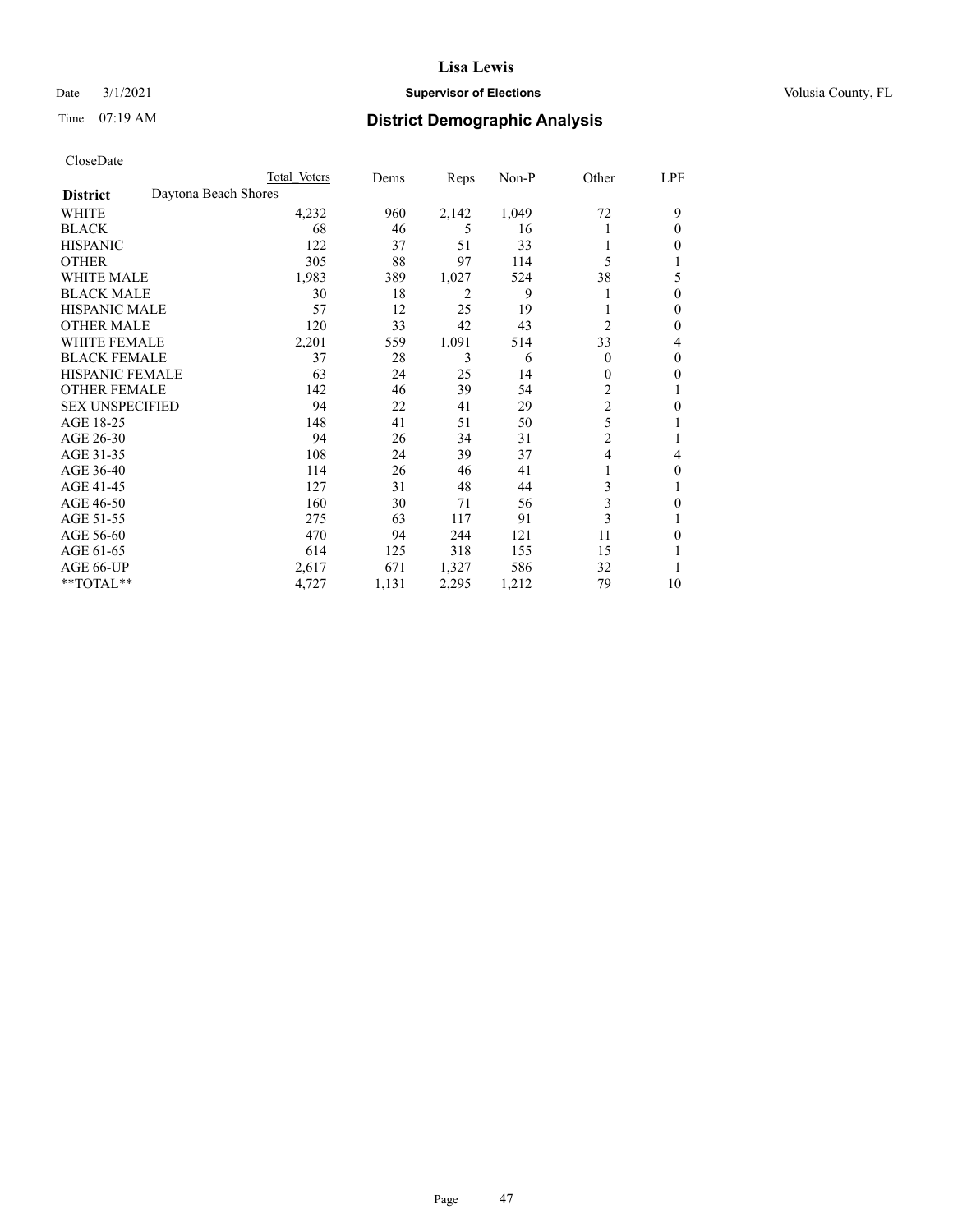## Date  $3/1/2021$  **Supervisor of Elections Supervisor of Elections** Volusia County, FL

# Time 07:19 AM **District Demographic Analysis**

|                        |        | Total Voters | Dems  | Reps  | Non-P | Other | LPF              |
|------------------------|--------|--------------|-------|-------|-------|-------|------------------|
| <b>District</b>        | DeBary |              |       |       |       |       |                  |
| WHITE                  |        | 13,651       | 3,010 | 6,834 | 3,547 | 199   | 61               |
| <b>BLACK</b>           |        | 815          | 581   | 36    | 188   | 9     | 1                |
| <b>HISPANIC</b>        |        | 1,799        | 747   | 432   | 590   | 26    | 4                |
| <b>OTHER</b>           |        | 1,092        | 278   | 289   | 503   | 20    | $\overline{2}$   |
| <b>WHITE MALE</b>      |        | 6,376        | 1,166 | 3,344 | 1,736 | 89    | 41               |
| <b>BLACK MALE</b>      |        | 382          | 244   | 18    | 113   | 6     | 1                |
| <b>HISPANIC MALE</b>   |        | 800          | 306   | 213   | 265   | 13    | 3                |
| <b>OTHER MALE</b>      |        | 368          | 86    | 107   | 168   | 6     | 1                |
| <b>WHITE FEMALE</b>    |        | 7,087        | 1,812 | 3,409 | 1,741 | 106   | 19               |
| <b>BLACK FEMALE</b>    |        | 421          | 328   | 18    | 72    | 3     | $\boldsymbol{0}$ |
| <b>HISPANIC FEMALE</b> |        | 971          | 428   | 213   | 316   | 13    | 1                |
| <b>OTHER FEMALE</b>    |        | 480          | 153   | 122   | 193   | 11    | 1                |
| <b>SEX UNSPECIFIED</b> |        | 472          | 93    | 147   | 224   | 7     | 1                |
| AGE 18-25              |        | 1,465        | 362   | 462   | 578   | 50    | 13               |
| AGE 26-30              |        | 1,085        | 272   | 384   | 401   | 19    | 9                |
| AGE 31-35              |        | 1,239        | 344   | 432   | 438   | 19    | 6                |
| AGE 36-40              |        | 1,186        | 268   | 463   | 427   | 14    | 14               |
| AGE 41-45              |        | 1,163        | 301   | 446   | 386   | 22    | 8                |
| AGE 46-50              |        | 1,277        | 294   | 559   | 393   | 20    | 11               |
| AGE 51-55              |        | 1,429        | 352   | 672   | 383   | 20    | $\overline{2}$   |
| AGE 56-60              |        | 1,617        | 405   | 799   | 394   | 16    | $\mathfrak{Z}$   |
| AGE 61-65              |        | 1,725        | 449   | 835   | 409   | 30    | $\overline{2}$   |
| AGE 66-UP              |        | 5,171        | 1,569 | 2,539 | 1,019 | 44    | $\theta$         |
| **TOTAL**              |        | 17,357       | 4,616 | 7,591 | 4,828 | 254   | 68               |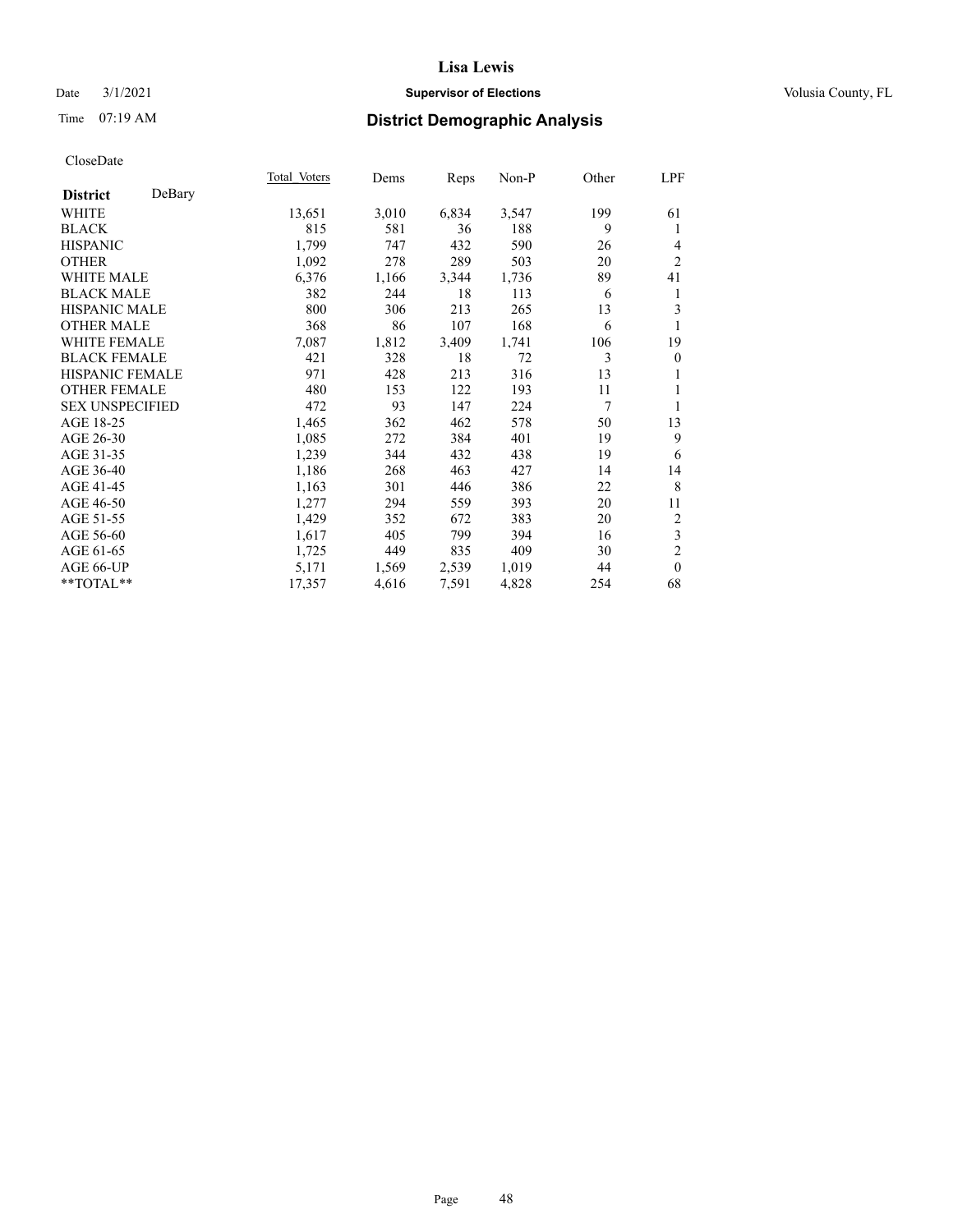## Date  $3/1/2021$  **Supervisor of Elections Supervisor of Elections** Volusia County, FL

# Time 07:19 AM **District Demographic Analysis**

|                        |        | Total Voters | Dems  | Reps  | Non-P | Other | <u>LPF</u>     |
|------------------------|--------|--------------|-------|-------|-------|-------|----------------|
| <b>District</b>        | DeLand |              |       |       |       |       |                |
| WHITE                  |        | 16,929       | 5,055 | 7,336 | 4,175 | 291   | 72             |
| <b>BLACK</b>           |        | 3,159        | 2,468 | 111   | 558   | 20    | 2              |
| <b>HISPANIC</b>        |        | 2,800        | 1,172 | 531   | 1,046 | 42    | 9              |
| <b>OTHER</b>           |        | 1,614        | 605   | 296   | 687   | 18    | 8              |
| <b>WHITE MALE</b>      |        | 7,404        | 1,843 | 3,399 | 1,979 | 132   | 51             |
| <b>BLACK MALE</b>      |        | 1,245        | 900   | 56    | 277   | 11    | 1              |
| <b>HISPANIC MALE</b>   |        | 1,167        | 430   | 260   | 449   | 21    | $\tau$         |
| <b>OTHER MALE</b>      |        | 572          | 203   | 120   | 240   | 7     | $\overline{2}$ |
| <b>WHITE FEMALE</b>    |        | 9,341        | 3,150 | 3,876 | 2,138 | 157   | 20             |
| <b>BLACK FEMALE</b>    |        | 1,853        | 1,521 | 51    | 271   | 9     | 1              |
| <b>HISPANIC FEMALE</b> |        | 1,593        | 722   | 263   | 586   | 20    | $\overline{2}$ |
| <b>OTHER FEMALE</b>    |        | 676          | 290   | 113   | 260   | 9     | $\overline{4}$ |
| <b>SEX UNSPECIFIED</b> |        | 651          | 241   | 136   | 266   | 5     | 3              |
| AGE 18-25              |        | 2,664        | 1,083 | 568   | 936   | 59    | 18             |
| AGE 26-30              |        | 1,736        | 648   | 432   | 607   | 30    | 19             |
| AGE 31-35              |        | 1,857        | 669   | 479   | 669   | 27    | 13             |
| AGE 36-40              |        | 1,715        | 636   | 452   | 588   | 28    | 11             |
| AGE 41-45              |        | 1,656        | 598   | 507   | 517   | 30    | $\overline{4}$ |
| AGE 46-50              |        | 1,676        | 601   | 529   | 517   | 25    | $\overline{4}$ |
| AGE 51-55              |        | 1,716        | 588   | 674   | 423   | 24    | 7              |
| AGE 56-60              |        | 1,947        | 735   | 748   | 435   | 23    | 6              |
| AGE 61-65              |        | 2,004        | 768   | 802   | 404   | 27    | 3              |
| AGE 66-UP              |        | 7,531        | 2,974 | 3,083 | 1,370 | 98    | 6              |
| **TOTAL**              |        | 24,502       | 9,300 | 8,274 | 6,466 | 371   | 91             |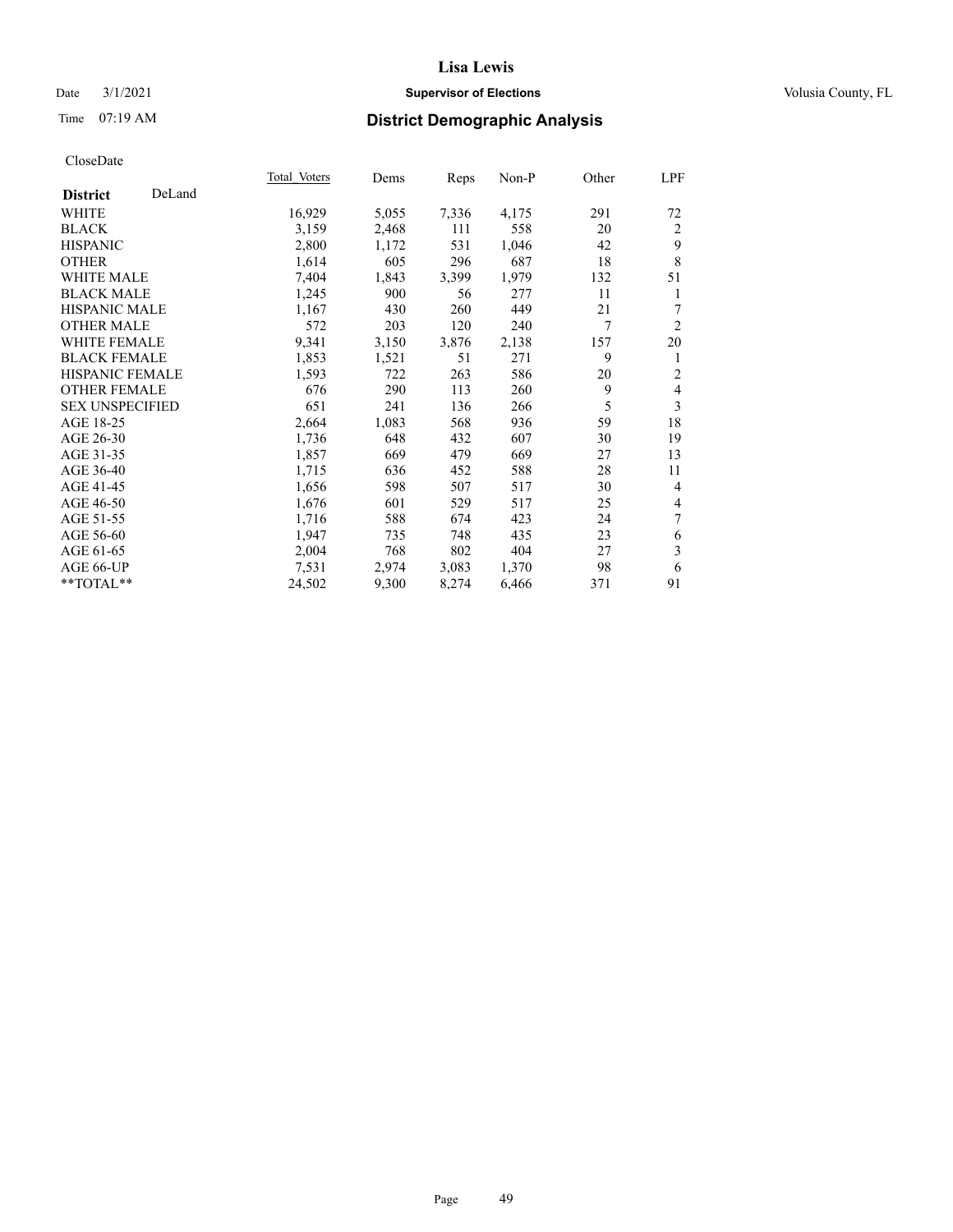## Date  $3/1/2021$  **Supervisor of Elections Supervisor of Elections** Volusia County, FL

# Time 07:19 AM **District Demographic Analysis**

|                        |                    | Total Voters | Dems  | Reps  | Non-P | Other          | LPF            |
|------------------------|--------------------|--------------|-------|-------|-------|----------------|----------------|
| <b>District</b>        | Deltona District 1 |              |       |       |       |                |                |
| WHITE                  |                    | 5,143        | 1,306 | 2,108 | 1,647 | 62             | 20             |
| <b>BLACK</b>           |                    | 1,269        | 929   | 52    | 278   | 9              | 1              |
| <b>HISPANIC</b>        |                    | 3,325        | 1,558 | 463   | 1,272 | 31             | 1              |
| <b>OTHER</b>           |                    | 751          | 243   | 132   | 361   | 14             |                |
| <b>WHITE MALE</b>      |                    | 2,405        | 507   | 1,043 | 813   | 30             | 12             |
| <b>BLACK MALE</b>      |                    | 545          | 357   | 31    | 152   | 5              | $\mathbf{0}$   |
| <b>HISPANIC MALE</b>   |                    | 1,490        | 654   | 228   | 595   | 12             | 1              |
| <b>OTHER MALE</b>      |                    | 262          | 78    | 51    | 128   | 4              | 1              |
| WHITE FEMALE           |                    | 2,674        | 786   | 1,042 | 806   | 32             | 8              |
| <b>BLACK FEMALE</b>    |                    | 705          | 559   | 19    | 122   | 4              | 1              |
| <b>HISPANIC FEMALE</b> |                    | 1,781        | 879   | 228   | 655   | 19             | $\theta$       |
| <b>OTHER FEMALE</b>    |                    | 310          | 119   | 57    | 127   | 7              | $\theta$       |
| <b>SEX UNSPECIFIED</b> |                    | 316          | 97    | 56    | 160   | 3              | $\theta$       |
| AGE 18-25              |                    | 1,254        | 423   | 217   | 588   | 24             | $\overline{c}$ |
| AGE 26-30              |                    | 993          | 345   | 192   | 434   | 16             | 6              |
| AGE 31-35              |                    | 1,063        | 369   | 243   | 433   | 15             | 3              |
| AGE 36-40              |                    | 948          | 318   | 223   | 388   | 15             | 4              |
| AGE 41-45              |                    | 903          | 354   | 219   | 316   | 10             | 4              |
| AGE 46-50              |                    | 867          | 335   | 226   | 293   | 13             | $\theta$       |
| AGE 51-55              |                    | 913          | 319   | 312   | 275   | 6              | 1              |
| AGE 56-60              |                    | 943          | 372   | 304   | 257   | 8              | $\mathfrak{2}$ |
| AGE 61-65              |                    | 813          | 318   | 288   | 204   | $\overline{2}$ | 1              |
| AGE 66-UP              |                    | 1,791        | 883   | 531   | 370   | 7              | $\theta$       |
| **TOTAL**              |                    | 10,488       | 4,036 | 2,755 | 3,558 | 116            | 23             |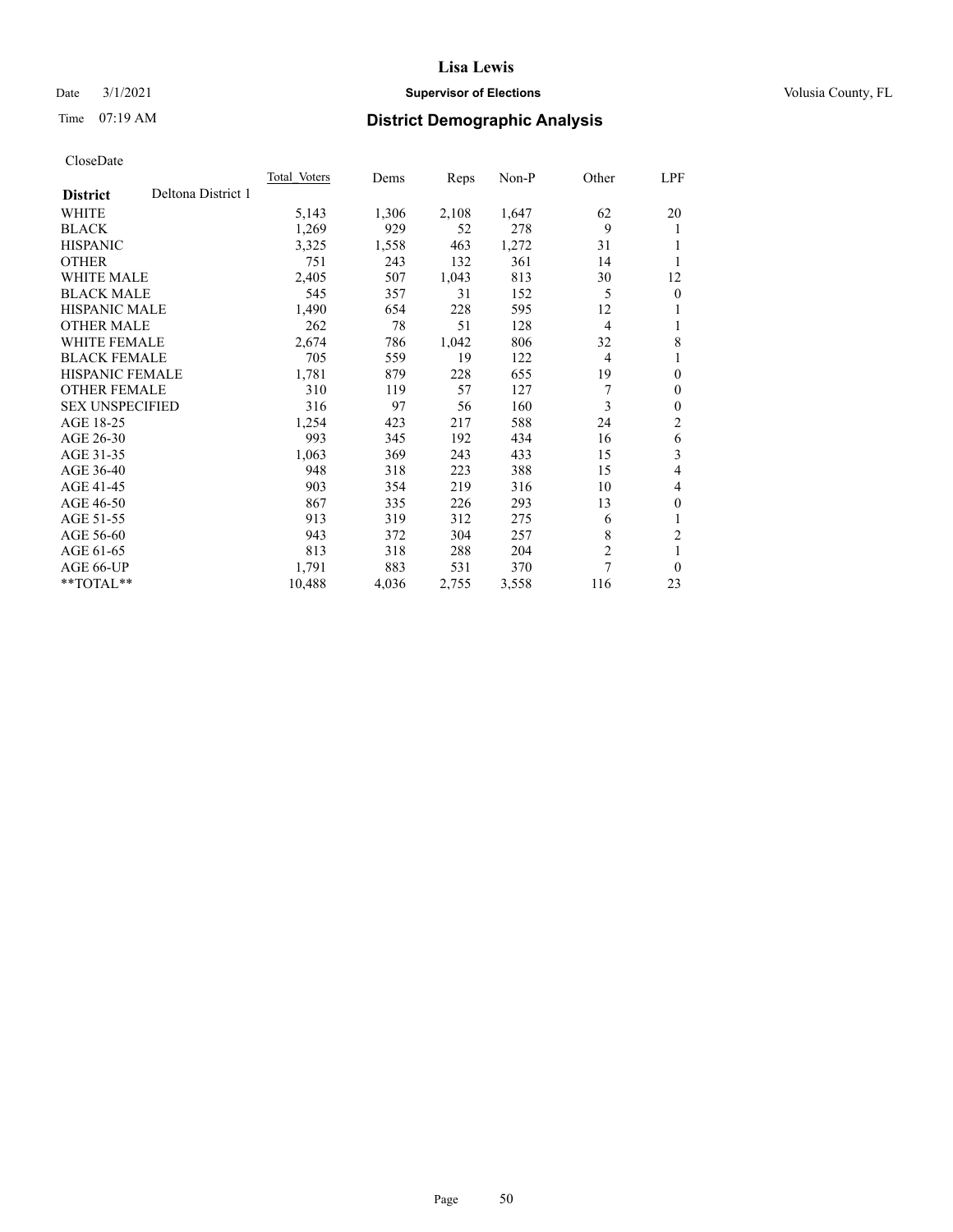## Date  $3/1/2021$  **Supervisor of Elections Supervisor of Elections** Volusia County, FL

# Time 07:19 AM **District Demographic Analysis**

|                                       | Total Voters | Dems  | Reps  | Non-P | Other | LPF                     |
|---------------------------------------|--------------|-------|-------|-------|-------|-------------------------|
| Deltona District 2<br><b>District</b> |              |       |       |       |       |                         |
| WHITE                                 | 6,094        | 1,619 | 2,610 | 1,748 | 95    | 22                      |
| <b>BLACK</b>                          | 1,063        | 787   | 55    | 207   | 12    | $\overline{c}$          |
| <b>HISPANIC</b>                       | 3,513        | 1,581 | 595   | 1,297 | 32    | 8                       |
| <b>OTHER</b>                          | 791          | 300   | 124   | 351   | 14    | $\overline{2}$          |
| <b>WHITE MALE</b>                     | 2,808        | 654   | 1,245 | 852   | 42    | 15                      |
| <b>BLACK MALE</b>                     | 489          | 324   | 33    | 125   | 6     | 1                       |
| <b>HISPANIC MALE</b>                  | 1,628        | 672   | 316   | 620   | 16    | 4                       |
| <b>OTHER MALE</b>                     | 299          | 108   | 54    | 131   | 5     | 1                       |
| <b>WHITE FEMALE</b>                   | 3,211        | 951   | 1,329 | 873   | 51    | 7                       |
| <b>BLACK FEMALE</b>                   | 563          | 455   | 22    | 80    | 6     | $\theta$                |
| <b>HISPANIC FEMALE</b>                | 1,839        | 887   | 274   | 659   | 16    | 3                       |
| <b>OTHER FEMALE</b>                   | 326          | 148   | 42    | 128   | 7     | 1                       |
| <b>SEX UNSPECIFIED</b>                | 298          | 88    | 69    | 135   | 4     | 2                       |
| AGE 18-25                             | 1,185        | 426   | 223   | 495   | 33    | $\,8\,$                 |
| AGE 26-30                             | 928          | 288   | 221   | 398   | 16    | 5                       |
| AGE 31-35                             | 946          | 329   | 226   | 372   | 15    | 4                       |
| AGE 36-40                             | 929          | 324   | 212   | 367   | 17    | 9                       |
| AGE 41-45                             | 943          | 355   | 246   | 329   | 11    | $\mathfrak{2}$          |
| AGE 46-50                             | 915          | 313   | 254   | 336   | 9     | $\overline{\mathbf{3}}$ |
| AGE 51-55                             | 945          | 355   | 311   | 271   | 8     | $\theta$                |
| AGE 56-60                             | 992          | 366   | 339   | 276   | 10    | 1                       |
| AGE 61-65                             | 1,034        | 413   | 370   | 246   | 5     | 0                       |
| AGE 66-UP                             | 2,644        | 1,118 | 982   | 513   | 29    | $\overline{2}$          |
| **TOTAL**                             | 11,461       | 4,287 | 3,384 | 3,603 | 153   | 34                      |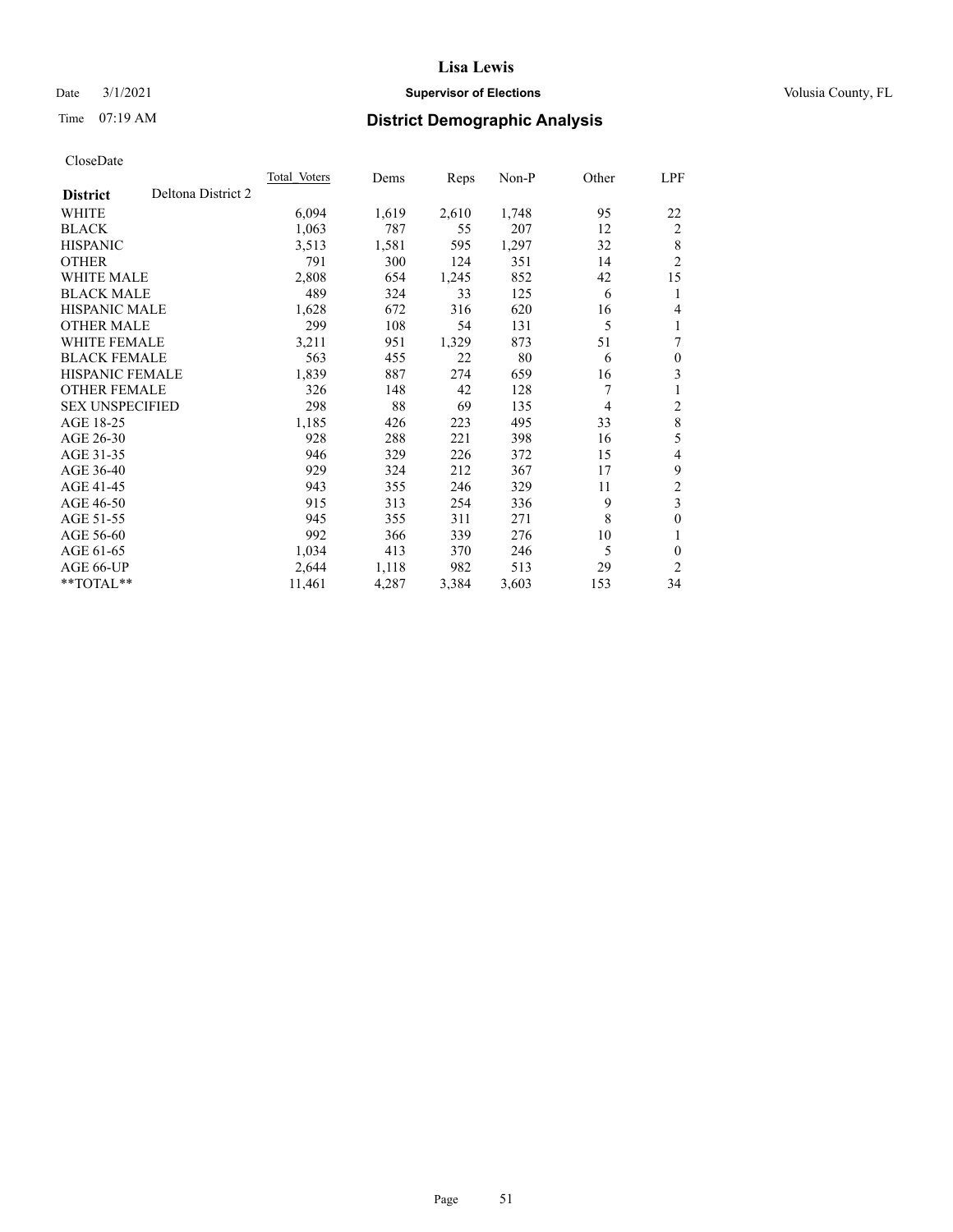## Date  $3/1/2021$  **Supervisor of Elections Supervisor of Elections** Volusia County, FL

# Time 07:19 AM **District Demographic Analysis**

|                                       | <b>Total Voters</b> | Dems  | Reps  | $Non-P$ | Other | LPF            |
|---------------------------------------|---------------------|-------|-------|---------|-------|----------------|
| Deltona District 3<br><b>District</b> |                     |       |       |         |       |                |
| WHITE                                 | 5,567               | 1,488 | 2,223 | 1,744   | 88    | 24             |
| <b>BLACK</b>                          | 1,021               | 763   | 35    | 215     | 8     | $\mathbf{0}$   |
| <b>HISPANIC</b>                       | 3,640               | 1,669 | 513   | 1,426   | 24    | 8              |
| <b>OTHER</b>                          | 795                 | 272   | 145   | 364     | 12    | 2              |
| <b>WHITE MALE</b>                     | 2,577               | 580   | 1,101 | 844     | 34    | 18             |
| <b>BLACK MALE</b>                     | 468                 | 321   | 25    | 117     | 5     | $\theta$       |
| <b>HISPANIC MALE</b>                  | 1,685               | 707   | 267   | 693     | 13    | 5              |
| <b>OTHER MALE</b>                     | 295                 | 92    | 64    | 132     | 5     | 2              |
| <b>WHITE FEMALE</b>                   | 2,893               | 873   | 1,090 | 870     | 54    | 6              |
| <b>BLACK FEMALE</b>                   | 537                 | 433   | 10    | 91      | 3     | $\theta$       |
| <b>HISPANIC FEMALE</b>                | 1,900               | 938   | 240   | 708     | 11    | 3              |
| <b>OTHER FEMALE</b>                   | 339                 | 142   | 55    | 138     | 4     | $\theta$       |
| <b>SEX UNSPECIFIED</b>                | 329                 | 106   | 64    | 156     | 3     | $\theta$       |
| AGE 18-25                             | 1,121               | 383   | 192   | 515     | 27    | 4              |
| AGE 26-30                             | 979                 | 371   | 186   | 401     | 16    | 5              |
| AGE 31-35                             | 1,002               | 329   | 226   | 421     | 18    | 8              |
| AGE 36-40                             | 937                 | 322   | 185   | 411     | 14    | 5              |
| AGE 41-45                             | 852                 | 309   | 191   | 338     | 12    | $\overline{c}$ |
| AGE 46-50                             | 901                 | 315   | 285   | 295     | 3     | 3              |
| AGE 51-55                             | 929                 | 338   | 284   | 293     | 12    | 2              |
| AGE 56-60                             | 1,013               | 384   | 314   | 303     | 12    | $\theta$       |
| AGE 61-65                             | 909                 | 352   | 297   | 253     | 5     | 2              |
| AGE 66-UP                             | 2,380               | 1,089 | 756   | 519     | 13    | 3              |
| **TOTAL**                             | 11,023              | 4,192 | 2,916 | 3,749   | 132   | 34             |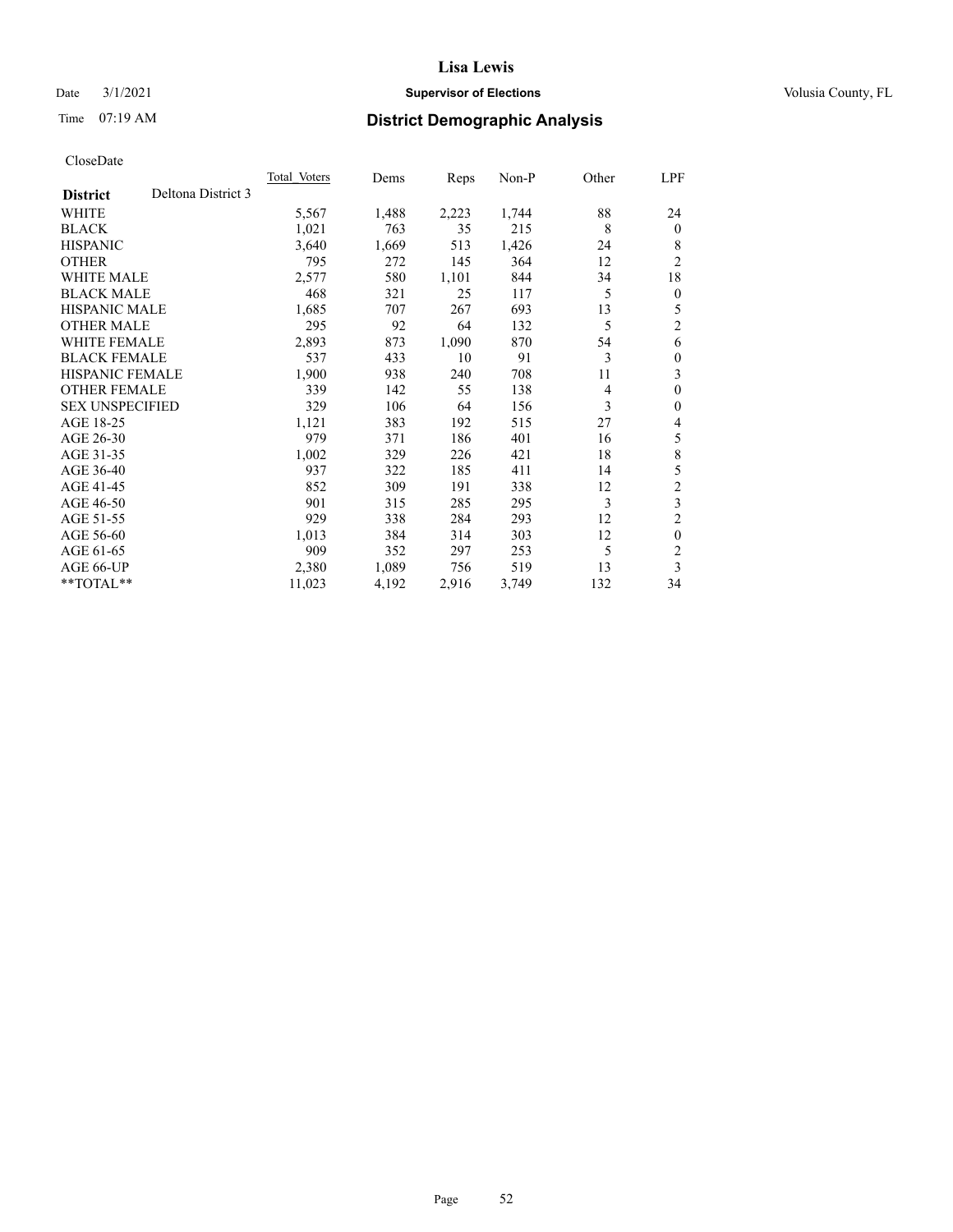## Date  $3/1/2021$  **Supervisor of Elections Supervisor of Elections** Volusia County, FL

# Time 07:19 AM **District Demographic Analysis**

| <b>Total Voters</b> | Dems  | Reps  | $Non-P$ | Other          | LPF            |
|---------------------|-------|-------|---------|----------------|----------------|
|                     |       |       |         |                |                |
| 5,546               | 1,540 | 2,268 | 1,643   | 62             | 33             |
| 1,119               | 776   | 61    | 268     | 11             | 3              |
| 4,108               | 1,992 | 561   | 1,528   | 26             | 1              |
| 874                 | 300   | 188   | 366     | 19             | 1              |
| 2,564               | 600   | 1,105 | 800     | 35             | 24             |
| 494                 | 314   | 37    | 136     | 6              | 1              |
| 1,935               | 884   | 296   | 743     | 12             | $\theta$       |
| 291                 | 80    | 72    | 136     | $\overline{c}$ | 1              |
| 2,903               | 919   | 1,132 | 817     | 27             | 8              |
| 608                 | 452   | 21    | 128     | 5              | $\overline{c}$ |
| 2,109               | 1,078 | 258   | 759     | 13             | 1              |
| 396                 | 171   | 81    | 134     | 10             | $\mathbf{0}$   |
| 347                 | 110   | 76    | 152     | 8              | 1              |
| 1,273               | 426   | 254   | 565     | 22             | 6              |
| 969                 | 376   | 181   | 390     | 13             | 9              |
| 1,042               | 371   | 207   | 442     | 14             | 8              |
| 944                 | 349   | 194   | 384     | 13             | 4              |
| 902                 | 354   | 182   | 354     | 10             | $\overline{c}$ |
| 931                 | 337   | 271   | 310     | 10             | 3              |
| 963                 | 371   | 297   | 282     | 11             | $\overline{2}$ |
| 1,074               | 450   | 334   | 279     | 10             | 1              |
| 984                 | 417   | 309   | 250     | 6              | $\overline{c}$ |
| 2,565               | 1,157 | 849   | 549     | 9              | 1              |
| 11,647              | 4,608 | 3,078 | 3,805   | 118            | 38             |
|                     |       |       |         |                |                |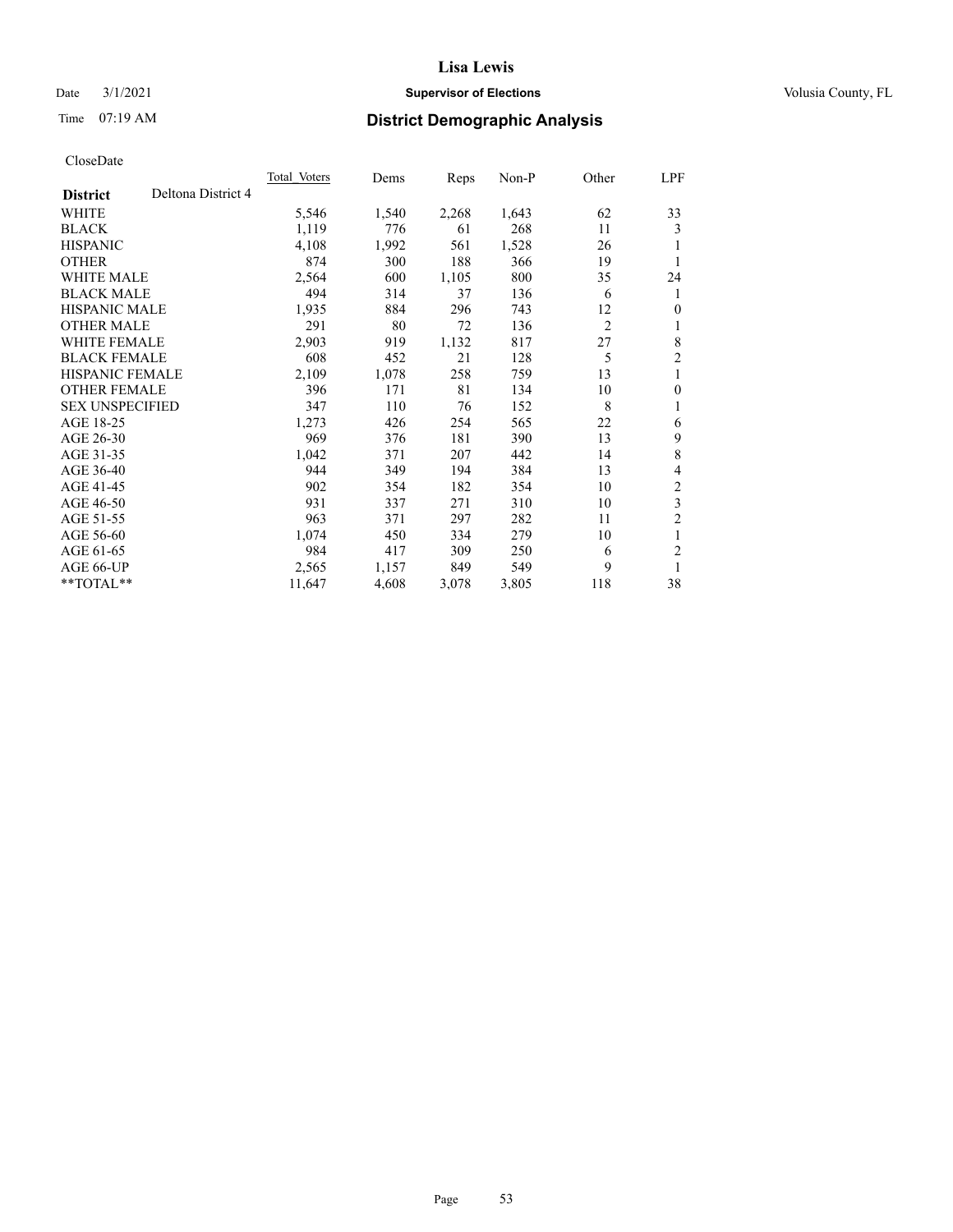## Date  $3/1/2021$  **Supervisor of Elections Supervisor of Elections** Volusia County, FL

# Time 07:19 AM **District Demographic Analysis**

|                        |                    | Total Voters | Dems  | Reps  | Non-P | Other          | LPF            |
|------------------------|--------------------|--------------|-------|-------|-------|----------------|----------------|
| <b>District</b>        | Deltona District 5 |              |       |       |       |                |                |
| WHITE                  |                    | 5,472        | 1,428 | 2,320 | 1,618 | 86             | 20             |
| <b>BLACK</b>           |                    | 1,164        | 877   | 46    | 229   | 12             | $\overline{0}$ |
| <b>HISPANIC</b>        |                    | 3,465        | 1,535 | 575   | 1,325 | 25             | 5              |
| <b>OTHER</b>           |                    | 718          | 217   | 146   | 333   | 15             | 7              |
| <b>WHITE MALE</b>      |                    | 2,576        | 549   | 1,170 | 810   | 34             | 13             |
| <b>BLACK MALE</b>      |                    | 509          | 353   | 30    | 118   | 8              | $\overline{0}$ |
| <b>HISPANIC MALE</b>   |                    | 1,603        | 645   | 323   | 626   | 7              | 2              |
| <b>OTHER MALE</b>      |                    | 245          | 73    | 58    | 101   | 8              | 5              |
| WHITE FEMALE           |                    | 2,812        | 861   | 1,115 | 777   | 52             | 7              |
| <b>BLACK FEMALE</b>    |                    | 632          | 507   | 15    | 106   | $\overline{4}$ | 0              |
| <b>HISPANIC FEMALE</b> |                    | 1,818        | 862   | 250   | 685   | 18             | 3              |
| <b>OTHER FEMALE</b>    |                    | 297          | 106   | 56    | 129   | 5              | 1              |
| <b>SEX UNSPECIFIED</b> |                    | 326          | 100   | 70    | 153   | $\overline{2}$ | 1              |
| AGE 18-25              |                    | 1,279        | 446   | 255   | 538   | 31             | 9              |
| AGE 26-30              |                    | 880          | 287   | 189   | 385   | 15             | 4              |
| AGE 31-35              |                    | 915          | 290   | 226   | 377   | 18             | 4              |
| AGE 36-40              |                    | 884          | 290   | 203   | 373   | 15             | 3              |
| AGE 41-45              |                    | 876          | 326   | 200   | 333   | 12             | 5              |
| AGE 46-50              |                    | 884          | 304   | 257   | 308   | 13             | $\overline{c}$ |
| AGE 51-55              |                    | 901          | 336   | 313   | 240   | 10             | $\overline{2}$ |
| AGE 56-60              |                    | 1,018        | 374   | 374   | 264   | 6              | $\theta$       |
| AGE 61-65              |                    | 953          | 363   | 356   | 225   | 6              | 3              |
| AGE 66-UP              |                    | 2,229        | 1,041 | 714   | 462   | 12             | $\Omega$       |
| **TOTAL**              |                    | 10,819       | 4,057 | 3,087 | 3,505 | 138            | 32             |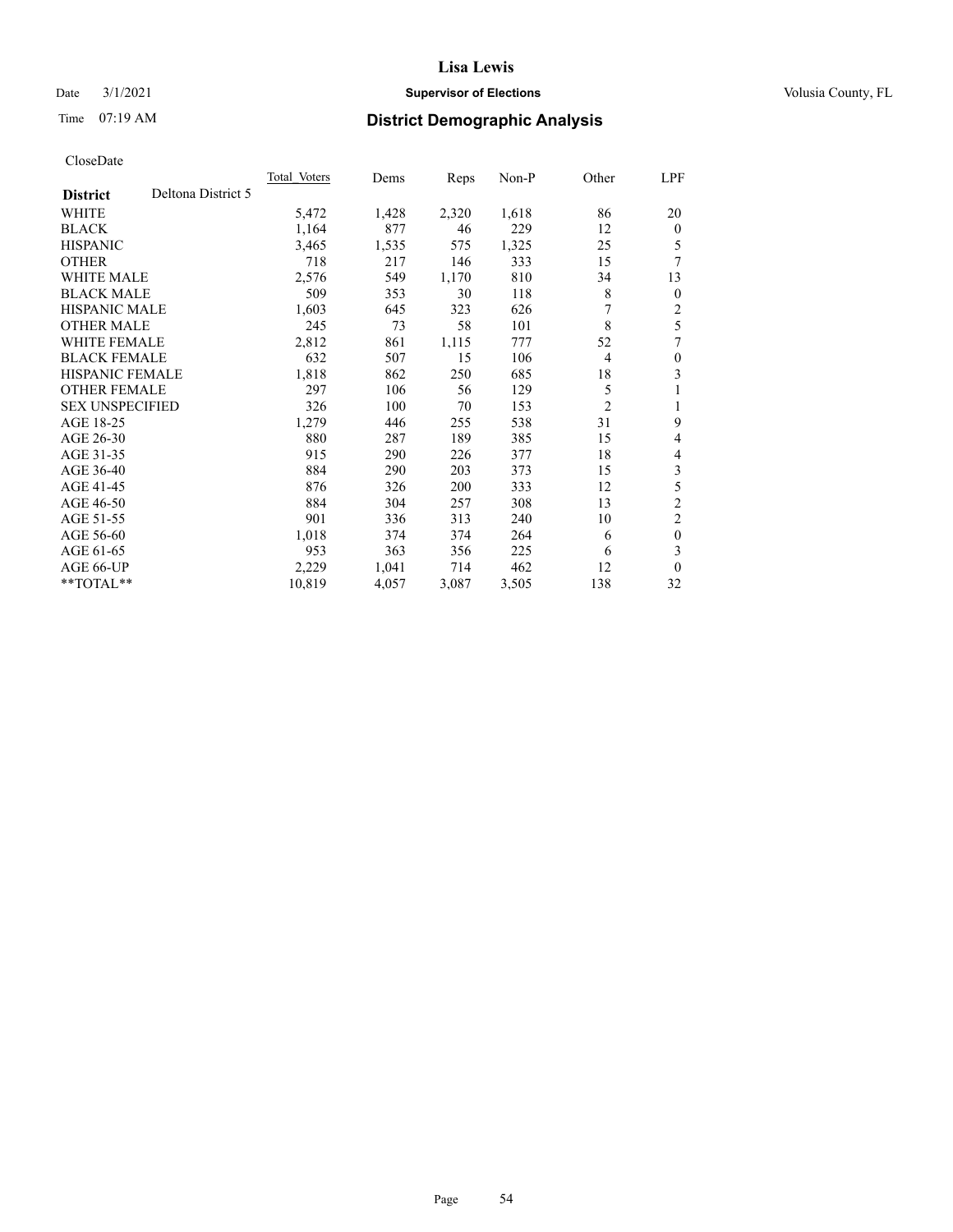## Date  $3/1/2021$  **Supervisor of Elections Supervisor of Elections** Volusia County, FL

# Time 07:19 AM **District Demographic Analysis**

|                        |                    | Total Voters | Dems  | Reps  | Non-P | Other | LPF            |
|------------------------|--------------------|--------------|-------|-------|-------|-------|----------------|
| <b>District</b>        | Deltona District 6 |              |       |       |       |       |                |
| WHITE                  |                    | 6,202        | 1,500 | 2,739 | 1,835 | 99    | 29             |
| <b>BLACK</b>           |                    | 1,120        | 817   | 54    | 238   | 11    | $\mathbf{0}$   |
| <b>HISPANIC</b>        |                    | 3,068        | 1,374 | 436   | 1,220 | 29    | 9              |
| <b>OTHER</b>           |                    | 742          | 228   | 170   | 326   | 16    | $\overline{2}$ |
| <b>WHITE MALE</b>      |                    | 2,919        | 591   | 1,362 | 900   | 48    | 18             |
| <b>BLACK MALE</b>      |                    | 511          | 351   | 33    | 120   | 7     | $\mathbf{0}$   |
| <b>HISPANIC MALE</b>   |                    | 1,440        | 599   | 241   | 578   | 14    | 8              |
| <b>OTHER MALE</b>      |                    | 273          | 77    | 69    | 122   | 4     | 1              |
| WHITE FEMALE           |                    | 3,185        | 892   | 1,330 | 902   | 50    | 11             |
| <b>BLACK FEMALE</b>    |                    | 593          | 455   | 21    | 113   | 4     | $\mathbf{0}$   |
| <b>HISPANIC FEMALE</b> |                    | 1,583        | 762   | 189   | 616   | 15    | 1              |
| <b>OTHER FEMALE</b>    |                    | 300          | 112   | 67    | 113   | 7     | 1              |
| <b>SEX UNSPECIFIED</b> |                    | 328          | 80    | 87    | 155   | 6     | $\theta$       |
| AGE 18-25              |                    | 1,233        | 405   | 256   | 533   | 33    | 6              |
| AGE 26-30              |                    | 965          | 313   | 235   | 396   | 15    | 6              |
| AGE 31-35              |                    | 942          | 308   | 237   | 384   | 8     | 5              |
| AGE 36-40              |                    | 940          | 300   | 248   | 371   | 18    | 3              |
| AGE 41-45              |                    | 878          | 285   | 245   | 329   | 15    | 4              |
| AGE 46-50              |                    | 938          | 314   | 281   | 324   | 15    | 4              |
| AGE 51-55              |                    | 944          | 317   | 298   | 307   | 17    | 5              |
| AGE 56-60              |                    | 1,085        | 368   | 411   | 287   | 16    | 3              |
| AGE 61-65              |                    | 1,027        | 356   | 435   | 224   | 10    | $\overline{2}$ |
| AGE 66-UP              |                    | 2,180        | 953   | 753   | 464   | 8     | $\overline{2}$ |
| **TOTAL**              |                    | 11,132       | 3,919 | 3,399 | 3,619 | 155   | 40             |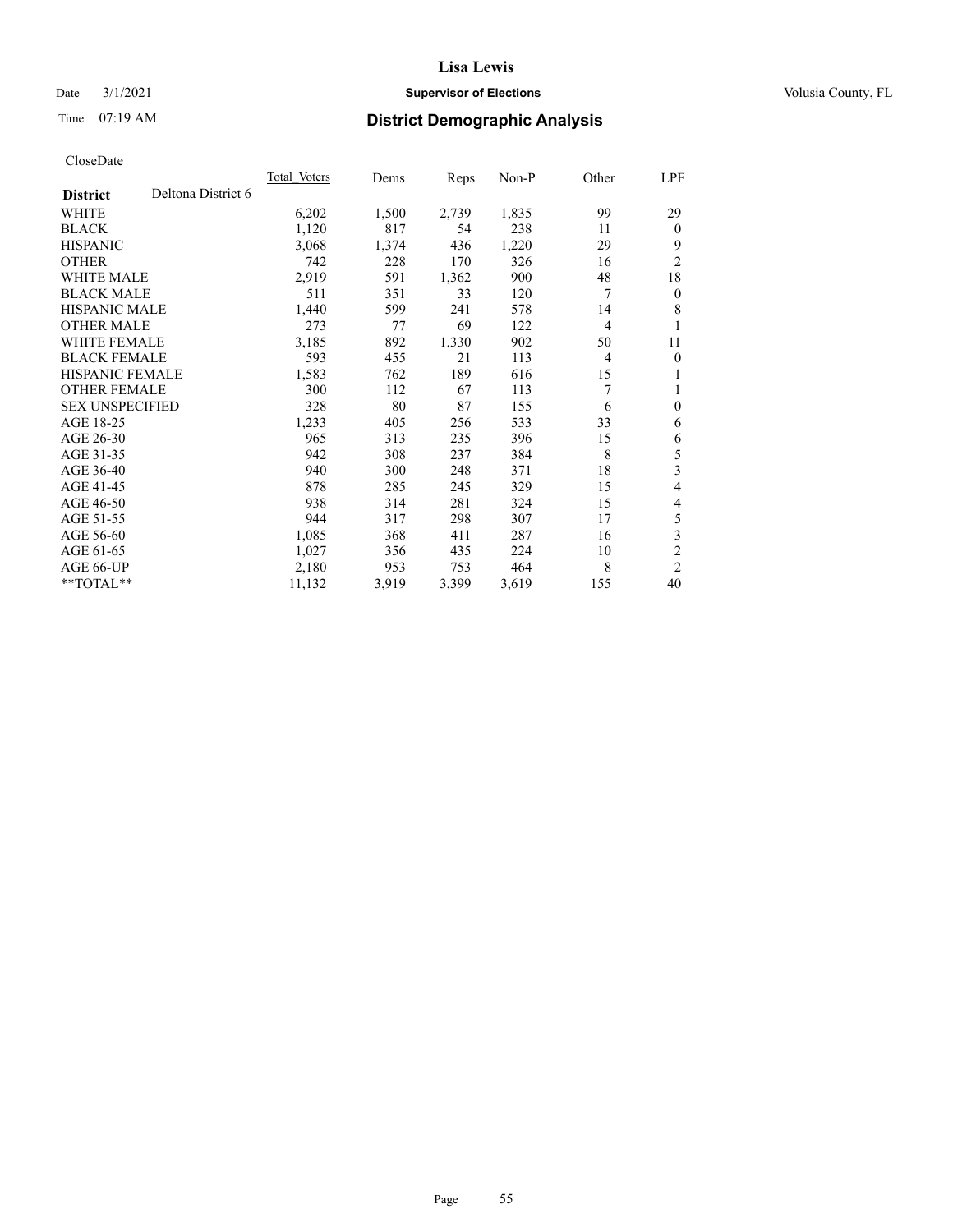## Date  $3/1/2021$  **Supervisor of Elections Supervisor of Elections** Volusia County, FL

# Time 07:19 AM **District Demographic Analysis**

|                        |                      | Total Voters | Dems  | Reps     | Non-P | Other    | LPF            |
|------------------------|----------------------|--------------|-------|----------|-------|----------|----------------|
| <b>District</b>        | Edgewater District 1 |              |       |          |       |          |                |
| WHITE                  |                      | 3,608        | 1,036 | 1,472    | 1,020 | 66       | 14             |
| <b>BLACK</b>           |                      | 98           | 70    | 5        | 21    | 2        | 0              |
| <b>HISPANIC</b>        |                      | 84           | 31    | 20       | 32    |          | $_{0}$         |
| <b>OTHER</b>           |                      | 185          | 62    | 42       | 78    | 3        | 0              |
| <b>WHITE MALE</b>      |                      | 1,671        | 391   | 751      | 489   | 30       | 10             |
| <b>BLACK MALE</b>      |                      | 50           | 30    | 5        | 13    | 2        | 0              |
| <b>HISPANIC MALE</b>   |                      | 34           | 9     | 9        | 16    | $\theta$ | 0              |
| <b>OTHER MALE</b>      |                      | 65           | 24    | 16       | 24    |          | 0              |
| <b>WHITE FEMALE</b>    |                      | 1,883        | 631   | 699      | 513   | 36       | 4              |
| <b>BLACK FEMALE</b>    |                      | 46           | 38    | $\theta$ | 8     | $\Omega$ | 0              |
| <b>HISPANIC FEMALE</b> |                      | 48           | 20    | 11       | 16    |          | 0              |
| <b>OTHER FEMALE</b>    |                      | 64           | 23    | 16       | 24    |          | 0              |
| <b>SEX UNSPECIFIED</b> |                      | 114          | 33    | 32       | 48    |          | 0              |
| AGE 18-25              |                      | 265          | 67    | 81       | 104   | 11       | $\overline{2}$ |
| AGE 26-30              |                      | 234          | 68    | 76       | 81    | 8        | 1              |
| AGE 31-35              |                      | 281          | 67    | 91       | 116   | 3        | 4              |
| AGE 36-40              |                      | 231          | 70    | 66       | 88    | 4        | 3              |
| AGE 41-45              |                      | 236          | 68    | 81       | 85    |          |                |
| AGE 46-50              |                      | 260          | 46    | 119      | 91    | 2        | 2              |
| AGE 51-55              |                      | 292          | 83    | 127      | 76    | 6        | 0              |
| AGE 56-60              |                      | 449          | 127   | 197      | 119   | 6        | 0              |
| AGE 61-65              |                      | 494          | 152   | 192      | 141   | 9        | 0              |
| AGE 66-UP              |                      | 1,233        | 451   | 509      | 250   | 22       |                |
| **TOTAL**              |                      | 3,975        | 1,199 | 1,539    | 1,151 | 72       | 14             |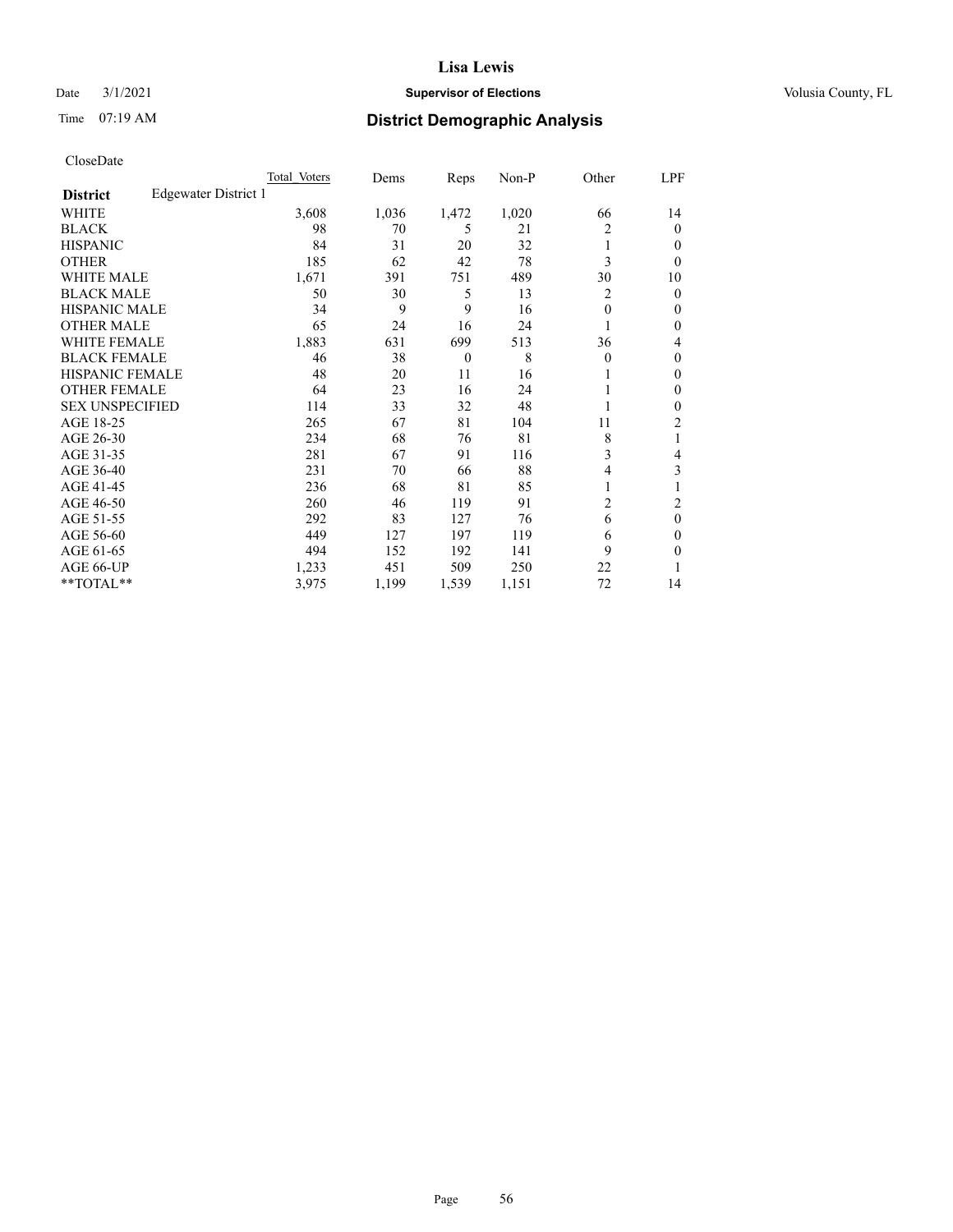## Date  $3/1/2021$  **Supervisor of Elections Supervisor of Elections** Volusia County, FL

| CloseDate |
|-----------|
|-----------|

|                                                | Total Voters | Dems  | Reps  | Non-P | Other          | LPF      |
|------------------------------------------------|--------------|-------|-------|-------|----------------|----------|
| <b>Edgewater District 2</b><br><b>District</b> |              |       |       |       |                |          |
| WHITE                                          | 3,929        | 1,067 | 1,653 | 1,123 | 75             | 11       |
| BLACK                                          | 72           | 55    | 4     | 10    | 3              | $\Omega$ |
| HISPANIC                                       | 84           | 36    | 18    | 24    | 6              | 0        |
| <b>OTHER</b>                                   | 160          | 42    | 51    | 64    |                | 2        |
| WHITE MALE                                     | 1,818        | 435   | 816   | 524   | 33             | 10       |
| <b>BLACK MALE</b>                              | 31           | 22    | 1     | 6     | 2              | $\theta$ |
| HISPANIC MALE                                  | 45           | 14    | 11    | 16    | 4              | 0        |
| OTHER MALE                                     | 53           | 14    | 14    | 25    | $\theta$       | 0        |
| WHITE FEMALE                                   | 2,071        | 620   | 823   | 585   | 42             |          |
| BLACK FEMALE                                   | 40           | 32    | 3     | 4     |                | $_{0}$   |
| HISPANIC FEMALE                                | 37           | 22    | 6     | 7     | 2              | 0        |
| <b>OTHER FEMALE</b>                            | 57           | 19    | 19    | 17    |                |          |
| <b>SEX UNSPECIFIED</b>                         | 93           | 22    | 33    | 37    | $\Omega$       |          |
| AGE 18-25                                      | 312          | 84    | 107   | 105   | 15             |          |
| AGE 26-30                                      | 328          | 84    | 110   | 123   | 8              | 3        |
| AGE 31-35                                      | 270          | 68    | 87    | 106   | 5              | 4        |
| AGE 36-40                                      | 284          | 78    | 89    | 108   | 6              | 3        |
| AGE 41-45                                      | 266          | 59    | 99    | 101   |                | 0        |
| AGE 46-50                                      | 309          | 75    | 111   | 117   | $\overline{4}$ | 2        |
| AGE 51-55                                      | 336          | 71    | 162   | 91    | 12             | $\Omega$ |
| AGE 56-60                                      | 400          | 97    | 192   | 102   | 9              | 0        |
| AGE 61-65                                      | 431          | 138   | 182   | 109   | $\overline{2}$ | 0        |
| AGE 66-UP                                      | 1,309        | 446   | 587   | 259   | 17             | $\theta$ |
| $*$ $TOTAL**$                                  | 4,245        | 1,200 | 1,726 | 1,221 | 85             | 13       |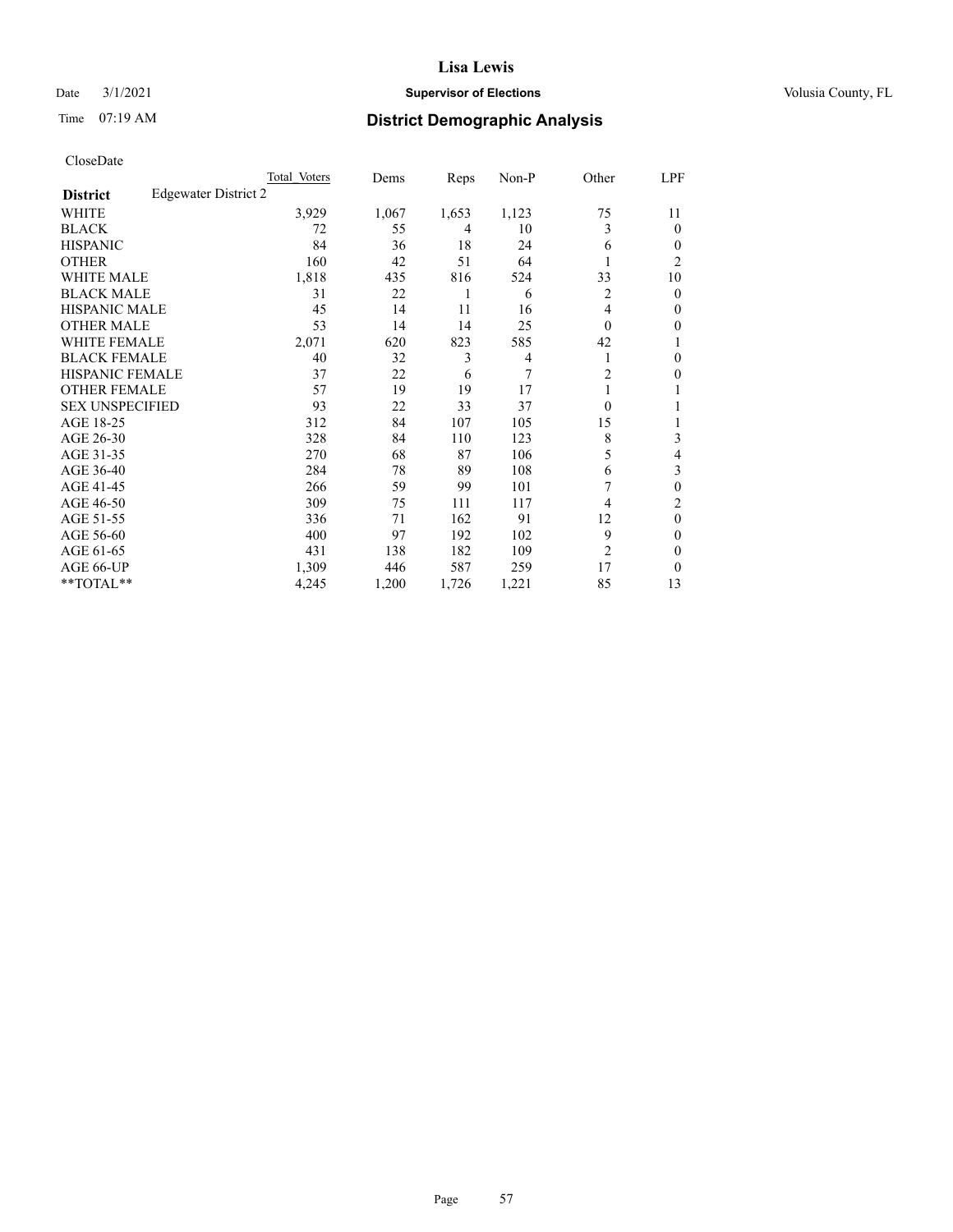## Date  $3/1/2021$  **Supervisor of Elections Supervisor of Elections** Volusia County, FL

# Time 07:19 AM **District Demographic Analysis**

|                        |                      | Total Voters | Dems  | Reps  | Non-P | Other          | LPF              |
|------------------------|----------------------|--------------|-------|-------|-------|----------------|------------------|
| <b>District</b>        | Edgewater District 3 |              |       |       |       |                |                  |
| WHITE                  |                      | 3,700        | 1,007 | 1,555 | 1,059 | 72             | 7                |
| <b>BLACK</b>           |                      | 125          | 92    | 7     | 24    | $\overline{2}$ | 0                |
| <b>HISPANIC</b>        |                      | 99           | 36    | 20    | 39    | 3              |                  |
| <b>OTHER</b>           |                      | 194          | 52    | 55    | 83    | 3              |                  |
| <b>WHITE MALE</b>      |                      | 1,690        | 375   | 764   | 517   | 29             | 5                |
| <b>BLACK MALE</b>      |                      | 61           | 46    | 3     | 10    | $\overline{2}$ | $\boldsymbol{0}$ |
| HISPANIC MALE          |                      | 42           | 14    | 10    | 17    |                | 0                |
| <b>OTHER MALE</b>      |                      | 63           | 15    | 19    | 28    |                | 0                |
| WHITE FEMALE           |                      | 1,953        | 626   | 760   | 522   | 43             | $\overline{c}$   |
| <b>BLACK FEMALE</b>    |                      | 60           | 44    | 4     | 12    | $\Omega$       | 0                |
| HISPANIC FEMALE        |                      | 52           | 18    | 10    | 21    | $\overline{c}$ |                  |
| <b>OTHER FEMALE</b>    |                      | 68           | 22    | 22    | 22    | 1              |                  |
| <b>SEX UNSPECIFIED</b> |                      | 129          | 27    | 45    | 56    |                | 0                |
| AGE 18-25              |                      | 342          | 78    | 107   | 139   | 15             | 3                |
| AGE 26-30              |                      | 287          | 79    | 90    | 112   | 5              | 1                |
| AGE 31-35              |                      | 283          | 79    | 95    | 102   | 7              | 0                |
| AGE 36-40              |                      | 237          | 57    | 84    | 92    | 4              | 0                |
| AGE 41-45              |                      | 239          | 51    | 103   | 83    | $\overline{c}$ | 0                |
| AGE 46-50              |                      | 280          | 63    | 120   | 91    | 4              | $\overline{c}$   |
| AGE 51-55              |                      | 339          | 90    | 140   | 100   | 8              | 1                |
| AGE 56-60              |                      | 413          | 129   | 166   | 108   | 8              | $\overline{c}$   |
| AGE 61-65              |                      | 395          | 113   | 172   | 100   | 10             | 0                |
| AGE 66-UP              |                      | 1,303        | 448   | 560   | 278   | 17             | 0                |
| **TOTAL**              |                      | 4,118        | 1,187 | 1,637 | 1,205 | 80             | 9                |
|                        |                      |              |       |       |       |                |                  |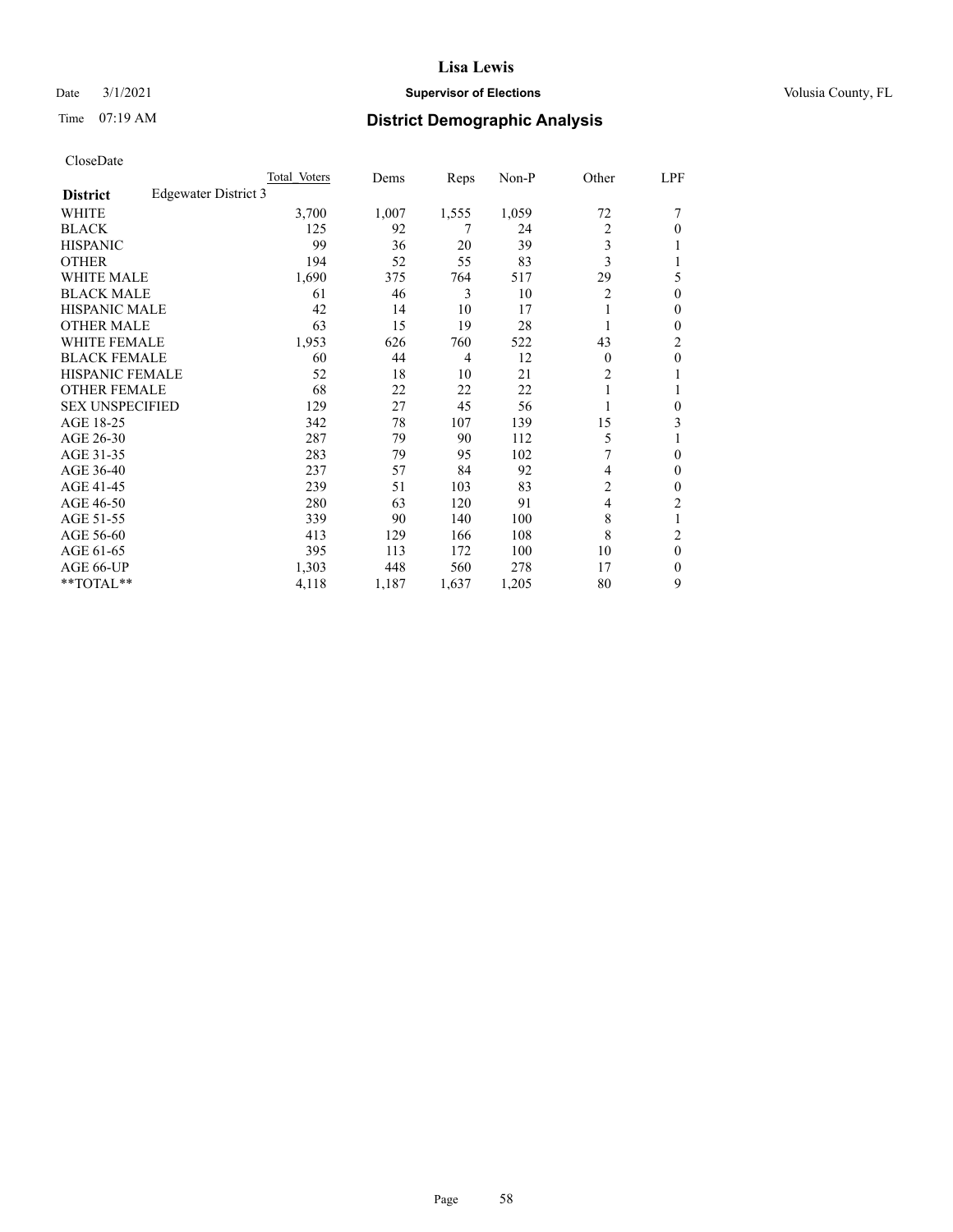## Date  $3/1/2021$  **Supervisor of Elections Supervisor of Elections** Volusia County, FL

# Time 07:19 AM **District Demographic Analysis**

|                        |                      | Total Voters | Dems  | Reps  | Non-P | Other          | LPF    |
|------------------------|----------------------|--------------|-------|-------|-------|----------------|--------|
| <b>District</b>        | Edgewater District 4 |              |       |       |       |                |        |
| WHITE                  |                      | 4,924        | 1,252 | 2,175 | 1,409 | 72             | 16     |
| <b>BLACK</b>           |                      | 111          | 79    | 9     | 21    | $\overline{2}$ | 0      |
| <b>HISPANIC</b>        |                      | 112          | 41    | 30    | 39    | $\overline{c}$ | $_{0}$ |
| <b>OTHER</b>           |                      | 181          | 44    | 57    | 74    | 5              |        |
| WHITE MALE             |                      | 2,243        | 461   | 1,068 | 673   | 32             | 9      |
| <b>BLACK MALE</b>      |                      | 55           | 31    | 7     | 15    | 2              | 0      |
| <b>HISPANIC MALE</b>   |                      | 43           | 14    | 11    | 17    |                | 0      |
| <b>OTHER MALE</b>      |                      | 65           | 18    | 22    | 22    | $\overline{c}$ |        |
| WHITE FEMALE           |                      | 2,639        | 784   | 1,084 | 724   | 40             | 7      |
| <b>BLACK FEMALE</b>    |                      | 54           | 46    | 2     | 6     | $\Omega$       | 0      |
| <b>HISPANIC FEMALE</b> |                      | 67           | 26    | 18    | 22    |                | 0      |
| <b>OTHER FEMALE</b>    |                      | 66           | 20    | 16    | 28    | 2              | 0      |
| <b>SEX UNSPECIFIED</b> |                      | 96           | 16    | 43    | 36    |                | 0      |
| AGE 18-25              |                      | 337          | 80    | 105   | 136   | 12             | 4      |
| AGE 26-30              |                      | 271          | 56    | 90    | 121   | 3              | 1      |
| AGE 31-35              |                      | 283          | 65    | 98    | 109   | 6              | 5      |
| AGE 36-40              |                      | 272          | 69    | 93    | 103   | 4              | 3      |
| AGE 41-45              |                      | 285          | 69    | 96    | 111   | 8              |        |
| AGE 46-50              |                      | 300          | 70    | 133   | 93    | 3              |        |
| AGE 51-55              |                      | 303          | 70    | 162   | 67    | 4              | 0      |
| AGE 56-60              |                      | 477          | 112   | 230   | 129   | 6              | 0      |
| AGE 61-65              |                      | 542          | 128   | 270   | 136   | 8              | 0      |
| AGE 66-UP              |                      | 2,258        | 697   | 994   | 538   | 27             | 2      |
| **TOTAL**              |                      | 5,328        | 1,416 | 2,271 | 1,543 | 81             | 17     |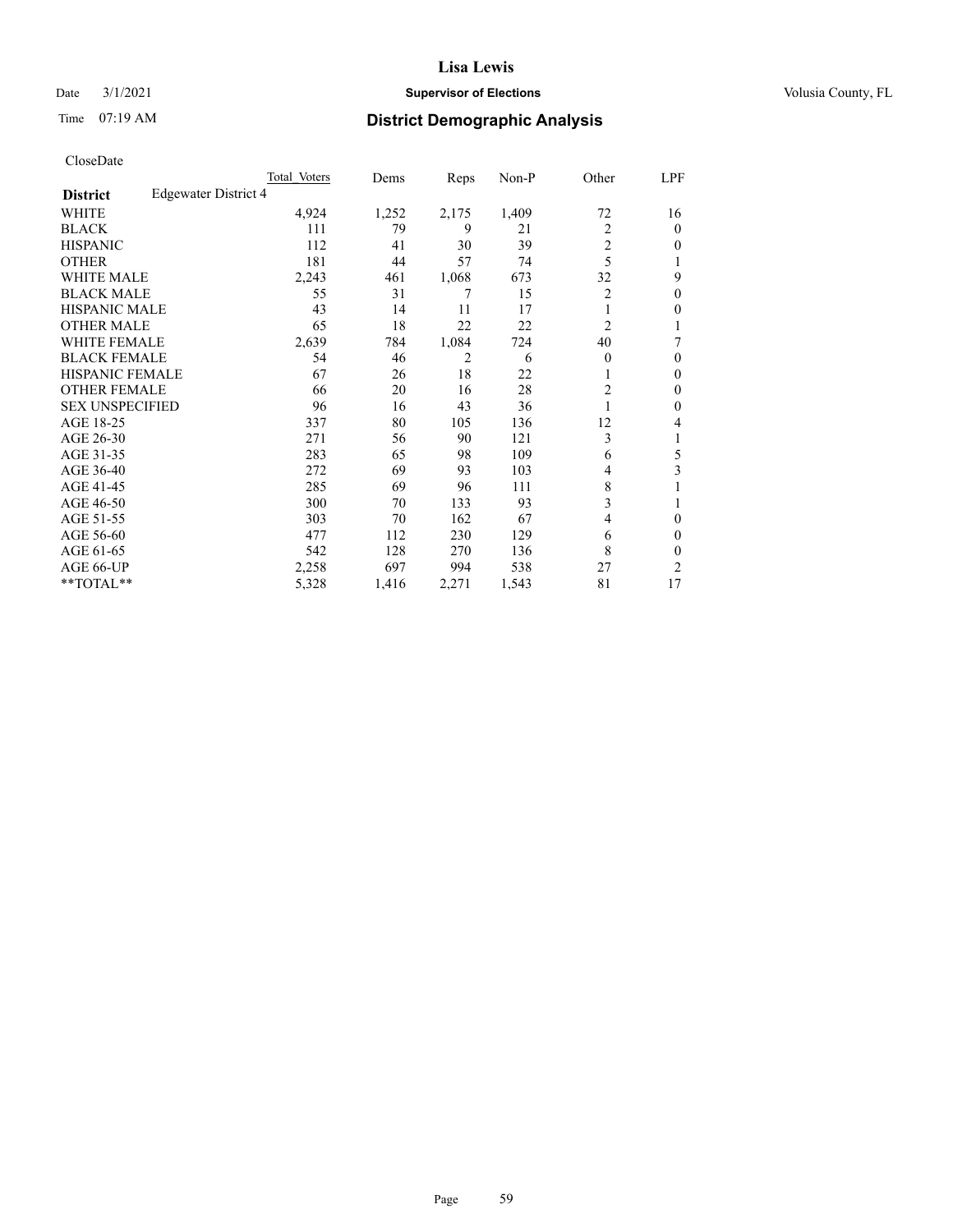## Date  $3/1/2021$  **Supervisor of Elections Supervisor of Elections** Volusia County, FL

# Time 07:19 AM **District Demographic Analysis**

|                                          | Total Voters | Dems | Reps           | Non-P | Other          | LPF          |
|------------------------------------------|--------------|------|----------------|-------|----------------|--------------|
| Holly Hill District 1<br><b>District</b> |              |      |                |       |                |              |
| WHITE                                    | 1,726        | 487  | 693            | 506   | 33             |              |
| <b>BLACK</b>                             | 251          | 180  | 10             | 58    | $\overline{c}$ |              |
| <b>HISPANIC</b>                          | 125          | 53   | 19             | 50    | 3              | $\theta$     |
| <b>OTHER</b>                             | 148          | 54   | 36             | 56    | $\overline{2}$ | $\Omega$     |
| <b>WHITE MALE</b>                        | 848          | 197  | 366            | 271   | 10             | 4            |
| <b>BLACK MALE</b>                        | 101          | 69   | 5              | 25    |                | 1            |
| <b>HISPANIC MALE</b>                     | 61           | 23   | 12             | 24    | 2              | $\theta$     |
| <b>OTHER MALE</b>                        | 56           | 19   | 16             | 21    | 0              | $\mathbf{0}$ |
| WHITE FEMALE                             | 858          | 286  | 316            | 230   | 23             | 3            |
| <b>BLACK FEMALE</b>                      | 147          | 108  | 5              | 33    |                | $\theta$     |
| <b>HISPANIC FEMALE</b>                   | 63           | 30   | $\overline{7}$ | 25    |                | $\Omega$     |
| <b>OTHER FEMALE</b>                      | 64           | 28   | 16             | 19    |                | $\theta$     |
| <b>SEX UNSPECIFIED</b>                   | 52           | 14   | 15             | 22    |                | 0            |
| AGE 18-25                                | 181          | 52   | 48             | 69    | 11             | 1            |
| AGE 26-30                                | 139          | 56   | 27             | 54    | 2              | $\theta$     |
| AGE 31-35                                | 148          | 49   | 40             | 56    | $\overline{2}$ | 1            |
| AGE 36-40                                | 133          | 42   | 33             | 52    | 4              | 2            |
| AGE 41-45                                | 153          | 45   | 47             | 55    | 5              | 1            |
| AGE 46-50                                | 148          | 52   | 39             | 54    | 3              | 0            |
| AGE 51-55                                | 202          | 76   | 72             | 51    | $\overline{c}$ | 1            |
| AGE 56-60                                | 239          | 80   | 103            | 55    |                | $\theta$     |
| AGE 61-65                                | 240          | 85   | 85             | 67    | 2              | 1            |
| AGE 66-UP                                | 667          | 237  | 264            | 157   | 8              |              |
| **TOTAL**                                | 2,250        | 774  | 758            | 670   | 40             | 8            |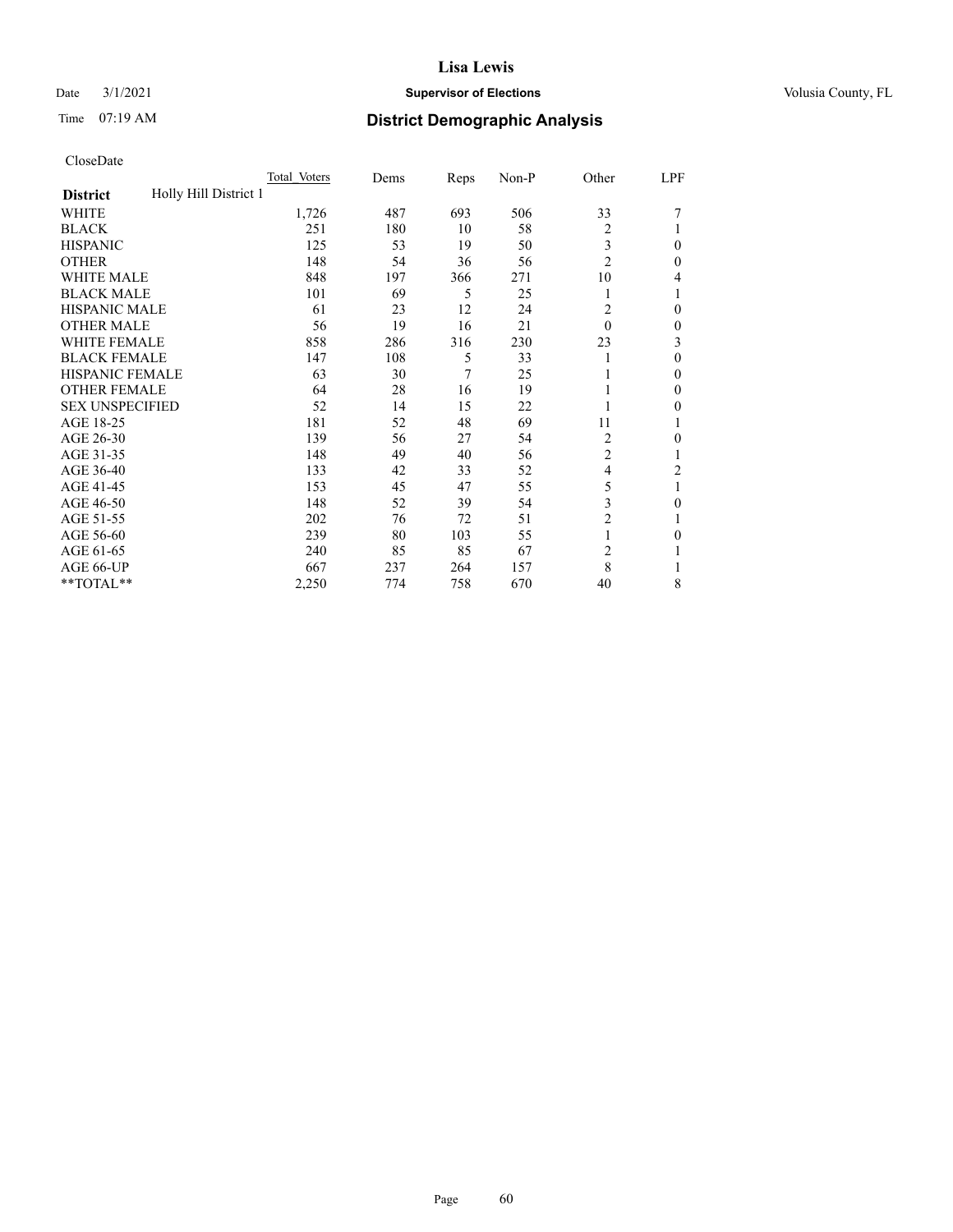## Date  $3/1/2021$  **Supervisor of Elections Supervisor of Elections** Volusia County, FL

# Time 07:19 AM **District Demographic Analysis**

|                                          | Total Voters | Dems | Reps           | Non-P | Other          | LPF      |
|------------------------------------------|--------------|------|----------------|-------|----------------|----------|
| Holly Hill District 2<br><b>District</b> |              |      |                |       |                |          |
| WHITE                                    | 1,567        | 480  | 539            | 511   | 29             | 8        |
| <b>BLACK</b>                             | 293          | 221  | 7              | 65    | $\theta$       | $\Omega$ |
| <b>HISPANIC</b>                          | 89           | 39   | 19             | 31    | $\Omega$       | 0        |
| <b>OTHER</b>                             | 140          | 43   | 27             | 66    | 3              |          |
| WHITE MALE                               | 736          | 181  | 280            | 256   | 14             | 5        |
| <b>BLACK MALE</b>                        | 126          | 86   | 3              | 37    | $\Omega$       | $\Omega$ |
| <b>HISPANIC MALE</b>                     | 46           | 16   | 13             | 17    | $\theta$       | 0        |
| <b>OTHER MALE</b>                        | 52           | 11   | 14             | 26    | $\Omega$       | 1        |
| WHITE FEMALE                             | 806          | 296  | 251            | 241   | 15             | 3        |
| <b>BLACK FEMALE</b>                      | 159          | 129  | $\overline{4}$ | 26    | $\theta$       | $\Omega$ |
| <b>HISPANIC FEMALE</b>                   | 42           | 23   | 6              | 13    | $\theta$       | 0        |
| <b>OTHER FEMALE</b>                      | 47           | 26   | 5              | 15    | 1              | 0        |
| <b>SEX UNSPECIFIED</b>                   | 75           | 15   | 16             | 42    | $\overline{2}$ | 0        |
| AGE 18-25                                | 177          | 58   | 39             | 78    | 1              |          |
| AGE 26-30                                | 173          | 60   | 40             | 69    | $\overline{c}$ | 2        |
| AGE 31-35                                | 184          | 71   | 36             | 73    | 4              | 0        |
| AGE 36-40                                | 172          | 69   | 27             | 74    | $\mathbf{0}$   | 2        |
| AGE 41-45                                | 135          | 45   | 33             | 52    | 5              | 0        |
| AGE 46-50                                | 154          | 53   | 47             | 49    | 4              |          |
| AGE 51-55                                | 184          | 62   | 69             | 51    | $\Omega$       | 2        |
| AGE 56-60                                | 267          | 93   | 89             | 77    | 8              | $\theta$ |
| AGE 61-65                                | 202          | 90   | 59             | 50    | $\overline{2}$ |          |
| AGE 66-UP                                | 441          | 182  | 153            | 100   | 6              | $\Omega$ |
| **TOTAL**                                | 2,089        | 783  | 592            | 673   | 32             | 9        |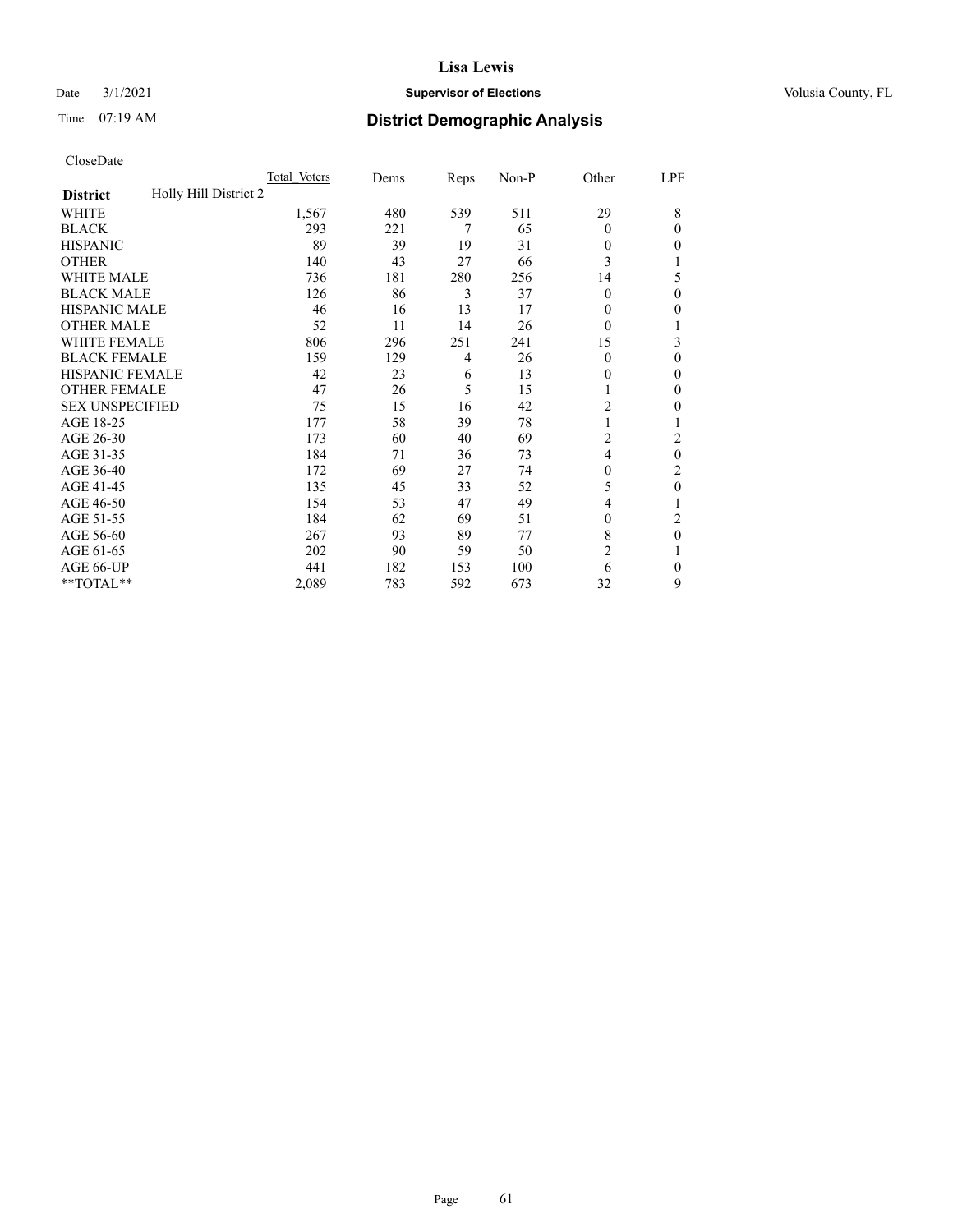## Date  $3/1/2021$  **Supervisor of Elections Supervisor of Elections** Volusia County, FL

# Time 07:19 AM **District Demographic Analysis**

|                                          | Total Voters | Dems | Reps           | Non-P | Other          | LPF    |
|------------------------------------------|--------------|------|----------------|-------|----------------|--------|
| Holly Hill District 3<br><b>District</b> |              |      |                |       |                |        |
| WHITE                                    | 1,575        | 482  | 640            | 425   | 23             | 5      |
| <b>BLACK</b>                             | 207          | 158  | 10             | 39    | $\Omega$       | 0      |
| <b>HISPANIC</b>                          | 61           | 28   | 9              | 23    |                | $_{0}$ |
| <b>OTHER</b>                             | 120          | 43   | 24             | 51    | $\overline{2}$ | 0      |
| WHITE MALE                               | 664          | 172  | 293            | 183   | 12             | 4      |
| <b>BLACK MALE</b>                        | 90           | 60   | 8              | 22    | $\Omega$       | 0      |
| <b>HISPANIC MALE</b>                     | 35           | 18   | 5              | 11    |                | 0      |
| <b>OTHER MALE</b>                        | 37           | 16   | 8              | 12    |                | 0      |
| WHITE FEMALE                             | 890          | 304  | 340            | 234   | 11             |        |
| <b>BLACK FEMALE</b>                      | 116          | 97   | $\overline{2}$ | 17    | $\Omega$       | 0      |
| <b>HISPANIC FEMALE</b>                   | 25           | 10   | 4              | 11    | 0              | 0      |
| <b>OTHER FEMALE</b>                      | 46           | 18   | 9              | 19    | 0              | 0      |
| <b>SEX UNSPECIFIED</b>                   | 60           | 16   | 14             | 29    |                | 0      |
| AGE 18-25                                | 132          | 45   | 29             | 55    | $\overline{c}$ |        |
| AGE 26-30                                | 101          | 34   | 25             | 41    | 1              | 0      |
| AGE 31-35                                | 86           | 29   | 20             | 36    |                | 0      |
| AGE 36-40                                | 90           | 33   | 20             | 37    | 0              | 0      |
| AGE 41-45                                | 105          | 40   | 27             | 34    | 4              | 0      |
| AGE 46-50                                | 109          | 36   | 23             | 50    | 0              | 0      |
| AGE 51-55                                | 136          | 41   | 47             | 45    |                | 2      |
| AGE 56-60                                | 198          | 73   | 70             | 53    |                |        |
| AGE 61-65                                | 223          | 82   | 84             | 50    | 6              |        |
| AGE 66-UP                                | 783          | 298  | 338            | 137   | 10             | 0      |
| **TOTAL**                                | 1,963        | 711  | 683            | 538   | 26             | 5      |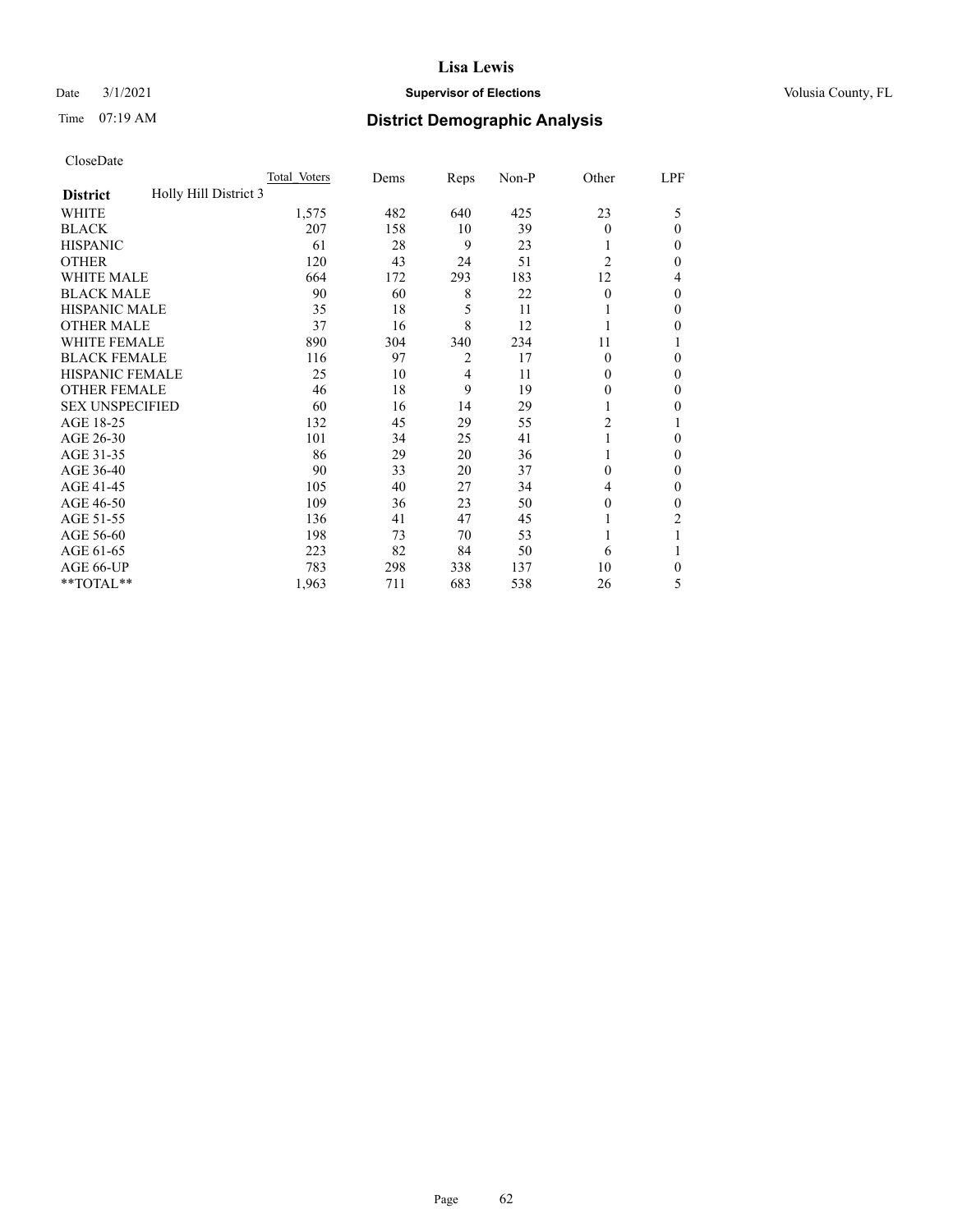## Date  $3/1/2021$  **Supervisor of Elections Supervisor of Elections** Volusia County, FL

# Time 07:19 AM **District Demographic Analysis**

|                                          | Total Voters | Dems | Reps | Non-P | Other          | LPF            |
|------------------------------------------|--------------|------|------|-------|----------------|----------------|
| Holly Hill District 4<br><b>District</b> |              |      |      |       |                |                |
| WHITE                                    | 1,498        | 450  | 569  | 449   | 24             | 6              |
| <b>BLACK</b>                             | 433          | 325  | 7    | 95    | 5              |                |
| <b>HISPANIC</b>                          | 102          | 49   | 15   | 37    | 0              | 1              |
| <b>OTHER</b>                             | 113          | 45   | 19   | 49    | 0              | 0              |
| <b>WHITE MALE</b>                        | 675          | 171  | 279  | 208   | 13             | 4              |
| <b>BLACK MALE</b>                        | 135          | 88   | 2    | 43    |                | 1              |
| <b>HISPANIC MALE</b>                     | 46           | 20   | 4    | 21    | 0              | 1              |
| <b>OTHER MALE</b>                        | 35           | 14   | 10   | 11    | 0              | $\mathbf{0}$   |
| WHITE FEMALE                             | 804          | 275  | 282  | 234   | 11             | $\overline{c}$ |
| <b>BLACK FEMALE</b>                      | 291          | 233  | 5    | 49    | 4              | $\theta$       |
| <b>HISPANIC FEMALE</b>                   | 51           | 26   | 10   | 15    | 0              | $\Omega$       |
| <b>OTHER FEMALE</b>                      | 53           | 27   | 6    | 20    | 0              | $\theta$       |
| <b>SEX UNSPECIFIED</b>                   | 56           | 15   | 12   | 29    | 0              | $\theta$       |
| AGE 18-25                                | 221          | 85   | 46   | 86    | 4              | $\theta$       |
| AGE 26-30                                | 214          | 109  | 26   | 76    | 1              | $\overline{2}$ |
| AGE 31-35                                | 203          | 84   | 40   | 72    | 3              | 4              |
| AGE 36-40                                | 153          | 65   | 29   | 56    | 3              | 0              |
| AGE 41-45                                | 143          | 62   | 33   | 43    | 4              |                |
| AGE 46-50                                | 140          | 44   | 46   | 47    | 3              | $\theta$       |
| AGE 51-55                                | 165          | 54   | 50   | 57    | 4              | 0              |
| AGE 56-60                                | 212          | 74   | 76   | 59    | $\overline{2}$ |                |
| AGE 61-65                                | 210          | 87   | 79   | 41    | 3              | $\theta$       |
| AGE 66-UP                                | 485          | 205  | 185  | 93    | $\overline{c}$ | $\mathbf{0}$   |
| **TOTAL**                                | 2,146        | 869  | 610  | 630   | 29             | 8              |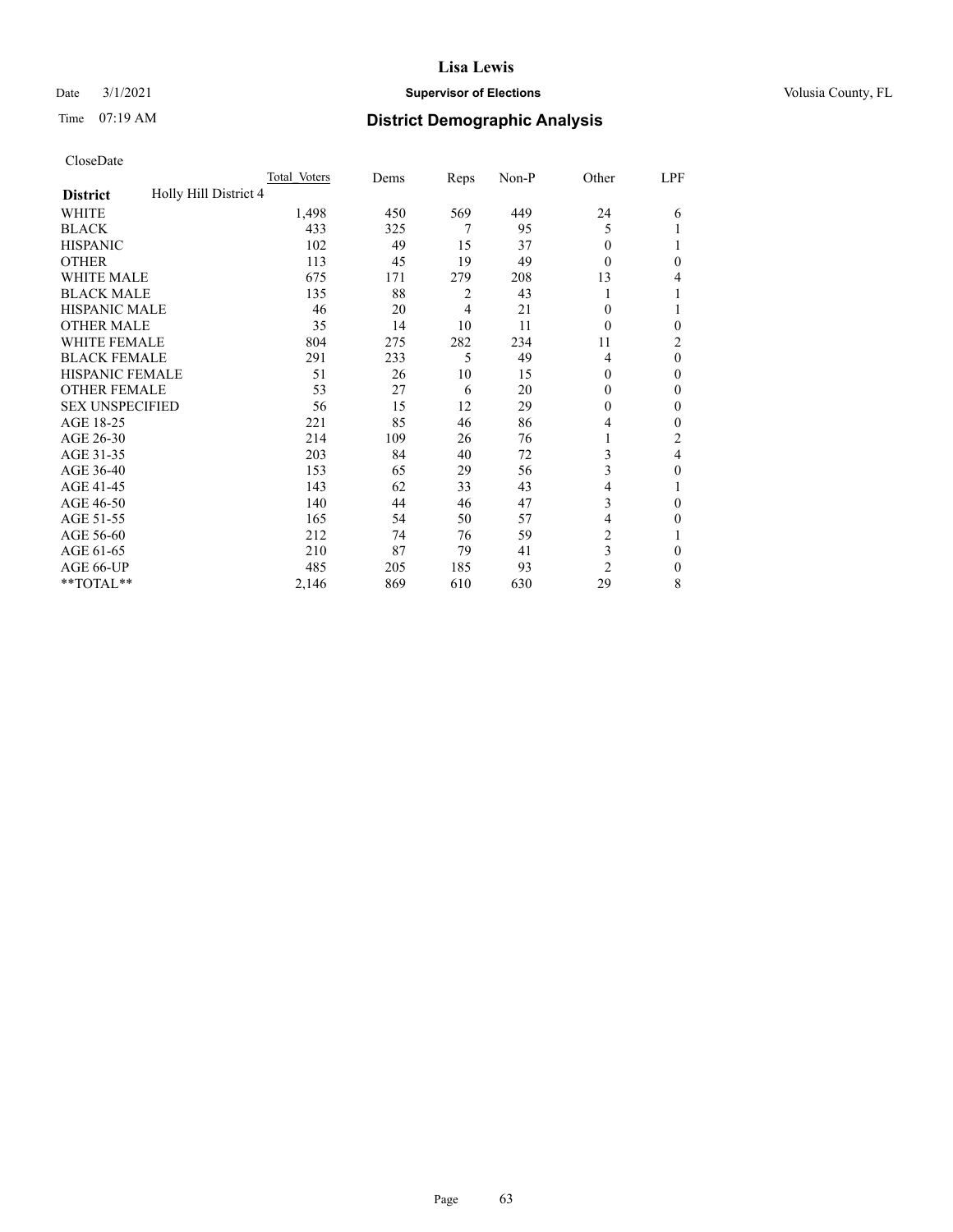## Date  $3/1/2021$  **Supervisor of Elections Supervisor of Elections** Volusia County, FL

# Time 07:19 AM **District Demographic Analysis**

|                        |            | Total Voters | Dems | Reps | Non-P | Other          | LPF          |
|------------------------|------------|--------------|------|------|-------|----------------|--------------|
| <b>District</b>        | Lake Helen |              |      |      |       |                |              |
| WHITE                  |            | 1,947        | 493  | 893  | 528   | 29             | 4            |
| <b>BLACK</b>           |            | 168          | 139  | 7    | 21    | 1              | $\Omega$     |
| <b>HISPANIC</b>        |            | 99           | 36   | 28   | 32    | $\overline{c}$ | 1            |
| <b>OTHER</b>           |            | 82           | 31   | 20   | 29    | $\Omega$       | 2            |
| <b>WHITE MALE</b>      |            | 879          | 187  | 419  | 260   | 9              | 4            |
| <b>BLACK MALE</b>      |            | 76           | 63   | 5    | 8     | 0              | $\theta$     |
| <b>HISPANIC MALE</b>   |            | 43           | 17   | 10   | 14    |                |              |
| <b>OTHER MALE</b>      |            | 24           | 12   | 4    | 7     | $\theta$       |              |
| <b>WHITE FEMALE</b>    |            | 1,046        | 303  | 462  | 261   | 20             | $\theta$     |
| <b>BLACK FEMALE</b>    |            | 88           | 75   | 1    | 11    |                | $\theta$     |
| <b>HISPANIC FEMALE</b> |            | 53           | 18   | 17   | 17    |                | $\mathbf{0}$ |
| <b>OTHER FEMALE</b>    |            | 35           | 17   | 6    | 12    | 0              | $\theta$     |
| <b>SEX UNSPECIFIED</b> |            | 52           | 7    | 24   | 20    | 0              | 1            |
| AGE 18-25              |            | 174          | 39   | 66   | 65    | 3              |              |
| AGE 26-30              |            | 164          | 36   | 66   | 57    | $\overline{4}$ |              |
| AGE 31-35              |            | 151          | 50   | 45   | 51    | 5              | $\theta$     |
| AGE 36-40              |            | 148          | 36   | 51   | 59    | $\overline{2}$ | $\theta$     |
| AGE 41-45              |            | 154          | 30   | 52   | 69    | $\overline{c}$ | 1            |
| AGE 46-50              |            | 149          | 37   | 60   | 46    | 3              | 3            |
| AGE 51-55              |            | 191          | 48   | 90   | 50    | 3              | $\theta$     |
| AGE 56-60              |            | 233          | 69   | 111  | 49    | 4              | $\theta$     |
| AGE 61-65              |            | 260          | 86   | 124  | 48    | $\overline{c}$ | $\theta$     |
| AGE 66-UP              |            | 672          | 268  | 283  | 116   | 4              |              |
| **TOTAL**              |            | 2,296        | 699  | 948  | 610   | 32             | 7            |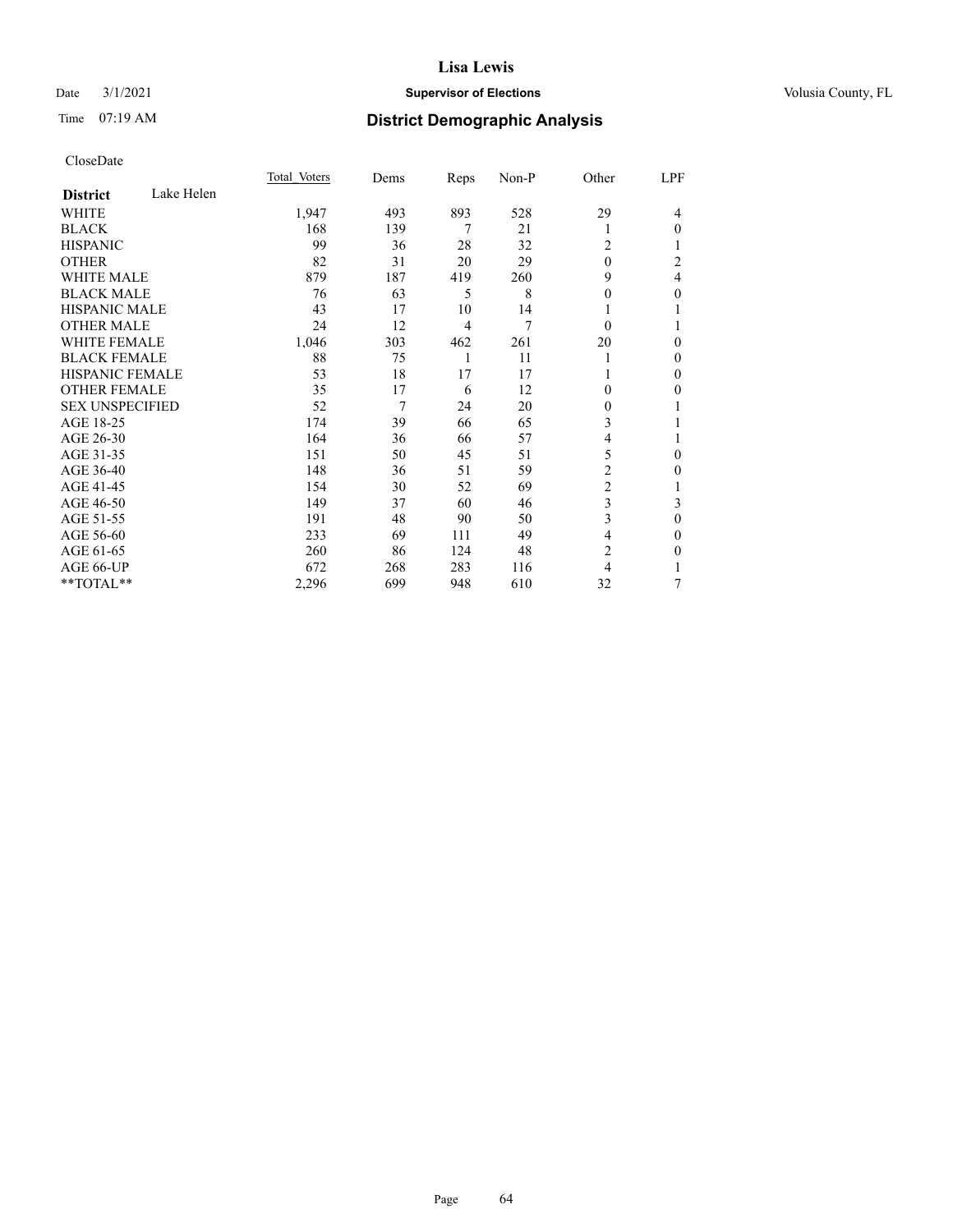## Date  $3/1/2021$  **Supervisor of Elections Supervisor of Elections** Volusia County, FL

| CloseDate |
|-----------|
|-----------|

|                                          | Total Voters | Dems           | Reps             | Non-P | Other          | LPF            |
|------------------------------------------|--------------|----------------|------------------|-------|----------------|----------------|
| New Smyrna Bch Zone 1<br><b>District</b> |              |                |                  |       |                |                |
| WHITE                                    | 5,330        | 1,505          | 2,533            | 1,166 | 111            | 15             |
| BLACK                                    | 21           | 12             | 3                | 5     |                | $\theta$       |
| HISPANIC                                 | 72           | 23             | 25               | 22    | 2              | $_{0}$         |
| OTHER                                    | 184          | 42             | 64               | 74    | 4              | 0              |
| WHITE MALE                               | 2,485        | 572            | 1,252            | 603   | 49             | 9              |
| BLACK MALE                               | 13           | 9              | $\boldsymbol{0}$ | 4     | $\Omega$       | $_{0}$         |
| HISPANIC MALE                            | 29           | 8              | 8                | 12    |                | 0              |
| OTHER MALE                               | 62           | 13             | 27               | 21    |                | 0              |
| WHITE FEMALE                             | 2,790        | 913            | 1,260            | 550   | 61             | 6              |
| <b>BLACK FEMALE</b>                      |              | $\overline{2}$ | 3                | 1     |                | $_{0}$         |
| HISPANIC FEMALE                          | 42           | 14             | 17               | 10    |                | $_{0}$         |
| <b>OTHER FEMALE</b>                      | 71           | 26             | 26               | 17    | 2              | $_{0}$         |
| <b>SEX UNSPECIFIED</b>                   | 108          | 25             | 32               | 49    | $\overline{2}$ | $_{0}$         |
| AGE 18-25                                | 298          | 69             | 116              | 96    | 17             | $_{0}$         |
| AGE 26-30                                | 219          | 48             | 75               | 90    | 3              | 3              |
| AGE 31-35                                | 233          | 63             | 74               | 90    | 5              |                |
| AGE 36-40                                | 224          | 74             | 71               | 75    |                | 3              |
| AGE 41-45                                | 230          | 46             | 86               | 88    | 9              |                |
| AGE 46-50                                | 273          | 65             | 123              | 71    | 13             |                |
| AGE 51-55                                | 439          | 102            | 231              | 96    | 9              |                |
| AGE 56-60                                | 625          | 133            | 344              | 131   | 15             | 2              |
| AGE 61-65                                | 684          | 203            | 335              | 133   | 11             | $\overline{c}$ |
| AGE 66-UP                                | 2,382        | 779            | 1,170            | 397   | 35             |                |
| $*$ $TOTAL**$                            | 5,607        | 1,582          | 2,625            | 1,267 | 118            | 15             |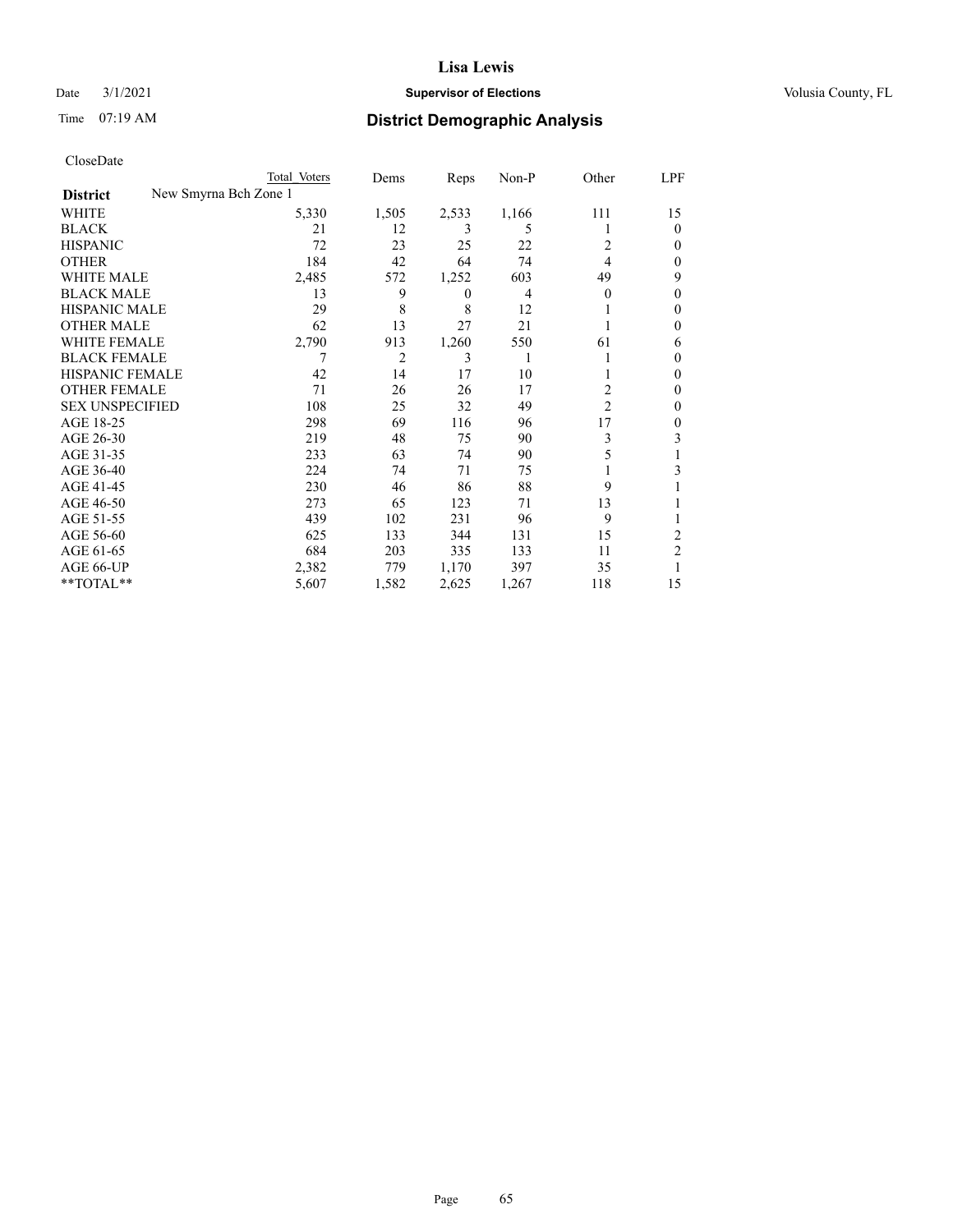## Date  $3/1/2021$  **Supervisor of Elections Supervisor of Elections** Volusia County, FL

|                                          | Total Voters | Dems  | Reps  | Non-P | Other          | LPF            |
|------------------------------------------|--------------|-------|-------|-------|----------------|----------------|
| New Smyrna Bch Zone 2<br><b>District</b> |              |       |       |       |                |                |
| WHITE                                    | 4,386        | 1,333 | 1,861 | 1,087 | 91             | 14             |
| <b>BLACK</b>                             | 90           | 70    | 3     | 16    |                | $\theta$       |
| <b>HISPANIC</b>                          | 105          | 39    | 35    | 29    |                |                |
| <b>OTHER</b>                             | 179          | 55    | 58    | 62    | $\overline{2}$ | 2              |
| <b>WHITE MALE</b>                        | 1,984        | 501   | 889   | 541   | 43             | 10             |
| <b>BLACK MALE</b>                        | 33           | 25    | 2     | 6     | 0              | $\mathbf{0}$   |
| <b>HISPANIC MALE</b>                     | 59           | 17    | 23    | 19    | 0              | $\mathbf{0}$   |
| <b>OTHER MALE</b>                        | 52           | 15    | 17    | 19    | 0              | 1              |
| WHITE FEMALE                             | 2,356        | 814   | 956   | 534   | 48             | 4              |
| <b>BLACK FEMALE</b>                      | 56           | 44    | 1     | 10    |                | $\mathbf{0}$   |
| <b>HISPANIC FEMALE</b>                   | 45           | 22    | 12    | 9     |                | 1              |
| <b>OTHER FEMALE</b>                      | 84           | 32    | 29    | 22    |                | 0              |
| <b>SEX UNSPECIFIED</b>                   | 91           | 27    | 28    | 34    |                | 1              |
| AGE 18-25                                | 295          | 99    | 95    | 90    | 9              | 2              |
| AGE 26-30                                | 221          | 68    | 62    | 82    | 6              | 3              |
| AGE 31-35                                | 210          | 57    | 68    | 76    | 7              | $\overline{c}$ |
| AGE 36-40                                | 225          | 60    | 73    | 85    | 5              | $\overline{c}$ |
| AGE 41-45                                | 270          | 79    | 83    | 96    | 11             |                |
| AGE 46-50                                | 297          | 63    | 123   | 101   | 9              | 1              |
| AGE 51-55                                | 370          | 89    | 172   | 101   | 7              |                |
| AGE 56-60                                | 495          | 123   | 258   | 102   | 11             |                |
| AGE 61-65                                | 600          | 200   | 262   | 127   | 10             | 1              |
| AGE 66-UP                                | 1,777        | 659   | 761   | 334   | 20             | 3              |
| **TOTAL**                                | 4,760        | 1,497 | 1,957 | 1,194 | 95             | 17             |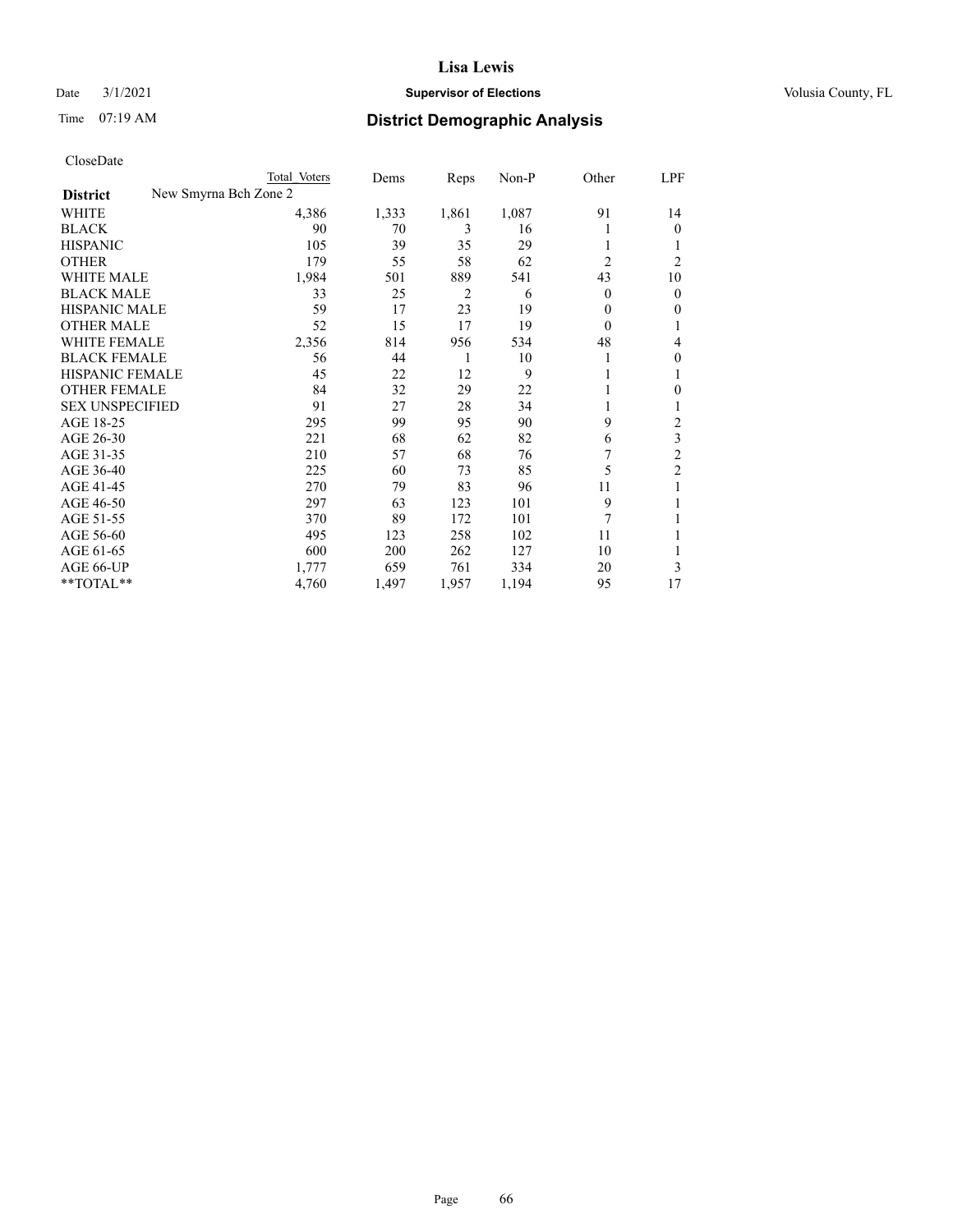## Date  $3/1/2021$  **Supervisor of Elections Supervisor of Elections** Volusia County, FL

| CloseDate |
|-----------|
|-----------|

| Total Voters | Dems                  | Reps  | $Non-P$ | Other          | LPF            |
|--------------|-----------------------|-------|---------|----------------|----------------|
|              |                       |       |         |                |                |
| 6,339        | 1,508                 | 3,055 | 1,610   | 144            | 22             |
| 78           | 51                    | 4     | 20      | 2              | 1              |
| 180          | 55                    | 56    | 62      | 6              |                |
| 241          | 57                    | 82    | 97      | 4              |                |
| 2,956        | 589                   | 1,480 | 801     | 72             | 14             |
| 45           | 27                    | 3     | 13      | 1              | 1              |
| 93           | 29                    | 28    | 31      | 4              | 1              |
| 82           | 24                    | 22    | 35      |                | $\theta$       |
| 3,332        | 908                   | 1,552 | 793     | 72             | 7              |
| 32           | 23                    | 1     | 7       |                | $\theta$       |
| 83           | 25                    | 26    | 30      | $\overline{c}$ | $\theta$       |
| 101          | 25                    | 39    | 34      | $\overline{c}$ | 1              |
| 114          | 21                    | 46    | 45      |                |                |
| 403          | 80                    | 161   | 140     | 20             | 2              |
| 353          | 78                    | 122   | 142     | 9              | 2              |
| 388          | 88                    | 135   | 151     | 10             | 4              |
| 395          | 96                    | 155   | 131     | 11             | $\overline{2}$ |
| 370          | 81                    | 148   | 125     | 12             | 4              |
| 405          | 82                    | 207   | 103     | 11             | 2              |
| 472          | 98                    | 240   | 118     | 12             | 4              |
| 617          | 134                   | 311   | 161     | 9              | 2              |
| 773          | 176                   | 391   | 185     | 18             | 3              |
| 2,662        | 758                   | 1,327 | 533     | 44             | $\theta$       |
| 6,838        | 1,671                 | 3,197 | 1,789   | 156            | 25             |
|              | New Smyrna Bch Zone 3 |       |         |                |                |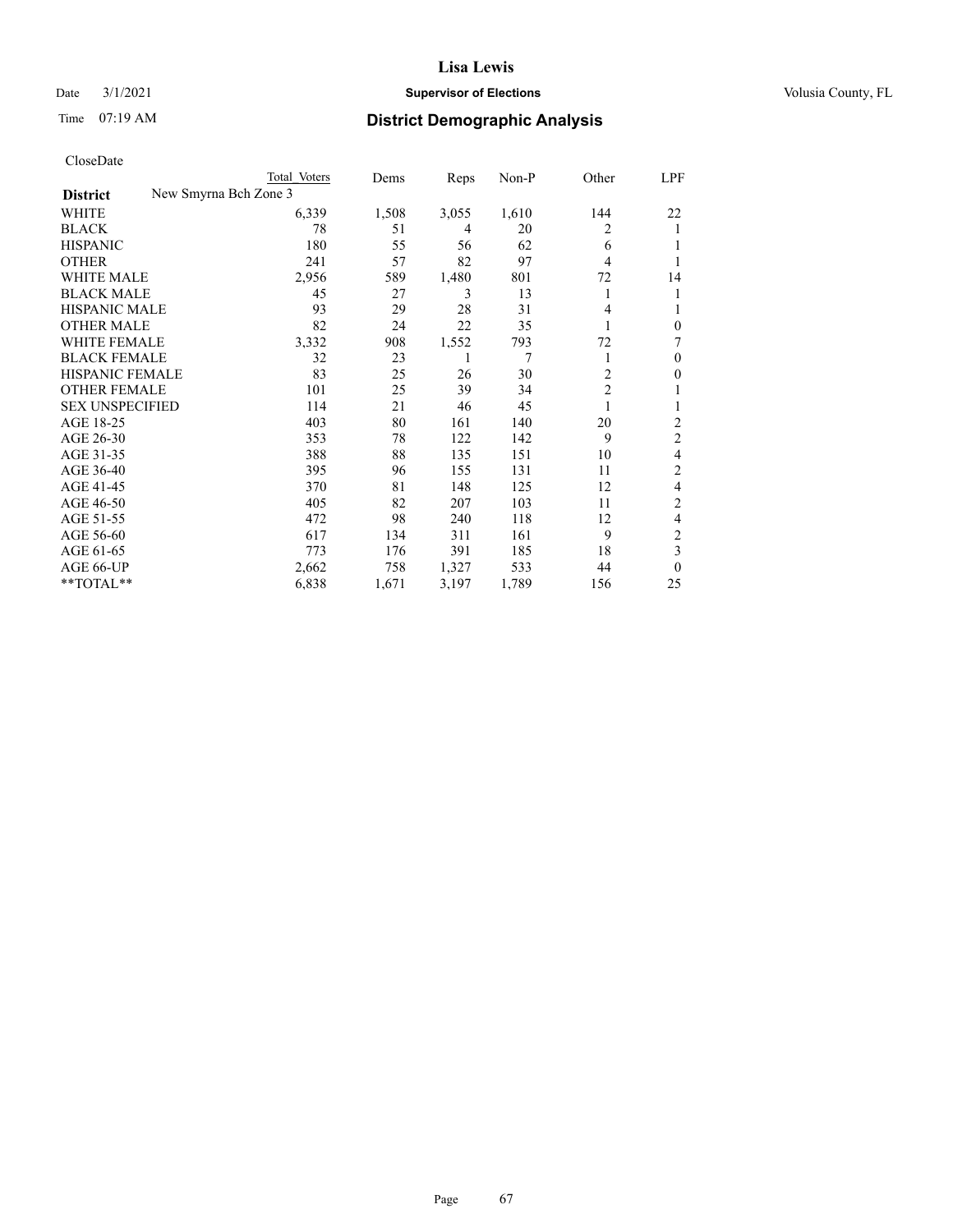## Date  $3/1/2021$  **Supervisor of Elections Supervisor of Elections** Volusia County, FL

| CloseDate |
|-----------|
|-----------|

|                                          | Total Voters | Dems  | Reps  | Non-P | Other | LPF              |
|------------------------------------------|--------------|-------|-------|-------|-------|------------------|
| New Smyrna Bch Zone 4<br><b>District</b> |              |       |       |       |       |                  |
| WHITE                                    | 6,560        | 1,647 | 3,172 | 1,586 | 142   | 13               |
| <b>BLACK</b>                             | 631          | 508   | 20    | 98    | 4     | 1                |
| <b>HISPANIC</b>                          | 202          | 73    | 66    | 59    | 4     | $\mathbf{0}$     |
| <b>OTHER</b>                             | 358          | 109   | 83    | 160   | 5     | 1                |
| <b>WHITE MALE</b>                        | 3,009        | 631   | 1,551 | 752   | 64    | 11               |
| <b>BLACK MALE</b>                        | 266          | 200   | 9     | 53    | 3     | 1                |
| <b>HISPANIC MALE</b>                     | 78           | 31    | 27    | 19    |       | $\mathbf{0}$     |
| <b>OTHER MALE</b>                        | 133          | 34    | 37    | 58    | 3     | 1                |
| WHITE FEMALE                             | 3,489        | 1,000 | 1,594 | 815   | 78    | 2                |
| <b>BLACK FEMALE</b>                      | 352          | 297   | 10    | 44    |       | $\mathbf{0}$     |
| <b>HISPANIC FEMALE</b>                   | 116          | 41    | 36    | 36    | 3     | $\mathbf{0}$     |
| <b>OTHER FEMALE</b>                      | 147          | 54    | 34    | 58    |       | $\mathbf{0}$     |
| <b>SEX UNSPECIFIED</b>                   | 161          | 49    | 43    | 68    |       | $\boldsymbol{0}$ |
| AGE 18-25                                | 561          | 180   | 175   | 185   | 19    | $\overline{2}$   |
| AGE 26-30                                | 437          | 126   | 139   | 153   | 16    | 3                |
| AGE 31-35                                | 406          | 135   | 126   | 129   | 12    | 4                |
| AGE 36-40                                | 373          | 110   | 139   | 115   | 8     | 1                |
| AGE 41-45                                | 369          | 90    | 156   | 117   | 6     | $\mathbf{0}$     |
| AGE 46-50                                | 474          | 135   | 204   | 122   | 12    | 1                |
| AGE 51-55                                | 559          | 149   | 255   | 140   | 14    | 1                |
| AGE 56-60                                | 760          | 205   | 373   | 172   | 10    | $\mathbf{0}$     |
| AGE 61-65                                | 896          | 255   | 430   | 197   | 14    | $\theta$         |
| AGE 66-UP                                | 2,916        | 952   | 1,344 | 573   | 44    | 3                |
| **TOTAL**                                | 7,751        | 2,337 | 3,341 | 1,903 | 155   | 15               |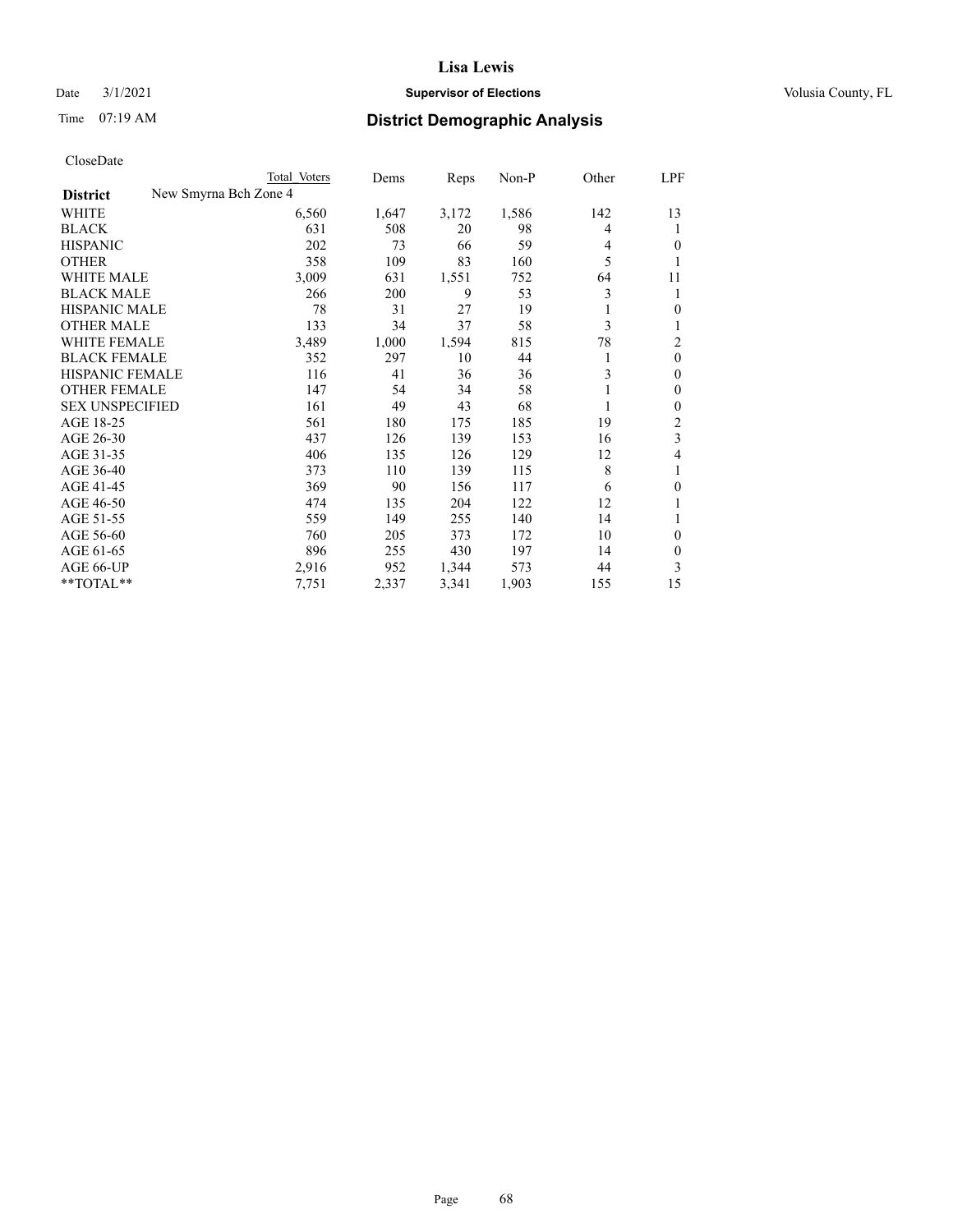## Date  $3/1/2021$  **Supervisor of Elections Supervisor of Elections** Volusia County, FL

# Time 07:19 AM **District Demographic Analysis**

|                        |          | Total Voters | Dems | Reps           | Non-P | Other          | LPF |
|------------------------|----------|--------------|------|----------------|-------|----------------|-----|
| <b>District</b>        | Oak Hill |              |      |                |       |                |     |
| WHITE                  |          | 1,485        | 333  | 742            | 379   | 27             | 4   |
| <b>BLACK</b>           |          | 158          | 131  | 5              | 22    | 0              | 0   |
| <b>HISPANIC</b>        |          | 17           | 6    | $\overline{c}$ | 8     |                | 0   |
| <b>OTHER</b>           |          | 53           | 16   | 21             | 15    |                | 0   |
| WHITE MALE             |          | 739          | 146  | 383            | 198   | 9              | 3   |
| <b>BLACK MALE</b>      |          | 78           | 60   | 4              | 14    | $_{0}$         | 0   |
| <b>HISPANIC MALE</b>   |          | 6            |      | 1              | 4     | 0              | 0   |
| <b>OTHER MALE</b>      |          | 21           | 6    | 8              | 6     | 1              | 0   |
| <b>WHITE FEMALE</b>    |          | 729          | 184  | 349            | 177   | 18             |     |
| <b>BLACK FEMALE</b>    |          | 80           | 71   |                | 8     | $\theta$       | 0   |
| <b>HISPANIC FEMALE</b> |          | 11           | 5    | 1              | 4     |                | 0   |
| <b>OTHER FEMALE</b>    |          | 19           | 8    | 8              | 3     | 0              | 0   |
| <b>SEX UNSPECIFIED</b> |          | 30           | 5    | 15             | 10    | 0              | 0   |
| AGE 18-25              |          | 118          | 33   | 39             | 42    | 4              | 0   |
| AGE 26-30              |          | 82           | 25   | 32             | 21    | 3              |     |
| AGE 31-35              |          | 74           | 21   | 27             | 25    |                | 0   |
| AGE 36-40              |          | 85           | 20   | 34             | 28    | $\overline{c}$ |     |
| AGE 41-45              |          | 85           | 25   | 30             | 30    | 0              | 0   |
| AGE 46-50              |          | 97           | 27   | 40             | 27    | 3              | 0   |
| AGE 51-55              |          | 126          | 26   | 70             | 28    | 2              | 0   |
| AGE 56-60              |          | 182          | 55   | 78             | 44    | 5              | 0   |
| AGE 61-65              |          | 228          | 69   | 117            | 39    |                | 2   |
| AGE 66-UP              |          | 636          | 185  | 303            | 140   | 8              | 0   |
| **TOTAL**              |          | 1,713        | 486  | 770            | 424   | 29             | 4   |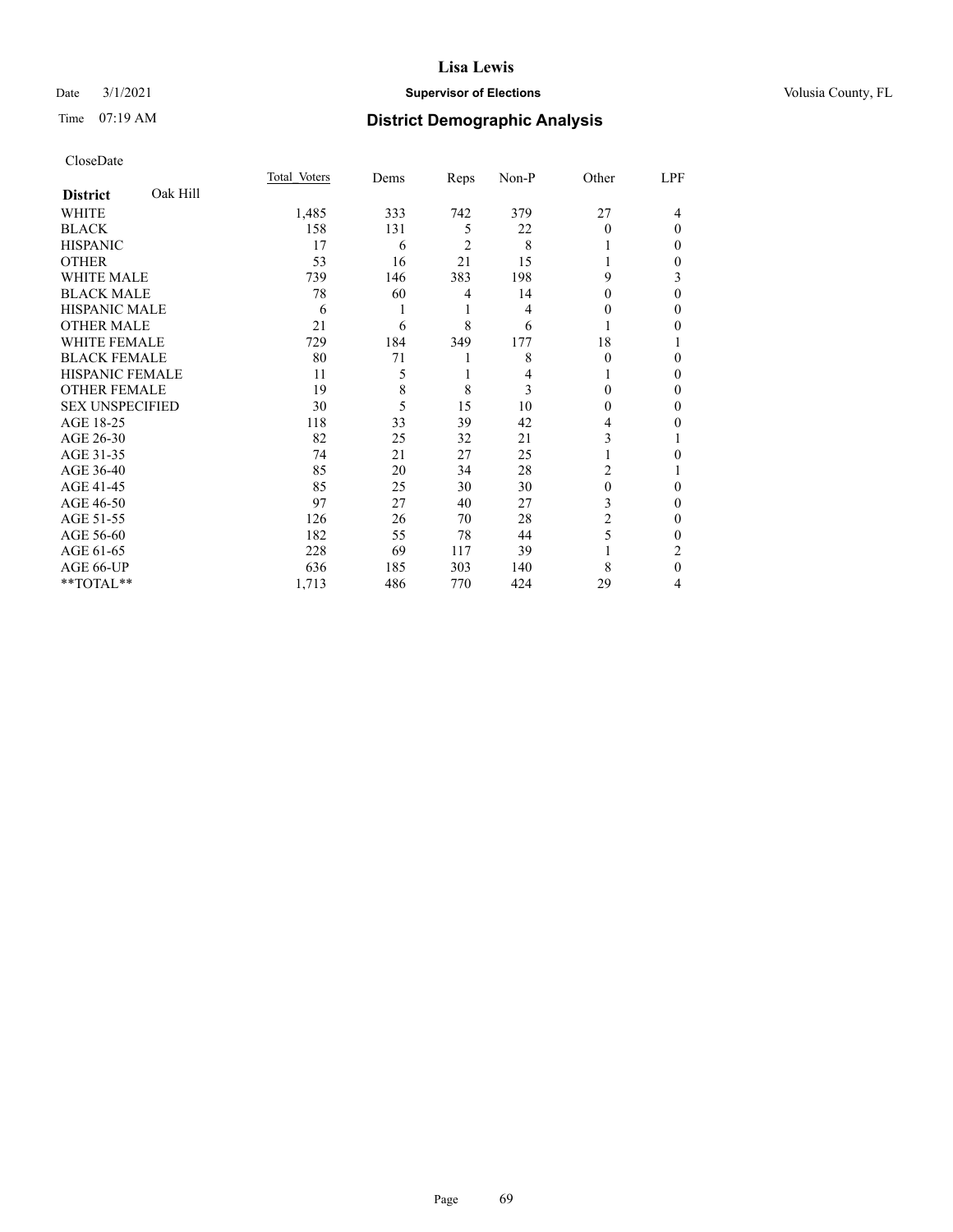## Date  $3/1/2021$  **Supervisor of Elections Supervisor of Elections** Volusia County, FL

# Time 07:19 AM **District Demographic Analysis**

|                        |                    | Total Voters | Dems | Reps | Non-P | Other          | LPF |
|------------------------|--------------------|--------------|------|------|-------|----------------|-----|
| <b>District</b>        | Orange City Seat 1 |              |      |      |       |                |     |
| WHITE                  |                    | 856          | 267  | 333  | 233   | 21             | 2   |
| <b>BLACK</b>           |                    | 191          | 140  | 9    | 39    | $\overline{2}$ |     |
| <b>HISPANIC</b>        |                    | 655          | 287  | 101  | 255   | 11             |     |
| <b>OTHER</b>           |                    | 112          | 48   | 21   | 41    | $\overline{2}$ | 0   |
| WHITE MALE             |                    | 325          | 87   | 138  | 94    | 5              |     |
| <b>BLACK MALE</b>      |                    | 61           | 40   | 5    | 15    |                | 0   |
| HISPANIC MALE          |                    | 261          | 100  | 46   | 111   | 4              | 0   |
| <b>OTHER MALE</b>      |                    | 44           | 16   | 13   | 15    | 0              | 0   |
| WHITE FEMALE           |                    | 525          | 177  | 194  | 137   | 16             |     |
| <b>BLACK FEMALE</b>    |                    | 128          | 98   | 4    | 24    | 1              |     |
| <b>HISPANIC FEMALE</b> |                    | 388          | 184  | 53   | 143   |                |     |
| <b>OTHER FEMALE</b>    |                    | 50           | 26   | 7    | 15    | 2              | 0   |
| <b>SEX UNSPECIFIED</b> |                    | 32           | 14   | 4    | 14    | $\theta$       | 0   |
| AGE 18-25              |                    | 187          | 81   | 27   | 70    | 8              |     |
| AGE 26-30              |                    | 158          | 61   | 25   | 64    | 7              |     |
| AGE 31-35              |                    | 159          | 53   | 31   | 71    | 4              | 0   |
| AGE 36-40              |                    | 132          | 46   | 30   | 54    |                |     |
| AGE 41-45              |                    | 105          | 42   | 27   | 34    |                |     |
| AGE 46-50              |                    | 115          | 44   | 30   | 39    | 2              | 0   |
| AGE 51-55              |                    | 111          | 43   | 32   | 33    | 3              | 0   |
| AGE 56-60              |                    | 119          | 44   | 32   | 42    |                | 0   |
| AGE 61-65              |                    | 119          | 59   | 27   | 30    | 3              | 0   |
| AGE 66-UP              |                    | 609          | 269  | 203  | 131   | 6              | 0   |
| **TOTAL**              |                    | 1,814        | 742  | 464  | 568   | 36             | 4   |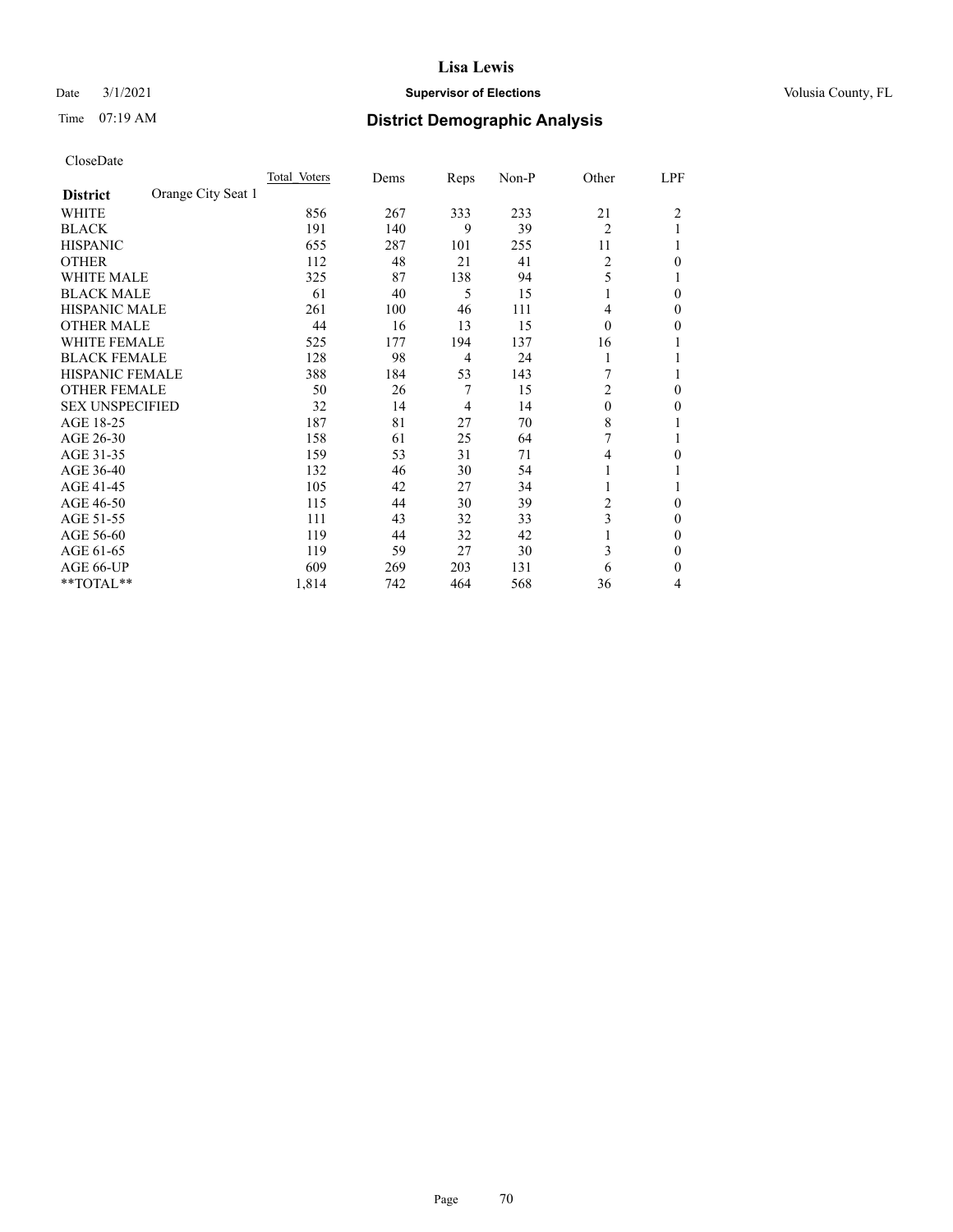## Date  $3/1/2021$  **Supervisor of Elections Supervisor of Elections** Volusia County, FL

# Time 07:19 AM **District Demographic Analysis**

|                                       | Total Voters | Dems | Reps | Non-P | Other          | LPF            |
|---------------------------------------|--------------|------|------|-------|----------------|----------------|
| Orange City Seat 2<br><b>District</b> |              |      |      |       |                |                |
| WHITE                                 | 1,151        | 289  | 524  | 320   | 15             | 3              |
| <b>BLACK</b>                          | 77           | 59   | 3    | 13    | 2              | 0              |
| <b>HISPANIC</b>                       | 323          | 132  | 51   | 133   |                | 0              |
| <b>OTHER</b>                          | 86           | 15   | 31   | 40    | $\theta$       | 0              |
| WHITE MALE                            | 529          | 101  | 259  | 158   | 10             |                |
| <b>BLACK MALE</b>                     | 38           | 27   | 2    | 8     | 1              | 0              |
| <b>HISPANIC MALE</b>                  | 139          | 52   | 27   | 58    | 2              | 0              |
| <b>OTHER MALE</b>                     | 30           | 3    | 12   | 15    | $\Omega$       | 0              |
| WHITE FEMALE                          | 609          | 187  | 254  | 161   | 5              | $\overline{c}$ |
| <b>BLACK FEMALE</b>                   | 39           | 32   | 1    | 5     |                | $\theta$       |
| <b>HISPANIC FEMALE</b>                | 179          | 79   | 24   | 71    | 5              | 0              |
| <b>OTHER FEMALE</b>                   | 34           | 9    | 13   | 12    | $\Omega$       | 0              |
| <b>SEX UNSPECIFIED</b>                | 40           | 5    | 17   | 18    | $\theta$       | 0              |
| AGE 18-25                             | 173          | 55   | 43   | 72    | 3              | 0              |
| AGE 26-30                             | 140          | 41   | 34   | 59    | 4              | 2              |
| AGE 31-35                             | 134          | 48   | 43   | 41    | $\overline{c}$ | 0              |
| AGE 36-40                             | 132          | 34   | 43   | 53    | $\overline{c}$ | 0              |
| AGE 41-45                             | 125          | 31   | 36   | 55    | 3              | 0              |
| AGE 46-50                             | 149          | 41   | 67   | 40    | $\theta$       |                |
| AGE 51-55                             | 143          | 40   | 51   | 49    | 3              | 0              |
| AGE 56-60                             | 146          | 45   | 56   | 42    | 3              | 0              |
| AGE 61-65                             | 137          | 36   | 74   | 27    | $\theta$       | 0              |
| AGE 66-UP                             | 358          | 124  | 162  | 68    | 4              | 0              |
| **TOTAL**                             | 1,637        | 495  | 609  | 506   | 24             | 3              |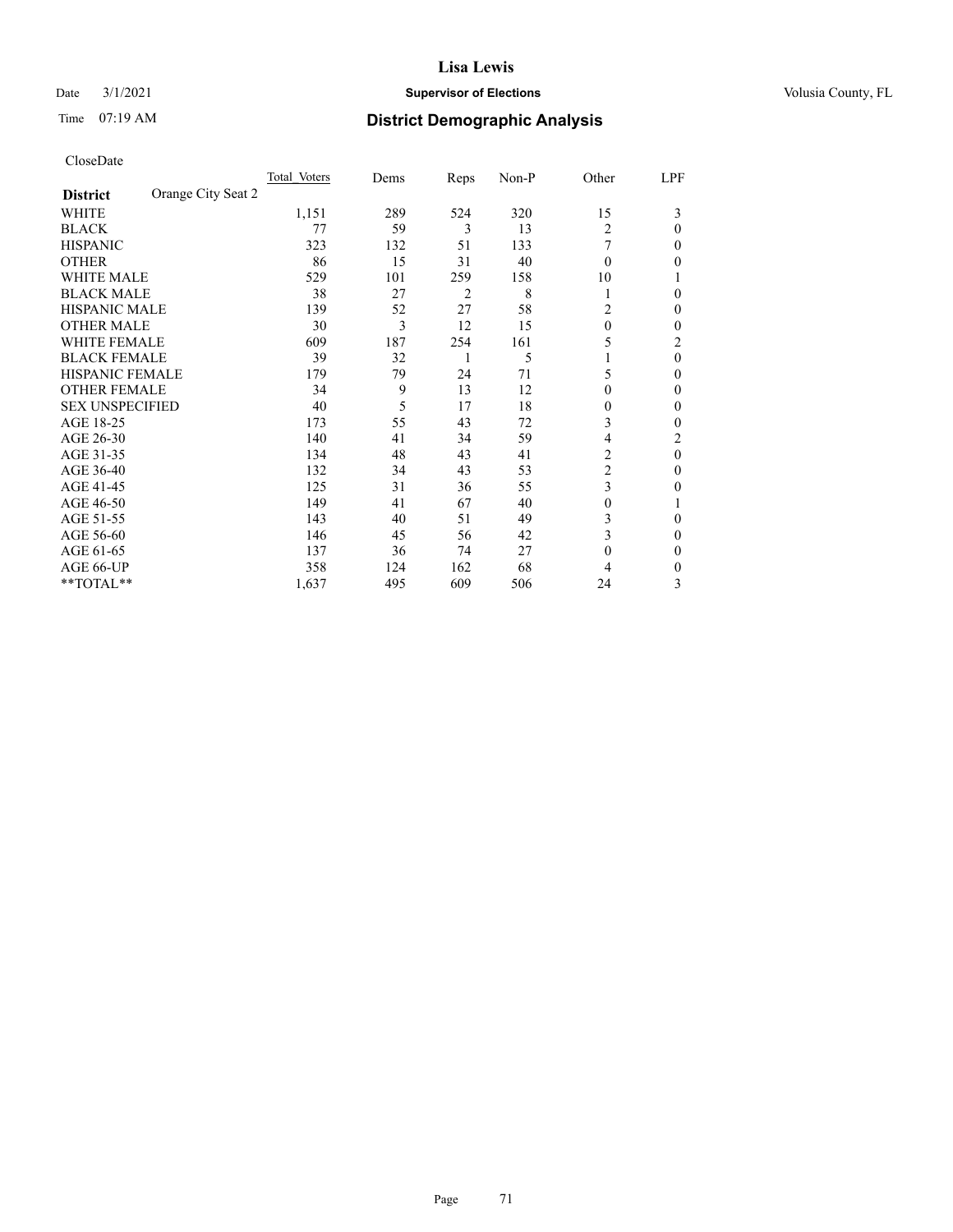## Date  $3/1/2021$  **Supervisor of Elections Supervisor of Elections** Volusia County, FL

# Time 07:19 AM **District Demographic Analysis**

|                        |                    | Total Voters | Dems | Reps | Non-P | Other          | LPF            |
|------------------------|--------------------|--------------|------|------|-------|----------------|----------------|
| <b>District</b>        | Orange City Seat 3 |              |      |      |       |                |                |
| WHITE                  |                    | 1,261        | 308  | 556  | 367   | 24             | 6              |
| <b>BLACK</b>           |                    | 124          | 93   | 6    | 23    | 1              |                |
| <b>HISPANIC</b>        |                    | 358          | 159  | 61   | 134   | 4              | 0              |
| <b>OTHER</b>           |                    | 123          | 29   | 25   | 64    | 3              | $\overline{c}$ |
| WHITE MALE             |                    | 557          | 117  | 248  | 179   | 9              | 4              |
| <b>BLACK MALE</b>      |                    | 46           | 30   | 3    | 12    | 0              |                |
| HISPANIC MALE          |                    | 149          | 53   | 35   | 58    | 3              | 0              |
| <b>OTHER MALE</b>      |                    | 40           | 9    | 7    | 23    | $\theta$       | 1              |
| WHITE FEMALE           |                    | 681          | 186  | 301  | 178   | 14             | 2              |
| <b>BLACK FEMALE</b>    |                    | 74           | 60   | 3    | 10    | 1              | 0              |
| <b>HISPANIC FEMALE</b> |                    | 204          | 103  | 26   | 74    |                | 0              |
| <b>OTHER FEMALE</b>    |                    | 58           | 16   | 12   | 27    | 2              |                |
| <b>SEX UNSPECIFIED</b> |                    | 57           | 15   | 13   | 27    | $\overline{2}$ | 0              |
| AGE 18-25              |                    | 149          | 59   | 26   | 55    | 6              | 3              |
| AGE 26-30              |                    | 111          | 34   | 25   | 47    | 5              | 0              |
| AGE 31-35              |                    | 108          | 32   | 29   | 43    | $\overline{2}$ | $\overline{c}$ |
| AGE 36-40              |                    | 102          | 31   | 20   | 49    | $\theta$       | 2              |
| AGE 41-45              |                    | 136          | 46   | 41   | 49    | 0              | 0              |
| AGE 46-50              |                    | 148          | 43   | 54   | 50    |                | 0              |
| AGE 51-55              |                    | 144          | 40   | 61   | 37    | 5              |                |
| AGE 56-60              |                    | 137          | 39   | 60   | 34    | 4              | 0              |
| AGE 61-65              |                    | 189          | 59   | 74   | 54    | $\overline{2}$ | 0              |
| AGE 66-UP              |                    | 642          | 206  | 258  | 170   | 7              |                |
| **TOTAL**              |                    | 1,866        | 589  | 648  | 588   | 32             | 9              |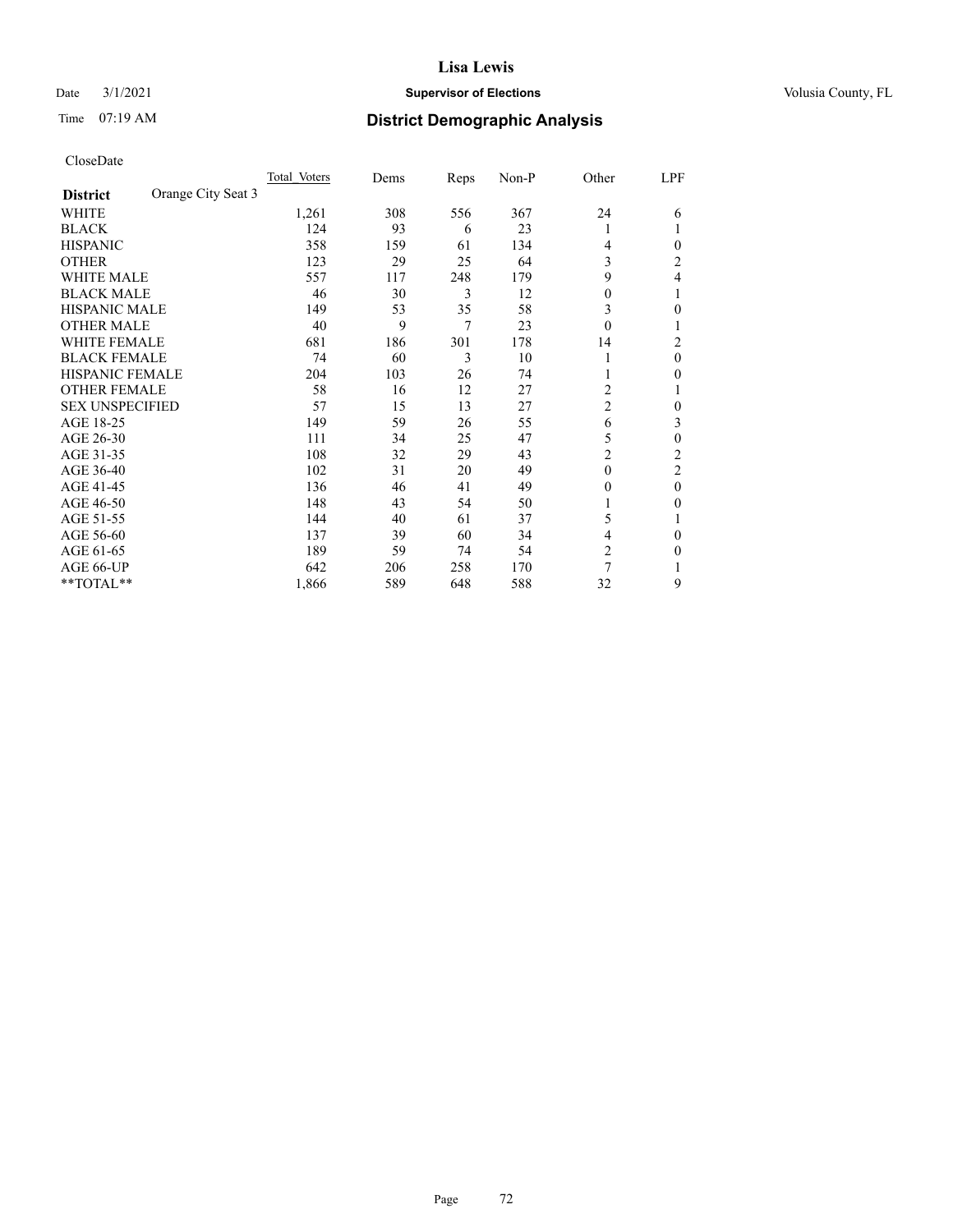# Date  $3/1/2021$  **Supervisor of Elections Supervisor of Elections** Volusia County, FL

# Time 07:19 AM **District Demographic Analysis**

|                        | Total Voters       | Dems           | Reps | Non-P | Other          | LPF      |
|------------------------|--------------------|----------------|------|-------|----------------|----------|
| <b>District</b>        | Orange City Seat 4 |                |      |       |                |          |
| WHITE                  | 1,338              | 376            | 572  | 363   | 19             | 8        |
| <b>BLACK</b>           | 26                 | 19             | 3    | 3     | 1              | 0        |
| <b>HISPANIC</b>        | 135                | 54             | 31   | 50    | $\Omega$       | 0        |
| <b>OTHER</b>           | 84                 | 19             | 11   | 53    |                | 0        |
| WHITE MALE             | 617                | 136            | 284  | 184   | 9              | 4        |
| <b>BLACK MALE</b>      | 10                 | 6              | 2    | 2     | $\Omega$       | $\Omega$ |
| <b>HISPANIC MALE</b>   | 70                 | 29             | 18   | 23    | $\theta$       | 0        |
| <b>OTHER MALE</b>      | 26                 | 6              | 5    | 15    | $\Omega$       | 0        |
| WHITE FEMALE           | 708                | 240            | 280  | 174   | 10             | 4        |
| <b>BLACK FEMALE</b>    | 16                 | 13             | 1    |       | 1              | 0        |
| <b>HISPANIC FEMALE</b> | 63                 | 25             | 12   | 26    | $\Omega$       | 0        |
| <b>OTHER FEMALE</b>    | 33                 | 11             | 5    | 16    | 1              | 0        |
| <b>SEX UNSPECIFIED</b> | 39                 | $\overline{2}$ | 9    | 28    | $\Omega$       | 0        |
| AGE 18-25              | 153                | 35             | 49   | 64    | 3              | 2        |
| AGE 26-30              | 116                | 24             | 35   | 52    | 4              |          |
| AGE 31-35              | 102                | 26             | 27   | 46    | 3              | 0        |
| AGE 36-40              | 115                | 34             | 37   | 41    | 1              | 2        |
| AGE 41-45              | 108                | 30             | 39   | 36    | 3              | $\theta$ |
| AGE 46-50              | 124                | 27             | 54   | 41    | $\overline{2}$ | 0        |
| AGE 51-55              | 144                | 44             | 63   | 36    | $\Omega$       |          |
| AGE 56-60              | 141                | 29             | 59   | 52    | $\theta$       |          |
| AGE 61-65              | 159                | 41             | 83   | 33    |                |          |
| AGE 66-UP              | 421                | 178            | 171  | 68    | 4              | 0        |
| **TOTAL**              | 1,583              | 468            | 617  | 469   | 21             | 8        |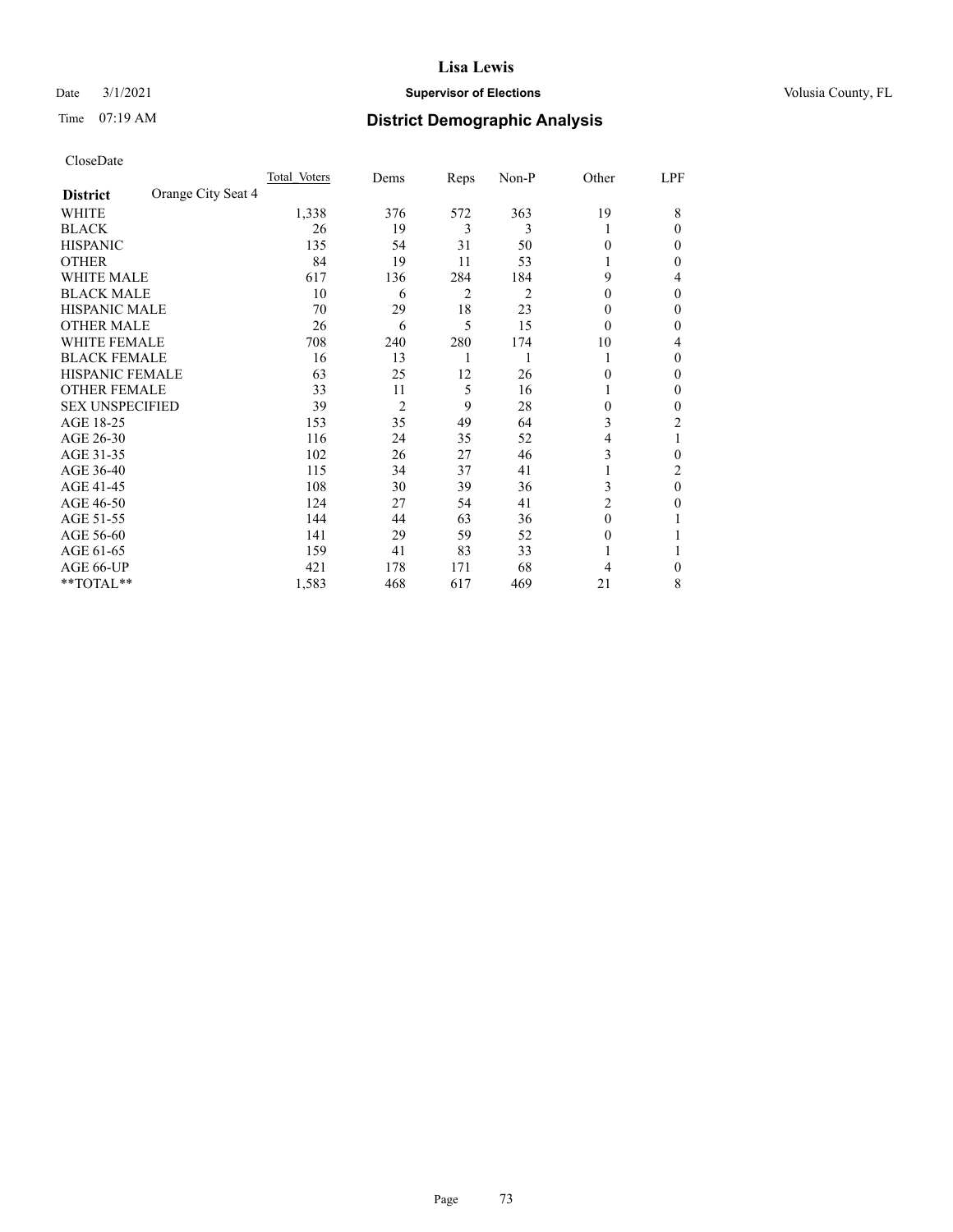# Date  $3/1/2021$  **Supervisor of Elections Supervisor of Elections** Volusia County, FL

# Time 07:19 AM **District Demographic Analysis**

|                        |                    | Total Voters | Dems | Reps | Non-P | Other          | LPF          |
|------------------------|--------------------|--------------|------|------|-------|----------------|--------------|
| <b>District</b>        | Orange City Seat 5 |              |      |      |       |                |              |
| WHITE                  |                    | 1,536        | 394  | 759  | 360   | 20             | 3            |
| <b>BLACK</b>           |                    | 140          | 103  | 6    | 29    | $\overline{c}$ | $\Omega$     |
| <b>HISPANIC</b>        |                    | 196          | 76   | 34   | 85    | 1              | $\Omega$     |
| <b>OTHER</b>           |                    | 89           | 31   | 25   | 32    |                | 0            |
| WHITE MALE             |                    | 623          | 135  | 325  | 152   | 10             |              |
| <b>BLACK MALE</b>      |                    | 54           | 36   | 3    | 14    |                | $\Omega$     |
| <b>HISPANIC MALE</b>   |                    | 85           | 37   | 17   | 30    |                | $\mathbf{0}$ |
| <b>OTHER MALE</b>      |                    | 28           | 9    | 9    | 10    | $\theta$       | $\Omega$     |
| WHITE FEMALE           |                    | 902          | 259  | 430  | 201   | 10             | 2            |
| <b>BLACK FEMALE</b>    |                    | 83           | 66   | 3    | 13    | 1              | $\theta$     |
| <b>HISPANIC FEMALE</b> |                    | 107          | 38   | 17   | 52    | 0              | 0            |
| <b>OTHER FEMALE</b>    |                    | 46           | 18   | 15   | 12    |                | $\Omega$     |
| <b>SEX UNSPECIFIED</b> |                    | 33           | 6    | 5    | 22    | 0              | $\theta$     |
| AGE 18-25              |                    | 91           | 27   | 26   | 37    |                | $\Omega$     |
| AGE 26-30              |                    | 80           | 17   | 20   | 40    | 3              | $\mathbf{0}$ |
| AGE 31-35              |                    | 82           | 27   | 31   | 24    | 0              | 0            |
| AGE 36-40              |                    | 70           | 27   | 12   | 30    | 0              |              |
| AGE 41-45              |                    | 69           | 18   | 20   | 28    | 3              | $\Omega$     |
| AGE 46-50              |                    | 96           | 30   | 33   | 32    |                | $\Omega$     |
| AGE 51-55              |                    | 93           | 29   | 35   | 27    | $\overline{c}$ | 0            |
| AGE 56-60              |                    | 132          | 43   | 48   | 39    |                |              |
| AGE 61-65              |                    | 151          | 57   | 55   | 36    | 3              | 0            |
| AGE 66-UP              |                    | 1,097        | 329  | 544  | 213   | 10             |              |
| $*$ $TOTAL**$          |                    | 1,961        | 604  | 824  | 506   | 24             | 3            |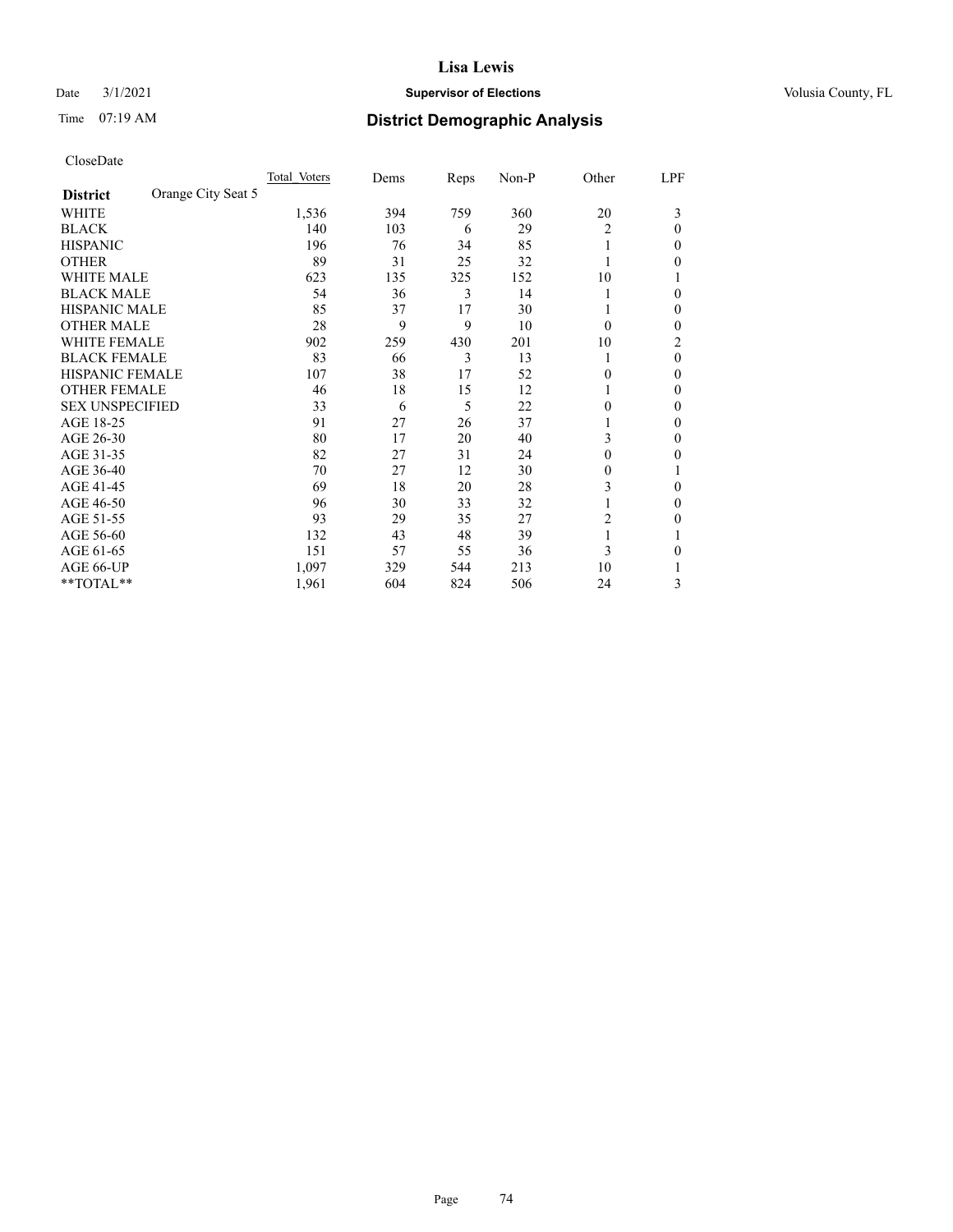# Date  $3/1/2021$  **Supervisor of Elections Supervisor of Elections** Volusia County, FL

| CloseDate |
|-----------|
|-----------|

|                                        | Total Voters | Dems  | Reps  | Non-P | Other          | LPF            |
|----------------------------------------|--------------|-------|-------|-------|----------------|----------------|
| Ormond Beach Zone 1<br><b>District</b> |              |       |       |       |                |                |
| WHITE                                  | 8,548        | 2,308 | 4,073 | 2,052 | 94             | 21             |
| <b>BLACK</b>                           | 146          | 107   | 7     | 28    | 4              | $\mathbf{0}$   |
| <b>HISPANIC</b>                        | 242          | 84    | 76    | 74    | 6              | 2              |
| <b>OTHER</b>                           | 546          | 160   | 147   | 229   | 10             | $\theta$       |
| <b>WHITE MALE</b>                      | 3,972        | 866   | 2,021 | 1,024 | 43             | 18             |
| <b>BLACK MALE</b>                      | 75           | 50    | 5     | 19    | 1              | $\mathbf{0}$   |
| <b>HISPANIC MALE</b>                   | 95           | 27    | 29    | 34    | 4              |                |
| <b>OTHER MALE</b>                      | 223          | 67    | 54    | 98    | 4              | $\Omega$       |
| <b>WHITE FEMALE</b>                    | 4,504        | 1,423 | 2,027 | 1,000 | 51             | 3              |
| <b>BLACK FEMALE</b>                    | 67           | 54    | 2     | 8     | 3              | $\theta$       |
| <b>HISPANIC FEMALE</b>                 | 143          | 55    | 46    | 39    | $\overline{2}$ |                |
| <b>OTHER FEMALE</b>                    | 224          | 67    | 67    | 86    | 4              | $\theta$       |
| <b>SEX UNSPECIFIED</b>                 | 179          | 50    | 52    | 75    | $\overline{c}$ | $\theta$       |
| AGE 18-25                              | 745          | 205   | 271   | 254   | 12             | 3              |
| AGE 26-30                              | 466          | 124   | 171   | 160   | 8              | 3              |
| AGE 31-35                              | 487          | 123   | 189   | 161   | 8              | 6              |
| AGE 36-40                              | 574          | 133   | 236   | 200   | 4              |                |
| AGE 41-45                              | 586          | 143   | 234   | 195   | 10             | 4              |
| AGE 46-50                              | 631          | 169   | 294   | 162   | 4              | 2              |
| AGE 51-55                              | 749          | 189   | 370   | 182   | 8              | $\overline{0}$ |
| AGE 56-60                              | 890          | 239   | 432   | 203   | 16             | $\Omega$       |
| AGE 61-65                              | 994          | 301   | 475   | 201   | 17             | $\theta$       |
| AGE 66-UP                              | 3,360        | 1,033 | 1,631 | 665   | 27             | 4              |
| **TOTAL**                              | 9,482        | 2,659 | 4,303 | 2,383 | 114            | 23             |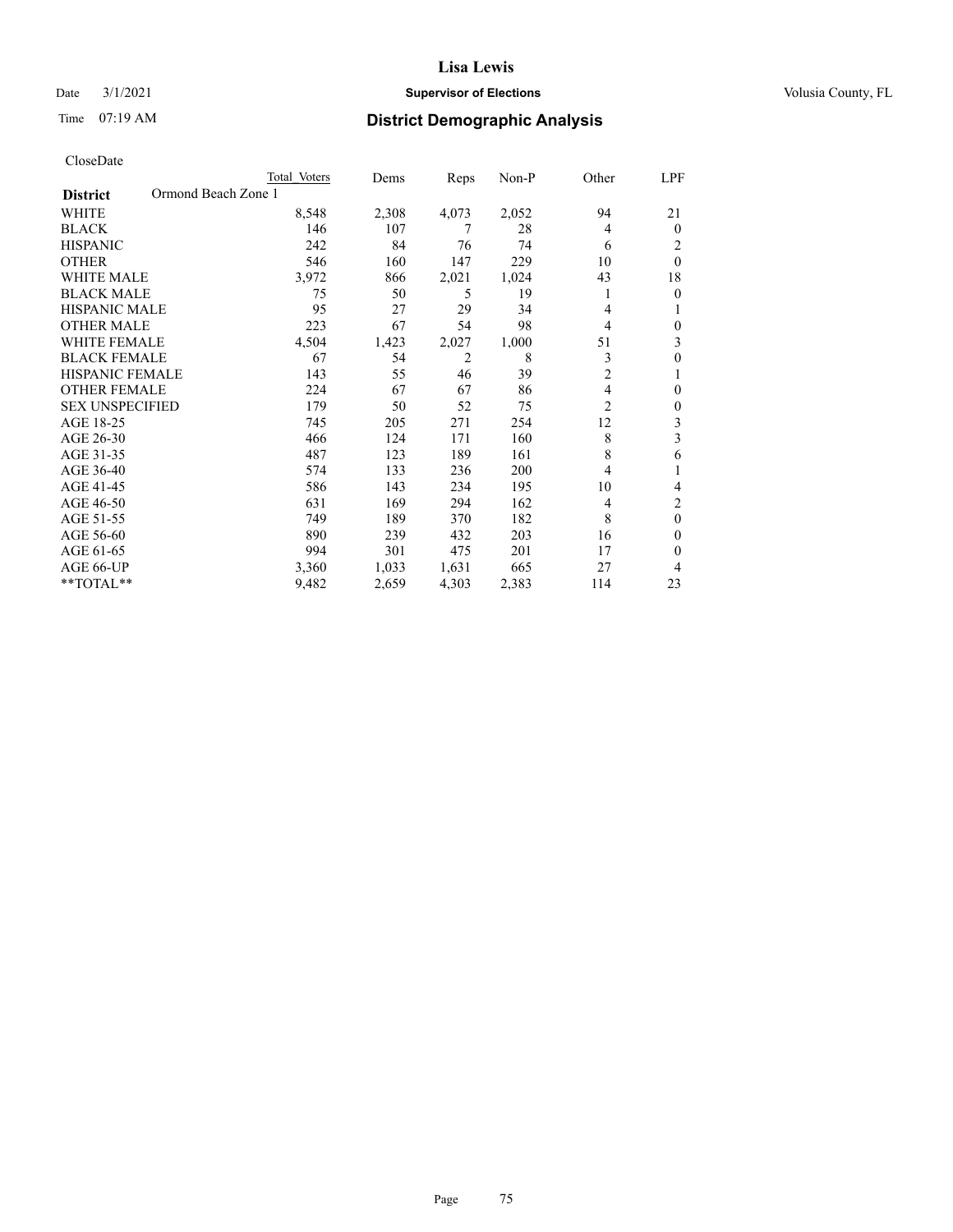# Date  $3/1/2021$  **Supervisor of Elections Supervisor of Elections** Volusia County, FL

|                                        | Total Voters | Dems  | Reps  | Non-P | Other    | LPF            |
|----------------------------------------|--------------|-------|-------|-------|----------|----------------|
| Ormond Beach Zone 2<br><b>District</b> |              |       |       |       |          |                |
| WHITE                                  | 6,322        | 1,934 | 2,543 | 1,700 | 123      | 22             |
| <b>BLACK</b>                           | 447          | 348   | 23    | 75    | 1        | $\theta$       |
| <b>HISPANIC</b>                        | 267          | 116   | 56    | 92    | 2        |                |
| <b>OTHER</b>                           | 456          | 160   | 110   | 178   | 6        | $\overline{c}$ |
| WHITE MALE                             | 2,855        | 717   | 1,249 | 813   | 57       | 19             |
| <b>BLACK MALE</b>                      | 184          | 129   | 13    | 41    |          | $\theta$       |
| <b>HISPANIC MALE</b>                   | 96           | 39    | 28    | 29    | $\Omega$ | $\mathbf{0}$   |
| <b>OTHER MALE</b>                      | 155          | 48    | 33    | 68    | 4        | $\overline{c}$ |
| <b>WHITE FEMALE</b>                    | 3,386        | 1,196 | 1,272 | 851   | 64       | 3              |
| <b>BLACK FEMALE</b>                    | 255          | 213   | 10    | 32    | 0        | 0              |
| <b>HISPANIC FEMALE</b>                 | 165          | 77    | 27    | 59    |          | 1              |
| <b>OTHER FEMALE</b>                    | 186          | 79    | 56    | 49    | 2        | $\theta$       |
| <b>SEX UNSPECIFIED</b>                 | 210          | 60    | 44    | 103   | 3        | $\theta$       |
| AGE 18-25                              | 642          | 193   | 187   | 236   | 20       | 6              |
| AGE 26-30                              | 483          | 147   | 144   | 175   | 13       | 4              |
| AGE 31-35                              | 470          | 171   | 130   | 161   | 6        | $\mathfrak{2}$ |
| AGE 36-40                              | 412          | 118   | 124   | 160   | 7        | 3              |
| AGE 41-45                              | 453          | 149   | 134   | 158   | 10       | $\mathfrak{2}$ |
| AGE 46-50                              | 489          | 147   | 178   | 145   | 15       | 4              |
| AGE 51-55                              | 658          | 181   | 282   | 179   | 15       | 1              |
| AGE 56-60                              | 769          | 233   | 322   | 200   | 12       | $\overline{2}$ |
| AGE 61-65                              | 774          | 287   | 297   | 177   | 12       | 1              |
| AGE 66-UP                              | 2,342        | 932   | 934   | 454   | 22       | $\Omega$       |
| **TOTAL**                              | 7,492        | 2,558 | 2,732 | 2,045 | 132      | 25             |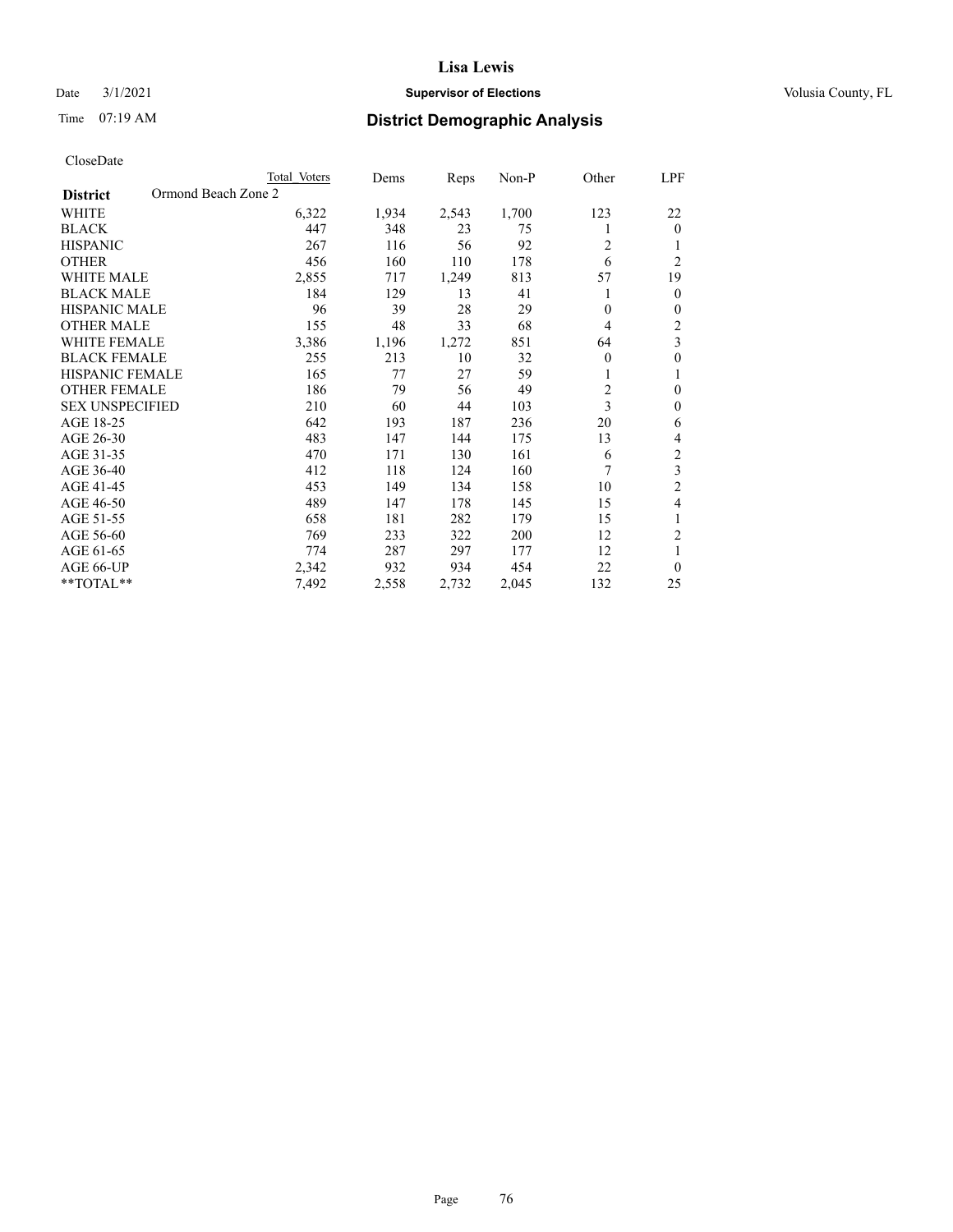# Date  $3/1/2021$  **Supervisor of Elections Supervisor of Elections** Volusia County, FL

| CloseDate |
|-----------|
|-----------|

| Total Voters | Dems                |       | Non-P | Other          | LPF            |
|--------------|---------------------|-------|-------|----------------|----------------|
|              |                     |       |       |                |                |
| 7,866        | 2,050               | 3,842 | 1,845 | 103            | 26             |
| 343          | 245                 | 14    | 77    | 6              | 1              |
| 328          | 113                 | 83    | 122   | 7              | 3              |
| 673          | 206                 | 174   | 274   | 18             | 1              |
| 3,667        | 818                 | 1,904 | 883   | 43             | 19             |
| 147          | 97                  | 7     | 41    | 2              | $\mathbf{0}$   |
| 140          | 43                  | 35    | 58    | $\overline{c}$ | 2              |
| 243          | 73                  | 69    | 93    | 8              | $\theta$       |
| 4,118        | 1,213               | 1,904 | 934   | 60             | 7              |
| 191          | 145                 | 7     | 34    | 4              | 1              |
| 183          | 70                  | 46    | 61    | 5              | 1              |
| 314          | 110                 | 80    | 118   | 6              | $\mathbf{0}$   |
| 207          | 45                  | 61    | 96    | 4              | 1              |
| 982          | 266                 | 366   | 312   | 33             | 5              |
| 553          | 176                 | 175   | 191   | 8              | 3              |
| 571          | 176                 | 195   | 191   | 8              | 1              |
| 645          | 150                 | 261   | 214   | 12             | 8              |
| 543          | 124                 | 232   | 170   | 14             | 3              |
| 627          | 140                 | 303   | 172   | 9              | 3              |
| 760          | 184                 | 398   | 165   | 12             | 1              |
| 815          | 207                 | 405   | 192   | 9              | $\overline{2}$ |
| 863          | 264                 | 400   | 186   | 12             | 1              |
| 2,851        | 927                 | 1,378 | 525   | 17             | 4              |
| 9,210        | 2,614               | 4,113 | 2,318 | 134            | 31             |
|              | Ormond Beach Zone 3 |       | Reps  |                |                |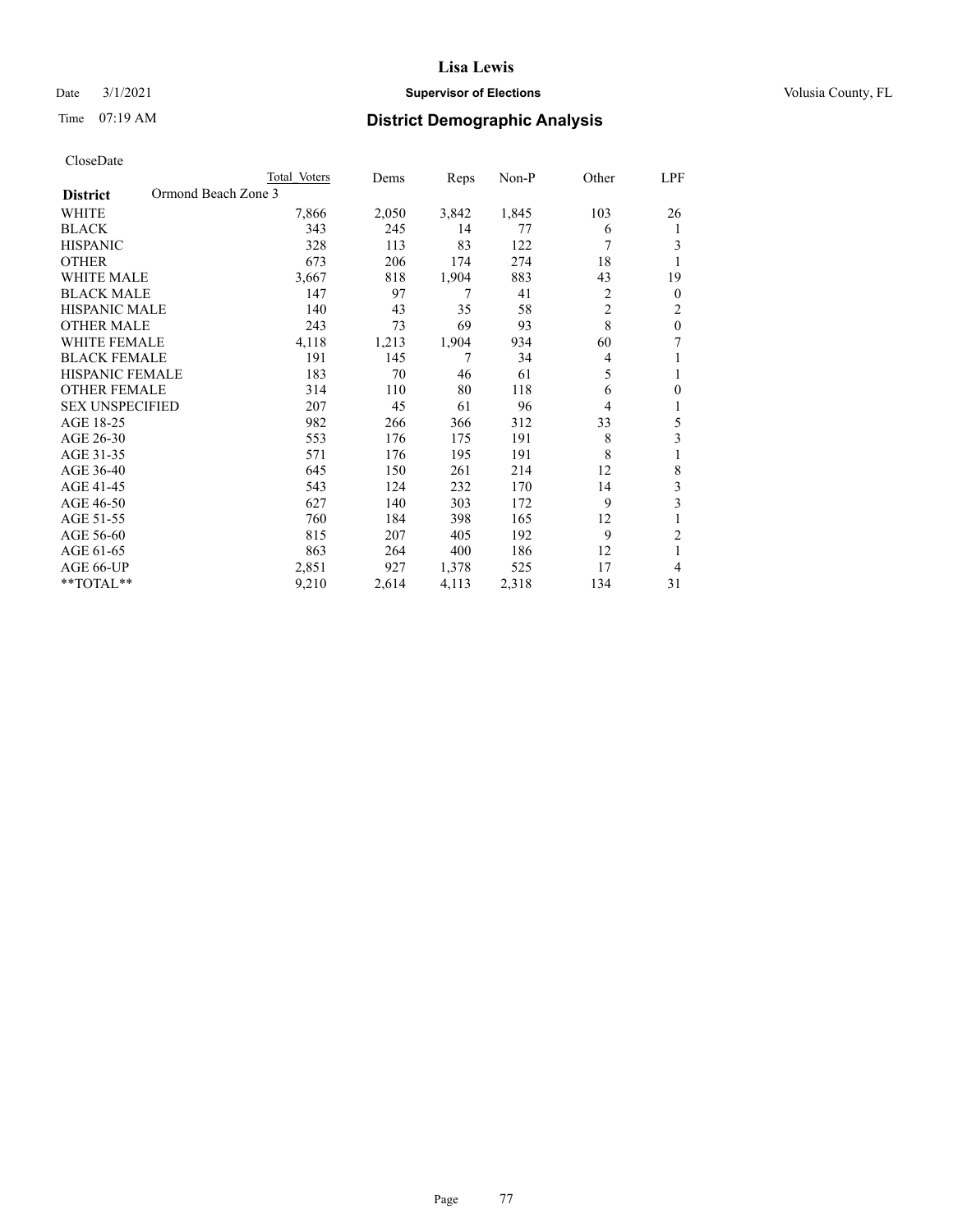# Date  $3/1/2021$  **Supervisor of Elections Supervisor of Elections** Volusia County, FL

|                                        | Total Voters | Dems  | Reps  | Non-P | Other        | LPF            |
|----------------------------------------|--------------|-------|-------|-------|--------------|----------------|
| Ormond Beach Zone 4<br><b>District</b> |              |       |       |       |              |                |
| WHITE                                  | 7,380        | 2,146 | 3,168 | 1,924 | 122          | 20             |
| <b>BLACK</b>                           | 262          | 189   | 10    | 58    | 3            | $\overline{2}$ |
| <b>HISPANIC</b>                        | 234          | 103   | 52    | 76    | 3            | $\theta$       |
| <b>OTHER</b>                           | 511          | 134   | 139   | 227   | 11           | $\Omega$       |
| WHITE MALE                             | 3,203        | 779   | 1,431 | 930   | 50           | 13             |
| <b>BLACK MALE</b>                      | 125          | 87    | 4     | 30    | 2            | 2              |
| <b>HISPANIC MALE</b>                   | 101          | 42    | 26    | 30    | 3            | $\theta$       |
| <b>OTHER MALE</b>                      | 195          | 48    | 51    | 91    | 5            | $\theta$       |
| <b>WHITE FEMALE</b>                    | 4,089        | 1,350 | 1,701 | 960   | 71           | 7              |
| <b>BLACK FEMALE</b>                    | 135          | 101   | 5     | 28    | 1            | $\theta$       |
| <b>HISPANIC FEMALE</b>                 | 131          | 60    | 26    | 45    | $\mathbf{0}$ | $\theta$       |
| <b>OTHER FEMALE</b>                    | 199          | 60    | 53    | 82    | 4            | $\mathbf{0}$   |
| <b>SEX UNSPECIFIED</b>                 | 209          | 45    | 72    | 89    | 3            | 0              |
| AGE 18-25                              | 561          | 157   | 174   | 210   | 17           | 3              |
| AGE 26-30                              | 470          | 123   | 161   | 172   | 13           | 1              |
| AGE 31-35                              | 486          | 140   | 154   | 177   | 11           | 4              |
| AGE 36-40                              | 420          | 136   | 112   | 165   | 3            | 4              |
| AGE 41-45                              | 363          | 88    | 132   | 131   | 9            | 3              |
| AGE 46-50                              | 430          | 102   | 180   | 138   | 7            | 3              |
| AGE 51-55                              | 579          | 142   | 257   | 167   | 11           | $\overline{c}$ |
| AGE 56-60                              | 748          | 215   | 325   | 196   | 11           | 1              |
| AGE 61-65                              | 877          | 277   | 391   | 191   | 18           | $\theta$       |
| AGE 66-UP                              | 3,453        | 1,192 | 1,483 | 738   | 39           | 1              |
| **TOTAL**                              | 8,387        | 2,572 | 3,369 | 2,285 | 139          | 22             |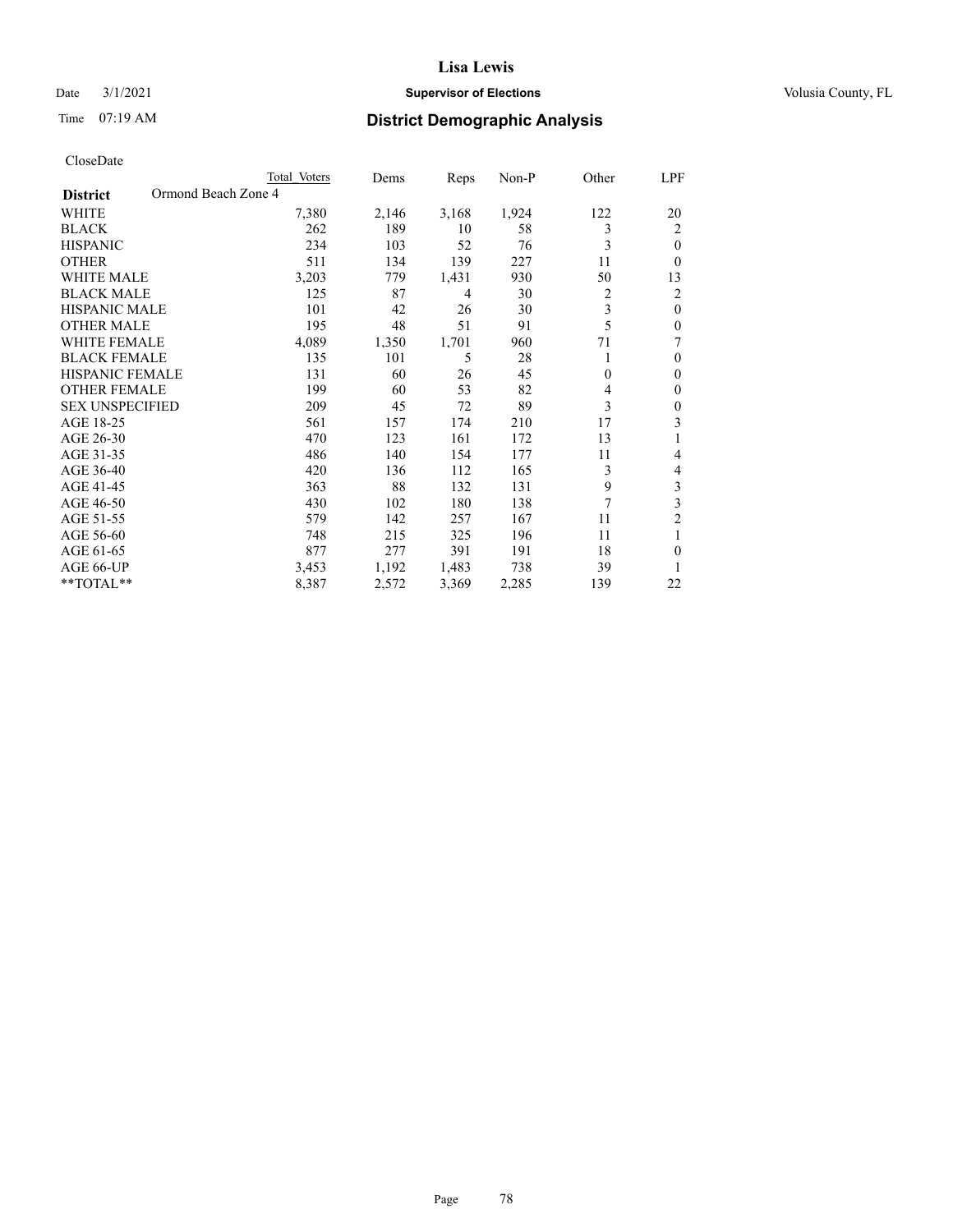# Date  $3/1/2021$  **Supervisor of Elections Supervisor of Elections** Volusia County, FL

# Time 07:19 AM **District Demographic Analysis**

|                        |         | Total Voters | Dems           | Reps         | Non-P          | Other    | LPF          |
|------------------------|---------|--------------|----------------|--------------|----------------|----------|--------------|
| <b>District</b>        | Pierson |              |                |              |                |          |              |
| WHITE                  |         | 599          | 140            | 327          | 118            | 10       | 4            |
| <b>BLACK</b>           |         | 38           | 31             | 1            | 6              | 0        | $\theta$     |
| <b>HISPANIC</b>        |         | 190          | 86             | 12           | 91             |          | $\Omega$     |
| <b>OTHER</b>           |         | 38           | 9              | 7            | 22             | $\Omega$ | 0            |
| <b>WHITE MALE</b>      |         | 296          | 66             | 164          | 59             | 4        | 3            |
| <b>BLACK MALE</b>      |         | 19           | 16             | 1            | 2              | 0        | $\theta$     |
| <b>HISPANIC MALE</b>   |         | 102          | 51             | 6            | 44             |          | $\mathbf{0}$ |
| <b>OTHER MALE</b>      |         | 15           | 3              | 5            | 7              | 0        | 0            |
| <b>WHITE FEMALE</b>    |         | 298          | 73             | 160          | 58             | 6        |              |
| <b>BLACK FEMALE</b>    |         | 19           | 15             | $\mathbf{0}$ | $\overline{4}$ | 0        | 0            |
| <b>HISPANIC FEMALE</b> |         | 85           | 33             | 6            | 46             | 0        | 0            |
| <b>OTHER FEMALE</b>    |         | 13           | $\overline{4}$ | 1            | 8              | 0        | 0            |
| <b>SEX UNSPECIFIED</b> |         | 18           | 5              | 4            | 9              | 0        | $\theta$     |
| AGE 18-25              |         | 133          | 39             | 29           | 64             |          | $\Omega$     |
| AGE 26-30              |         | 78           | 31             | 20           | 24             |          | 2            |
| AGE 31-35              |         | 68           | 20             | 19           | 28             |          | 0            |
| AGE 36-40              |         | 62           | 11             | 28           | 22             | 0        |              |
| AGE 41-45              |         | 46           | 8              | 19           | 19             | 0        | 0            |
| AGE 46-50              |         | 56           | 13             | 25           | 16             |          |              |
| AGE 51-55              |         | 53           | 18             | 23           | 11             |          | 0            |
| AGE 56-60              |         | 77           | 24             | 38           | 14             |          | $\Omega$     |
| AGE 61-65              |         | 95           | 29             | 44           | 21             |          | $\mathbf{0}$ |
| AGE 66-UP              |         | 197          | 73             | 102          | 18             | 4        | 0            |
| **TOTAL**              |         | 865          | 266            | 347          | 237            | 11       | 4            |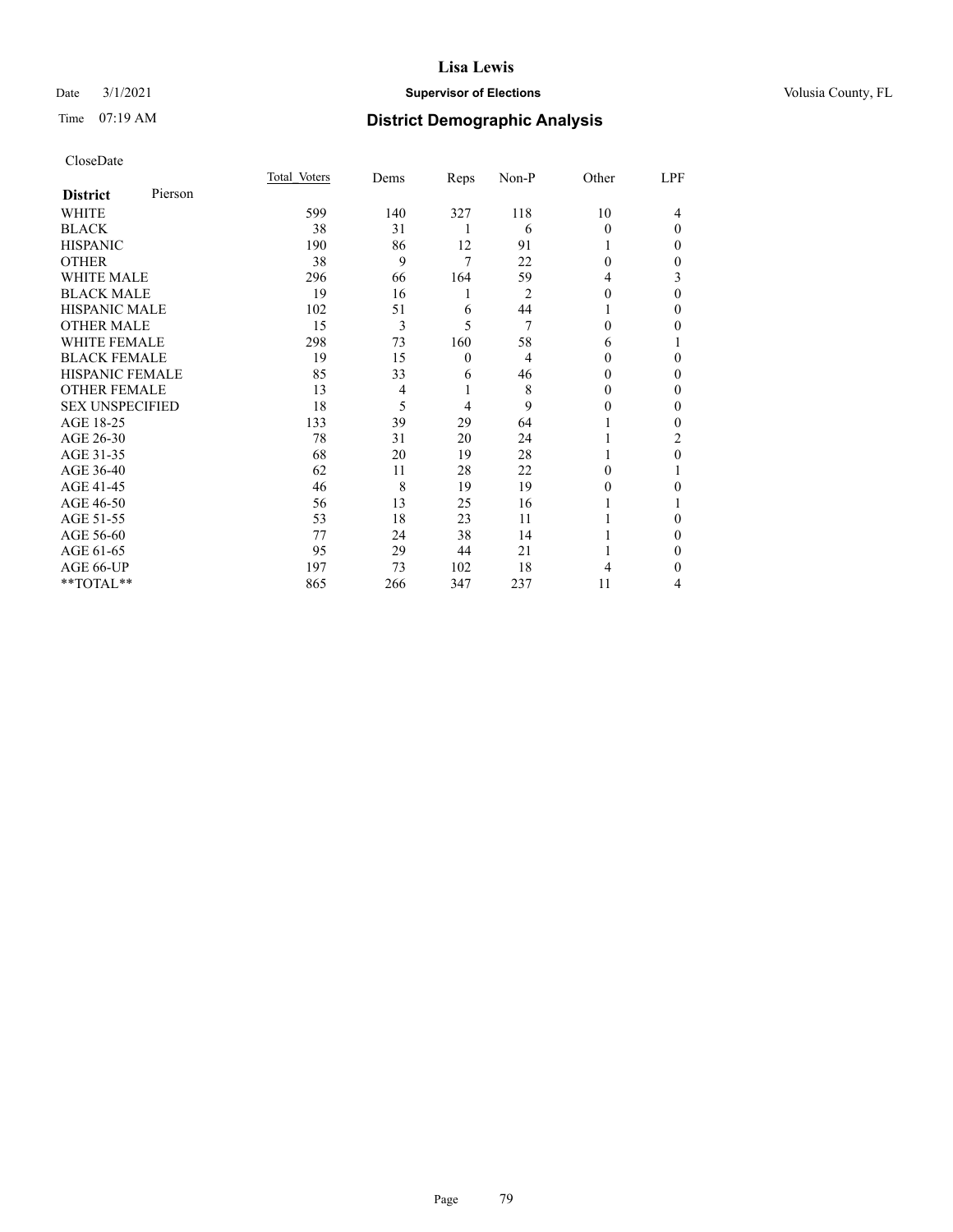# Date  $3/1/2021$  **Supervisor of Elections Supervisor of Elections** Volusia County, FL

# Time 07:19 AM **District Demographic Analysis**

|                        |             | Total Voters | Dems           | Reps     | Non-P | Other          | LPF          |
|------------------------|-------------|--------------|----------------|----------|-------|----------------|--------------|
| <b>District</b>        | Ponce Inlet |              |                |          |       |                |              |
| WHITE                  |             | 3,158        | 716            | 1,670    | 710   | 54             | 8            |
| <b>BLACK</b>           |             | 15           | 5              | 3        | 7     | $\theta$       | $\theta$     |
| <b>HISPANIC</b>        |             | 63           | 12             | 29       | 21    | $\theta$       | 1            |
| <b>OTHER</b>           |             | 127          | 37             | 47       | 43    | 0              | $\theta$     |
| <b>WHITE MALE</b>      |             | 1,510        | 289            | 814      | 369   | 32             | 6            |
| <b>BLACK MALE</b>      |             | 10           | 3              | 3        | 4     | $\theta$       | $\mathbf{0}$ |
| <b>HISPANIC MALE</b>   |             | 24           | 5              | 11       | 8     | $_{0}$         | $\theta$     |
| <b>OTHER MALE</b>      |             | 47           | 13             | 18       | 16    | $\theta$       | $\theta$     |
| <b>WHITE FEMALE</b>    |             | 1,620        | 420            | 846      | 330   | 22             | 2            |
| <b>BLACK FEMALE</b>    |             | 5            | $\overline{2}$ | $\theta$ | 3     | $\theta$       | $\theta$     |
| <b>HISPANIC FEMALE</b> |             | 38           | 7              | 18       | 12    | 0              | 1            |
| <b>OTHER FEMALE</b>    |             | 49           | 15             | 18       | 16    | 0              | $\theta$     |
| <b>SEX UNSPECIFIED</b> |             | 60           | 16             | 21       | 23    | 0              | $\mathbf{0}$ |
| AGE 18-25              |             | 190          | 38             | 88       | 55    | 6              | 3            |
| AGE 26-30              |             | 99           | 26             | 35       | 35    | 2              |              |
| AGE 31-35              |             | 85           | 21             | 30       | 33    |                | $\theta$     |
| AGE 36-40              |             | 79           | 23             | 29       | 27    | 0              | $\theta$     |
| AGE 41-45              |             | 101          | 16             | 49       | 33    | $\overline{c}$ | 1            |
| AGE 46-50              |             | 156          | 29             | 80       | 43    | 4              | $\theta$     |
| AGE 51-55              |             | 216          | 32             | 123      | 56    | 3              | 2            |
| AGE 56-60              |             | 363          | 76             | 192      | 87    | 7              | 1            |
| AGE 61-65              |             | 469          | 100            | 272      | 89    | 8              | $\theta$     |
| AGE 66-UP              |             | 1,605        | 409            | 851      | 323   | 21             |              |
| **TOTAL**              |             | 3,363        | 770            | 1,749    | 781   | 54             | 9            |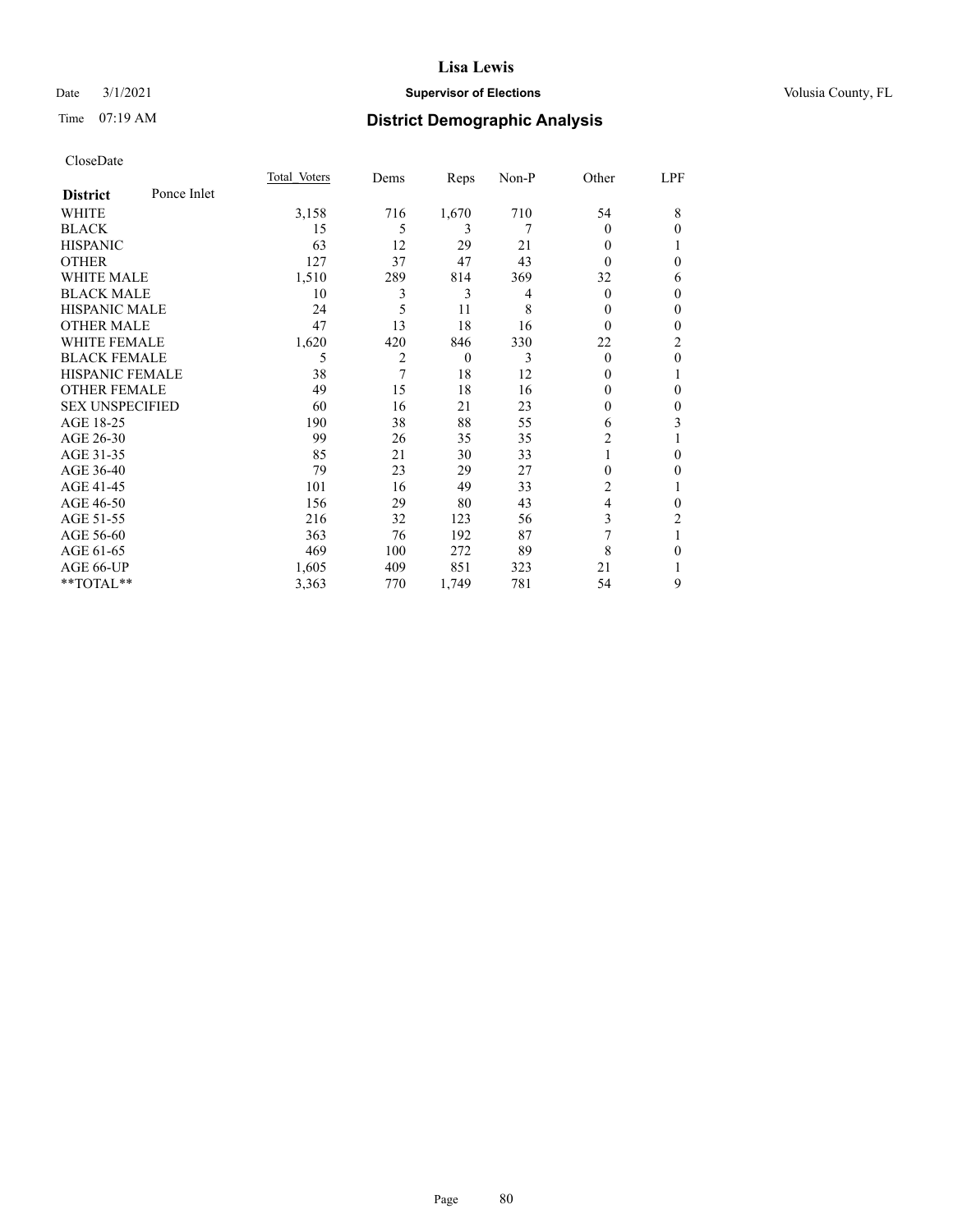# Date  $3/1/2021$  **Supervisor of Elections Supervisor of Elections** Volusia County, FL

# Time 07:19 AM **District Demographic Analysis**

|                                           | Total Voters | Dems  | Reps  | $Non-P$ | Other          | LPF            |
|-------------------------------------------|--------------|-------|-------|---------|----------------|----------------|
| Port Orange District 1<br><b>District</b> |              |       |       |         |                |                |
| WHITE                                     | 9,015        | 2,579 | 3,563 | 2,706   | 147            | 20             |
| <b>BLACK</b>                              | 257          | 175   | 18    | 61      | 3              | $\Omega$       |
| <b>HISPANIC</b>                           | 393          | 141   | 87    | 158     | 5              | 2              |
| <b>OTHER</b>                              | 521          | 135   | 143   | 222     | 15             | 6              |
| <b>WHITE MALE</b>                         | 4,168        | 1,001 | 1,788 | 1,299   | 70             | 10             |
| <b>BLACK MALE</b>                         | 108          | 64    | 10    | 32      | 2              | 0              |
| <b>HISPANIC MALE</b>                      | 175          | 57    | 36    | 78      | 3              |                |
| <b>OTHER MALE</b>                         | 178          | 43    | 49    | 79      | 4              | 3              |
| WHITE FEMALE                              | 4,702        | 1,547 | 1,721 | 1,350   | 75             | 9              |
| <b>BLACK FEMALE</b>                       | 145          | 108   | 8     | 28      | 1              | 0              |
| <b>HISPANIC FEMALE</b>                    | 206          | 80    | 49    | 74      | $\overline{c}$ | 1              |
| <b>OTHER FEMALE</b>                       | 218          | 62    | 75    | 72      | 7              | $\overline{c}$ |
| <b>SEX UNSPECIFIED</b>                    | 286          | 68    | 75    | 135     | 6              | $\overline{c}$ |
| AGE 18-25                                 | 850          | 237   | 213   | 369     | 27             | 4              |
| AGE 26-30                                 | 714          | 207   | 186   | 292     | 25             | 4              |
| AGE 31-35                                 | 631          | 166   | 181   | 268     | 11             | 5              |
| AGE 36-40                                 | 628          | 185   | 188   | 237     | 13             | 5              |
| AGE 41-45                                 | 581          | 155   | 190   | 225     | 9              | $\overline{2}$ |
| AGE 46-50                                 | 636          | 177   | 233   | 214     | 8              | 4              |
| AGE 51-55                                 | 755          | 199   | 316   | 230     | 9              |                |
| AGE 56-60                                 | 1,050        | 287   | 440   | 306     | 16             | 1              |
| AGE 61-65                                 | 1,118        | 368   | 472   | 263     | 15             | 0              |
| AGE 66-UP                                 | 3,223        | 1,049 | 1,392 | 743     | 37             | 2              |
| **TOTAL**                                 | 10,186       | 3,030 | 3,811 | 3,147   | 170            | 28             |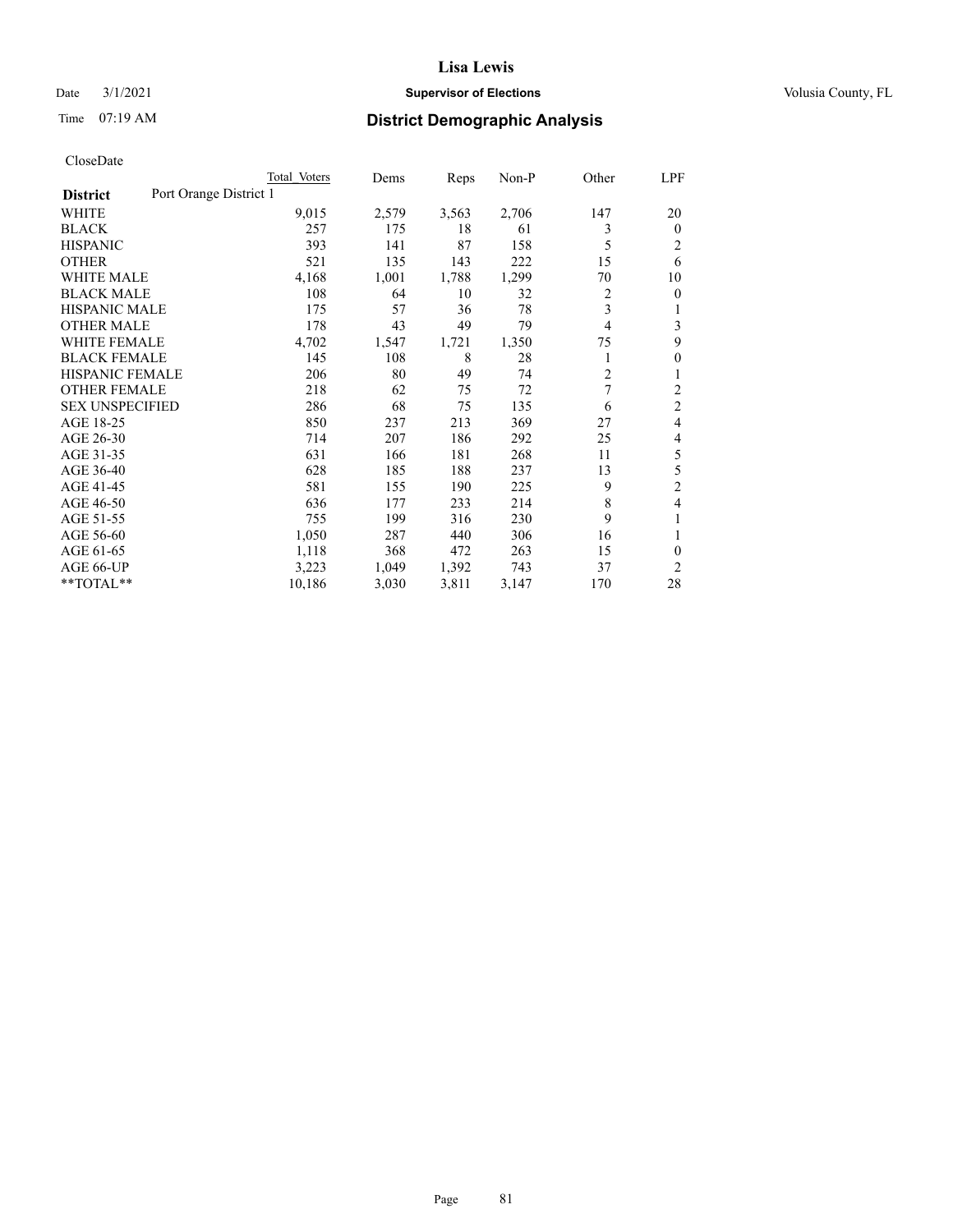# Date  $3/1/2021$  **Supervisor of Elections Supervisor of Elections** Volusia County, FL

| CloseDate |
|-----------|
|-----------|

|                                           | Total Voters | Dems  | Reps  | Non-P | Other | LPF            |
|-------------------------------------------|--------------|-------|-------|-------|-------|----------------|
| Port Orange District 2<br><b>District</b> |              |       |       |       |       |                |
| WHITE                                     | 9,385        | 2,651 | 3,910 | 2,618 | 174   | 32             |
| <b>BLACK</b>                              | 523          | 393   | 26    | 98    | 4     | $\overline{c}$ |
| <b>HISPANIC</b>                           | 493          | 203   | 95    | 186   | 9     | $\theta$       |
| <b>OTHER</b>                              | 685          | 201   | 161   | 310   | 10    | 3              |
| <b>WHITE MALE</b>                         | 4,229        | 983   | 1,911 | 1,240 | 79    | 16             |
| <b>BLACK MALE</b>                         | 203          | 136   | 13    | 51    | 3     | $\mathbf{0}$   |
| <b>HISPANIC MALE</b>                      | 244          | 90    | 58    | 88    | 8     | 0              |
| <b>OTHER MALE</b>                         | 251          | 66    | 67    | 111   | 4     | 3              |
| WHITE FEMALE                              | 5,011        | 1,630 | 1,936 | 1,334 | 95    | 16             |
| <b>BLACK FEMALE</b>                       | 314          | 253   | 12    | 47    | 1     | 1              |
| HISPANIC FEMALE                           | 244          | 112   | 35    | 96    | 1     | 0              |
| <b>OTHER FEMALE</b>                       | 285          | 105   | 59    | 116   | 5     | $\theta$       |
| <b>SEX UNSPECIFIED</b>                    | 305          | 73    | 101   | 129   | 1     | 1              |
| AGE 18-25                                 | 1,049        | 331   | 263   | 415   | 35    | 5              |
| AGE 26-30                                 | 838          | 240   | 241   | 329   | 20    | $\,8\,$        |
| AGE 31-35                                 | 742          | 222   | 222   | 272   | 20    | 6              |
| AGE 36-40                                 | 680          | 191   | 222   | 255   | 8     | 4              |
| AGE 41-45                                 | 574          | 163   | 198   | 206   | 5     | $\mathfrak{2}$ |
| AGE 46-50                                 | 627          | 147   | 263   | 201   | 11    | 5              |
| AGE 51-55                                 | 805          | 220   | 328   | 240   | 14    | 3              |
| AGE 56-60                                 | 1,068        | 302   | 478   | 265   | 21    | $\overline{2}$ |
| AGE 61-65                                 | 1,103        | 365   | 472   | 243   | 22    | 1              |
| AGE 66-UP                                 | 3,600        | 1,267 | 1,505 | 786   | 41    | 1              |
| **TOTAL**                                 | 11,086       | 3,448 | 4,192 | 3,212 | 197   | 37             |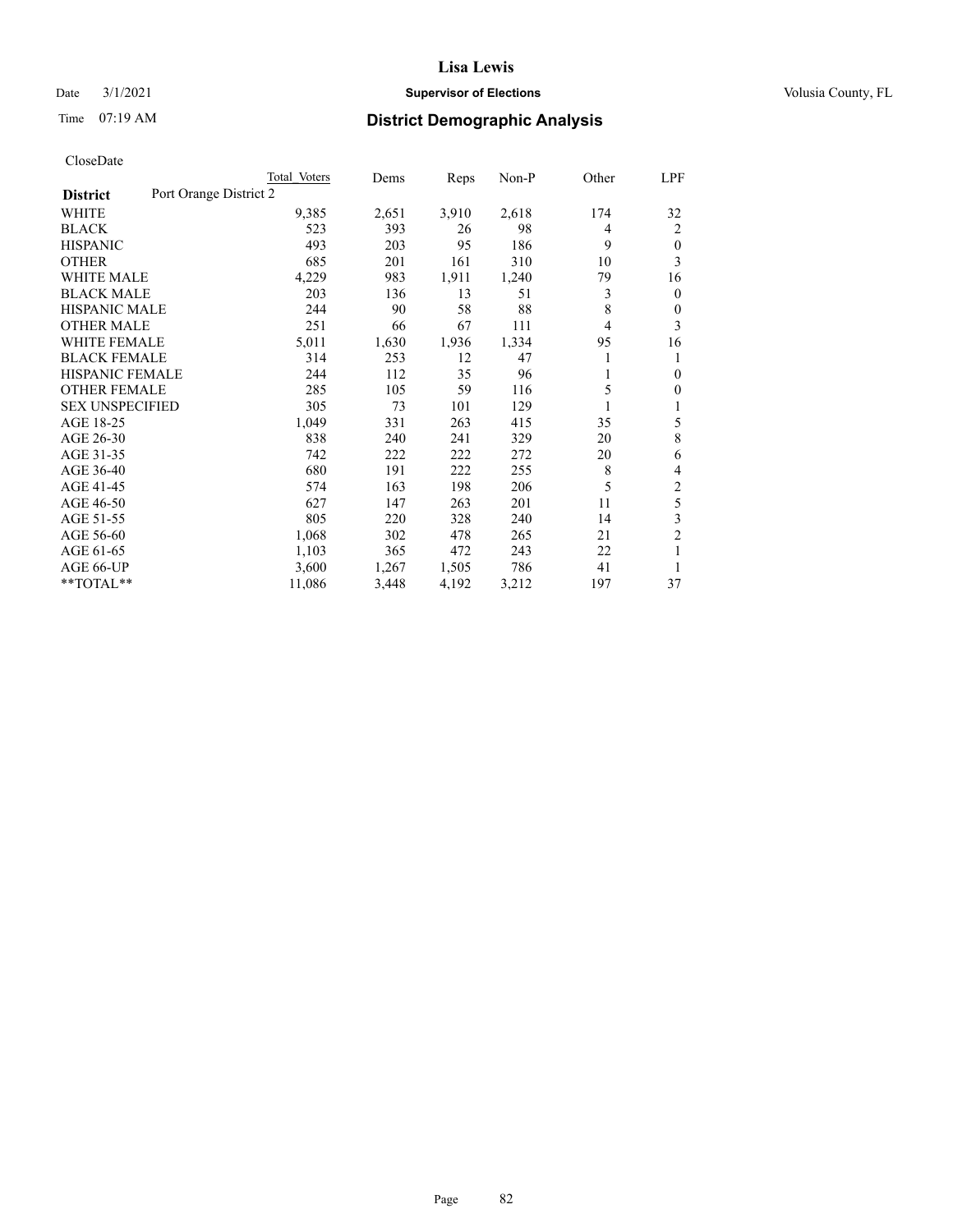# Date  $3/1/2021$  **Supervisor of Elections Supervisor of Elections** Volusia County, FL

# Time 07:19 AM **District Demographic Analysis**

|                                           | Total Voters | Dems  | Reps  | Non-P | Other          | LPF          |
|-------------------------------------------|--------------|-------|-------|-------|----------------|--------------|
| Port Orange District 3<br><b>District</b> |              |       |       |       |                |              |
| WHITE                                     | 11,605       | 2,979 | 5,241 | 3,149 | 194            | 42           |
| <b>BLACK</b>                              | 530          | 382   | 21    | 118   | 7              | 2            |
| <b>HISPANIC</b>                           | 586          | 188   | 131   | 257   | 5              | 5            |
| <b>OTHER</b>                              | 826          | 236   | 228   | 341   | 20             | 1            |
| <b>WHITE MALE</b>                         | 5,280        | 1,128 | 2,519 | 1,505 | 98             | 30           |
| <b>BLACK MALE</b>                         | 239          | 158   | 12    | 62    | 5              | 2            |
| <b>HISPANIC MALE</b>                      | 270          | 79    | 80    | 103   | 3              | 5            |
| <b>OTHER MALE</b>                         | 302          | 86    | 75    | 133   | 7              | 1            |
| WHITE FEMALE                              | 6,171        | 1,811 | 2,658 | 1,598 | 93             | 11           |
| <b>BLACK FEMALE</b>                       | 286          | 220   | 9     | 55    | 2              | $\mathbf{0}$ |
| <b>HISPANIC FEMALE</b>                    | 306          | 108   | 50    | 146   | $\overline{2}$ | $\Omega$     |
| <b>OTHER FEMALE</b>                       | 355          | 117   | 107   | 122   | 9              | 0            |
| <b>SEX UNSPECIFIED</b>                    | 338          | 78    | 111   | 141   | 7              | 1            |
| AGE 18-25                                 | 1,266        | 359   | 390   | 470   | 35             | 12           |
| AGE 26-30                                 | 964          | 245   | 323   | 367   | 26             | 3            |
| AGE 31-35                                 | 932          | 242   | 326   | 343   | 11             | 10           |
| AGE 36-40                                 | 908          | 223   | 329   | 327   | 25             | 4            |
| AGE 41-45                                 | 834          | 226   | 314   | 281   | 10             | 3            |
| AGE 46-50                                 | 869          | 235   | 354   | 255   | 21             | 4            |
| AGE 51-55                                 | 933          | 238   | 410   | 260   | 19             | 6            |
| AGE 56-60                                 | 1,129        | 305   | 539   | 275   | 9              | 1            |
| AGE 61-65                                 | 1,204        | 360   | 548   | 279   | 15             | 2            |
| AGE 66-UP                                 | 4,507        | 1,352 | 2,087 | 1,008 | 55             | 5            |
| $*$ $TOTAL**$                             | 13,547       | 3,785 | 5,621 | 3,865 | 226            | 50           |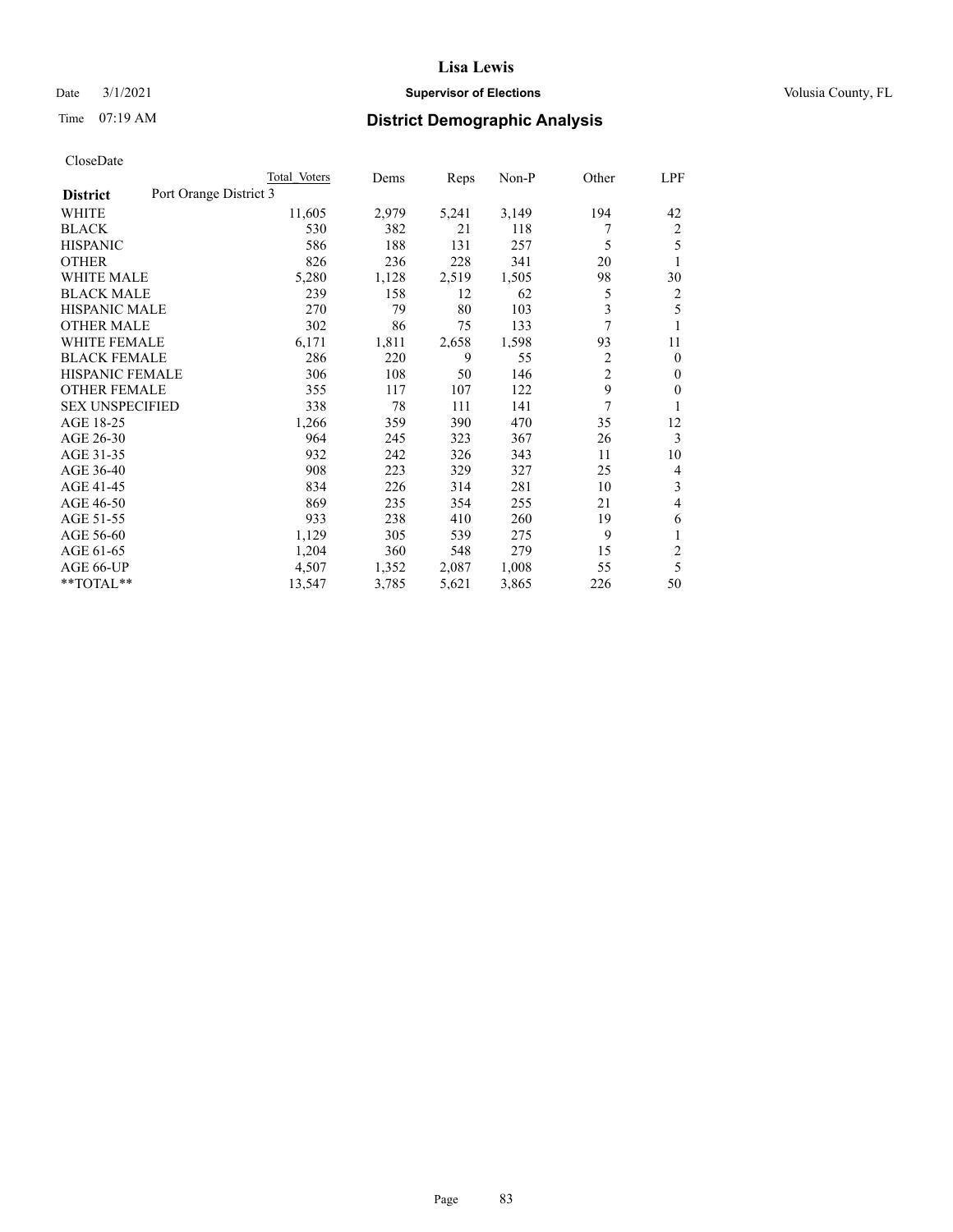# Date  $3/1/2021$  **Supervisor of Elections Supervisor of Elections** Volusia County, FL

# Time 07:19 AM **District Demographic Analysis**

|                                           | Total Voters | Dems  | Reps  | Non-P | Other          | <u>LPF</u>     |
|-------------------------------------------|--------------|-------|-------|-------|----------------|----------------|
| Port Orange District 4<br><b>District</b> |              |       |       |       |                |                |
| WHITE                                     | 10,629       | 2,720 | 4,951 | 2,746 | 170            | 42             |
| <b>BLACK</b>                              | 332          | 241   | 23    | 66    | 2              | $\mathbf{0}$   |
| <b>HISPANIC</b>                           | 472          | 172   | 140   | 154   | 6              | $\mathbf{0}$   |
| <b>OTHER</b>                              | 827          | 277   | 199   | 334   | 15             | $\overline{2}$ |
| <b>WHITE MALE</b>                         | 4,996        | 1,081 | 2,455 | 1,347 | 82             | 31             |
| <b>BLACK MALE</b>                         | 157          | 109   | 15    | 33    | 0              | $\overline{0}$ |
| <b>HISPANIC MALE</b>                      | 212          | 73    | 65    | 71    | 3              | $\theta$       |
| <b>OTHER MALE</b>                         | 298          | 99    | 78    | 112   | 8              | 1              |
| <b>WHITE FEMALE</b>                       | 5,493        | 1,609 | 2,436 | 1,349 | 88             | 11             |
| <b>BLACK FEMALE</b>                       | 170          | 128   | 8     | 32    | $\overline{2}$ | $\mathbf{0}$   |
| <b>HISPANIC FEMALE</b>                    | 251          | 96    | 71    | 81    | 3              | $\mathbf{0}$   |
| <b>OTHER FEMALE</b>                       | 374          | 146   | 84    | 137   | 6              | 1              |
| <b>SEX UNSPECIFIED</b>                    | 309          | 69    | 101   | 138   |                | $\mathbf{0}$   |
| AGE 18-25                                 | 1,256        | 345   | 415   | 454   | 38             | 4              |
| AGE 26-30                                 | 678          | 201   | 232   | 226   | 13             | 6              |
| AGE 31-35                                 | 746          | 218   | 251   | 254   | 17             | 6              |
| AGE 36-40                                 | 871          | 239   | 307   | 302   | 17             | 6              |
| AGE 41-45                                 | 910          | 214   | 370   | 298   | 23             | 5              |
| AGE 46-50                                 | 1,060        | 246   | 491   | 303   | 14             | 6              |
| AGE 51-55                                 | 1,030        | 240   | 496   | 274   | 17             | 3              |
| AGE 56-60                                 | 1,147        | 281   | 582   | 269   | 11             | 4              |
| AGE 61-65                                 | 1,060        | 333   | 494   | 222   | 10             | 1              |
| AGE 66-UP                                 | 3,500        | 1,093 | 1,674 | 697   | 33             | 3              |
| **TOTAL**                                 | 12,260       | 3,410 | 5,313 | 3,300 | 193            | 44             |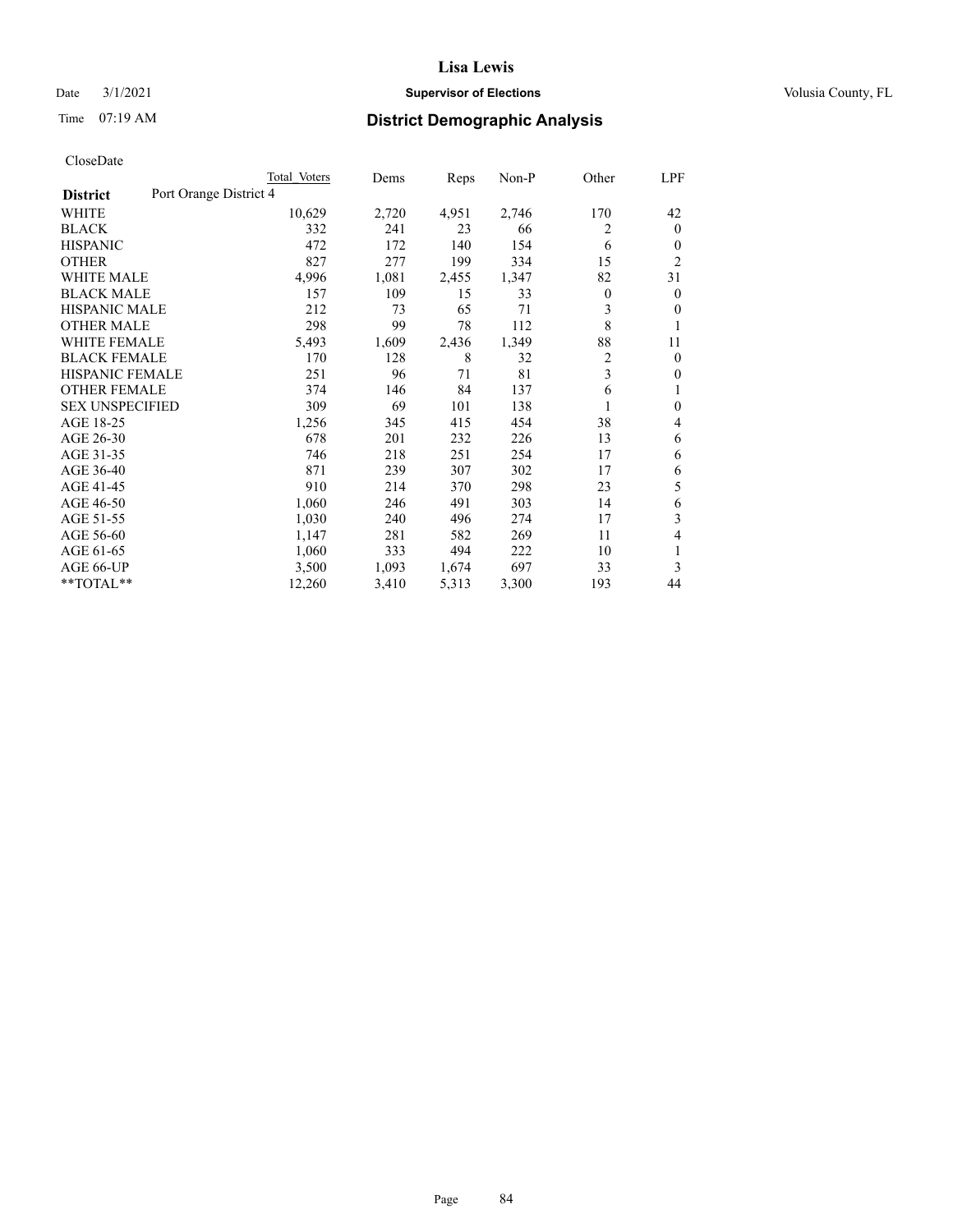# Date  $3/1/2021$  **Supervisor of Elections Supervisor of Elections** Volusia County, FL

# Time 07:19 AM **District Demographic Analysis**

|                        |               | <b>Total Voters</b> | Dems  | Reps  | $Non-P$ | Other          | <u>LPF</u>              |
|------------------------|---------------|---------------------|-------|-------|---------|----------------|-------------------------|
| <b>District</b>        | South Daytona |                     |       |       |         |                |                         |
| WHITE                  |               | 7,424               | 2,182 | 3,037 | 2,040   | 143            | 22                      |
| <b>BLACK</b>           |               | 747                 | 565   | 24    | 148     | 9              | 1                       |
| <b>HISPANIC</b>        |               | 359                 | 150   | 86    | 116     | 3              | 4                       |
| <b>OTHER</b>           |               | 484                 | 157   | 111   | 200     | 12             | 4                       |
| <b>WHITE MALE</b>      |               | 3,396               | 820   | 1,505 | 988     | 70             | 13                      |
| <b>BLACK MALE</b>      |               | 282                 | 203   | 13    | 62      | 4              | $\mathbf{0}$            |
| <b>HISPANIC MALE</b>   |               | 167                 | 61    | 47    | 54      | 1              | 4                       |
| <b>OTHER MALE</b>      |               | 162                 | 51    | 41    | 61      | 7              | 2                       |
| WHITE FEMALE           |               | 3,927               | 1,342 | 1,495 | 1,010   | 72             | 8                       |
| <b>BLACK FEMALE</b>    |               | 457                 | 358   | 10    | 83      | 5              | 1                       |
| <b>HISPANIC FEMALE</b> |               | 182                 | 83    | 39    | 58      | $\overline{2}$ | $\mathbf{0}$            |
| <b>OTHER FEMALE</b>    |               | 210                 | 80    | 53    | 72      | 4              | 1                       |
| <b>SEX UNSPECIFIED</b> |               | 231                 | 56    | 55    | 116     | 2              | $\overline{\mathbf{c}}$ |
| AGE 18-25              |               | 779                 | 238   | 220   | 285     | 28             | 8                       |
| AGE 26-30              |               | 632                 | 208   | 150   | 248     | 18             | 8                       |
| AGE 31-35              |               | 706                 | 235   | 193   | 263     | 13             | $\overline{c}$          |
| AGE 36-40              |               | 581                 | 196   | 169   | 201     | 11             | 4                       |
| AGE 41-45              |               | 551                 | 177   | 162   | 194     | 15             | 3                       |
| AGE 46-50              |               | 562                 | 172   | 213   | 172     | $\overline{4}$ | 1                       |
| AGE 51-55              |               | 721                 | 230   | 298   | 180     | 10             | 3                       |
| AGE 56-60              |               | 934                 | 305   | 391   | 226     | 12             | $\theta$                |
| AGE 61-65              |               | 976                 | 343   | 398   | 215     | 20             | $\theta$                |
| AGE 66-UP              |               | 2,572               | 950   | 1,064 | 520     | 36             | 2                       |
| **TOTAL**              |               | 9,014               | 3,054 | 3,258 | 2,504   | 167            | 31                      |